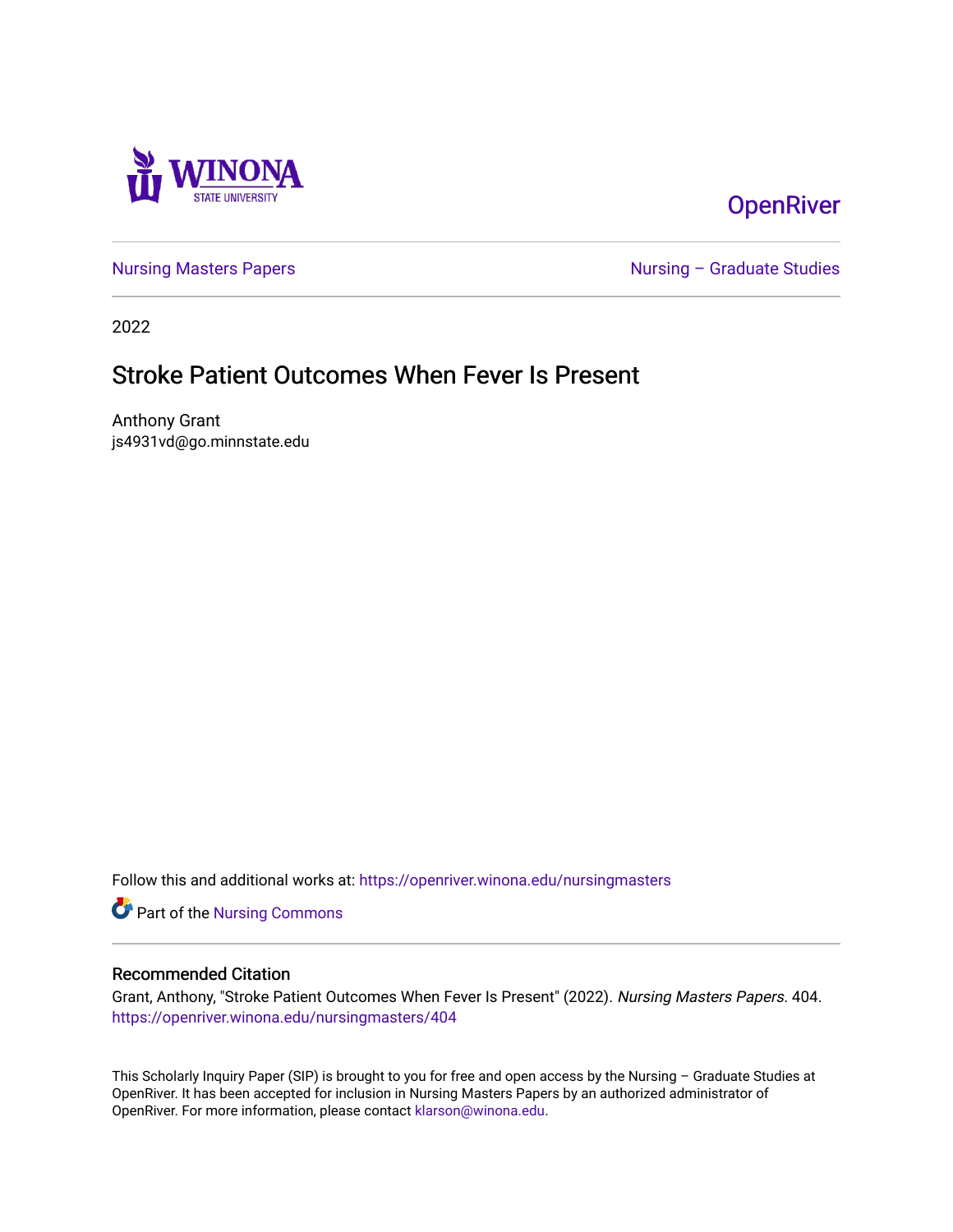# **Stroke Patient Outcomes When Fever is Present**

A Scholarly Inquiry Paper Submitted to the Faculty of the Department of Nursing College of Nursing and Health Sciences of Winona State University

> by Anthony L. P. Grant

In Partial Fulfillment of the Requirements For the Degree of Master of Science

1/27/2022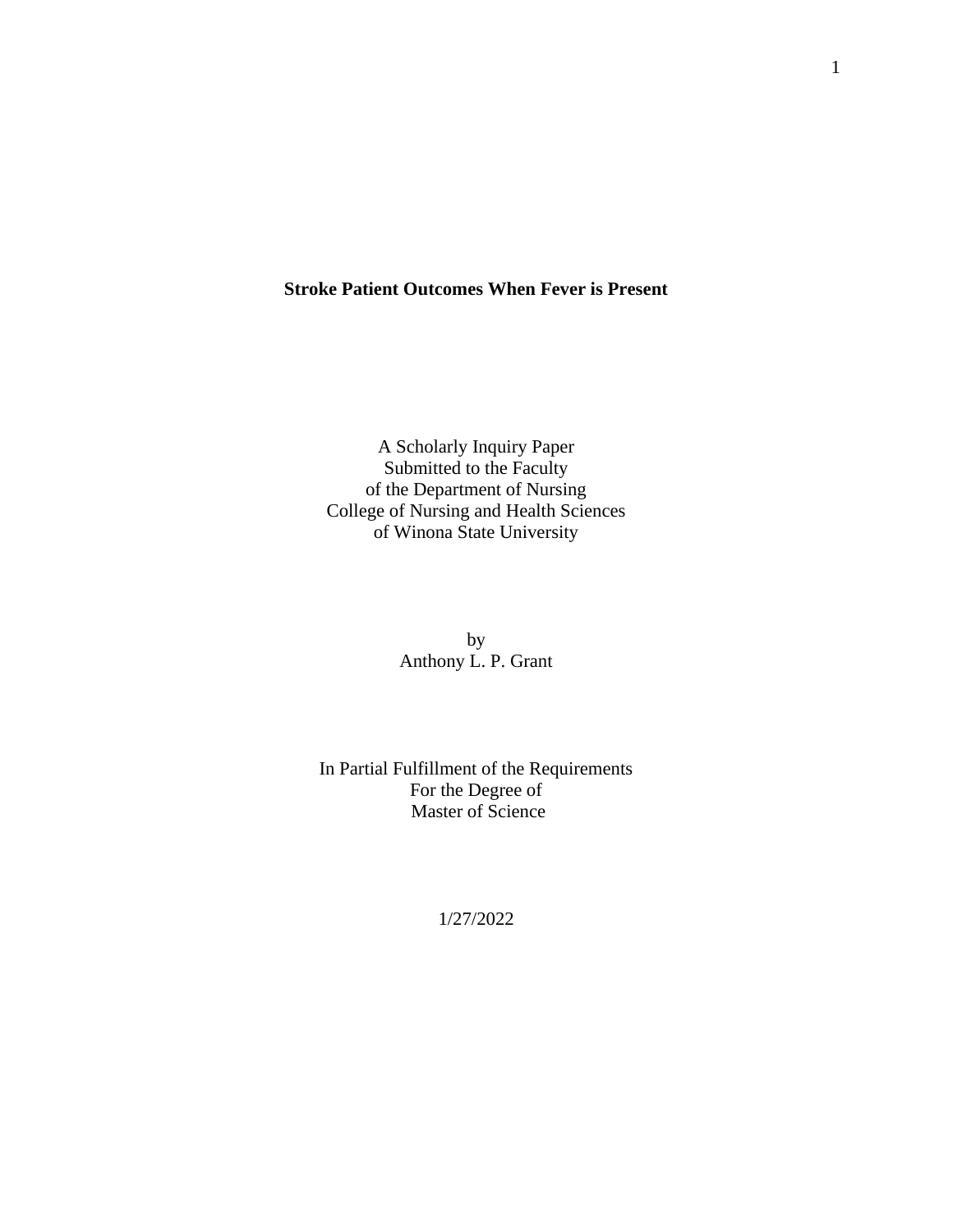# **COMPLETED SCHOLARLY INQUIRY PAPER APPROVAL FORM**

- TO: Lori Rhudy, PhD, RN, ACNS-BC, CNRN Associate Professor and Director, Department of Graduate Nursing
- FROM: Anthony Grant
- RE: FACULTY ENDORSEMENT and FINAL REVIEW COMMITTEE
- DATE: 01/27/2022

# **SCHOLARLY INQUIRY PAPER TITLE:**

Stroke Patient Outcomes When Fever is Present

# **SCHOLARLY INQUIRY PAPER COMMITTEE:**

Chairperson Signature: **Diane Forsyth**

Diane Forsyth, PhD, RN

Member Signature:

am Ri

Ann Loth, DNP, APRN, CNS, ACNS-BC, APHN-BC, HWNC-BC

, DNP, APRN, CNS

**Date of Final Approval by Committee:** 01/27/2022

E copy to: The Office of Graduate Studies, Attached to Thesis/Scholarly Inquiry Paper Project,

Student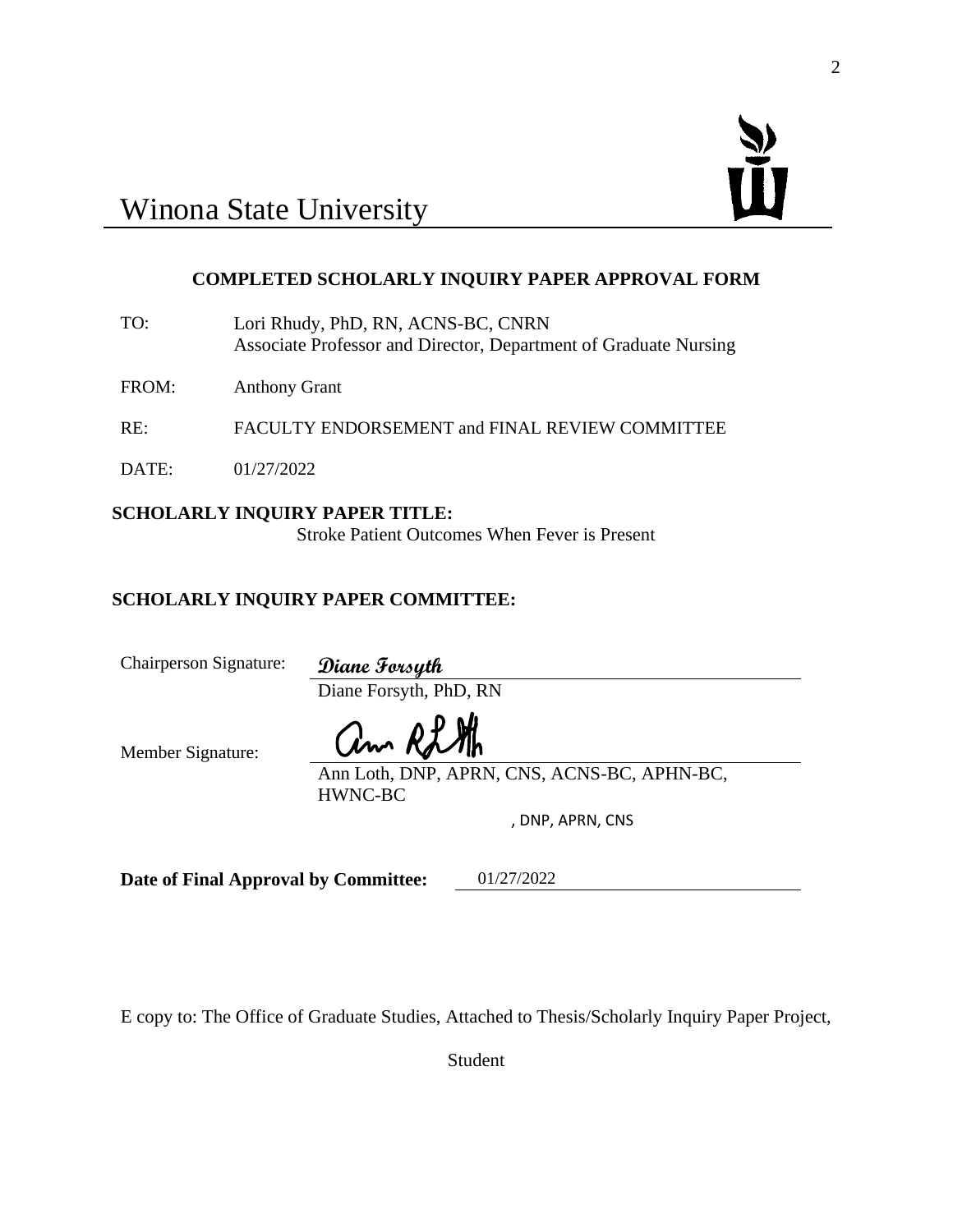Copyright

2022

Anthony L. P. Grant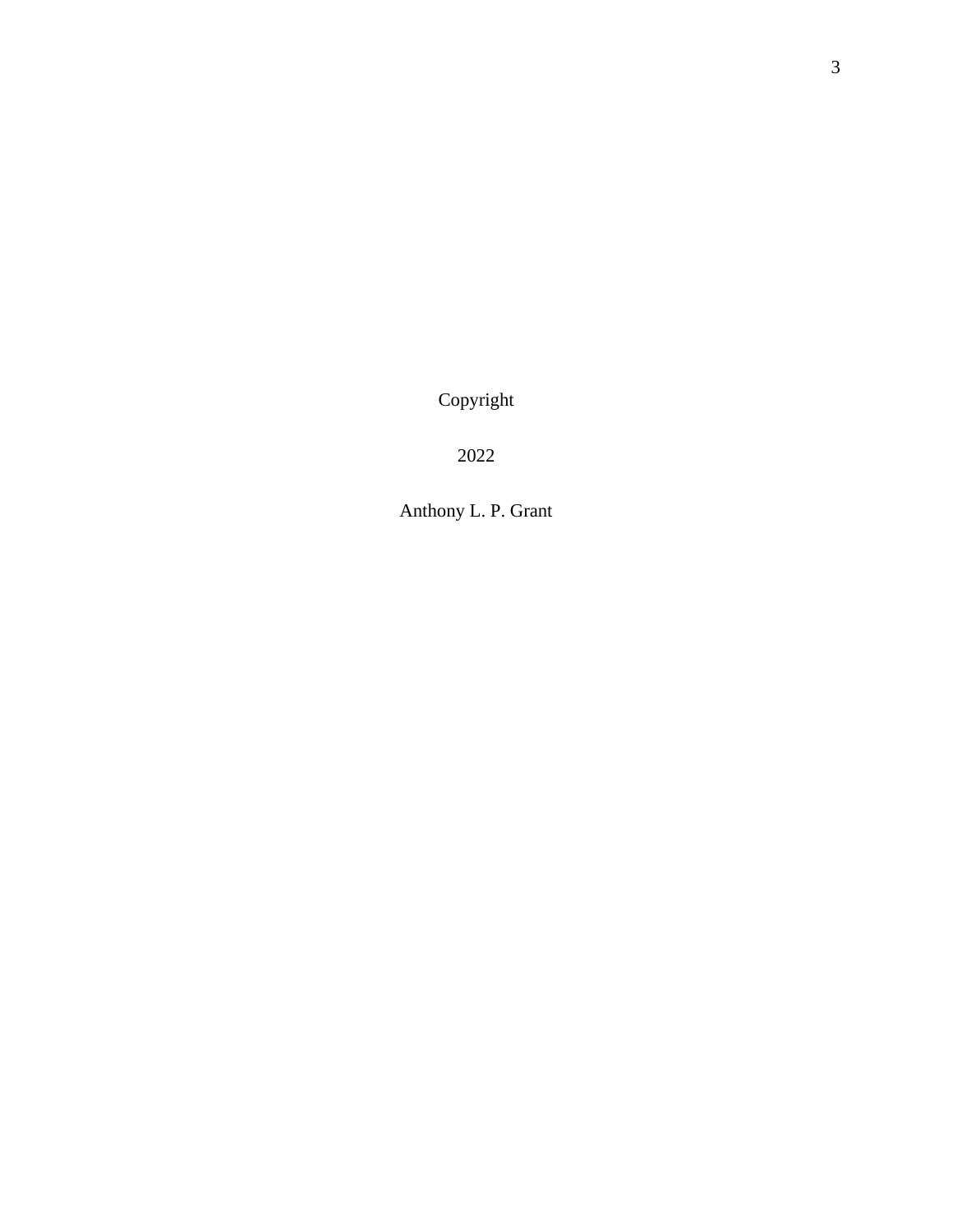# **ACKNOWLEDGEMENT**

# **Diane Forsyth**

Your guidance and supervision throughout this inquiry process has forever changed how I understand research. You have taught me a skill that will forever shape my clinical practice. Thank you for insight for I will be forever grateful.

# **Anne Loth**

The journey through this inquiry process has been both challenging and rewarding. Your support and belief in my abilities has been a source of strength that has helped me through this research process. Thank you for your undoubting encouragement and guidance.

# **Angela Grant**

To my wife, lifelong partner, and mother of my three special children. There are no words to describe how thankful I am for your support throughout this entire process. This would have not been achievable without you by my side. I am both blessed and eternally grateful to have you in my life. I cannot express this enough but thanks for everything you do.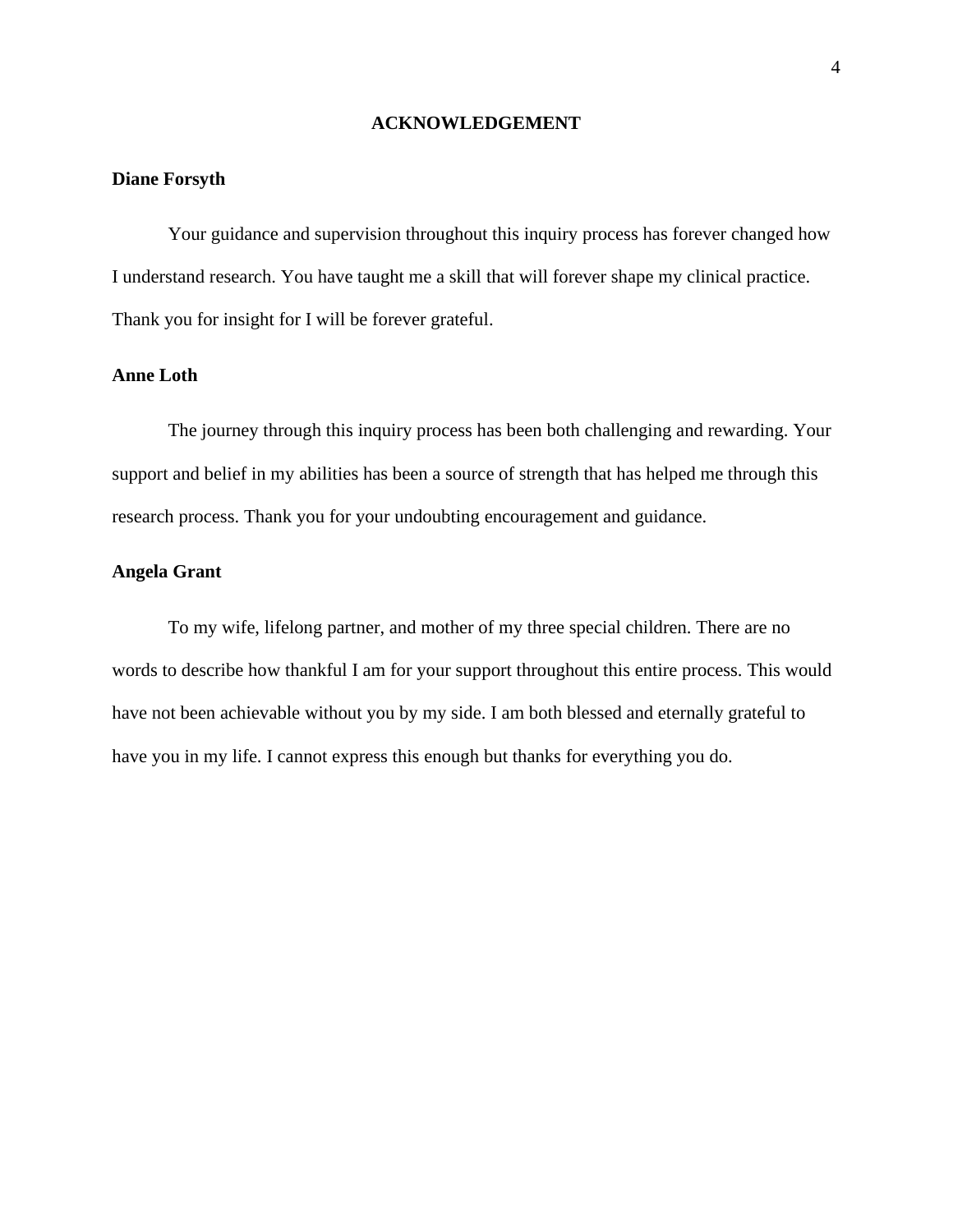#### **ABSTRACT**

*Introduction to the Problem:* Prescribers in the acute care setting differ in opinions with the role fever plays with stroke patient outcomes. This is evident by contrasting guideline recommendations and differing plan of care development amongst prescribers. This lack of clarity has led to the question; does fever affect stroke patient outcomes in that acute care setting. *Supporting Literature:* The research utilized for this inquiry was specific to both ischemic and hemorrhagic stroke patient outcomes when fever is present.

*Methods Used for Inquiry:* An integrative literature review was conducted for this inquiry. A total of ninety articles were reviewed, with twenty-one selected. The literature review was conducted over material from the years 2000 to the present. The databases utilized to find the research for this inquiry included CINAHL, PubMed, and Cochrane libraries.

*Strength of Evidence:* The strength of evidence utilized for this inquiry was a rating scheme of one to five. This inquiry included six systematic reviews or meta-analysis, one randomized controlled-trial, five prospective non-randomized trials, and nine retrospective comparative studies.

*Conclusion:* Stroke patient outcomes were found to be significantly worse when fever is present. Diminished patient outcomes were found in both ischemic and hemorrhagic stroke populations. This was measured by poor functional outcomes, increased stroke severity, increased hospital length of stay, elevated pro-inflammatory markers, larger infarction volume, and larger hematoma volumes. The highest presence of fever was found in subarachnoid and intraventricular hemorrhage patient populations. Fever threshold was identified with a range from 37- 38.5C. Treatment options for febrile stroke patients were inconclusive and further data is needed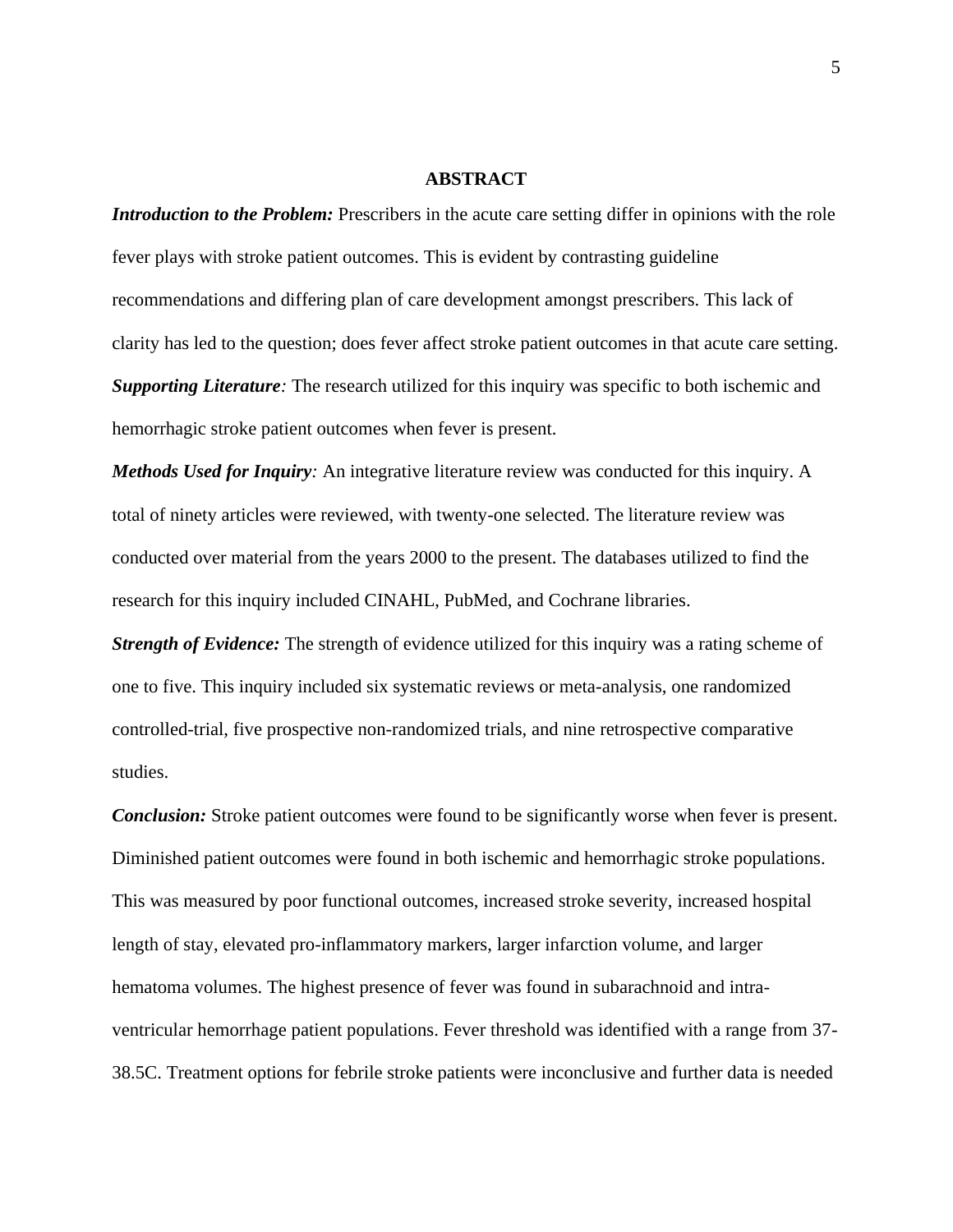to strengthen the argument for appropriate therapies. Additional research is needed regarding treatment intervention for fevers for stroke patients.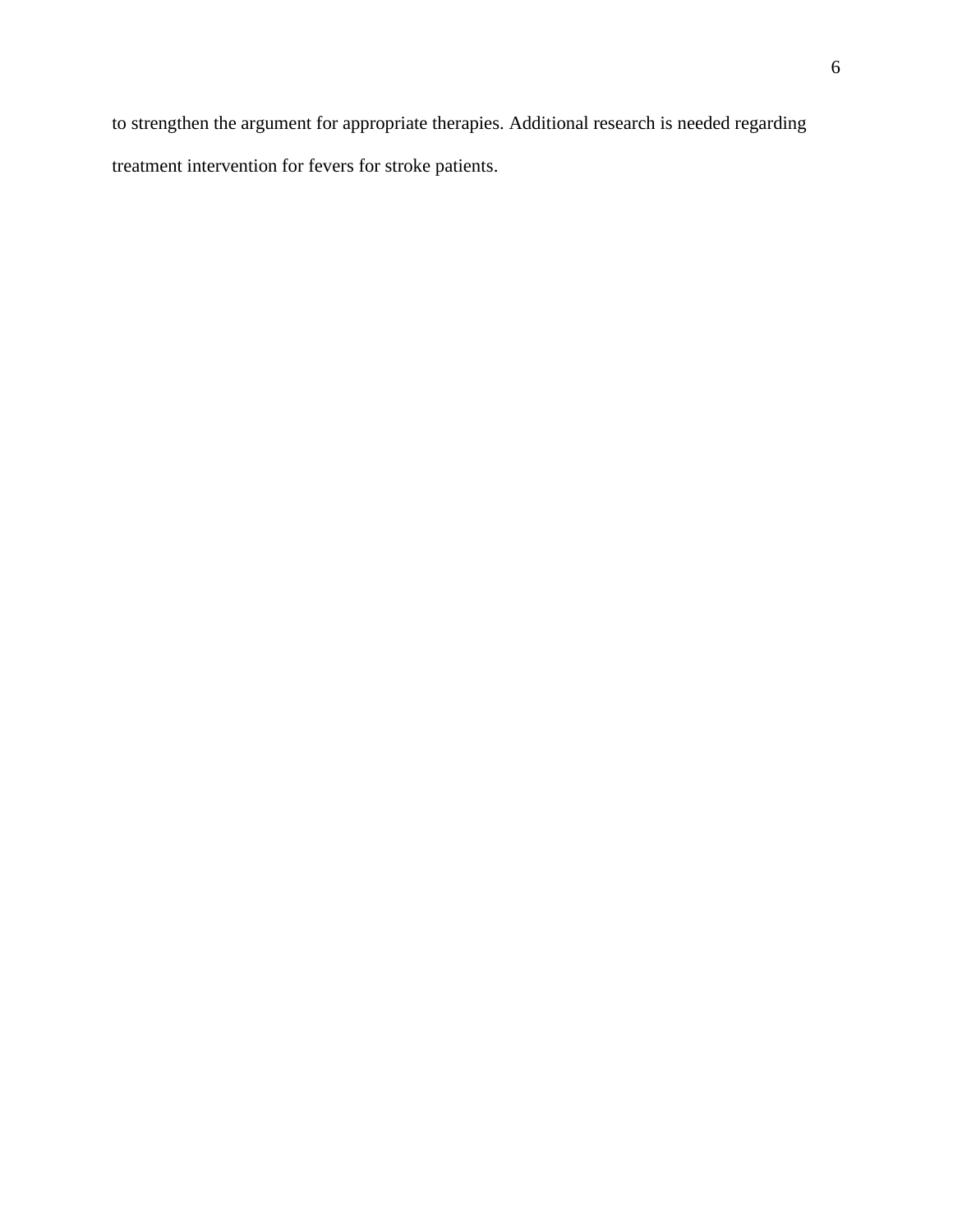# Table of Contents

SECTION HEADINGS…………………………………………………………………………VI

| <b>CHAPTER</b> |    |                                                                    |  |
|----------------|----|--------------------------------------------------------------------|--|
| I.             |    | <b>INTRODUCTION</b>                                                |  |
|                |    |                                                                    |  |
|                |    |                                                                    |  |
|                |    |                                                                    |  |
|                |    |                                                                    |  |
|                |    |                                                                    |  |
|                | F. |                                                                    |  |
|                |    |                                                                    |  |
| II.            |    | REVIEW OF THE LITERATURE                                           |  |
|                |    |                                                                    |  |
|                |    |                                                                    |  |
|                |    |                                                                    |  |
|                |    | D. Combined Ischemic Stroke and Intracerebral Hemorrhage Studies14 |  |
|                |    |                                                                    |  |
|                |    |                                                                    |  |
|                |    |                                                                    |  |
|                |    |                                                                    |  |
| Ш.             |    | <b>CONCEPTUAL FRAMEWORK</b>                                        |  |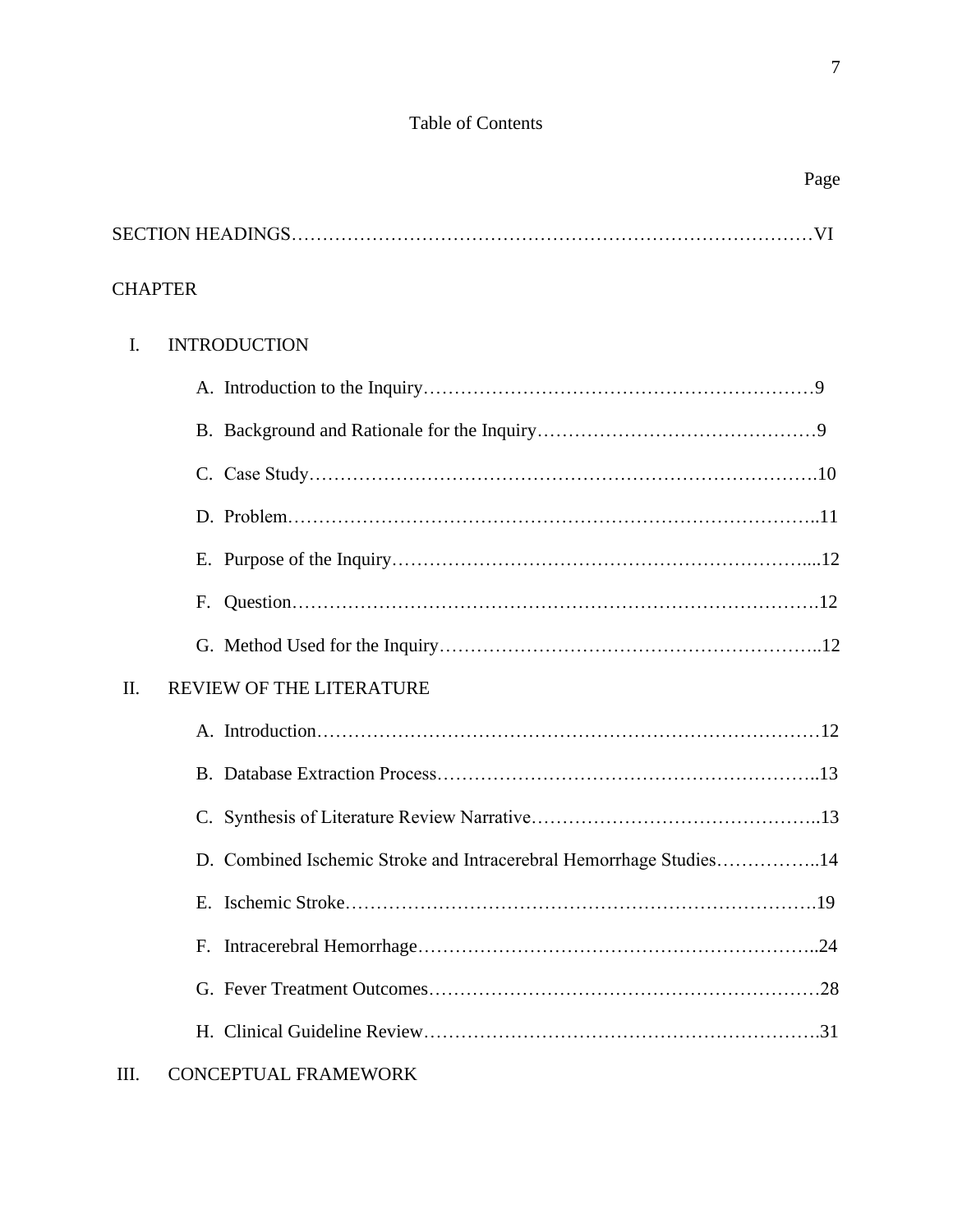| CONCLUSIONS, RECOMMENDATIONS AND IMPLICATIONS FOR NURSING<br>IV. |  |
|------------------------------------------------------------------|--|
|                                                                  |  |
|                                                                  |  |
|                                                                  |  |
|                                                                  |  |
|                                                                  |  |
|                                                                  |  |
|                                                                  |  |
|                                                                  |  |
|                                                                  |  |
| APPENDIX D. 2019 AHA GUIDELINE AGREE II APPRAISAL71              |  |
|                                                                  |  |
|                                                                  |  |
|                                                                  |  |
|                                                                  |  |
|                                                                  |  |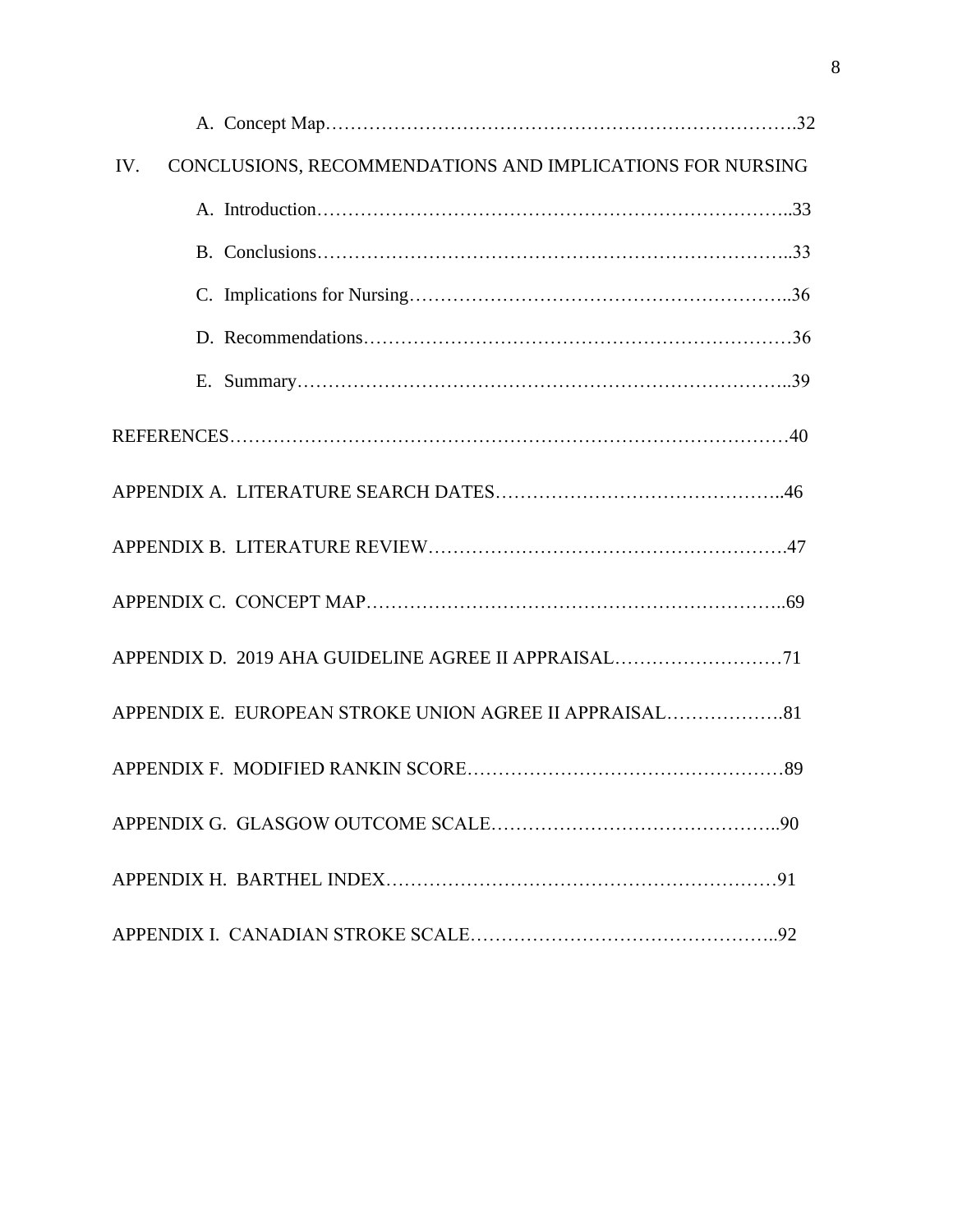# **Introduction**

# **Introduction to the Inquiry**

The introduction for this scholarly inquiry paper (SIP) contains several components. The inquiry analyzes patient outcomes in acute care post-stroke patient populations when fever is present. Background and rationale regarding the importance of this topic are discussed. The purpose or aim of this paper is included as well as the clinical question to the inquiry. Finally, methods used for the inquiry are discussed, summarizing the method used for this scholarly inquiry research paper.

Stroke patients account for a large number of hospital admissions each year in the United States. The Centers for Disease Control and Prevention (CDC) highlighted that every forty seconds someone suffers a stroke in the United States, and every four minutes an individual dies of stroke related illness (CDC, 2020). Stroke is the main cause of disability and the fifth leading cause of death in America (American Heart Association, 2020). Stroke care also comes with a high economic burden costing healthcare \$46 billion in 2014 and 2015 (CDC, 2020). Although, advances in research to improve patient outcomes have been identified, conflicting evidence still exists for patients who suffer a stroke.

#### **Background and Rationale**

There are many intricacies to providing quality care to patients suffering from a stroke. Research has placed more emphasis on evidence-based care to stroke patients in the acute care settings. Stroke care guidelines have been established to guide treatments and plans of care for individuals who suffer from stroke. Grogan et al. (2019) found that when Canada adopted a standardized approach to stroke system care, there was a 15% reduction of inpatient hospital mortality rates. Various organizations, including the American Stroke Association (ASA) and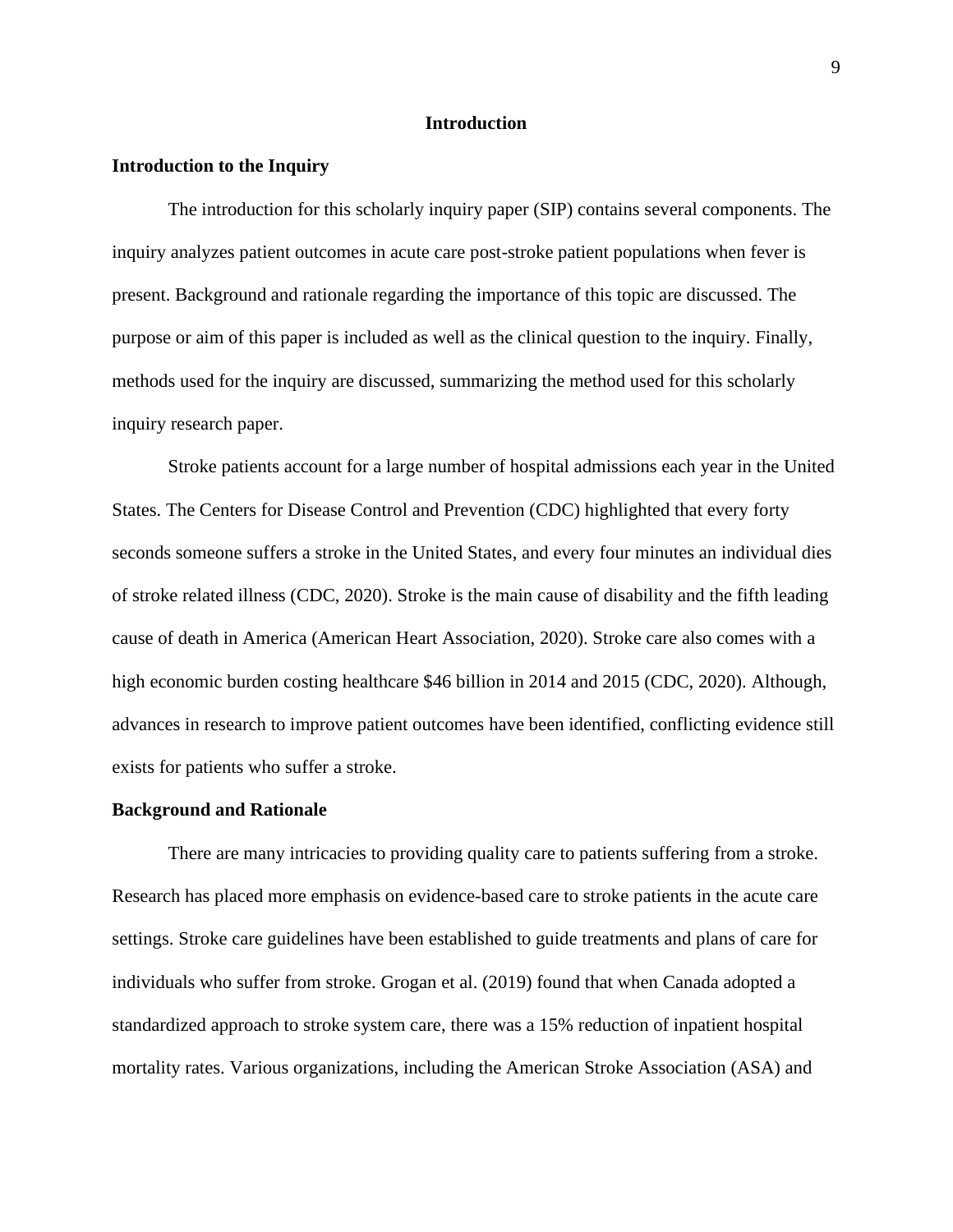European Stroke Organization (ESO) have developed guidelines for inpatient treatment of strokes (Ntalos et al., 2015; Power et al., 2019).

The ASA and ESO guidelines have conflicting recommendations for the treatment of fever in post-stroke patient populations. The 2019 ASA treatment guidelines include the use of anti-pyretic medications when fever is greater than 38 degrees Celsius (Power et al., 2019). On the other hand, the ESO recommendations do not include anti-pyrectic's and further discuss that treatment of fever has not shown benefit to functional outcome and/or survival (Ntalos et al. 2015). The conflicting treatment guidelines from both the ASA and ESO have highlighted the need for further exploration regarding stroke patient outcomes when fever is present. Conflicting plans of care and knowledge regarding stroke populations who develop fever are common in the acute care setting. The background to this dilemma is highlighted in the following case study noting the complexities of stroke care regarding fever management.

# **Case Study**

Mr. X is a 46-year-old male who suffered an aneurysmal subarachnoid hemorrhage with intraventricular extension. Typically, these patients are transferred to a comprehensive stroke facility with multiple specialties, including Neurosurgery and Neurologists specializing in individual stroke care. In addition, these facilities typically have a neurology intensive care unit and general neurology unit that provides specialty care to stroke patients. The goal of all stroke units is to provide evidence-based practice from all levels of care including the management of fever.

Mr. X, on admission, was confused to date, situation, and demonstrated mild aphasia with right-sided weakness and temperature of 99-degree Fahrenheit. The patient was intubated in the intensive care unit several hours after admission related to a decrease in his level of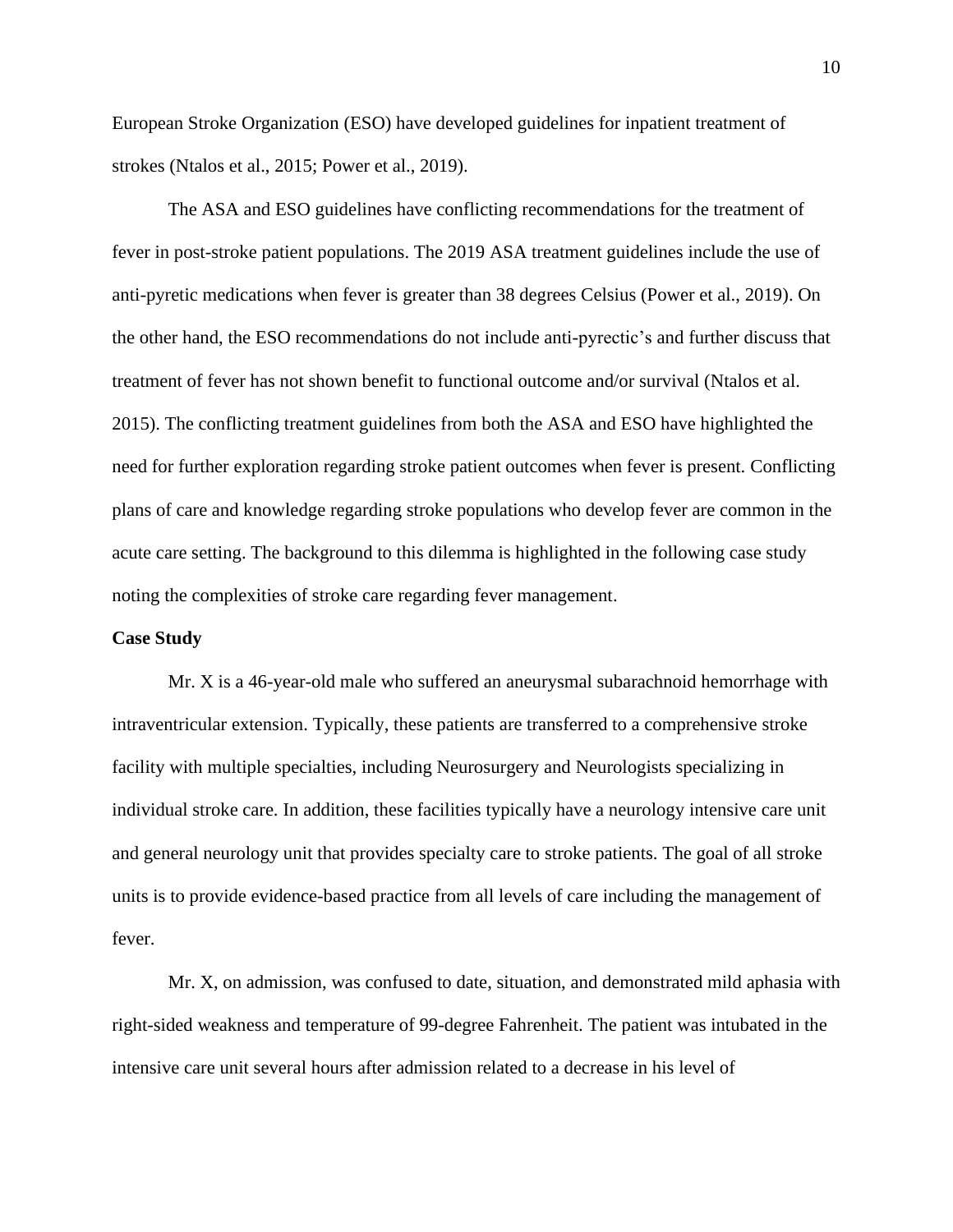consciousness and Glasgow Coma Scale rating of eight. The admitting team documented the fever in the history and physical note with a need to continue to monitor the plan of care. The patient had an aneurysm coiling on post bleed day two with no complications. The patient's fever continued to climb throughout the patient's admission to 102 degrees Fahrenheit on post bleed day three. Throughout the patient's care, the nursing staff continued to approach the admitting team regarding the temperatures and were repeatedly told the fever was not concerning. The lack of concern was also evident in prescribers' notes and orders that describe a 'continue monitoring' plan of care regarding the elevated temperatures.

Next, a second medical service was consulted to help manage Mr. X's plan of care. The second medical service placed immediate emphasis on the patient's fever. They discussed concerns that the fevers will directly affect Mr. X's outcome. The new service revised the plan of care involving scheduled antipyretic's, induced normothermia with cooling pads, and work-up for infection including blood, cerebral spinal fluid, sputum, and urinary cultures. The patient was discharged from the hospital one month later to a transitional care unit with significant neurological deficits and a Modified Rankin Score (mRS) of four. The drastic difference between prescribers suggests that further evidence is needed regarding stroke patient outcomes when fever is present.

# **Problem**

The problem for this inquiry is the lack of evidence regarding fever and stroke patient outcomes. Prescribers in the acute care setting are uncertain about stroke patient outcomes when fever is present. The conflicting recommendations between the AHA and ESO guidelines have furthered the divide amongst prescribers regarding the role fever plays on patient outcomes for those experiencing stroke. Post-stroke patients in the acute care settings face many challenges.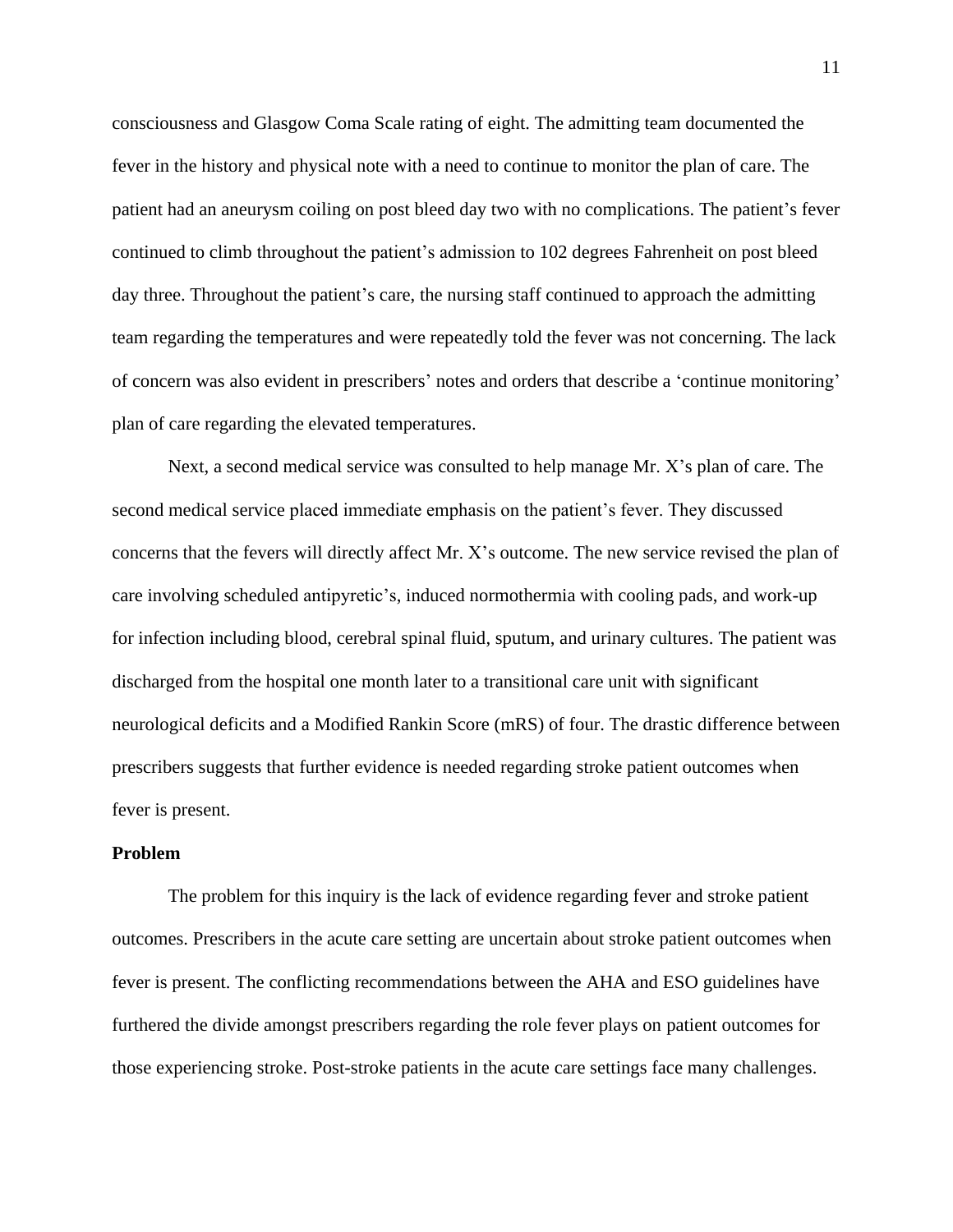Understanding stroke patient outcomes when fever is present is necessary to achieving standardized care.

# **Purpose**

When fever is present, determining stroke patient outcomes will help providers prioritize fever in their treatment plans of care. This inquiry aims to identify stroke patient outcomes in the acute care setting when fever is present. This understanding will help providers enhance their knowledge base regarding stroke patient outcomes. In addition, it can enhance a common understanding between prescribers which will aid in standardized care of stroke patients when fever is present.

# **Question**

Does a fever affect outcomes in acute care post-stroke patient populations?

# **Methods Used for the Inquiry**

The methodological approach to this inquiry was an integrative literature review. This integrative literature review was comprehensively expanding through several platforms of research. The inquiry involved several steps, including formulating the research question, establishing inclusion criteria, selecting the literature, assessing the quality of the literature, analyzing and synthesizing the research, and disseminating the findings (Cronin et al., 2008). The objective was to identify the appropriate research for this inquiry and critically analyze the supportive evidence. The goal is to identify an evidence-based answer to the clinical question of this inquiry.

# **Literature Review**

## **Introduction**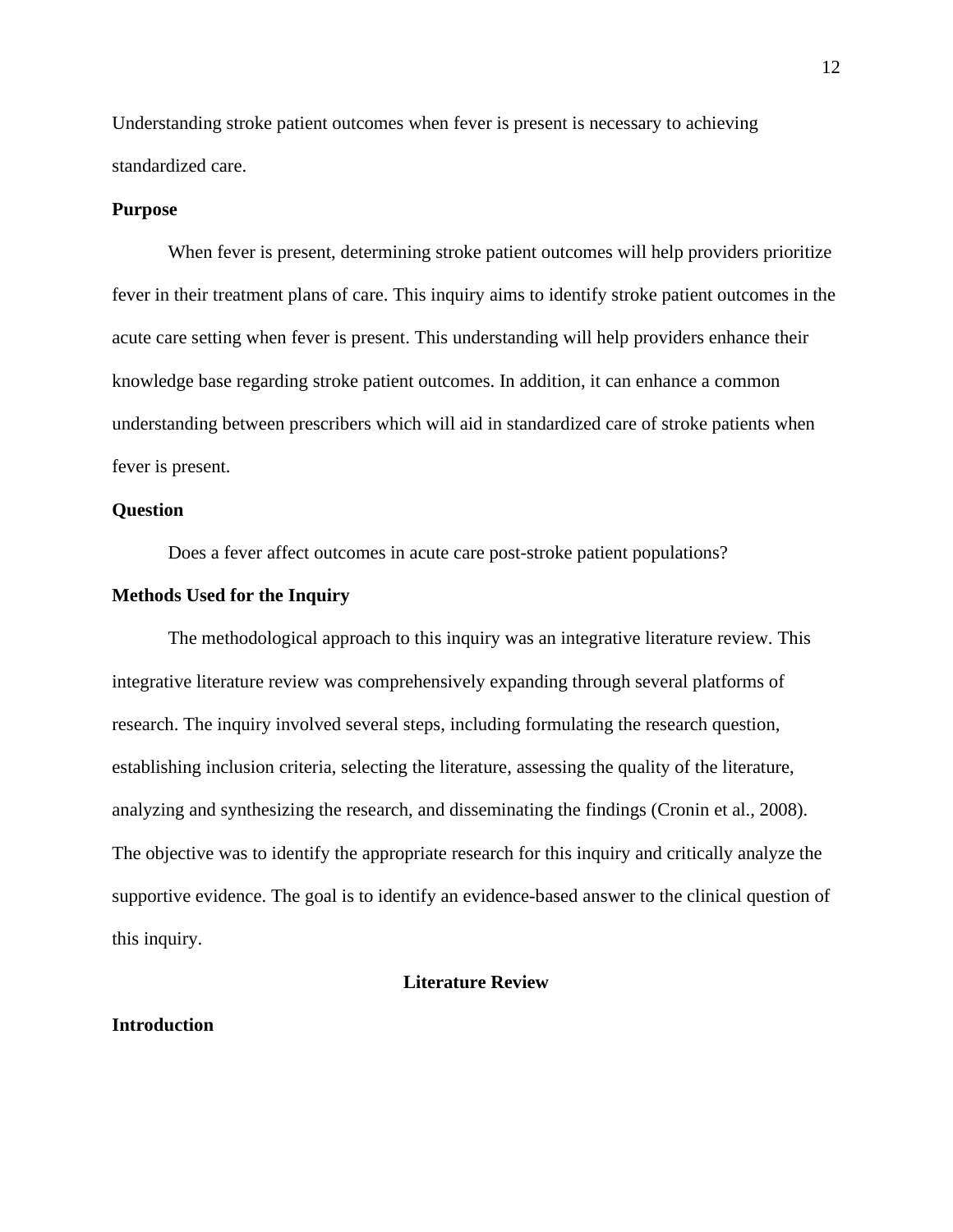The literature review section provides an introduction that describes the data abstraction process. It also notes how the literature was searched, and selection criteria utilized for this inquiry paper. The number of articles reviewed and utilized for the inquiry paper are listed in Appendix A. The synthesis of the literature will also be discussed regarding the heading and subheading format. Finally, the research studies utilized for this inquiry paper are listed in Appendix B.

# **Database Extraction Process**

The literature review database (see Appendix A) inclusion process included both ischemic stroke and intracerebral hemorrhage as well as both fever and patient outcomes. The article selection process was specific to patients 18 years of older who suffered an acute stroke, were hospitalized, and developed fever with patient outcome measures present. The databases search included CINAHL, Pub Med, and Cochrane library. All three databases produced a wealth of data regarding stroke, fever, and patient outcomes. An exhaustive research search and overlapping data were reached between the different databases. Bibliographies were also searched for articles included with this inquiry, which intensified the research efforts for pertinent data. A total of twenty-one articles were utilized for this inquiry. The search dates utilized for article selection were years 2000 to the present.

#### **Synthesis of Literature Narrative**

The literature review narrative was discussed in sections related to the type of stroke researched. Three headings were created with the different types of stroke assessed. The sections were organized into research articles exclusive to ischemic stroke, intracerebral hemorrhage, or both ischemic stroke and intracerebral hemorrhage. The narrative was then further divided into

13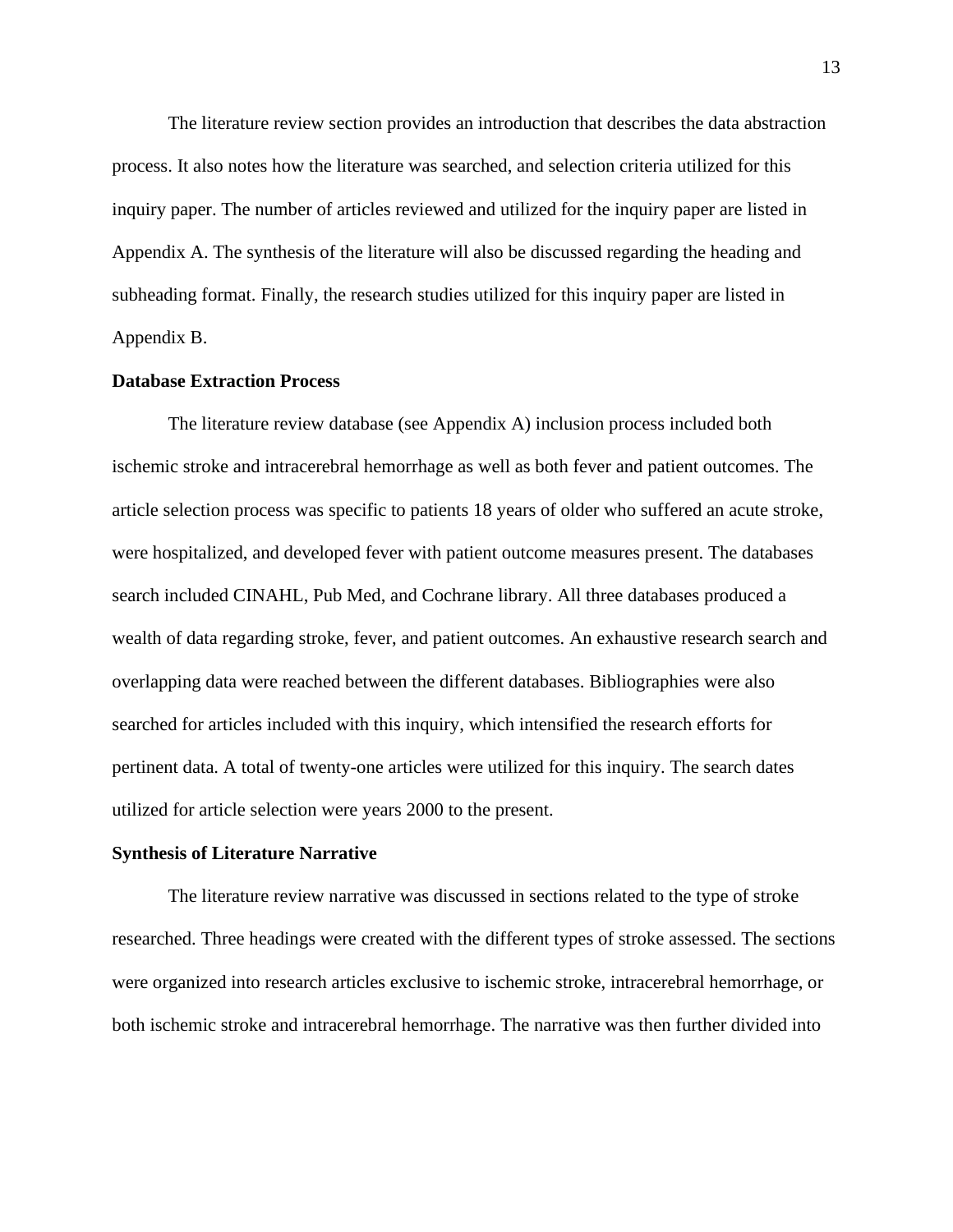purpose, outcomes, and summary. Finally, each subheading narrative was grouped to commonalities of each article including outcome measures, study results, and level of evidence.

Headings were also created for both intervention outcomes with the treatment of fever in stroke patients and clinical guidelines reviewed for this inquiry. The rating system used to grade the level of evidence is provided at the end of Appendix B. The AGREE II tool was also utilized for clinical guideline appraisals, located in Appendices D and E. According to the research provided in Appendix B, stroke patients are often assessed using different functional scales for independence, outcome scores for stroke outcome, and stroke assessment scales for stroke severity. These stroke scales are listed in detail in Appendix E through H (JCHQM, 2018; McMillian et al., 2016; The Internet Stroke Center, 2021).

## **Combined Ischemic Stroke and Intracerebral Hemorrhage Studies**

*Purpose:* Results from five studies (see Appendix B) assessed both ischemic stroke and intracerebral hemorrhage (ICH) in post-stroke patients related to fever. Greer et al. (2008) assessed the significance of the relationship between fever and outcome across the full range of neurological injury including stroke, and its effect on clinical, functional, and economic outcomes. Greer et al. (2008) identified several outcomes measured including mortality, mRS, intensive care unit (ICU) length of stay and hospital length of stay (LOS). The Join Commission National Quality Measures (JCHQM) identifies the mRS as a measure for functional independence in stroke patients see Appendix E for mRS scale details (JCHQM, 2018). Similar to Greer et al. (2008), Middleton et al. (2018) utilized mRS as its outcome of measure in post stroke patients related to fever.

The study purpose of Middleton et al. (2018) was to examine an mRS at ninety days poststroke to identify if fever contributes to decreased functional independence. Greer et al. (2008)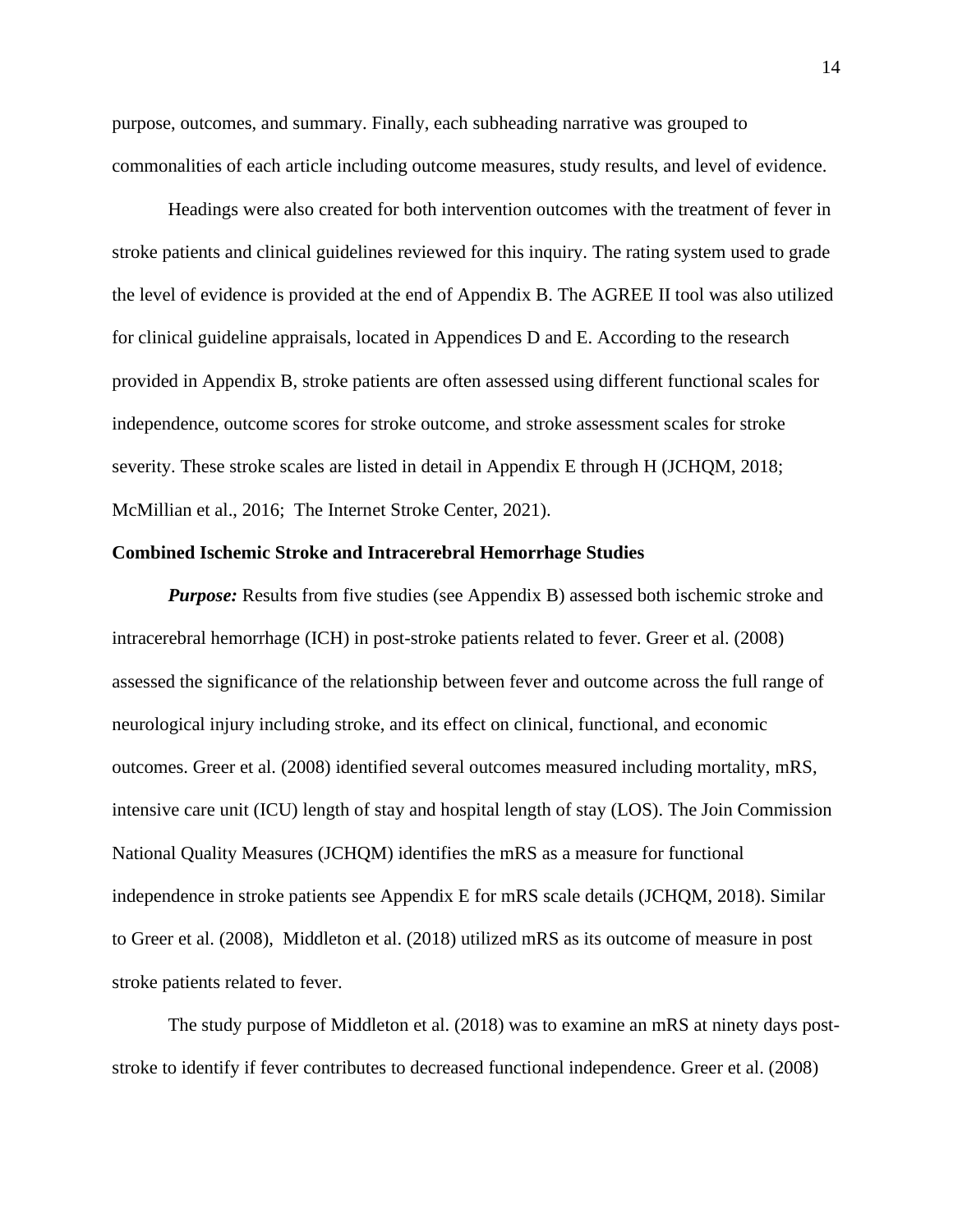and Middleton et al. (2018) shared large patient sample sizes that display more robust support of outcomes measured. Kammersgard et al. (2002) evaluated admission body temperature as an independent predictor of long-term prognosis. This study assessed the long-term impacts of fever, in which mortality was measured at three months and five years. This study is unique because it evaluated patient outcomes at five years. The studies in Appendix B have no primary outcome measures past eighteen months.

The mortality rate was a frequent outcome measure utilized in many of the studies reviewed. Saxena et al. (2015) assessed mortality outcomes concerning stroke patients who develop a fever. Their study inclusion criteria included both traumatic brain injury (TBI) and central nervous system (CNS) infection patient populations. This research study was large, including patient populations from two different countries. Saxena et al. (2015) assessed peak temps during the first twenty-four hours and assessed mortality as its outcome measures.

Medical complications are common with hospital admissions. The Agency for Healthcare and Quality (AHRQ) reported in 2014 for every 1,000 hospital admissions 90 hospital-acquired complications developed (AHRQ, 2018). The purpose of Rocco et al. (2007) was to determine what medical complications are the most frequent and how they influence stroke patient outcomes. Rocco et al. (2007) also aimed to identify how long patients should remain in a stroke unit to achieve improved patient outcomes. The American Heart Association (AHA) describes primary and comprehensive stroke centers as a format to provide specialized stroke care, which has been shown to improve outcomes and quality of care received (AHA, 2014). Therefore, Rocco et al.'s (2007) study was to identify how long patients need to remain in a stroke unit is important to better understand improved stroke patient outcomes.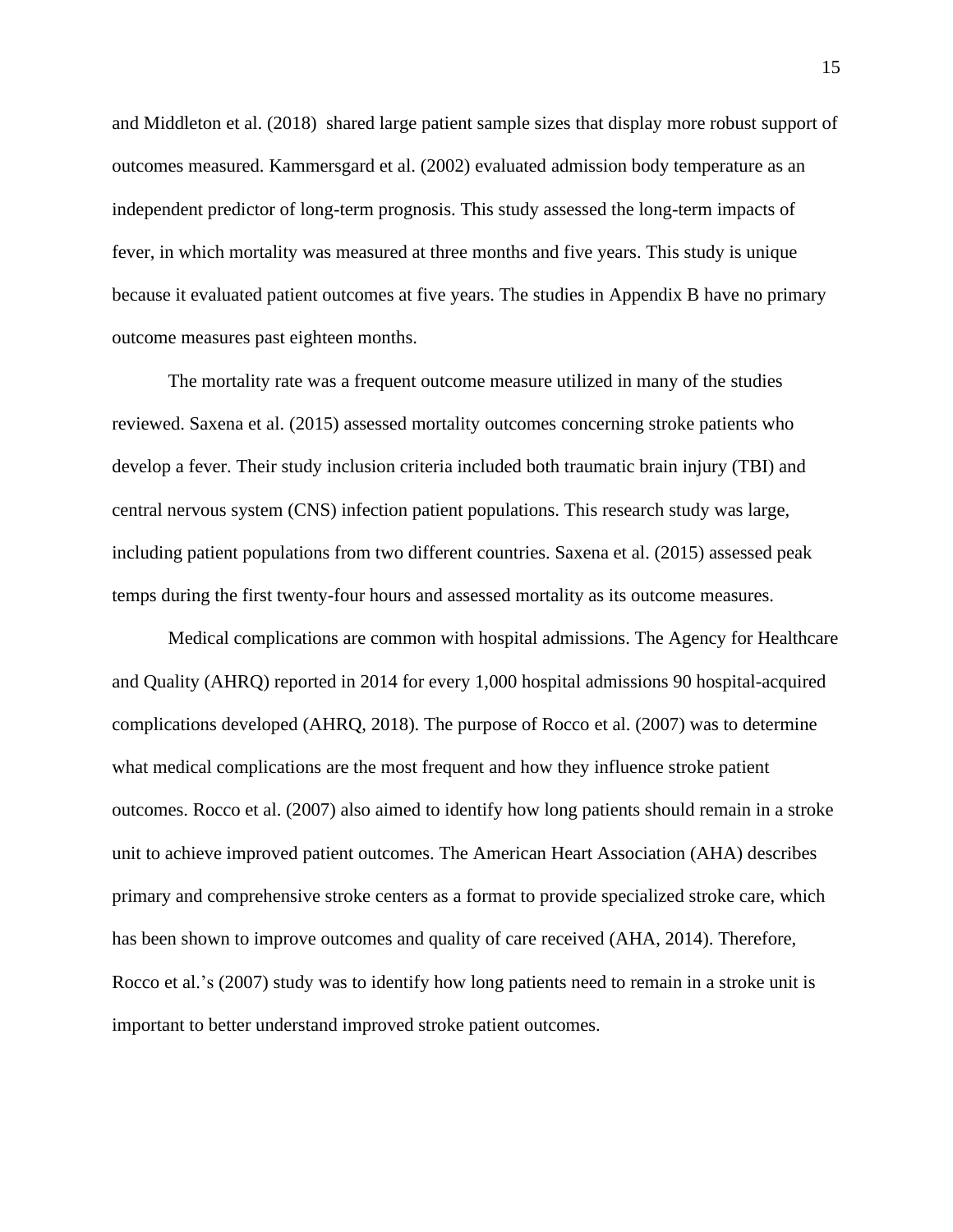*Outcomes:* There are several different ways to measure stroke patient outcomes and functionality. These measures include mortality, length of stay (LOS), Glasgow Outcome Scale, Barthel Index, and Canadian Stroke Scale. The stroke scales Barthel Index, Glasgow Outcome Scale, and Canadian Stroke Scale are located in Appendices G, H, and I. Greer et al. (2008) described length of stay with both ICU and hospital admission having the highest risk associated with fever in post-stroke patient populations; followed by mRS , mortality, Barthel Index, Canadian Stroke Scale and the Glasgow Outcome Scale. Geer et al. (2008) is a systematic review and meta-analysis that looked at multiple studies all with their own definitions of the outcomes described above. Greer et al. (2008) discussed that all of the outcome measures were found to be significant and that patient outcomes are worse when fever is present in the post-stroke patient populations.

Two studies reviewed utilized the mRS as their outcome measures for both ischemic stroke and intracerebral hemorrhage. The primary outcome measure from the Middleton et al. (2018) study was mRS greater than two at 90 days-post-stroke was considered functionally dependent. Greer et al. (2008) also discussed mRS and several other outcome measures, including mortality, LOS, Glasgow Outcome Scale, Barthel index, and Canadian Stroke Scale. Both Middleton et al. (2018) and Greer et al. (2008) found that mRS was significantly affected when fever is present in post-stroke patient populations. Middleton et al. (2018) found that patients who experience one febrile event within the first 72 hours of admission and patients with higher mean temps were associated with mRS greater than two. Although, Greer et al. (2008) found significance with mRS they did not establish what score is considered functionally dependent.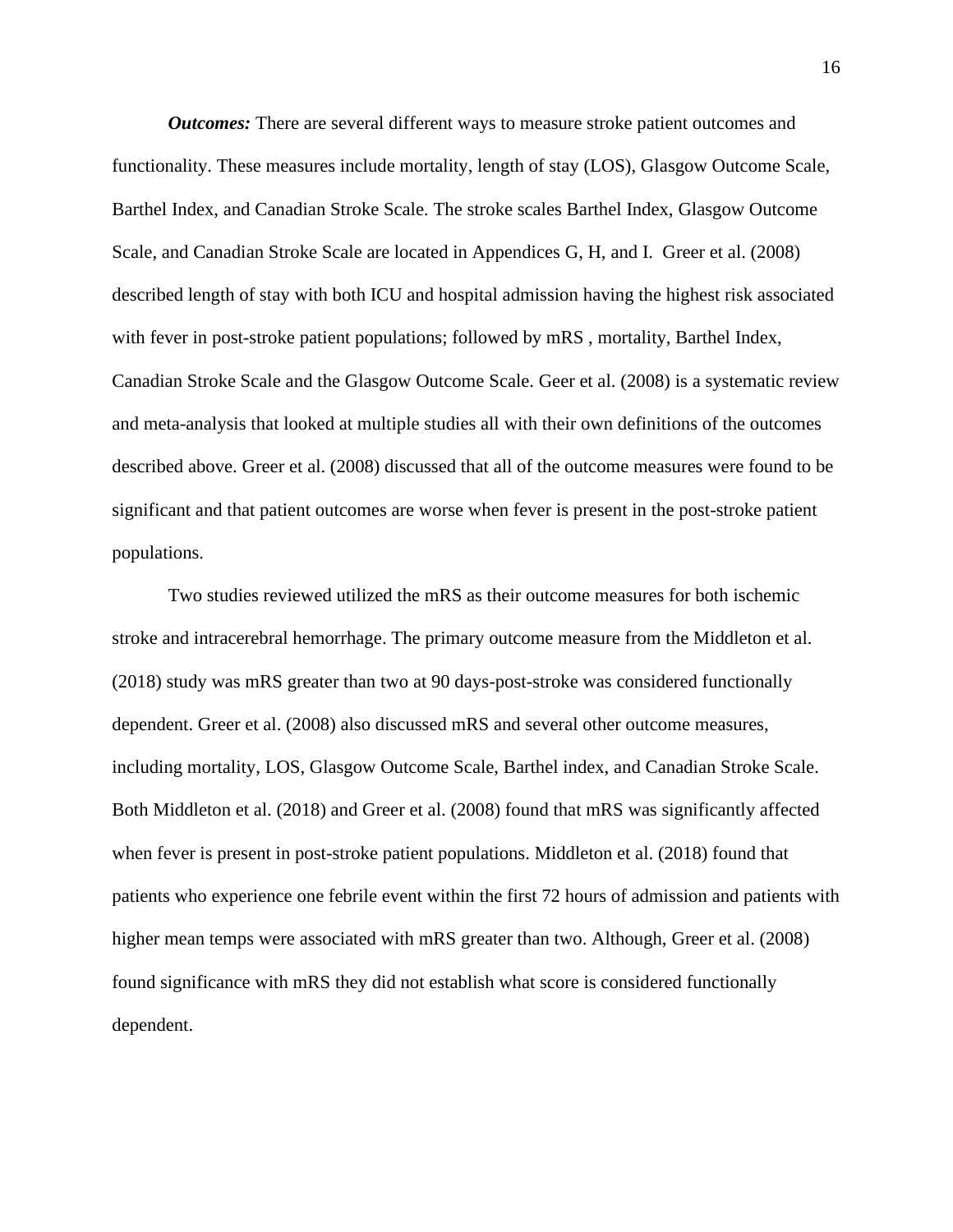The National Institute of Health Stroke Scale (NIHSS) is an acute assessment scale of stroke severity. Rocco et al. (2007) utilized a change in NIHSS assessment at admission and discharge to a more severe class of stroke as its outcome of measure. Hyperthermia as a medical complication was associated with a shift to a more severe class of stroke. Rocco et al. (2007) also found that hyperthermia was associated with a higher risk of mortality. Medical complications associated with a change to a more severe class of stroke included urinary tract infections, hypertension, hyperglycemia, and hypoxia. Similar to Rocco et al. (2007), Kammersgard et al. (2002) utilized mortality as an outcome measures. Mortality was measured at both three months and five years.

Long-term assessment of stroke patient outcomes that includes five years is not common with the research reviewed for this paper. Kammersgard et al. (2002) measured admission body temperature in post-stroke patients and assessed how that correlated with mortality. Hyperthermia was associated with mortality rates at five years but not three months. Kammersgard et al. (2002) discussed that for every one-degree drop in Celsius correlated with increased long-term survival. They also found diabetic patients clinically had more severe strokes than patients without diabetes.

Mortality rates are a common outcome measure found within the research articles listed in Appendix B. Saxena et al. (2015) assessed mortality rates in stroke patients related to peak temperature within the first twenty-four hours of admission. Higher peak temperatures were found to impact increased in-hospitality mortality rates directly. It was also found that as the peak temperatures climbed the odds of mortality increased.

*Summary:* Hyperthermia displayed influence in all five studies that assessed both ischemic stroke and intracerebral hemorrhage patient populations. Greer et al. (2008) had the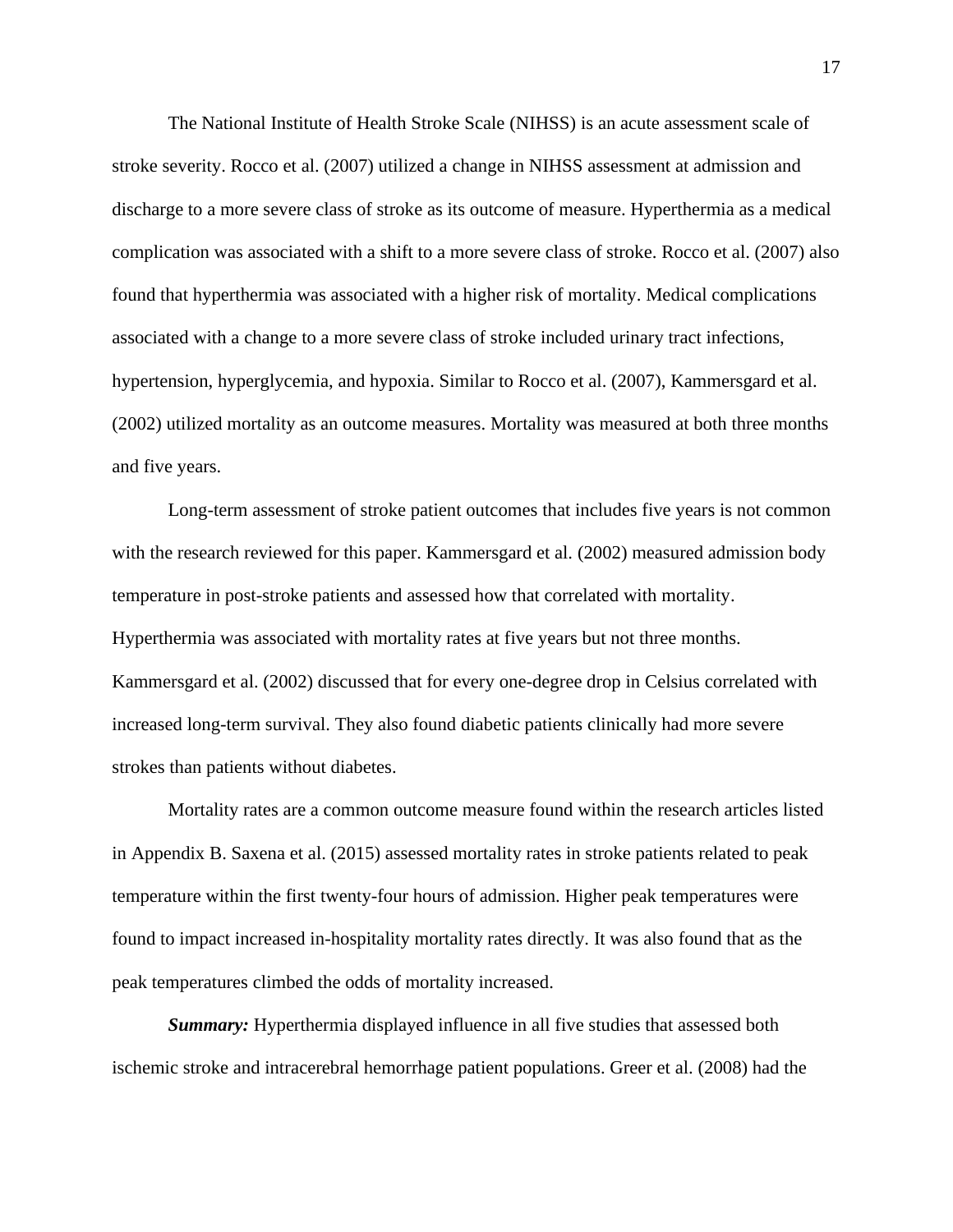highest level of evidence of the five studies utilized and the presence of fever was shown to have multiple impacts on stroke outcomes including mRS. Middleton et al. (2018) was the next highest level of evidence as prospective randomized controlled trial. Their results also displayed poor functional independence when fever is present with its elevated mRS. Finally, Rocco et al. (2007) did a prospective comparative study that found a change to a more severe class of stroke from admission to discharge in terms of NIHSS. Fever was also found to be associated with a higher risk of mortality.

Two retrospective comparative studies that included both ischemic stroke and intracerebral hemorrhage. Kammersgard et al. (2002) did a retrospective comparative study utilizing mortality as an outcome measure and found hyperthermia was significant at five years but not three months. It is also worth discussing that hyperthermia was found to be associated with a more severe class of strokes. Saxena et al.'s (2015) was also a retrospective comparative study. It was found that stroke patients were associated with higher mortality rates when peak temperatures were higher within the first twenty-four hours.

 The presence of fever affects several different aspects of stroke assessment and outcome. Functionality dependence can be measured by mRS, which is shown to be influenced by hyperthermia. Stroke outcome scales including Barthel Index, and Glasgow Outcome Scale that display worse outcomes when fever is present. Mortality rates and stroke assessment scales, including the Canadian Stroke Scale, and the NIHSS, demonstrate higher scores when patients are hyperthermic. When fever is present in both ischemic stroke and intracerebral hemorrhage patient populations, there are worse patient outcomes than when fever is not present.

Temperature was defined differently in three of the five studies identified as including both ischemic stroke and intracerebral hemorrhage patient populations. Middleton et al. (2018)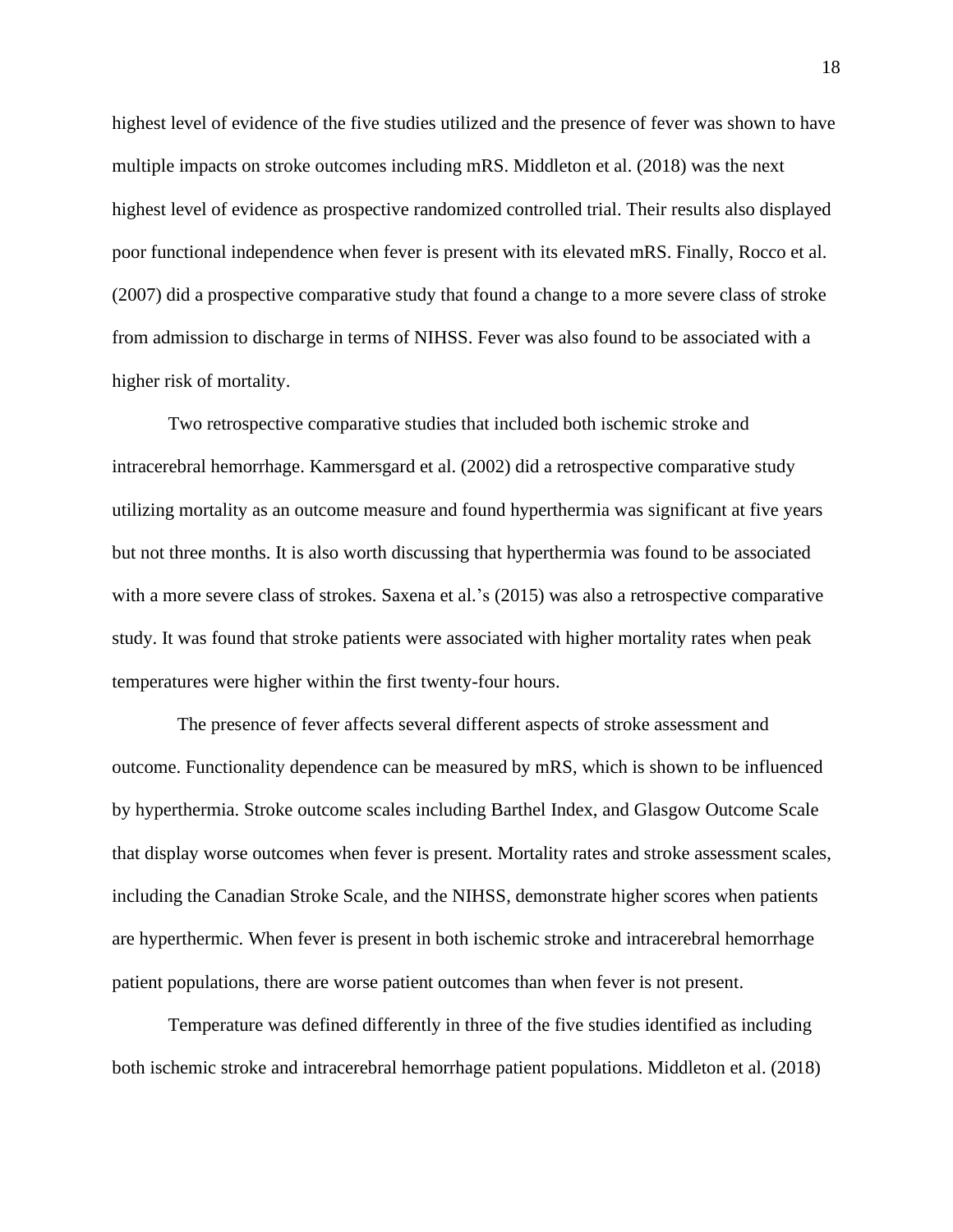and Saxena et al. (2015) defined hyperthermia as greater than 37.5 degrees Celsius. Kammersgard et al. (2002) defined hyperthermia as greater than 37 degrees Celsius , and Rocco et al. (2007) defined hyperthermia as greater than 37.8 degrees Celsius. Greer et al. (2008) utilized multiple research studies in its analysis and temperature definition in terms of hyperthermia was not discussed.

### **Ischemic Stroke**

*Purpose*: A total of eight studies were reviewed (see Appendix B) that assessed patient outcomes in relation to fever and ischemic stroke. Two of the eight studies were meta-analyses and are the highest level of evidence referenced for ischemic stroke populations. Hajat et al. (2000) completed a meta-analysis that included nine studies with a total of 3,790 patients. Hajat et al. (2000) compared normothermic and hyperthermic ischemic stroke patient outcomes. Prasad et al. (2010) also completed a meta-analysis that included six studies with a total of 2,986 patients. In addition, Prasad et al. (2010) assessed the effect fever had on mortality within one month of suffering an ischemic stroke. Both of these studies are of a higher level of evidence and are an important consideration when applying the outcomes measured to ischemic stroke patient populations.

Six of the eight studies that assessed fever outcomes in ischemic stroke were prospective non-randomized or retrospective comparative studies. These studies had unique purposes in assessing the relation to fever and ischemic stroke patient outcomes. The aim of Geurts et al. (2016) was to assess ischemic stroke patients' temporal profile of body temperatures during the first three days of admission and apply it to functional outcome and cerebral infarction size. This study was unique because of its goals to assess cerebral infarction size and its correlation to hyperthermia. Leira et al. (2006), like Guerts et al., had several purposes, including the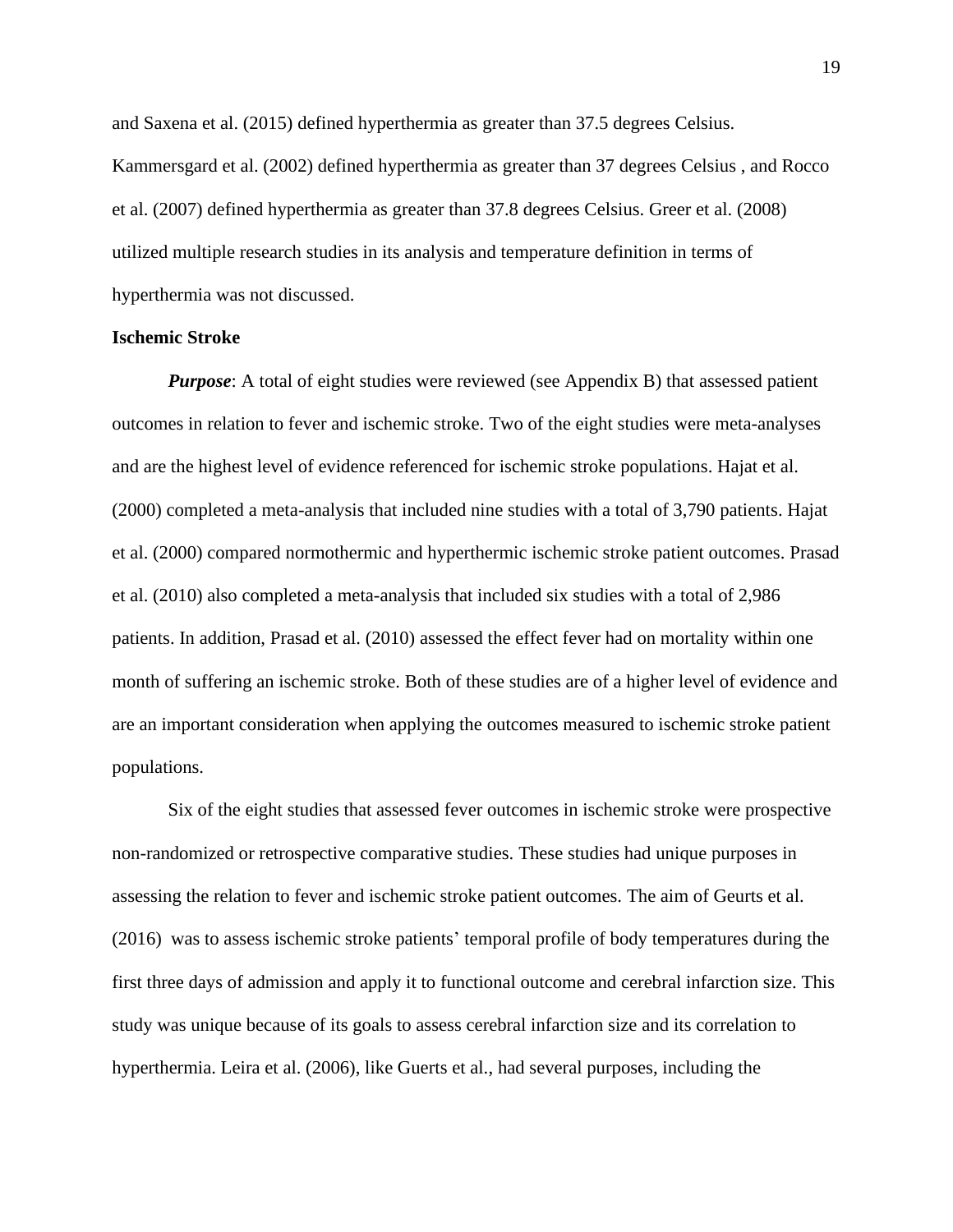assessment of cerebral infarction size with relation to fever. Leira et al. (2006) had additional purposes to assess serum pro-inflammatory makers and stroke severity related to hyperthermia. The assessment of pro-inflammatory markers is unique and not commonly measured with the stroke patient populations.

Endovascular thrombectomy is a therapy that is utilized in ischemic stroke patients. This procedure is performed in an interventional radiology setting involving emboli retrieval within large cerebral vessels. Powers et al. (2019) lists endovascular thrombectomy as a class one recommendation for treating ischemic stroke. The aim of Diprose et al. (2020) was to assess body temperature in the setting of endovascular thrombectomy. Their purpose was to identify patient outcomes when fever is present regarding pre- and post-endovascular thrombectomy. Powers et al. (2019) discussed endovascular thrombectomy as a class one recommendation and is the gold standard of care within comprehensive stroke centers. Therefore, identifying how body temperature affects patient outcomes in the setting for endovascular therapy will aid in improved plans of care for prescribers.

Mortality is a frequent unit of measure within the studies reviewed. Phipps et al. (2011), Seo et al. (2008), and Saini et al. (2009) all utilized mortality as one of their primary outcome measures. Phipps et al. (2011) examined the association between fever, ischemic stroke patients, and in-hospital mortality rates. Saini et al. (2009) assessed the effect body temperature had on stroke patient outcomes in relation to febrile time increments. Saini et al. (2009) assessed body temperatures at designated time increments and assessed which time periods displayed significance on stroke patient outcomes. Seo et al. (2008) studied the impact fever had on stroke patient outcomes with in-hospital mortality and ICU length of stay.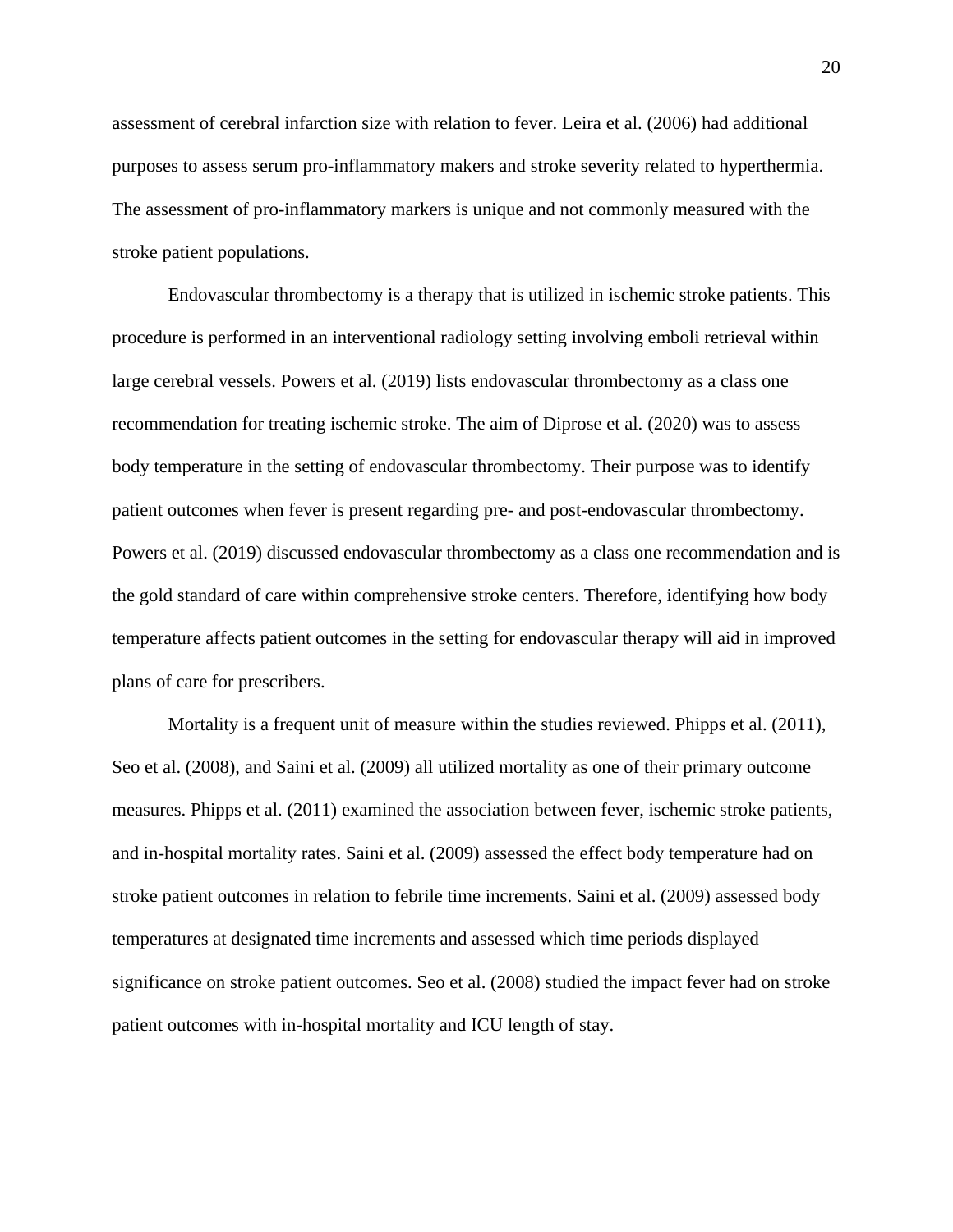*Outcomes:* Mortality rates related to fever and stroke were a common outcome measure found within the studies that addressed ischemic stroke. Hajat et al. (2000) and Prasada et al. (2010) both utilized mortality as their outcome measure. Hajat et al. (2000) found that short-term mortality rates of three months or less were significantly associated with fever in the first twentyfour hours of admission. Hajat et al. (2000) also utilized morbidity as its outcome measure in post ischemic stroke patient populations. They found when fever is present within the first twenty-four hours of admission it was significantly associated with morbidity and worse patient outcomes. Prasada et al. (2010) discovered mortality rates are twice as likely when comparing afebrile and febrile patient populations in ischemic stroke.

Three of the ischemic stroke population studies that were retrospective and nonrandomized prospective in nature also utilized mortality as their unit of outcome measure. Seo et al. (2008) compared outcomes between different temperature ranges; normothermia was < 36.7C, mild-thermia was 37.6-38C and severe hyperthermia was classified as > 38C. Severe hyperthermia was found to have a ten time increase in-hospital mortality and an eight-time increase in ICU length of stay. Time to first hyperthermia and duration of hyperthermia was found to be non-significant. Mild hyperthermia was significant for increased length of stay but not mortality. Seo et al. (2008) also discussed that lower Glasgow Coma Scale, leukocytosis, and endotracheal tube placement all significantly increased the risk of in-hospital mortality

Similar to Seo et al. (2008), Phipps et al. (2011) utilized in-hospital mortality rates as their outcome measure. Phipps et al. (2011) assessed fever burden or the number of days with fever and compared in-hospital mortality rates. They found that medium and high fever burden were significantly associated with in-hospital mortality. Phipps et al. (2011) also identified that any fever in post-stroke populations was associated with a two-time increase with in-hospital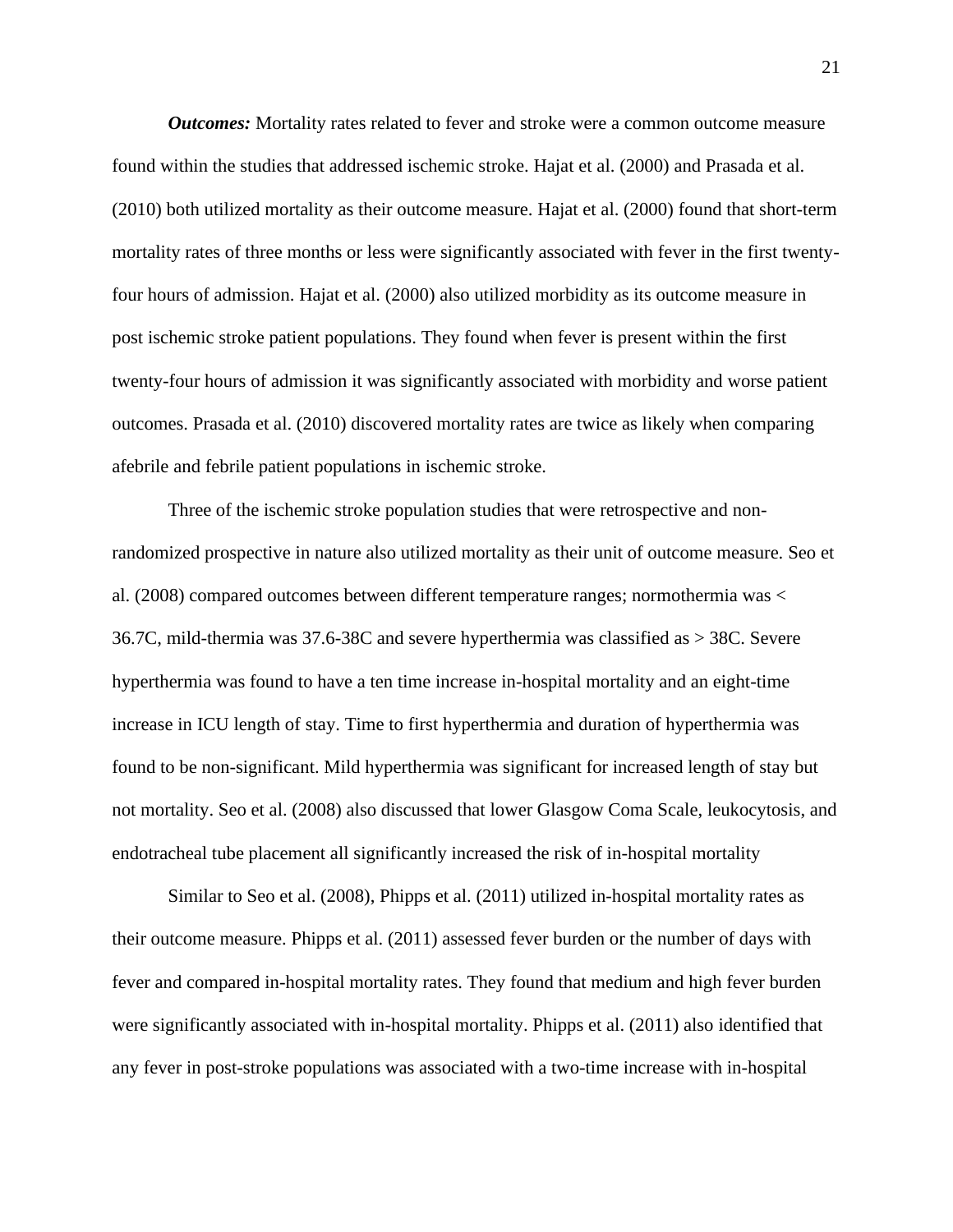mortality rate. Phipps et al. (2011) noted that approximately 30% of stroke patients develop a fever. Diprose et al. (2020) utilized both functional independence and mortality at three months post-stroke as their outcome measure. They identified that higher median pre-endovascular temps were a significant predictor of both decreased functional dependence and three-month mortality. Diprose et al. (2020) also identified higher peak temperatures post endovascular therapy as a predicator of three-month mortality but not functional dependence.

Identifying when patients develop fever and how that corelates to outcome may aid prescribers in the plan of care development. For example, Saini et al. (2009) compared incremental time periods of fever development in post-stroke patient populations and applied that to 3-month mortality and functional outcome. Saini et al. (2009) identified fever at 8, 24, 48, 72 hours, and seven days was significant for poor long-term outcomes, yet fever at admission was not associated with 3-month mortality or poor functional outcome.

Two of the studies reviewed included ischemic stroke patient populations that assessed infarction volume in relation to fever. Guerts et al. (2016) primary outcome measure was infarction volume at three days and its relation to fever, while their secondary measure was fever and its relation to functional outcome. They found that fever was significantly related to increased infarction volume on days two, and three. Fever was also associated with poor functional outcome on day two and three. However, fever on admission was not significantly related to infarction volume or poor functional outcome.

Understanding how infarction volume correlates with fever and patient outcomes would offer greater insight into ischemic stroke patient outcomes. Leira et al. (2006) measured infarction volume in relation to fever. Their study found hyperthermia was related to higher infarction volume, higher stroke severity, and poor functional outcome. Leira et al. (2006) also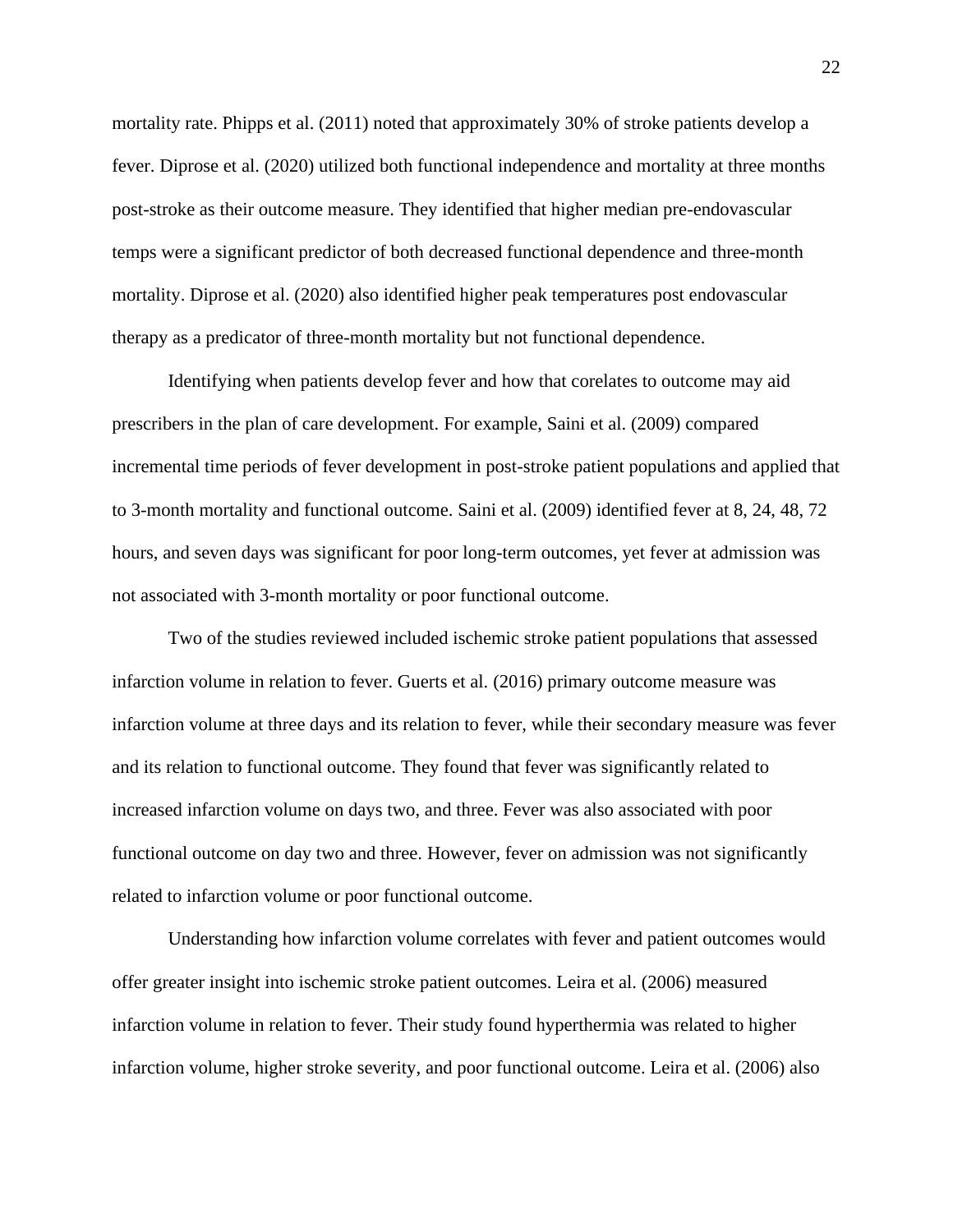had several secondary measures and found hyperthermia was significantly related to hyperglycemia, and higher stroke severity at admission and three months. Blood levels for proinflammatory markers were also monitored and IL-6, TNF and ICAM-1 blood levels were found to be significantly elevated in the hyperthermia group.

*Summary:* Fever was reflective in all eight studies utilized for ischemic stroke patient populations. The two meta-analyses Hajat et al. (2000) and Prasad et al. (2010) identified fever in ischemic stroke patient populations as significantly related to mortality. Hajat et al. (2000) also found increased rates of morbidity with fever development in ischemic stroke populations in addition, morbidity was identified as an outcome measure in several other ischemic stroke studies identified in Appendix B. Diprose et al. (2020) conducted a non-randomized prospective study that identified both morbidity and mortality were affected when fever is present. Geurts et al. (2016) also used a prospective non-randomized cohort study that found functional outcomes directly influenced ischemic stroke hyperthermic patients. Guerts et al. (2016) also discovered that cerebral infarction volume shared a direction relation to an increase in body temperature. The larger the infarction volume, the higher the body temperature.

The third ischemic stroke study identified in Appendix B which measured functional outcome was also a non-randomized prospective study. Saini et al. (2009) found that functional outcome and mortality at three months are directly affected by fever in ischemic stroke patients. The retrospective comparative study by Seo et al. (2008) found that temperatures greater than 38C drastically increased in-hospital mortality and hospital length of stay. Phipps et al. (2011) also a retrospective comparative study, assessed in-hospital mortality in febrile ischemic stroke patient populations and found that medium and higher fever burden significantly increases inhospital mortality rates. Leira et al. (2006) was a non-randomized prospective study that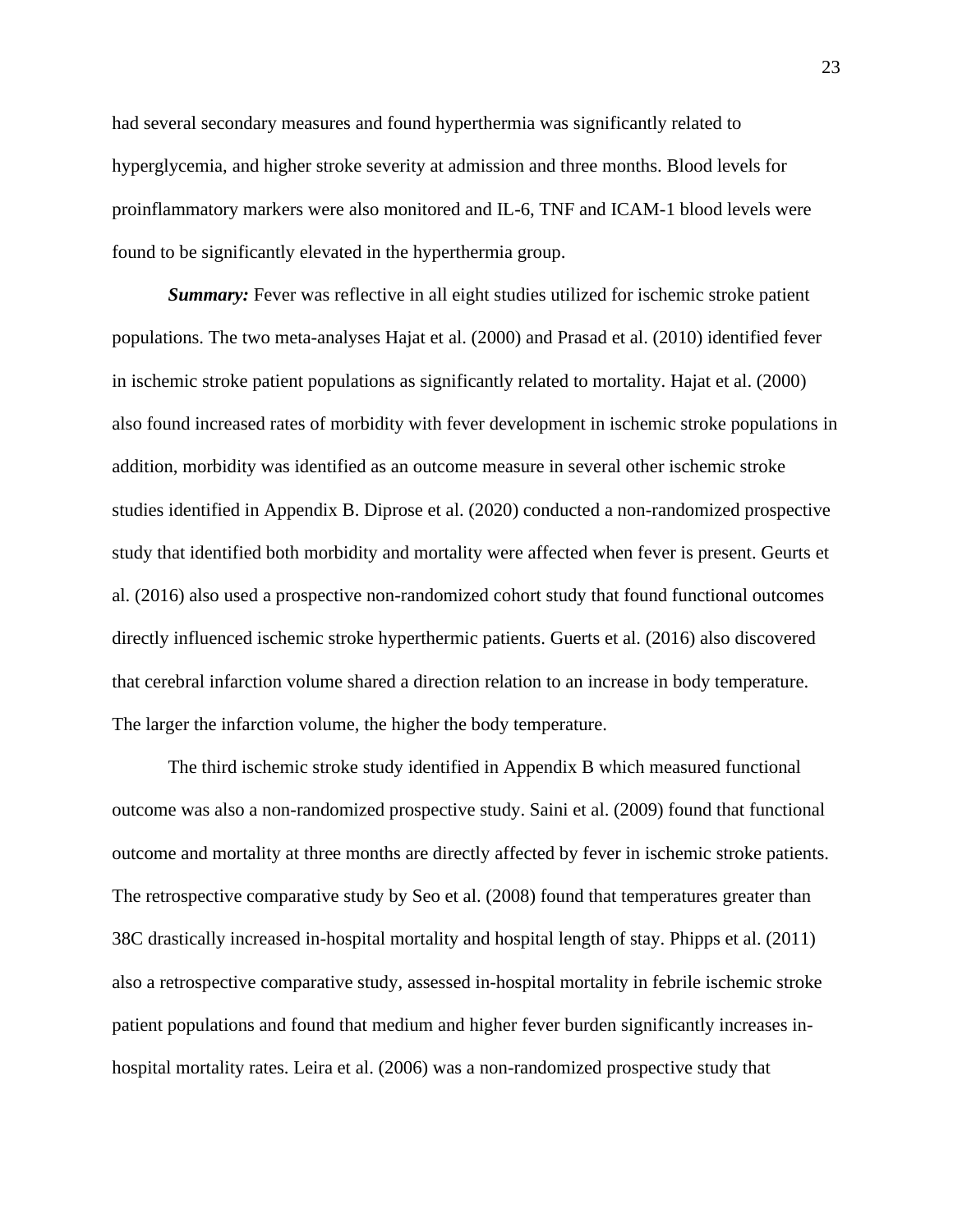measured stroke severity, infarction volume, and proinflammatory markers in febrile ischemic stroke patients. Hyperthermia was found to be related to all three measures.

Body temperature was identified differently between the ischemic stroke studies. Leira et. al (2006) identified fever as greater than 37.5C, Saini et al. (2009) greater than 37.2C, and Phipps et al. (2011) greater than 37.8C. Several of the other studies identified hyperthermia in terms of temperature ranges. Seo et a. (2008) utilized a body temperature range; normothermia was less than 37.8C, mild hyperthermia 37.6-38C, and severe hyperthermia was > 38C. Guerts (2016), and Diprose (2020) utilized temperature ranges, and both studies identified temp > 37C as higher median temperatures. Understanding what is considered a fever in ischemic stroke patients is essential when developing proper treatment plans.

Functional outcome was measured by mRS in three of the ischemic stroke studies located in Appendix B. There was a small margin in what was considered a poor functional outcome. This poor functional outcome was identified as an mRS of either greater than two or three. Various measures for mortality with the ischemic stroke studies were also described. Mortality was either measured during inpatient or at three months. Stroke severity was measured by either the Canadian stroke scale or NIHSS. Canadian stroke scale greater than seven and NIHSS greater than sixteen were considered significant.

#### **Intracerebral Hemorrhage**

*Purpose:* Patients who suffer from a hemorrhagic stroke can have long-standing morbidity issues and increased mortality rates. Patients who suffer from hemorrhagic stroke make up 13% of all strokes (CDC, 2020). These patient populations are at risk for many medical complications, including fever (Wartenberg et al., 2006). Understanding the effects of hyperthermia on hemorrhagic stroke can help optimize prescribers' plans of care in managing the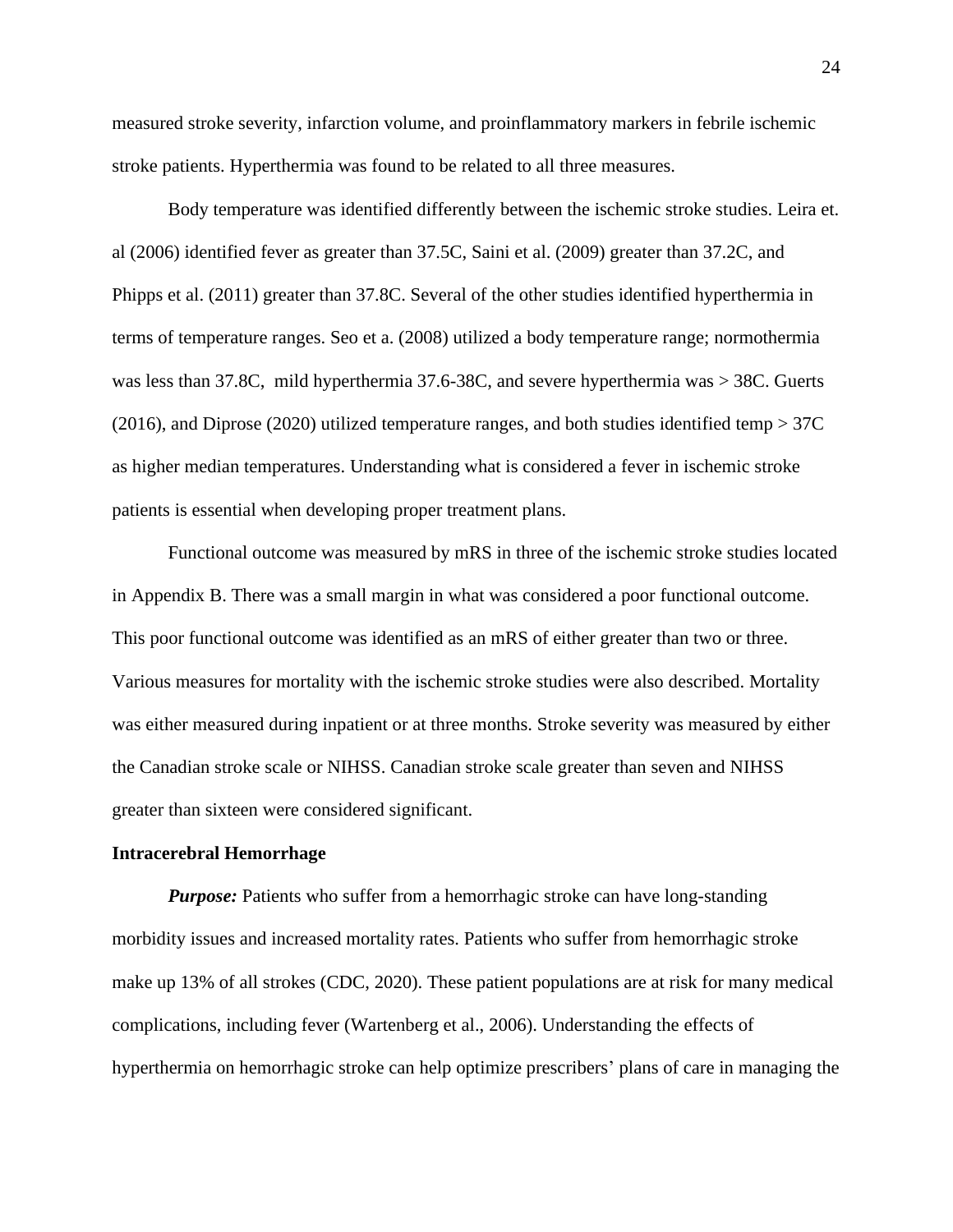disease process. Rincon et al. (2012) described fever as a common occurrence with intracerebral hemorrhage (ICH). The purpose of the Rincon et al (2012) study was to assess body temperature related to hematoma growth and identify the presence of fever in ICH, finding an association between functional outcomes.

Identifying the difference between central fever development and infectious fever is the purpose of several of the hemorrhagic stroke studies reviewed. For example, Honig et al. (2015) assessed several components of fever in hemorrhagic stroke, striving to identify if central fever versus infectious fever is related to ICH and patient outcomes. In addition, the authors aimed to identify if hyperthermia development was significant with larger ICH strokes and in patient populations that developed intra-ventricular hemorrhages.

Hemorrhagic stroke can present with various etiologies including a ruptured aneurysm. Kramer et al. (2017) discussed cerebral aneurysmal rupture as commonly present in the form of aneurysmal subarachnoid hemorrhage. Kramer et al. (2017) discussed hyperthermia as a common occurrence with subarachnoid hemorrhages. Their study also discussed the likeness related to the development of vasospasm and the presence of blood in the ventricles. The purpose of the Kramer et al. (2017) study was to identify fever cause in subarachnoid hemorrhage patient populations and apply findings to patient outcomes. Their aim was to assess a temporal profile of fever development and apply findings to functional outcomes. Wartenberg et al. (2006) sought to determine the frequency of medical complications in subarachnoid hemorrhage patient populations. Their goal was to apply all medical complications and identify which complication significantly affects patient outcomes.

*Outcomes:* Functional outcome was a measure that all four ICH studies utilized. Honig et al. (2015) had several outcome measures including functional outcomes. The study measured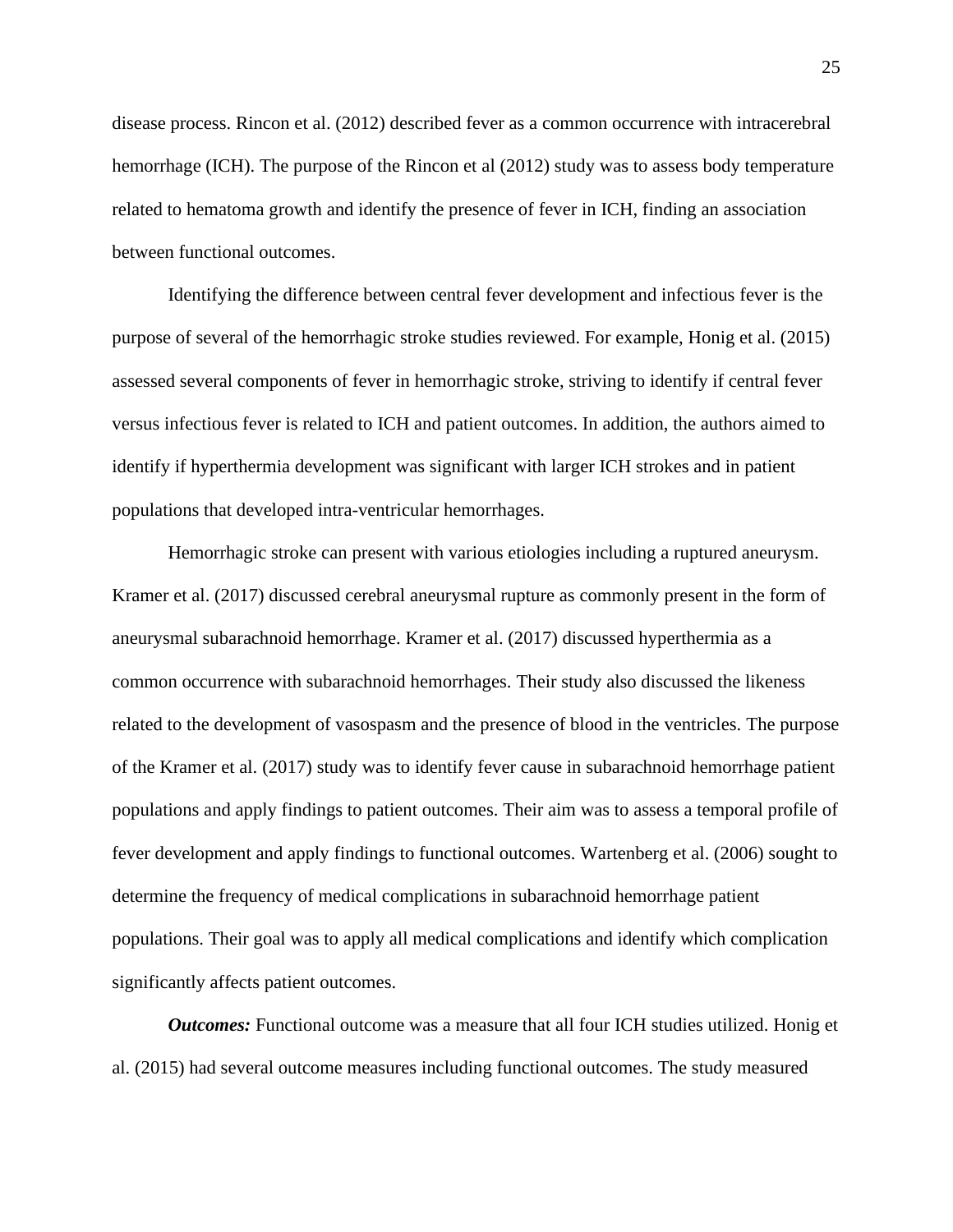both mortality and functional outcome as ninety days. Honig et al. (2015) were also unique in the fact they separated infectious and central fevers. The majority of the studies listed in Appendix B only assessed fever development not infectious versus central. Honig et al. (20156) found that 32% of the ICH patient population developed central fevers. The study also found that larger ICH and intra-ventricular hemorrhages were associated with an increased risk of developing a central fever. Honig et al. (2015) also discussed both infectious and central fever were associated with decreased functional outcome and higher mortality rates. Patients that develop central fever have a 29% survival rate as compared to an 80% survival rate in patients that are afebrile. Also, when comparing central fever verse no fever, projected lifespan was significantly less in the central fever population.

Identifying the difference between infectious fever and central fever can change the prescriber's plan of care. Kramer et al. (2017), similar to Honig et al. (2015), included an outcome measure with identification of central versus infectious fever. Kramer et al. (2015) found that 56% of fever development in subarachnoid patient populations were central fevers. Kramer et al. (2015) also measured functional outcome at six and twelve months. The presence of fever and fever onset in less than twenty-four hours compared to no fever were found to have poor functional outcomes. Consecutive days with fever were the strongest predictor of poor functional outcome. It is also worth mentioning that a febrile temperature was recorded in 91% of the subarachnoid hemorrhage patient populations.

Subarachnoid hemorrhages are a unique form of ICH because blood can travel with limited restriction to different areas of the brain such as the ventricles and hypothalamus. Kramer et al. (2015) discussed medical complications as common with subarachnoid hemorrhage. They also discussed how medical complications exacerbate poor patient outcomes. Wartenberg et al.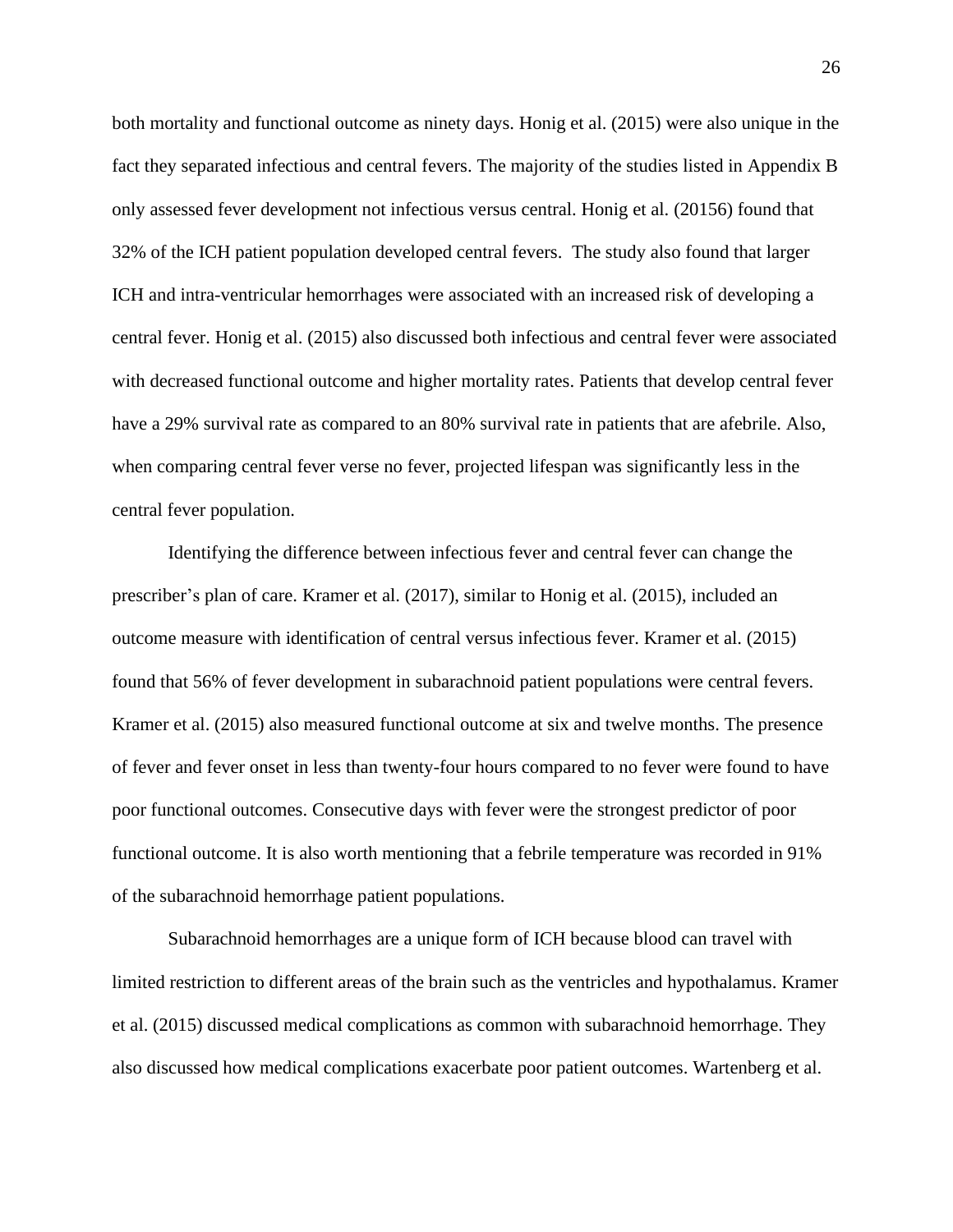(2006) had inclusion criteria solely for the patients with spontaneous or aneurysmal subarachnoid hemorrhage. Their study outcome measure was medical complications including fever and its effect on functional outcome at three months. Fever was identified as the most frequent medical complication and significantly effect on decreased functional outcomes. Fever development was found in 54% of the patient cohort.

Understanding fever when applying it to ICH hematoma growth may help provide greater insight into patient outcomes in hemorrhagic stroke. Rincon et el. (2012) established outcome measures of fever with relation to hematoma growth and ninety-day functional outcome. Their study also measured various clinical outcome measures related to ICH patients. Rincon et al. (2012) discussed fever as having significance with hematoma growth at twenty-four and seventytwo hours. However, hematoma growth was not related to fever at 48 and 168 hours. Poor functional outcome was also related to hematoma growth greater than 33%, hematoma volume greater than 15mL at admission, fever, intra-ventricular hemorrhage, diabetes, HTN, and age.

**Summary:** The four studies reviewed had inclusion criteria specific to ICH. These studies consisted of three retrospective and one non-randomized prospective study. Two of the studies had an inclusion criterion specific to subarachnoid hemorrhage. Kramer et al. (2015), and Wartenberg et al. (2006) completed retrospective comparative studies that exclusively measured patient outcomes in subarachnoid hemorrhage stroke populations. They both found that fever is a common medical complication, and that functional outcome is significantly affected with hyperthermia development.

The other two studies were more generalized to ICH patient populations. Rincoin et al. (2012), a retrospective study, found that fever is common in hematoma growth and significantly affects functional outcomes. Honig et al. (2015), a non-randomized prospective study found that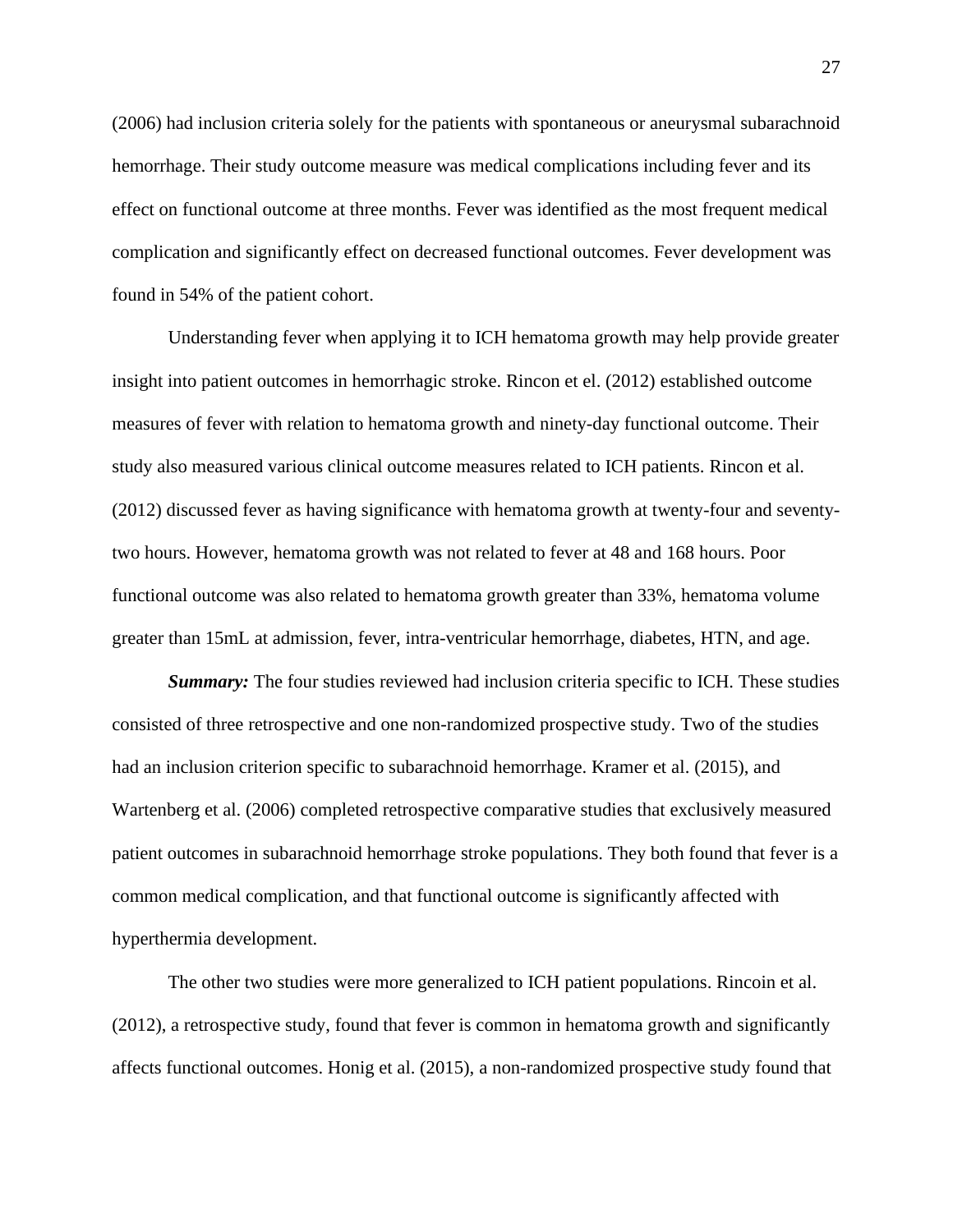32% of fever development in ICH patient populations is a central fever. Rincoin et al. (2012), and Honig et al. (2015) found that larger ICH is associated with fever. Honig et al. (2015) also found that larger ICH with intra-ventricular hemorrhage was significantly associated with central fever. Fever displayed significant effects on both ninety-day morbidity and mortality outcomes.

Hyperthermia was defined differently within each of the ICH studies. Each of the studies reviewed for fever defined it uniquely. Honig et al. (2015) defined fever as greater than 38.5C, Kramer et al. (2017) as greater than 38.3C, Rincon et al. (2012) defined fever as greater than 37.5C, and Wartenberg et al. (2006) defined fever as greater than 38.3C. Functional outcome was also defined differently between the ICH studies. Wartenberg et al. (2006) and Rincon et al. (2012) defined poor functional outcome as mRS greater than three, whereas Kramer et al. (2017) and Honig et al. (2015) defined poor functional outcome as mRS greater than two. Defining what is considered significant in terms of fever and poor functional outcome is important when understanding ICH patient outcomes.

# **Fever Treatment Outcomes**

*Purpose:* Identifying the proper treatment plans for stroke patients when they develop fever is vital for improving patient outcomes. There are three main interventions for fever management in stroke patients. These include anti-pyretic medications, and both external and endovascular temperature management devices. Identifying which therapies are associated with improved stroke patient outcomes is the goal of this section. Fang et al. (2017) assessed the efficacy of fever management in both ischemic stroke and ICH patients to assess body temperature reduction and functional outcome with acetaminophen administration in febrile stroke patients. Identifying if acetaminophen therapy has significance to improved stroke patient outcomes is important in a prescriber plan of care development.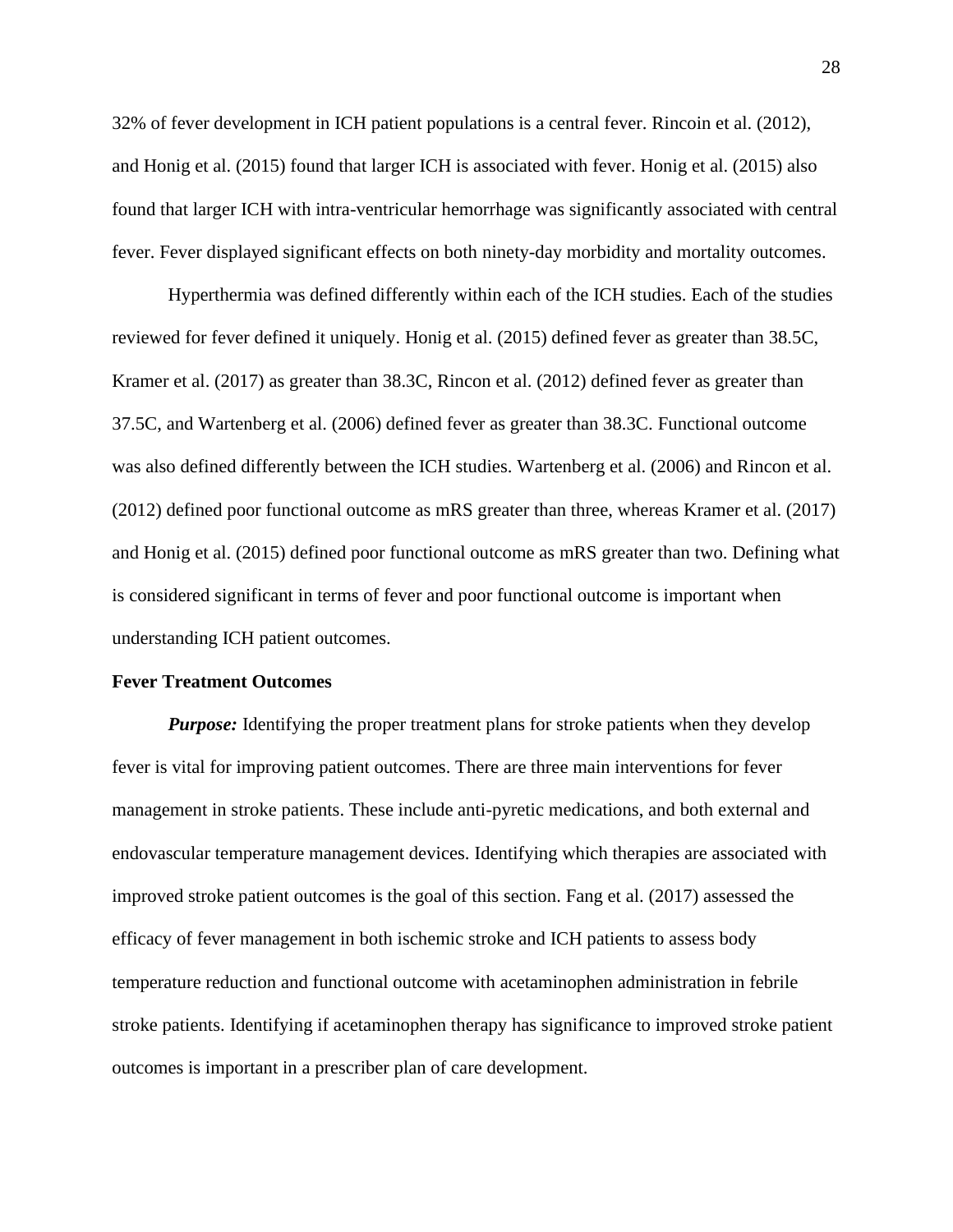When incorporating external or endovascular cooling, identifying a targeted temperature is essential when selecting appropriate therapy. Kuczynski et al.'s (2020) purpose was to identify the clinical efficacy in hypothermia treatment of febrile ischemic stroke patients. Kuczynski et al. (2020) targeted temperature interventions included ice packs, surface, and endovascular cooling. It should also be noted that the median temperatures targeted when averaging all the studies was 33C. One limitation of their study was it did not utilize one temperature management intervention but multiple. The results of this study should be utilized for addressing the concept of therapeutic hypothermia and not for each intervention used to achieve targeted temperature.

Identifying evidence-based treatment plans for stroke patients that develop fever is important for improved patient outcomes. The purpose of Lakhan et al. (2012) was similar to Kuczynski et al. (2020) to assess the efficacy of therapeutic hypothermia in febrile stroke patients. Lakhan et al. (2012) aim was to identify if induced therapeutic hypothermia improves stroke patient outcomes when developing a fever. The interventions utilized were both external cooling and endovascular therapeutic hypothermia. This study also had a median targeted temperature range of 33C.

*Outcomes:* Fever management in stroke patients needs to be better understood. Powers et al. (2019) discussed hyperthermia as having a higher in-hospital mortality rate than normothermia. Unfortunately, the literature search performed could not identify studies exclusive to normothermia verse hyperthermia patient populations. Kuczynski et al. (2020) completed a systematic review and meta-analyses that utilized therapeutic hypothermia intervention and functional outcome as its outcome measure. Their aim was to measure functional outcome and medical complications in febrile stroke patients. Kuczynski et al. (2020) found that therapeutic hypothermia did not improve functional outcome in febrile stroke patients. However, the study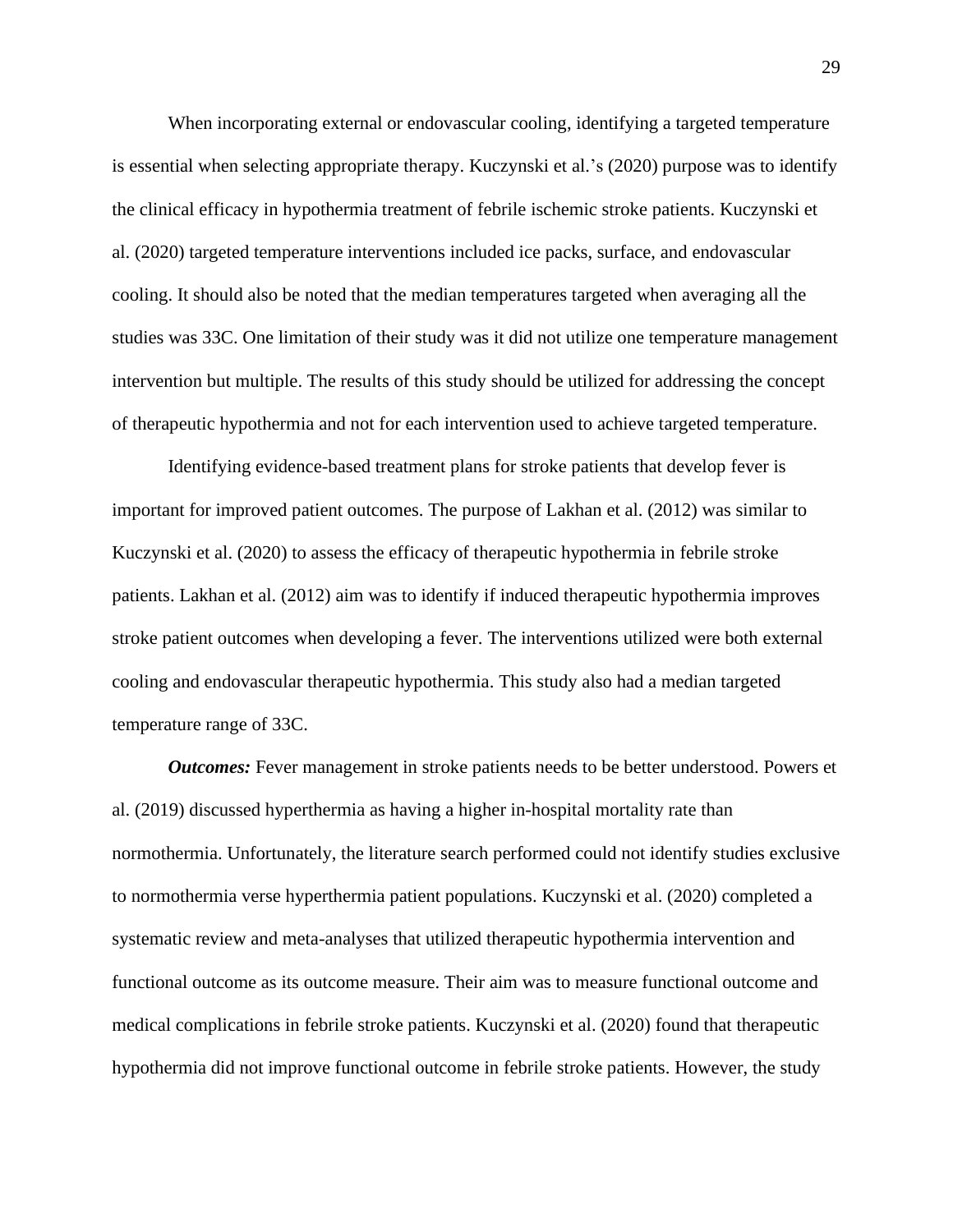did identify that targeted therapy of external cooling device on the head showed benefit in functional outcomes. Kuczynski et al. (2020) also identified that cooling for greater than fortyeight hours compared to twenty-fours showed improved patient outcomes. Although, therapeutic hypothermia was not significant for improving patient outcomes; it did show a trend toward an improved functional outcome.

Therapeutic hypothermia treatment was identified in two separate studies reviewed. Lakhan et al. (2012) measured clinical outcome in febrile stroke patients who received targeted temperature therapy. Therapeutic hypothermia was shown to have no significant effect on improved stroke severity or functional outcome. Lakhan et al. (2012) discussed the need to explore targeted temperatures that compared normothermia intervention and hyperthermia. Their study also addressed a need for more large-scale randomized control trials that addressed therapeutic hypothermia outcomes.

Medication therapies were also discussed to lower body temperature and stroke patient outcomes. Fang et al. (2017) established outcome measures of temperature reduction with acetaminophen administration and functional outcome. The study found that significant temperature reduction was related to acetaminophen administration at twenty-four hours but not five days. Fang et al. (2017) also discussed the administration of acetaminophen to febrile stroke patients as having no functional improvement compared to the control group. Acetaminophen appeared to provide no functional improvement in febrile stroke patient outcomes.

*Summary:* The research studies utilized in assessing hyperthermia intervention in febrile stroke patients were all a very high level of evidence. Fang et al. (2017), Kuczynski et al. (2020), and Lakhan et al. (2012) were all systematic reviews and meta-analyses. A common theme among the three studies was that temperature control in hyperthermic stroke patients does not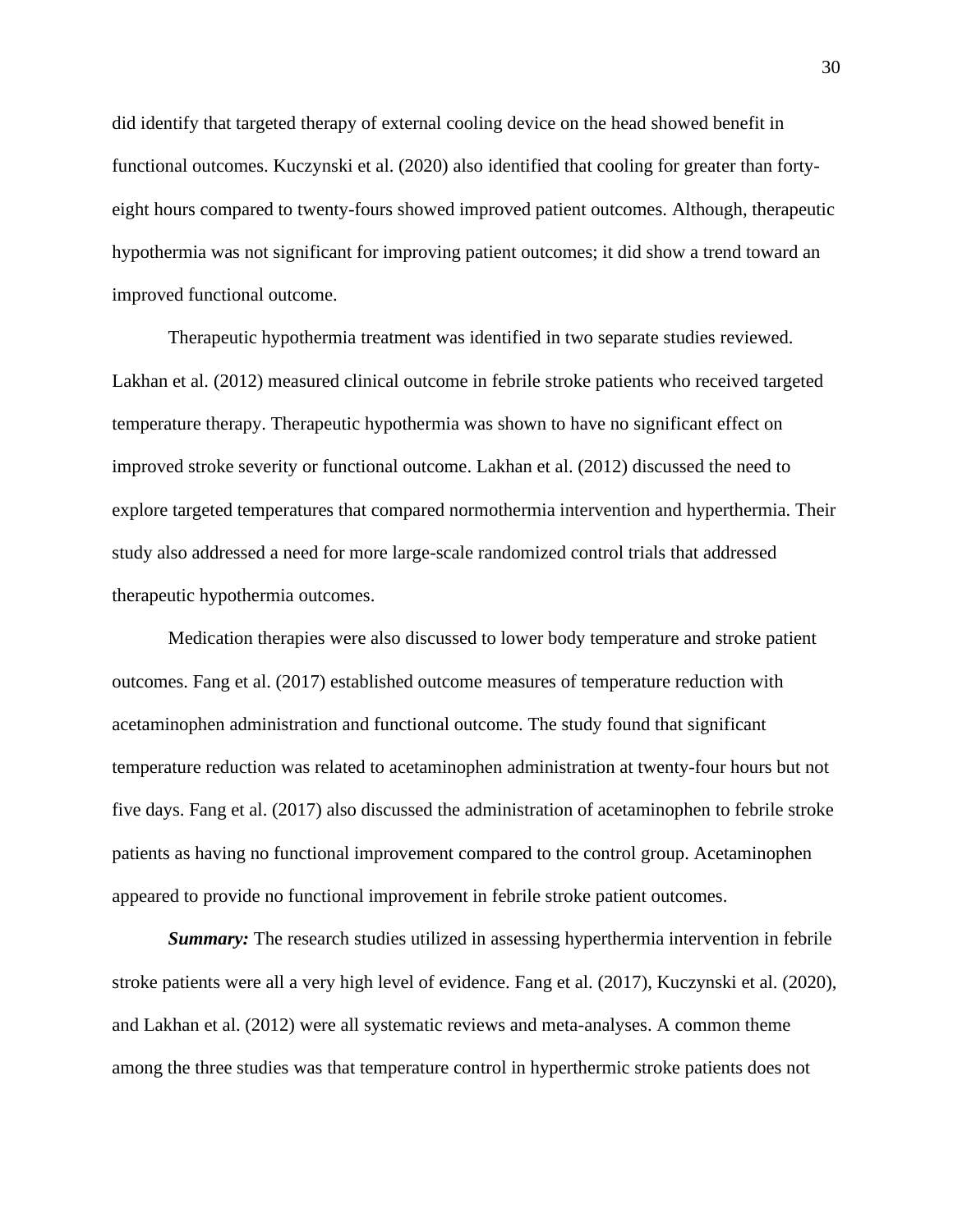improve patient outcomes. Fang et al. (2017) found fever reduction with acetaminophen was effective at twenty-four hours but not five days. Their study also revealed that acetaminophen treatment does not correlate with improved stroke patient outcomes.

Two studies utilized therapeutic hypothermia as their instrument to measure functional outcomes. These studies were not exclusive to a single modality but multiple modalities that included external cooling and endovascular targeted temperature therapy. Lakhan et al. (2012) showed no improvement of stroke severity or functional outcome in the therapeutic hypothermia cohort. Kuczynski et al. (2020) found that therapeutic hypothermia did not improve functional outcomes compared to the control group. However, this study did identify a trend of functional improvement with the hypothermia group, but not enough to show significance. Mortality rates were also similar when comparing hyperthermia to the therapeutic hypothermia cohort.

## **Clinical Guidelines Review**

Two clinical guidelines were also reviewed for this literature review (Ntaios et al. 2015, and Powers et al. 2019). See Appendices D and E to review these guidelines using the AGREE II appraisal. The Powers et al. (2019) guideline was for the managing acute ischemic stroke patient populations. This guideline is germane for the current topic, as Powers et al. (2019) discussed how sources of elevated temperature should be identified, and that treatment with acetaminophen should be utilized to reduce hyperthermia. Powers et al. (2019) identified the hyperthermia threshold as 38C. Induced hypothermia was found to have uncertain benefits. Their recommendations included a further need for a higher level of evidence pertaining to both induced hypothermia and normothermia.

Overall, the Powers et al. (2019) guideline is an excellent tool for managing arterial ischemic stroke. The guideline was updated from an earlier version with the most recent and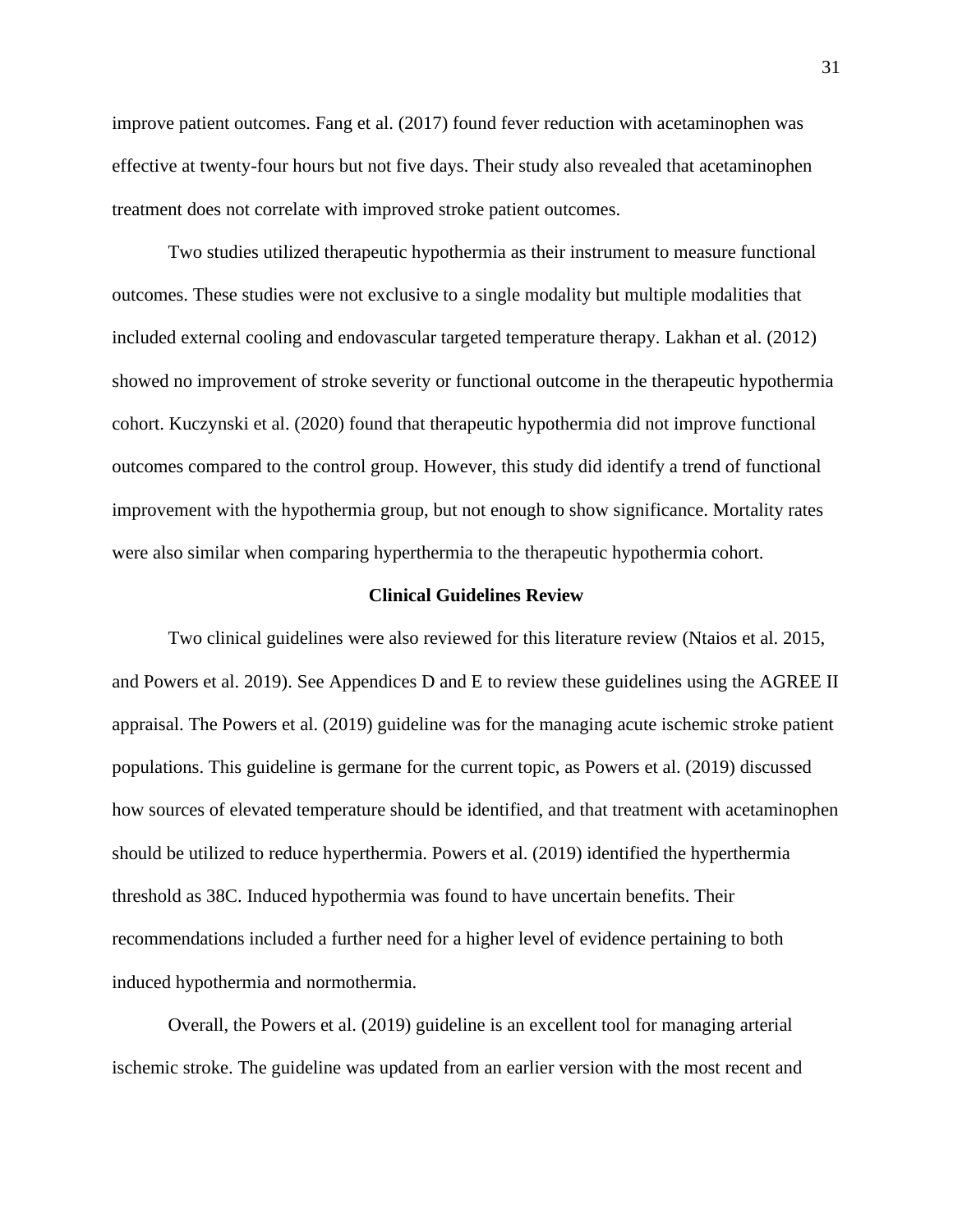highest level of evidence available. A strength of the guideline was that research guided each intervention. Allowing for clear understanding as to the evidence behind each recommendation. They also created a ranking system to better understand the evidence quality to support each intervention. The guideline was also clear and easily transferrable into practice. The overall AGREE II score for the guideline is high and should be instituted into bedside practice for arterial ischemic stroke patient populations.

The guideline by Ntalos et al. (2015) also addresses temperature management in stroke patients, noting improved stroke patient outcomes are not related to hyperthermia management. These temperature management interventions include anti-pyrectics, induced hypothermia, and normothermia therapies. Ntalos et al. (2015) also discussed the strengths of these recommendations as weak because of a limited amount of high-level evidence. These authors note the need for more randomized controlled trials regarding the treatment of fever in stroke patient populations.

Ntalos et al. (2015), and Powers et al. (2019) address the clinical questions proposed with their recommendations. The guideline established a clear link with evidence used to support the guideline recommendations. The quality of the guideline is high, with a detailed discussion of both the current body of knowledge regarding the guideline clinical questions and the recommendations suggested. The research utilized to help guide the recommendation was very transparent and allowed the reader to assess the quality of the recommendation.

#### **Concept Map**

The concept map is located in Appendix C. Several consequences were identified from the evidence gathered for this inquiry. Fever development in stroke patients was found to significantly affect the outcome. Fever development consequences in stroke patients include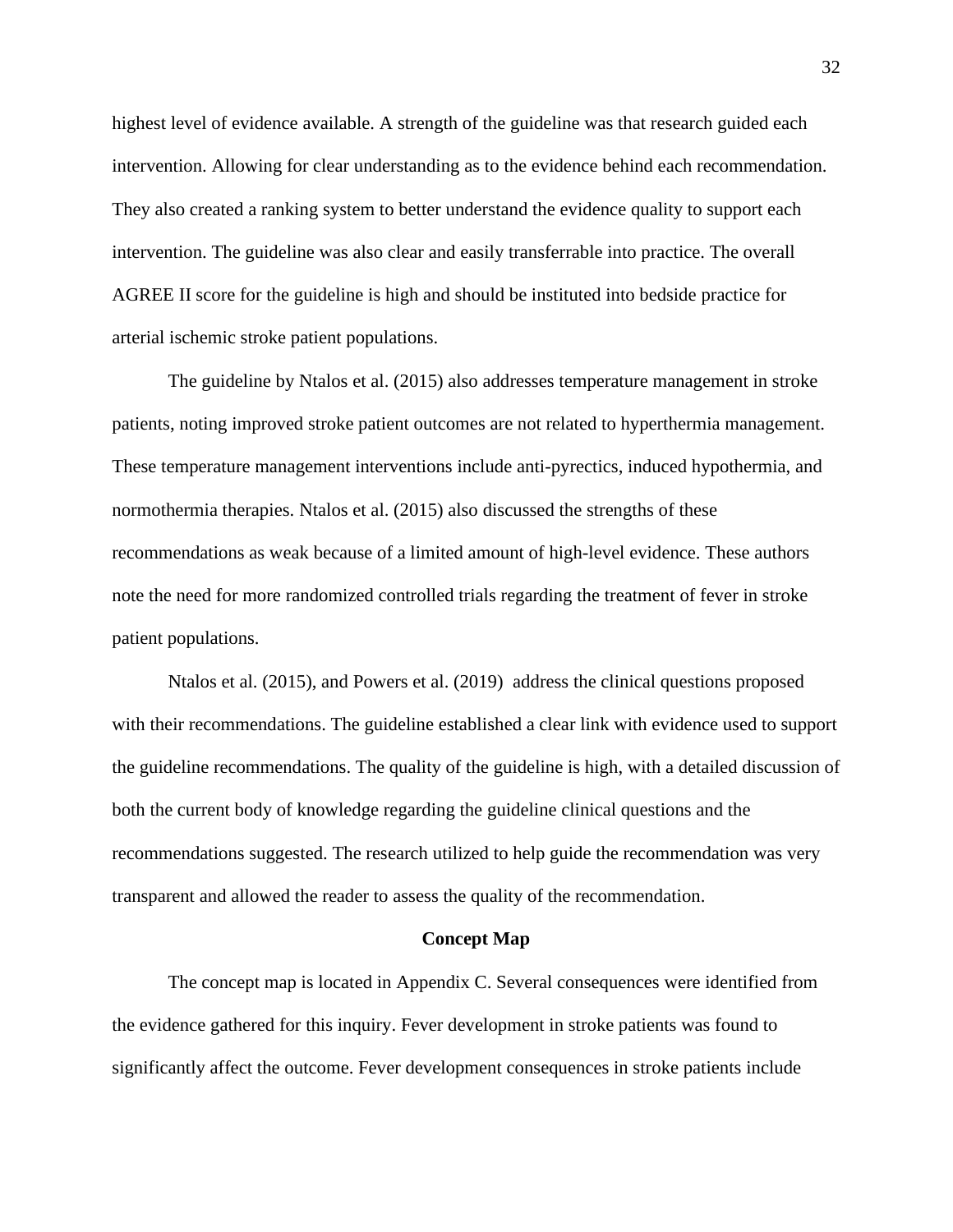increased mortality, increased stroke severity, elevated pro-inflammatory markers, increased length of hospital stay, poor functional outcome, and increased hematoma and infarction volume with cerebral tissue. The treatment modalities were all found to reduce hyperthermia. There appears to be a straightforward consequence to fever development in stroke patients including worsening morbidity and increased mortality.

# **Conclusions, Implications, and Recommendations for Nursing**

# **Introduction**

The purpose of the inquiry was to determine stroke patient outcomes when fever is present. The results from this integrative review will help prescribers' better understand stroke patient outcomes when fever is present. This inquiry aimed to identify stroke patient outcomes in the acute care setting when fever is present. The findings from the literature may enhance prescribers' knowledge regarding stroke patient outcomes. It will also assist with building a common understanding between prescribers. Standardizing care and prioritizing fever with plans of care will help contribute to improved stroke patient outcomes when fever is present.

# **Conclusions**

The stroke patient populations chosen for this inquiry included ischemic and hemorrhage strokes. When a fever was present in both ischemic and hemorrhagic stroke patient populations, the evidence revealed there were poor patient outcomes. Five studies included both ischemic and hemorrhagic stroke patient populations. Functional outcome was measured by mRS in both Greer et al. (2008) and Middleton et al. (2018); these studies found when stroke patients become hyperthermic that result was higher mRS scores and poor functional outcome. Kammersgard et al. (2002), and Rocco et al. (2007) assessed stroke severity in febrile stroke patients and found stroke severity to be worse when hyperthermia was present. Mortality was also a common unit of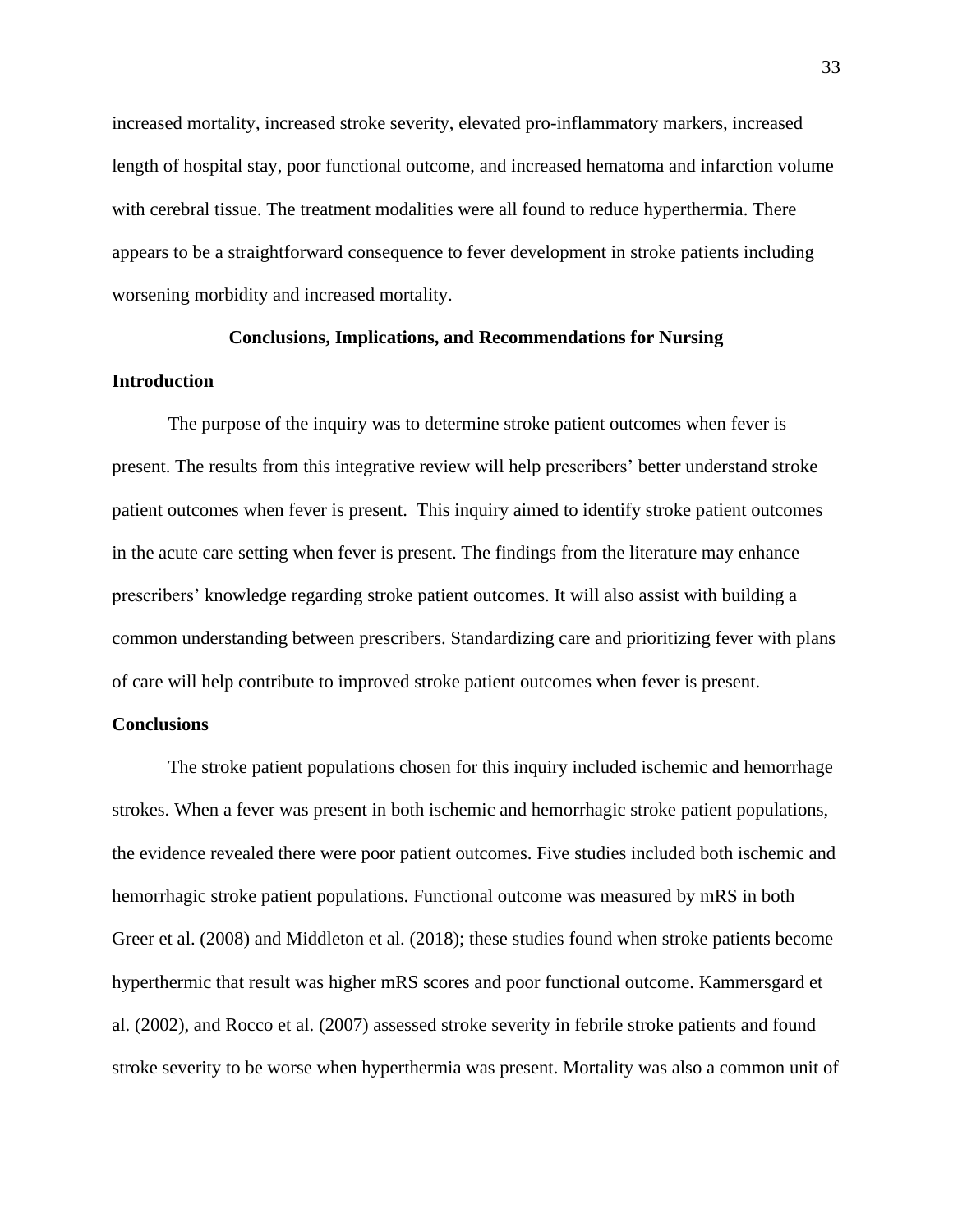measure in both ischemic and hemorrhagic stroke patients. Several studies found when stroke patients develop fever, mortality rates were significantly higher in the febrile cohort (Kammersgard et al. 2002; Rocco et al. 2007; Saxena et al. 2015).

Eight studies reviewed for this inquiry were exclusive to ischemic stroke patient populations. Mortality was the most common unit of measure in febrile ischemic stroke patients and was found to be significantly associated with fever and ischemic stroke (Diprose et al. 2020; Hajat et al. 2000; Phipps et al. 2011; Prasad et al. 2010; Saini et al. 2009; Seo et al. 2008). Functional outcome was also measured in three of the studies. Several authors (Diprose et al. 2020; Geurts et al. 2016; Hajat et al. 2000; Saini et al. 2009) identified significantly worse functional outcomes in hyperthermic stroke patients. Larger areas of brain ischemia or infarction volumes were also found to be significantly related to the development of fever. (Guerts et al. 2016; Leira et al. 2006). Leira et al. (2006) found that stroke severity and pro-inflammatory markers were significantly elevated in hyperthermic ischemic stroke patients.

Intracerebral hemorrhage was exclusive to four of the studies with this inquiry. Functional outcome was found to be significantly worse in febrile hemorrhagic stroke patients (Kramer et al. 2015, Rincoin et al. 2012, & Wartenberg et al. 2006). Kramer et al. (2015), and Wartenberg et al. (2006) also discovered that ICH patients who develop a subarachnoid hemorrhage are the most likely to develop fever as a medical complication. Rincoin et al. (2012) identified fever to be significantly associated with ICH hematoma growth. Rincoin et al. (2012), and Honig et al. (2015) also identified larger ICH to be associated with fever. In addition, larger ICH have been identified as significantly associated with intra-ventricular hemorrhage which is also correlated with the development of central fever and worse patient outcomes (Honig et al. 2015).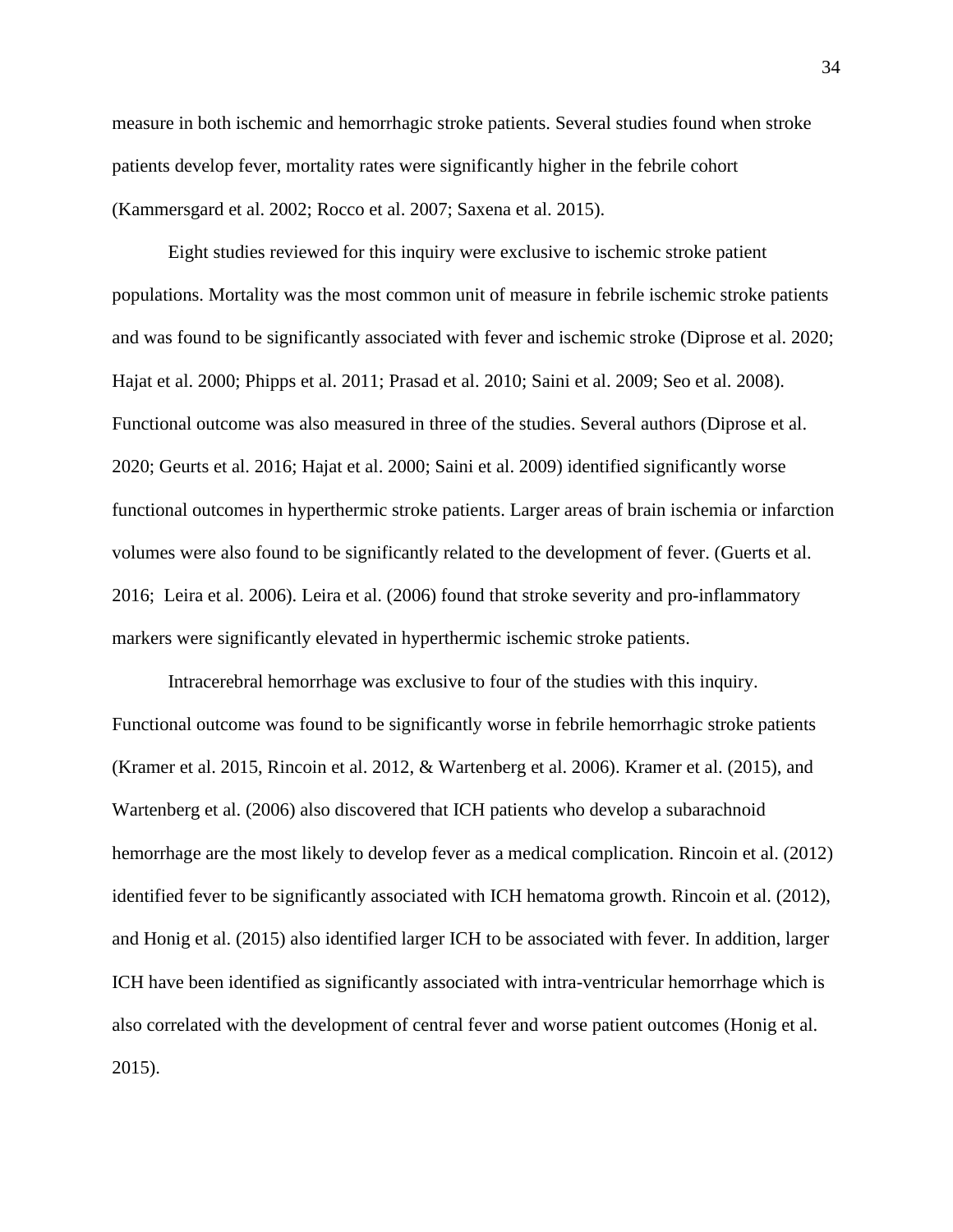Two guidelines were assessed regarding the treatment of fever in stroke patients (Ntalos et al. 2015; Powers et al. 2019). Powers' et al. (2019) guideline was exclusive to ischemic stroke patient populations and found that treating febrile stroke patients with acetaminophen was beneficial in reducing hyperthermia. The research also identified induced hypothermia as having uncertain benefits. Powers et al. (2019) identified 38C as the fever threshold. Ntalos et al. (2015) discussed hyperthermia treatment in febrile stroke patients, including acetaminophen, normothermia, and induce hypothermia was not significant for improved patient outcomes. Both guidelines addressed the need for a higher level of evidence with treatment interventions for febrile stroke patients.

This inquiry also assessed three systematic reviews and meta-analysis studies that measured stroke patient outcomes with the treatment of fever (Fang et al. 2017; Kuczynski et al. 2020; Lakhan et al. 2012). Therapeutic hypothermia as a treatment intervention for hyperthermia in stroke was found to have no significant benefit to stroke patient outcomes (Kuczynski et al. 2020; Lakhan et al. 2012). Acetaminophen was found to provide fever reduction in the first twenty-four hours but not at five days (Fang et al., 2017). However, when acetaminophen was administered for fever, stroke patient outcomes displayed no improvement.

# **Implications for Interdisciplinary Teams**

The interdisciplinary team generally includes Registered Nurses (RN), Advanced Practice Providers, Physicians, and ancillary staff. The following section discusses how the research findings from this inquiry apply to the interdisciplinary teams responsible for the plan of care development in stroke patients. The case study presented in the introduction of this inquiry highlighted the need for a common understanding of how fever affects stroke patient outcomes. It was discussed that there continues to be inconsistences between prescriber' plan of care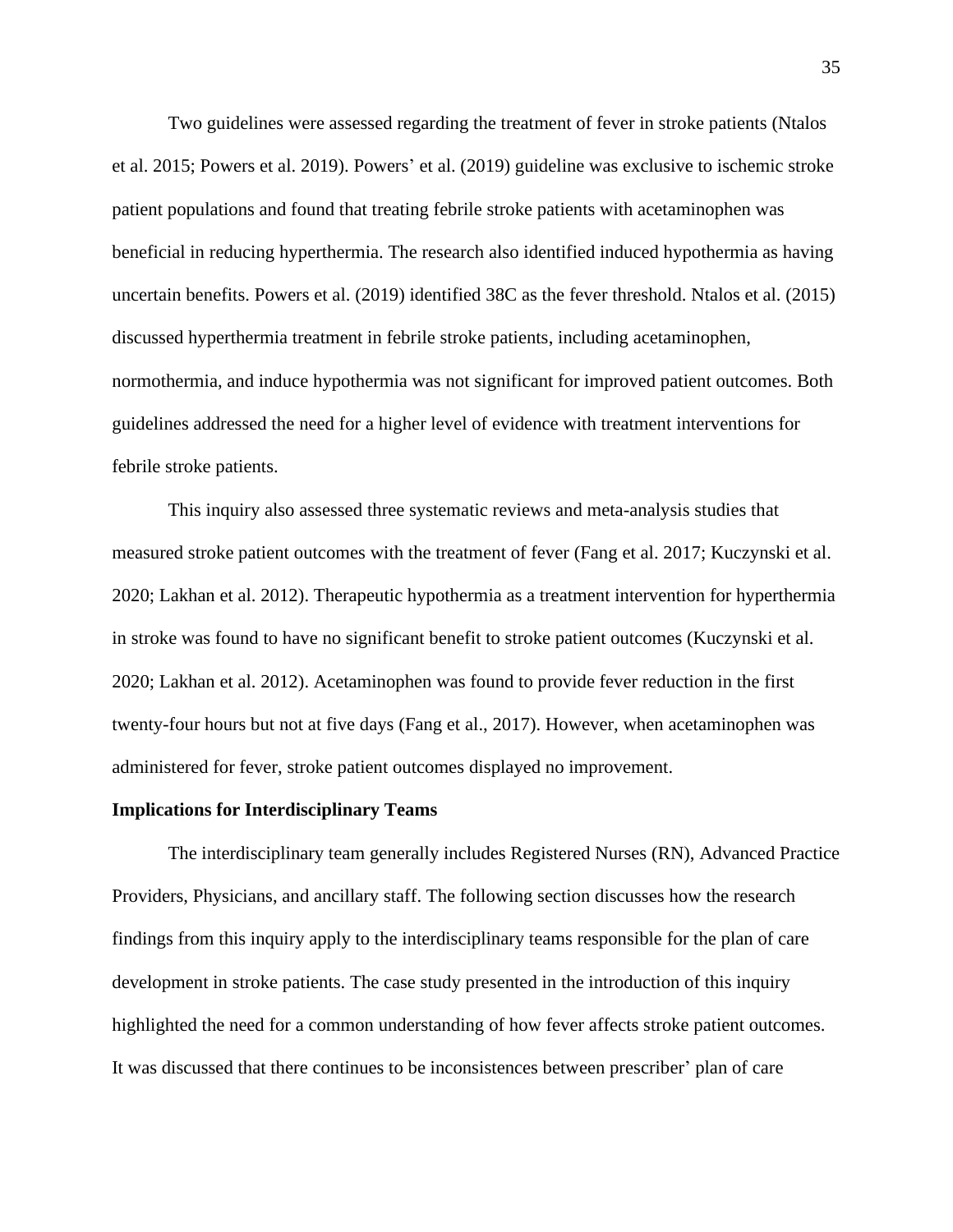development with stroke patients. The inconsistency is largely due to a lack of shared understanding with how fever affects stroke patient outcomes. The setting for this inquiry was acute inpatient care of stroke patients.

The research findings from this inquiry directly apply to how the interdisciplinary care team approaches fever in stroke patients. Fever development has been a common medical complication with stroke patients (Wartenberg et al., 2006). Fever is so common that guidelines have been developed with key recommendations for managing hyperthermia in stroke patients (Ntalos et al., 2015; Powers et al., 2019). The knowledge provided from this inquiry provides common understanding of how fever affects stroke patient outcomes. The implications from this inquiry provide a knowledge base for the interdisciplinary care team in managing care of febrile stroke patients properly.

### **Recommendations**

The following sections review the recommendations for research, education, and practice with stroke patients who develop a fever. These recommendations are based on the literature reviewed for this inquiry.

*Research Recommendations.* The research recommendations from this inquiry found that stroke patient outcomes are worse when hyperthermia is present. Poor patient outcomes were found in ischemic and hemorrhagic strokes when hyperthermia is present. When stroke patients developed fever mortality rates were higher, functional outcome was worse,  $mRS > 2$ , increased stroke severity, elevated pro-inflammatory markers, increased hospital length of stay, larger infarction volumes, and larger hematoma volumes were present. This data is represented in a concept map located in Appendix C. When comparing different forms of ICH, subarachnoid and intra-ventricular hemorrhages were found with the highest presence of fever (Honig et al.,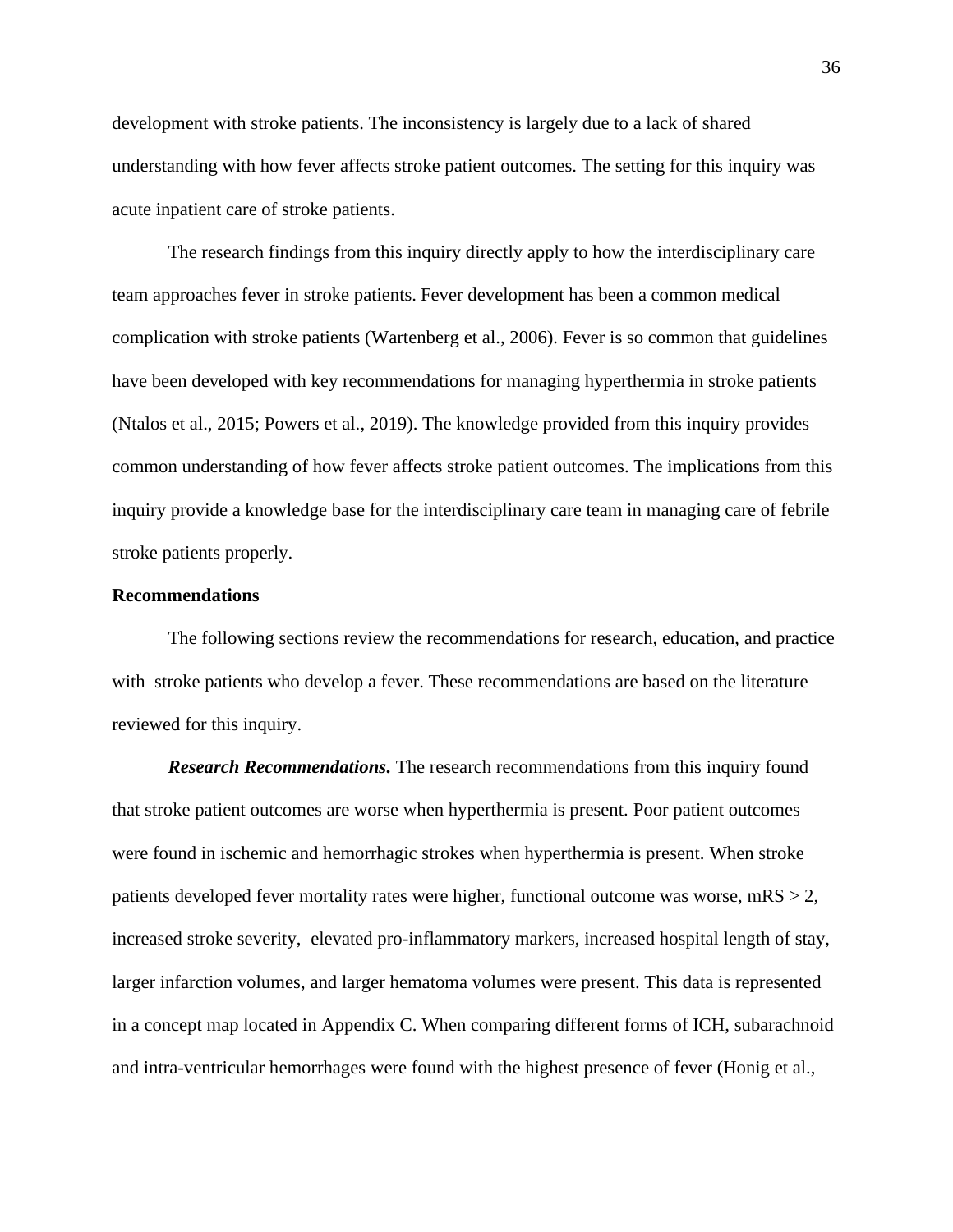2015). These two patient populations were also found to have the highest mortality rates. The research findings suggest that when fever is present, stroke patient outcomes are worse.

The threshold for what is considered febrile displayed slight variation between the ischemic and hemorrhagic stroke cohorts. In ischemic stroke patient populations, the fever threshold ranged from 37C-38.5C. The ICH research cohorts displayed a range of 37.5C-38.5C. The guideline recommendation from Powers et al. (2019) identified the fever threshold at 38C. Understanding what is considered febrile aids with further understanding for the interdisciplinary teams in identifying hyperthermia in stroke patients. Fever threshold is further discussed in the practice recommendations area of this inquiry. When attempting to treat hyperthermia in stoke patients; Ntalos et al. (2015) and Powers et al. (2019) discuss the need for a higher level of evidence in research. This need for a higher level of evidence suggests that further data on treatment modalities in febrile stroke patients to better understand outcomes.

*Education Recommendations.* Shared understanding between interdisciplinary teams must be found with stroke patients when fever is present. The next steps would be for any healthcare system to provide continuing education regarding the recommendations provided from this inquiry. This education should include the higher levels of mortality and morbidity that is found in stroke patients who develop a fever. This education intervention needs to be done throughout the interdisciplinary team. The nursing education piece can be dedicated to the clinical nurse specialists (CNS) and nurse educator groups. Depending on the facility, the CNS group may also provide evidence-based practice recommendations to the APRN groups. The medical directors who oversee stroke care would also be a good resource for the physicians. The medical directors would be able to disseminate the findings from the inquiry to all the prescribers involved with stroke care management. The practice recommendations from this inquiry would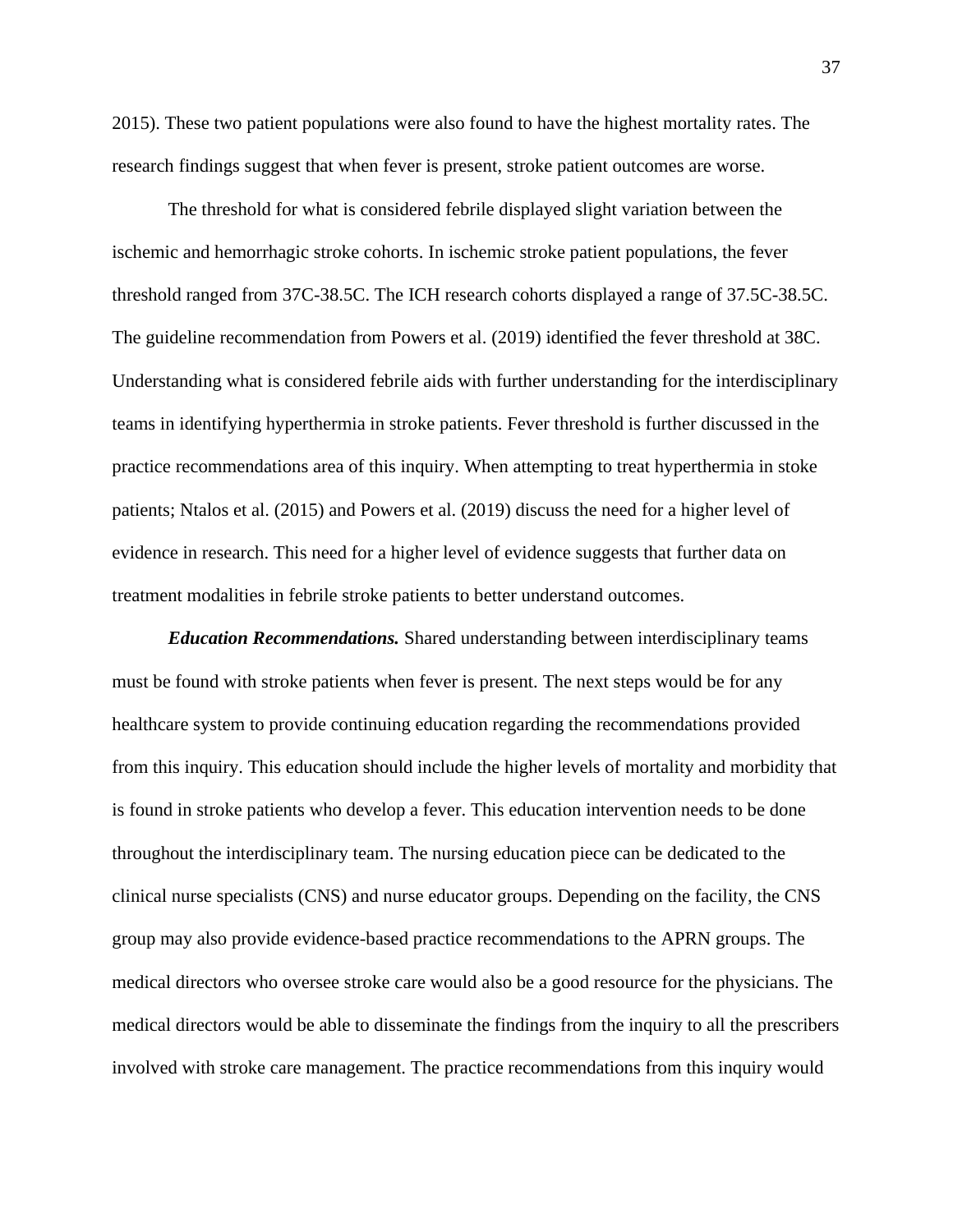be a good reference for an education source. Getting the research and practice recommendations to the proper education channels is required for any successful practice change.

*Practice Recommendations.* The practice recommendations vary depending on the therapy goals. The administration of acetaminophen has shown benefit in lowering patient temperatures but not improving patient outcomes. Evidence shows utilizing therapeutic hypothermia for temperature management in febrile stroke patients is non-significant with improving patient outcomes. Therapeutic hypothermia intervention has also been shown to be low risk with adverse events in stroke patient outcomes. Therapeutic hypothermia may be warranted if a hyperthermic stroke patient is facing a high degree of mortality. When targeting a temperature of normothermia, limited research was identified. Given that SAH and Ntalos et al. (2015), and Lakhan et al. (2012) discussed the need for higher levels of evidence in research with targeting normothermia temperature in stroke patients. Kuczynski et al. (2020), and Lakhan et al. (2012) also note further research is needed with stroke patients and normothermia therapy.

Patients who suffer subarachnoid hemorrhages with high stroke severity and large ICH with intra-ventricular extension have shown to have markedly worse patient outcomes (Honig et al., 2015; Wartenberg et al. 2006). There may be some benefit in these specific patient populations with targeted temperature management. Therapeutic hypothermia did show nonsignificant trends toward improved febrile stroke patient outcomes (Kuczynski et al., 2020, & Lakhan et al., 2012). This trend may be rationale enough to provide targeted temperature therapy in stroke patients with a high probability of mortality or poor functional outcome.

Understanding the threshold of what is considered hyperthermia and the ideology of fever development are also essential to practice recommendations. Depending on the patient population, the fever threshold can range from 37C-38.5C according to the research identified in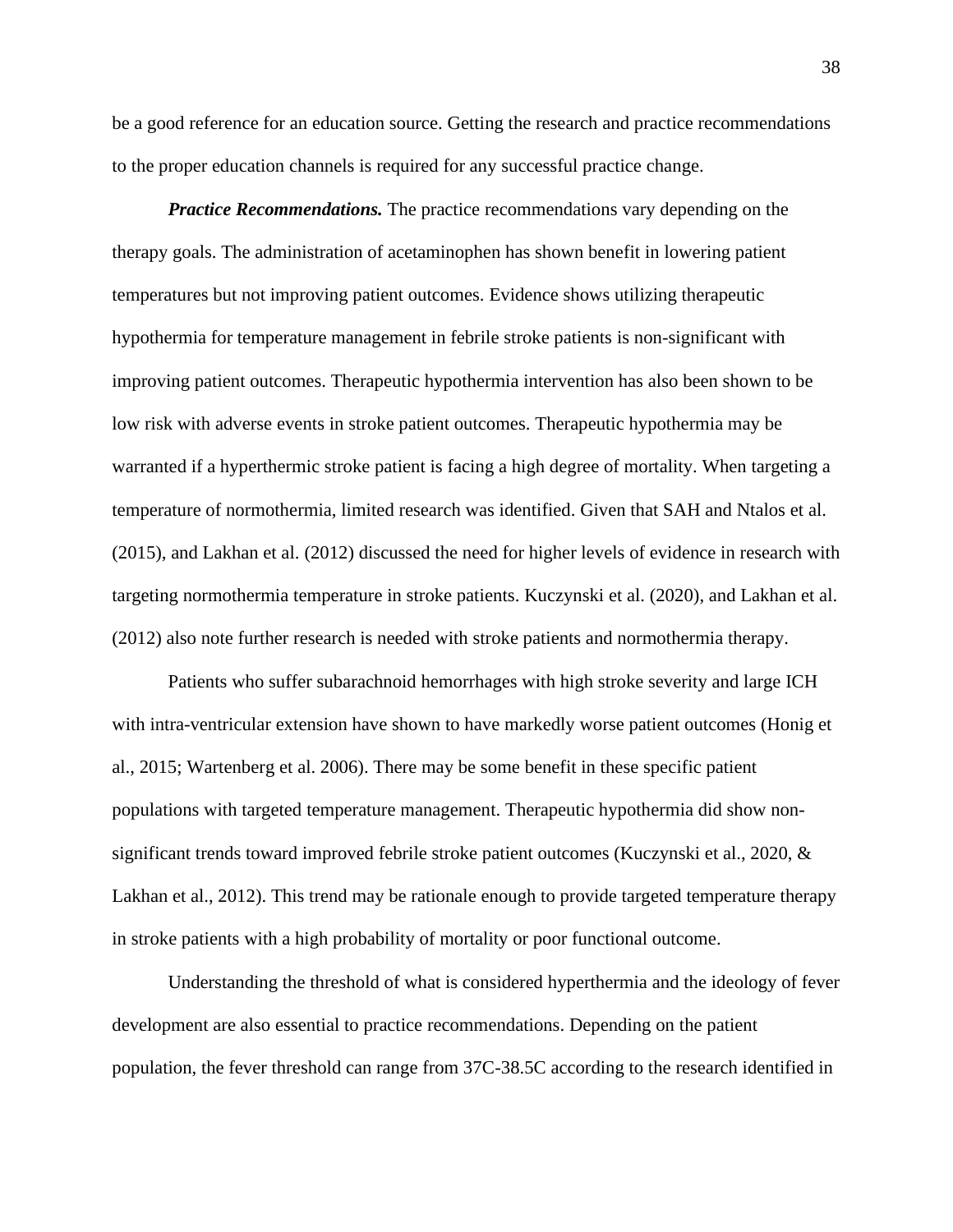Appendix C. Utilizing a range of temperatures may make fever identification may give way to confusion. This is why fever should be identified with a temperature of 37.5 or greater. The source of fever must also be included in the prescribers' plans of care. Honig et al. (2015), and Kramer et al. (2015) discussed the importance of identifying central verse infectious fever in stroke patients. Infectious fever requires increased treatment modalities compared to central fever in stroke patients, such as antibiotic therapy. Ensuring appropriate care is developed when infectious fever is present was associated with significant improvement in stroke patient outcomes.

#### **Summary**

Fever is a common medical complication in stroke patient populations. Stroke patient outcomes are significantly worse when fever is present. Identifying a proper treatment course febrile stroke patients can be complex. The interdisciplinary must consider each stroke patient's clinical picture when developing a proper treatment plan of care. The evidence presented in this inquiry provides a base for the plan of care development. Identifying the source of infection has shown benefits to improved patient outcomes. Targeted temperature management may be indicated in subarachnoid hemorrhages, large ICH, and intra-ventricular hemorrhages. When fever develops in stroke patients, the interventions utilized to manage hyperthermia appear to have mixed outcomes. The findings in this inquiry also suggest a need for further inquiry regarding targeted temperature management and stroke patient outcomes. However, one thing is clear from the evidence reviewed; when fever is present stroke patient outcomes are worse.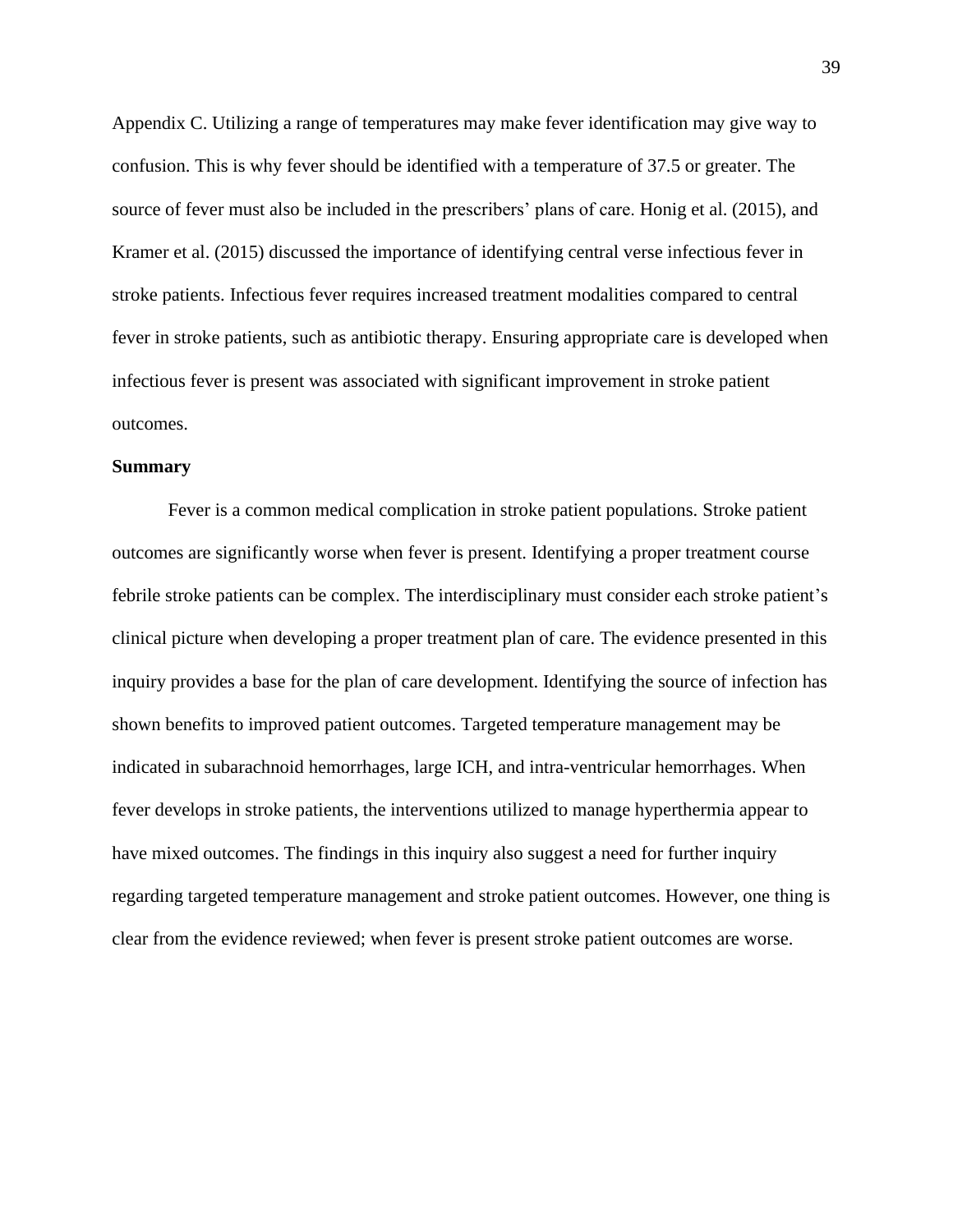#### **References**

- Ackley, B. J., Swan, B. A., Ladwig, G., & Tucker, S. (2008). *Evidence-based nursing care guidelines: medical-surgical interventions.* (p. 7) St. Louis, MO: Mosby Elsevier
- Adeoye, O., Nystrom, K., Yavagal, D., Luciano, J., Nogueira, R., Zorowitz, R., Khalessi, A., Bushnell, C., Barsan, W., Panagos, P., Alberts, M., Tiner, C., Schwamm, L., & Jauch, E. (2019). Recommendations for the establishment of stroke systems of care: A 2019 update. *Stroke, 50*(7), 187-210. doi: 10.1161/STR.0000000000000173
- Agency for Healthcare Research and Quality. (2020). *AHRQ national scorecard on hospitalacquired conditions updated baseline rates and preliminary results 2014-2016.* https://www.ahrq.gov/sites/default/files/wysiwyg/professionals/quality-patientsafety/pfp/natlhacratereport-rebaselining2014-2016\_0.pdf
- American Heart Association (2014). *Laying the cornerstones of systems of care primary stroke centers.* https://www.heart.org/-/media/files/about-us/policy-research/fact-sheets/factscornerstones-for-soc-primary-stroke-centers.pdf?la=en

American Stroke Association. (2021). *About stroke.*

https://www.stroke.org/en/aboutstroke#:~:text=Stroke%20is%20the%20No.,disability%2 0in%20the%20United%20States

- Bush, R., Beaumont, J., Liotta, E., Maas, M. & Naidech, A. (2018). Fever burden and healthrelated quality of life after intracerebral hemorrhage. *Neuro critical care. 29*(2), 189-194. doi: 10.1007/s12028-018-0523-y
- Centers for Disease Control. (2020, September 8). *Stroke Facts*. https://www.cdc.gov/stroke/facts.htm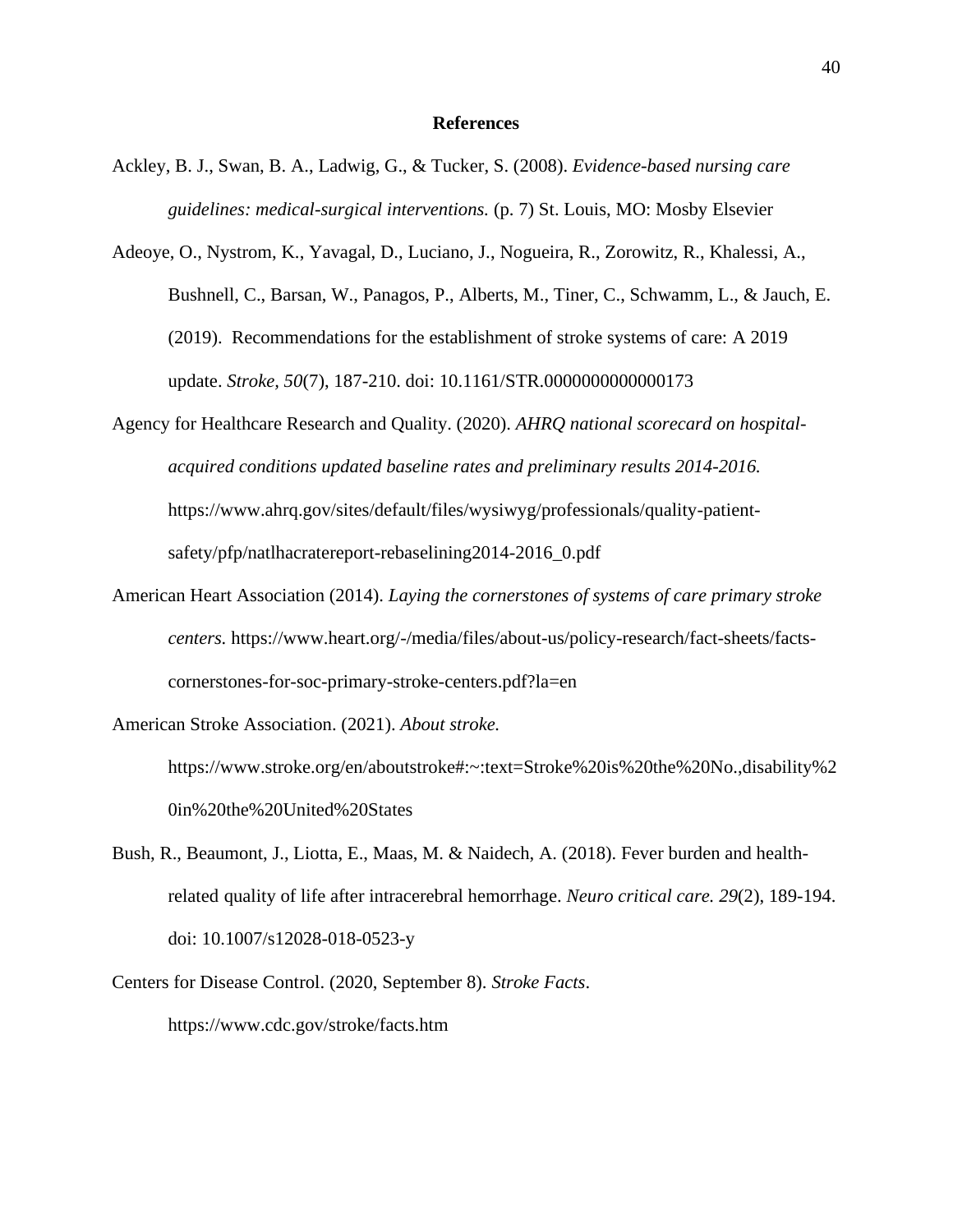- Cronin, P., Ryan, F., & Coughlan, M. (2008). Undertaking a literature review: a step-by-step approach. *British Journal of Nursing. 17*(1), 38-43. doi: 10.12968/fjon.2008.17.1.28059
- Diprose, W., Liem, B., Wang, M., Sutcliffe, J., Brew, S., Caldwell, J., McGuinness, B., Campbell, D., & Barber, P. (2020). Impact of body temperature before and after endovascular thrombectomy for large vessel occlusion stroke. *Stroke. 51*(4), 1218-1225. doi: 10.1161/STROKEAHA.119.028160
- Fang, J., Chenson, C. Cheng, H., Wang, R., & Ma, L. (2017). Effects of paracetamol (acetaminophen) on body temperature in acute stroke: A meta-analysis. *American Journal of Emergency Medicine. 35*(10), 1530-1535. doi: 10.1016/j.ajem.2017.03.039
- Geurts, M., Scheijmans, F., Seeters, T., Biessels, G., Kappelle, J., Velthuis, B., & Worp, B. (2016). Temporal profile of body temperature in acute ischemic stroke: Relation to infarct size and outcome. *BMC neurology. 16*, 233-239. doi: 10.1186/s12883-016-0760-7
- Greer, D., Funk, S., Reaven, N., Ouzounelli, M., & Uman, G. (2008). Impact of fever on outcome in patients with stroke and neurologic injury: a comprehensive meta-analysis. *Stroke. 39*(11), 3029-3035. doi: 10.1161/STROKEAHA.108.521583
- Hajat, C., Hajat, S., & Sharma, P. (2000). Effects of poststroke pyrexia on stroke outcomes: a meta-analysis of studies in patients. *Stroke. 31*(2), 410-141. doi: 10.1161/01.str31.2.410
- Hoing, A., Michael, S., Eliahou, R., Leker, R. (2015,). Central fever in patients with spontaneous intracerebral hemorrhage: predicting factors and impact on outcome. *BMC neurology. 15*(6), 1-8. doi: 10.1186/s12883-015-0258-8
- Joint Commission National Quality Measures. (2018). *Specifications manual for joint commission national quality measures*

https://manual.jointcommission.org/releases/TJC2018A/DataElem0569.html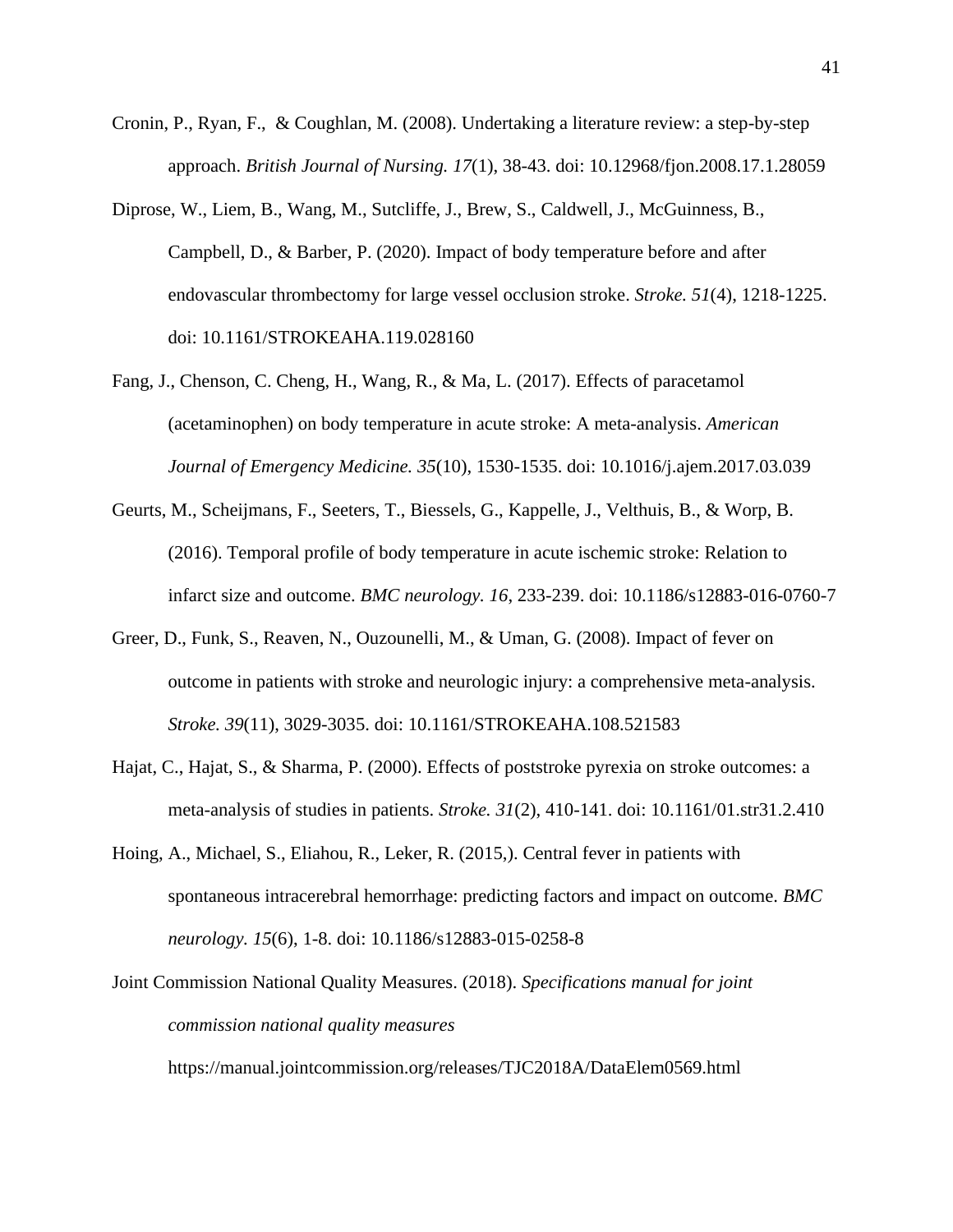- Kammersgaard, L., Jorgensen, H., Rungby, J., Reith, J., Nakayama, H., Weber, U., Houth, J., & Olsen, T. (2002). Admission body temperature predicts long-term mortality after acute stroke. *Stroke. 33*(7), 1759-1762. doi: 10.1161/01.str.0000019910.90280f1
- Kramer, C., Pegoli, M., Mandrekar, J., Lanzino, G., & Rabinstein, A. (2017). Refining the association of fever with functional outcome in aneurysmal subarachnoid hemorrhage. *Neurocritical Care. 26*(1), 41-47. doi: 10.1107/s12028-016-0281-7
- Kuczynski, A., Marzoughi, S., Sultan, A., Colbourne, F., Menon, B., Van Es, A., Berez, A., Goyal, M., Demchuk, A., & Almekhlafi, M. (2020). Therapeutic hypothermia in acute ischemic stroke-a systematic review and meta-analysis. *Current Neurology and Neuroscience Reports. 20*(5), 1-10. doi: 10.1007/s11910-020-01029-3
- Lakhan, S., & Pamplona, F. (2012). Application of mild therapeutic hypothermia on stroke: A systematic review and meta-analyses. *Stroke Research and Treatment.* 1-12. doi: 10.1155/2012/295906
- Leira, R., Rodriguez-Yanez, M., Castellanos, M., Blanco, M., Nombela, F., Sobrino., T. Lizasoain, I., Davalos, A., & Castillo, J. (2006). Hyperthermia is a surrogate marker of inflammation-mediated cause of brain damage in acute ischemic stroke. *Journal of Internal Medicine. 260*(4), 343-349. doi: 10.1111/j.1365-2796.2006.01694.x
- Middleton, S., McElduff, P., Drury, P., D'Este, C., Cadilhad, D., Dale, S. Grimshaw, J., Ward, J., Quinn, C., Cheung, N., & Levi, C. (2018). Vital sign monitoring following stroke associated with 90-day independence: A secondary analysis of the QASC cluster randomized. *International Journal of Nursing Studies. 89*, 72-79. doi: 10.1016/j.ijnurstu.2018.09.014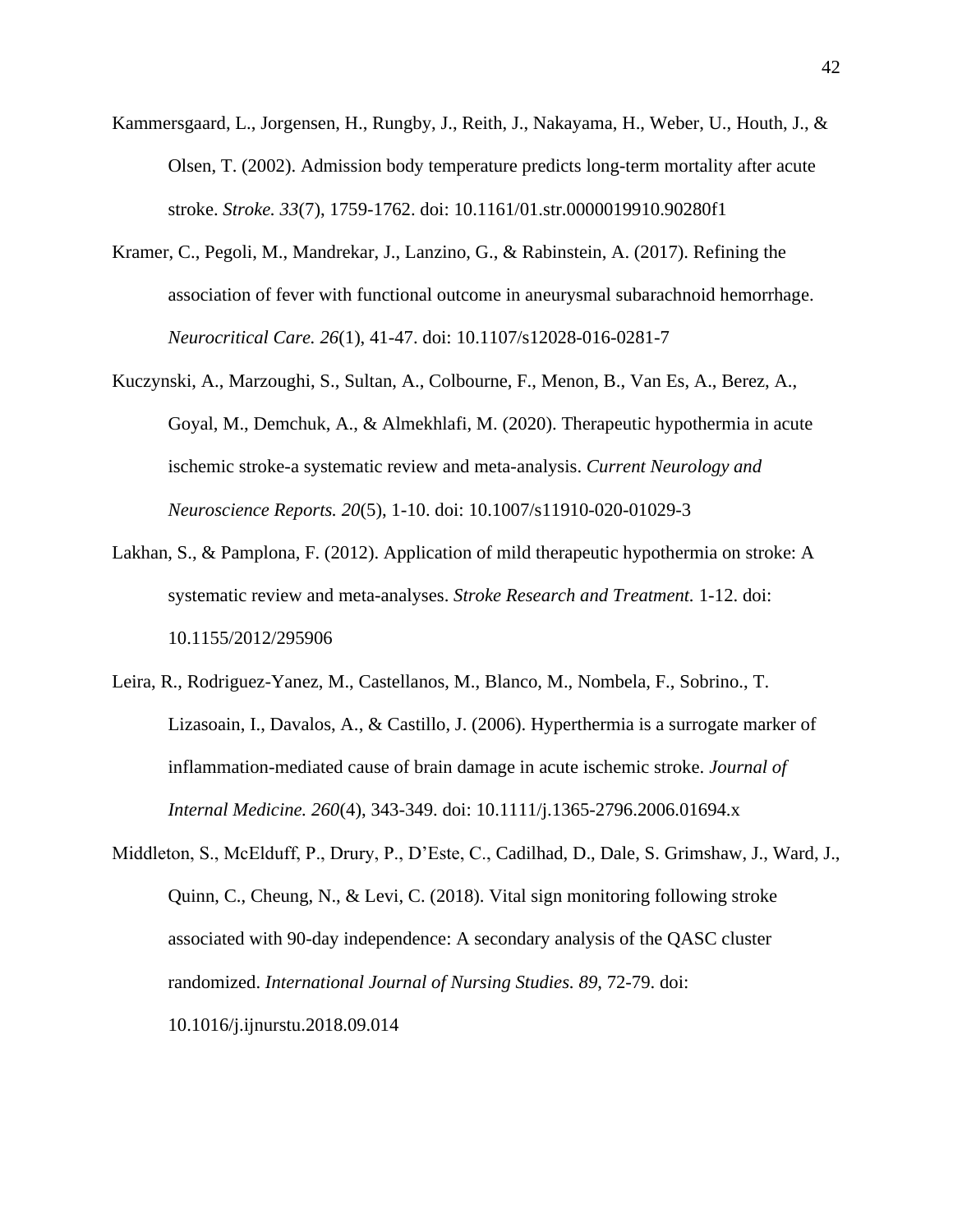- McMillan, T., Wilson, L., Ponsford, J., Levin, H., Teasdale, G., & Bond, M. (2016). The Glasgow outcome scale: 40 years of application and refinement. *Nature Reviews Neurology. 12*(8), 477-485. doi: 10.1038/nrneurol.2016.89
- Ntalos, G., Dziedzic, T., Michel, P., Papavasileiou, V., Peterson, J., Staykov, D. Thomas, B., & Steiner, T. (2015). European Stroke Organization guidelines for the management of temperature in patients with acute ischemic stroke. *World Stroke Organization. 10*(6), 941-949. doi: 10.1111/ijs.12579
- Phipps, M., Desai, R., Wira, C., & Bravata, D. (2011). Epidemiology and outcomes of fever burden among patients with acute ischemic stroke. *Stroke. 42*(12), 3357-3362. doi: 10.1161/STROKEAHA.111.621425
- Powers, W., Rabinstein, A., Ackerson, T., Adeoye, O., Bambakidis, N., Becker, K. Biller, J., Brown, M. Demaerschalk, B., Hoh, B., Jauch, E., Kidwell, C., Leslie-Mazwi, T., Ovbiagele, B., Scott, P., Sheth, K., Southerland, A., Summers, D., & Trischwell, D. (2018). 2018 Guidelines for the early management of patients with acute ischemic stroke: a guideline for healthcare professionals from the American Heart Association/American Stroke Association. *Stroke. 49*(3), 46-110. doi: 10.1161/STR.0000000000000158
- Powers, W., Rabinstein, A., Ackerson, T., Adeoye, O., Bambakidis, N., Becker, K., Biller, J., Brown, M., Demaerschalk, B., Hoh, B., Jauch, E., Kidwell, C., Leslie-Mazwi, T., Ovbiagele, B. Scott, P., Sheth, K., Southerland, A., Summers, D., & Tirschwell, D. (2019). Guidelines for the early management of patients with acute ischemic stroke: 2019 update to the 2018 guidelines for the early management of acute ischemic stroke. *Stroke. 50*(3), 345-418. doi: 10.1161/STR.0000000000000211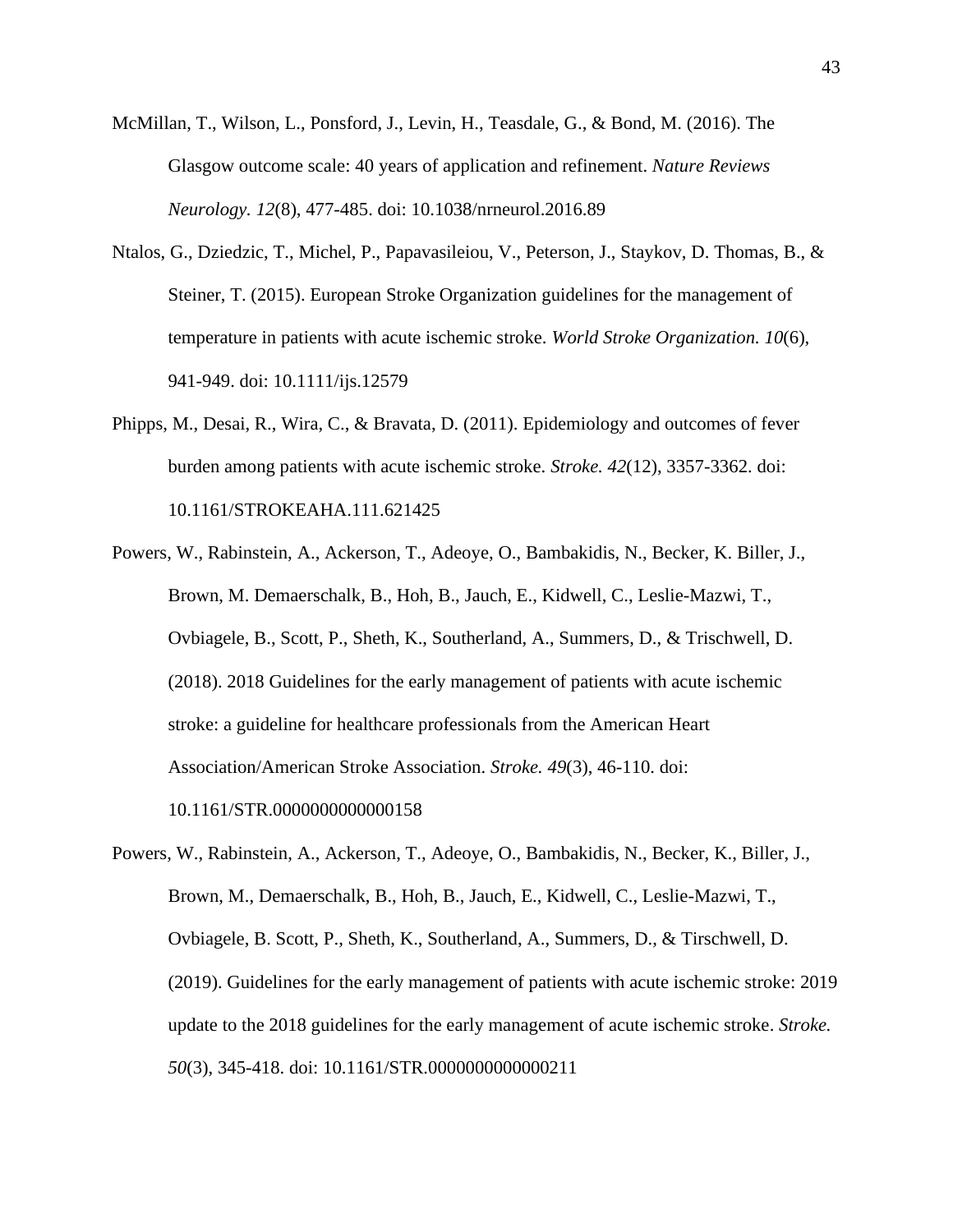- Prasad, K., & Krishnan P. R. (2010) Fever is associated with doubling the odds of short-term mortality in ischemic stroke: An updated meta-analysis. *Acta Neurologica Scandinavica. 122*(6), 404-408. doi: 10.1111/j.1600-0404.2010.01326.x
- Rincon, F., Lyden, P., & Mayer, S. (2012). Relationship between temperature, hematoma growth, and functional outcome. *Neurocritical care society. 18*(1), 45-53. doi: 10.1007/s12028-012-9779-9
- Rocco, A., Pasquini, M., Cecconi, E., Sirimarco, G., Ricciardi, M., Vicenzini, E. Altieri, M. Piero, V.D. Lenzi, G.L. Rocco, A., Pasquini, M., Cecconi, E., Sirimarco, G., Ricciardi, M, Vicenzini, E., Altieri, M., Di Piero, V., & Lenzi, G. (2007). Monitoring after the acute stage of stroke. *Stroke. 38*(4), 1225-1228. doi: 10.1161/01.str.0000259659.91505.40
- Saini, M., Saqqur, M., Kamruzzaman, A., Lees, K. R., & Shuaib, A. (2009). Effect of hyperthermia on prognosis after acute ischemic stroke. *Stroke. 40*(9), 3051-3059. doi: 10.1161/STROKEAHA.109.556134
- Saxena, M., Young, P., Pilcher, D., Bailey, M., Harrison, D., Bellomo, R. Finfer, S., Beasley, R., Hyam, J., Menon, D., Bowan, K. & Myburgh, J. (2015). Early temperature and mortality in critically ill patients with acute neurological diseases: Trauma and stroke differ from infection. *Intensive Care Medicine. 41*(5), 823-832. doi: 10.1007/s00134-015-3676-6
- Seo, W., Yu, S., Kim, J., Park, K., & Koh, S. (2008, February 5). The impact of hyperthermia and infection on acute ischemic stroke patients in the intensive care unit. *Neurocritical Care Society.* 9(2), 183-188. doi: 10.1007/s12028-008-9056-0
- The Internet Stroke Center (2021). *Stroke Assessment Scales.*

http://www.strokecenter.org/professionals/stroke-diagnosis/stroke-assessment-scales/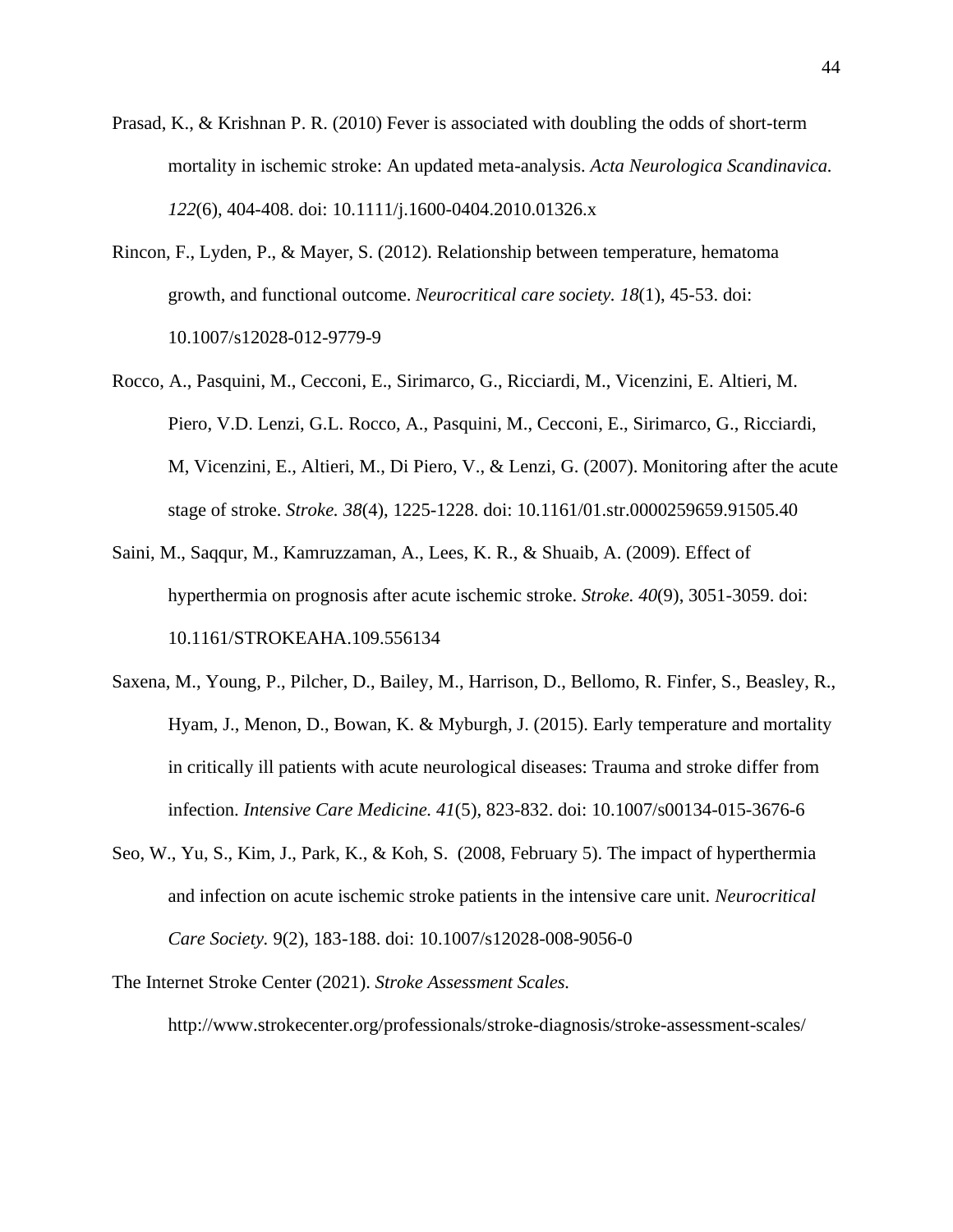Wartenberg, K., Schmidt, J. M., Claassen, J., Temes, R., Frontera, J., Ostapkovich, N., Parra, A., Connolly, E. S., Mayer, S. (2006). Impact of medical complications on outcome after subarachnoid hemorrhage. *Critical Care Medicine. 34*(3), 617-623. doi: 10.1097/01.ccm0000201903.46435.35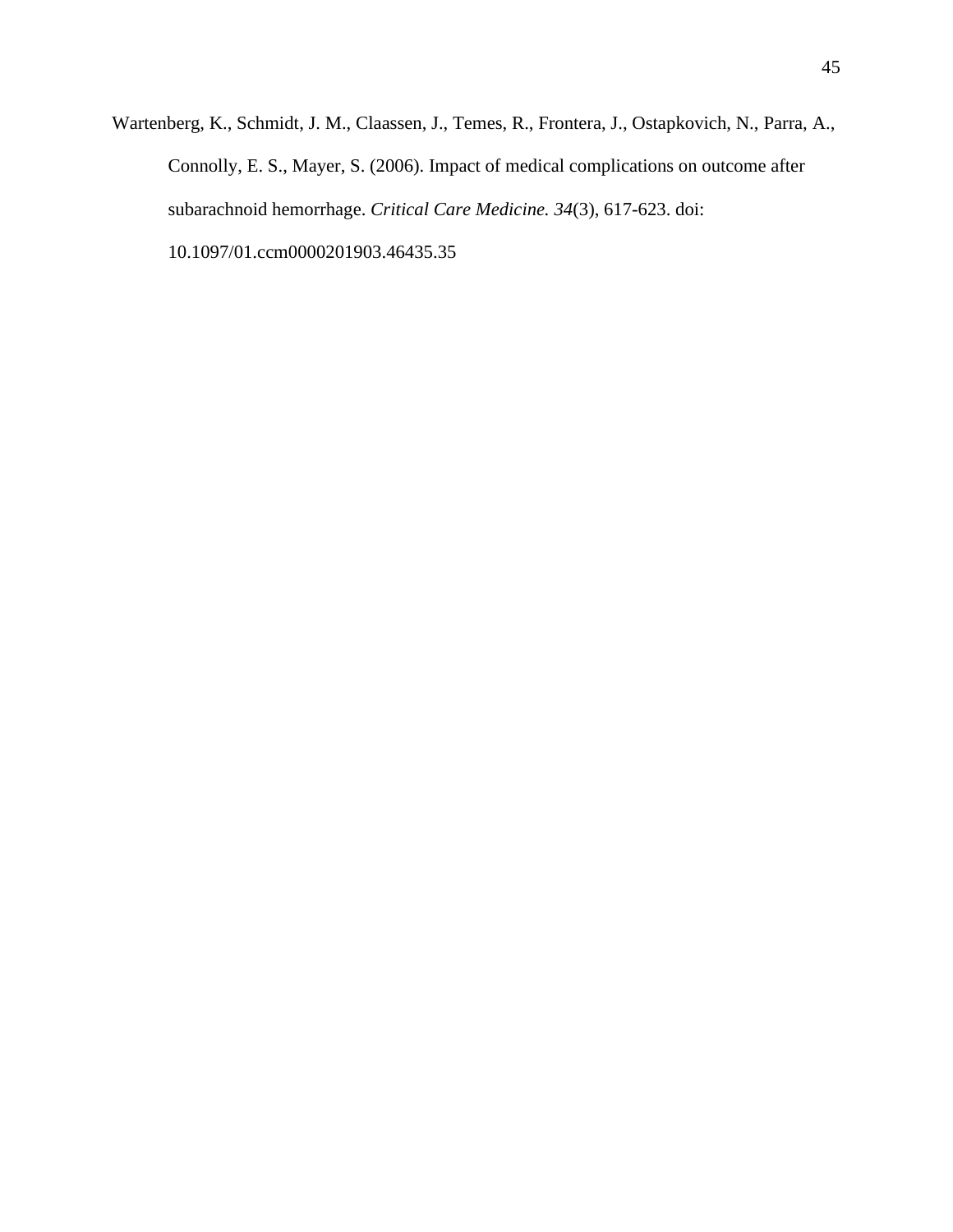# Appendix A

| Literature Search Dates, Keywords, Sources, and Results |  |  |  |
|---------------------------------------------------------|--|--|--|
|---------------------------------------------------------|--|--|--|

|                |                                                                                                                       | Database/Source Used                                 | # of Hits     |                 |                |
|----------------|-----------------------------------------------------------------------------------------------------------------------|------------------------------------------------------|---------------|-----------------|----------------|
| Date of Search | <b>Keyword Used</b>                                                                                                   | (CINAHL, OVID,<br>Proquest, Google<br>Scholar, etc.) | <b>Listed</b> | <b>Reviewed</b> | <b>Used</b>    |
| 09/20/2020     | Stroke or cerebral<br>vascular accident or<br>CVA, fever or febrile or<br>temperature or pyrexia,<br>patient outcomes | <b>CINAHL</b>                                        | 367           | 15              | 3              |
| 9/26/2020      | Stroke or cerebral<br>vascular accident or<br>CVA, fever or febrile or<br>temperature or pyrexia,<br>patient outcomes | <b>CINAHL</b>                                        | 366           | 10              | 3              |
| 9/28/2020      | Stroke or cerebral<br>vascular accident or<br>CVA, fever or febrile or<br>temperature or pyrexia,<br>patient outcomes | <b>CINAHL</b>                                        | 367           | 15              | $\mathfrak{D}$ |
| 1/10/2021      | Stroke or fever or patient<br>outcomes                                                                                | PubMed                                               | 472           | 15              | $\overline{4}$ |
| 1/20/2021      | Stroke or fever or patient<br>outcomes                                                                                | PubMed                                               | 470           | 20              | $\overline{4}$ |
| 3/28/2021      | Stroke or fever                                                                                                       | Cochrane                                             | 226           | 15              | 5              |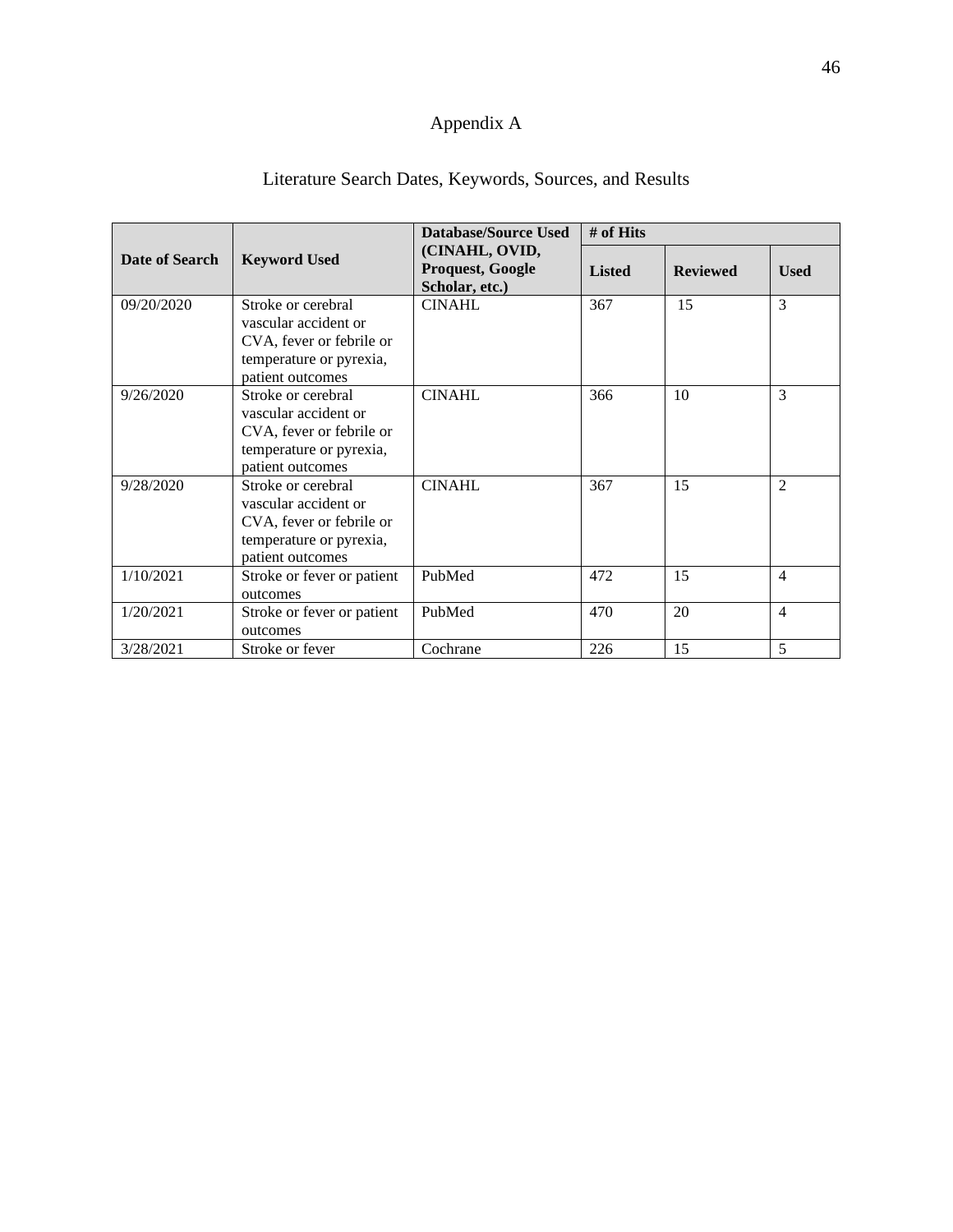## Appendix B

## Stroke Patient Outcome when Fever is Present Literature Review

| <b>Citation</b> | <b>Purpose</b>  | Sample/        | Design/          | Variables/          | <b>Results</b>         | <b>Implications</b>   | <b>Comments</b>        | Level of        |
|-----------------|-----------------|----------------|------------------|---------------------|------------------------|-----------------------|------------------------|-----------------|
|                 |                 | <b>Setting</b> | <b>Framework</b> | <b>Instruments</b>  |                        |                       |                        | <b>Evidence</b> |
| Bush, R., et    | -"We sought     | -ICU referral  | -Prospective     | -Fever burden was   | -mRS at 28 days, 3     | -Fever burden was     | -Health-related        | IV              |
| al. (2018).     | to examine      | setting for    | non-             | defined as the      | months, & 1 year       | an independent        | quality of life        |                 |
| Fever           | the             | stroke.        | randomized       | number of days      | were significant w/    | predictor of worse    | is a more pts-         |                 |
| burden and      | independent     |                | comparative      | $w/$ a temp         | relation to fever      | cognitive and         | centered               |                 |
| health-         | effect of fever | $-N=109$       | study            | >100.4F             | (p<0.05)               | mobility function     | measure of             |                 |
| related         | on health-      |                |                  |                     |                        | in relation to        | outcome                |                 |
| quality of      | related         | -Sample data   |                  | -NIHSS was          | -Each additional       | health-related        | compared to            |                 |
| life after      | quality of life | collected      |                  | assessed during     | day of fever was       | quality of life       | functional             |                 |
| intracerebral   | in ICH pts"     | from 2011-     |                  | hospital            | predictive of a        | scores.               | status.                |                 |
| hemorrhage.     | $(p. 190)$ .    | 2015           |                  | admission           | lower mobility T-      | -Temp $> 100.4$ was   | <b>Function status</b> |                 |
| Neuro           |                 |                |                  |                     | score $-0.9 \&$        | treated w/Tylenol,    | typically              |                 |
| critical care.  | -"Few data      | -Exclusion     |                  | -Health-related     | cognitive function     | ice packs, and        | measures               |                 |
| 29(2), 189-     | specifically    | criteria ICH   |                  | quality of life was | $T-score -1.3.$        | cooling blankets;     | ability to walk        |                 |
| 194. doi:       | examine the     | r/t trauma,    |                  | measured at 28      |                        | study measures still  | whereas                |                 |
| 10.1007/s12     | issue of fever  | hemorrhagic    |                  | days, 3 months,     | -Mobility scores at    | displayed statistical | health-related         |                 |
| 028-018-        | and health-     | conversion of  |                  | and 1 year          | 28 days                | significance.         | quality of life        |                 |
| $0523-y$        | related         | ischemic       |                  |                     | $(p<0.0001)$ , 3       | -Incidence of fever   | that captures          |                 |
|                 | quality of life | stroke, and    |                  | -mRS was            | months ( $p$ <0.004),  | 39.6%.                | cognitive              |                 |
|                 | in ICH pts"     | structural     |                  | assessed at 28      | and 1 year $(p>0.2)$ , | -Average ICH          | status                 |                 |
|                 | (p. 189).       | lesion         |                  | days, 3 months,     |                        | score was mild (1)    | (balancing             |                 |
|                 |                 | including      |                  | and 1 year.         | -Cognitive function    | which is reflective   | finances,              |                 |
|                 |                 | arteriovenous  |                  |                     | at 28 days, 3          | of pts that survive   | managing               |                 |
|                 |                 | malformation   |                  | -Extended list of   | months, and 1 year     | stroke event          | tasks, &               |                 |
|                 |                 |                |                  | clinical risk       | $(p<0.05)$ .           |                       | following              |                 |
|                 |                 |                |                  | factors that may    |                        | -Limitations: Data    | instructions w/        |                 |
|                 |                 |                |                  | relate to study     |                        | was from referral     | medications)           |                 |
|                 |                 |                |                  | outcomes            |                        | center which may      | and ability to         |                 |
|                 |                 |                |                  |                     |                        | not reflect other     | manage                 |                 |
|                 |                 |                |                  | -Significant data   |                        | institutions. Did     | ADL's.                 |                 |
|                 |                 |                |                  | $p<0.05$ & T-score  |                        | not discuss           |                        |                 |
|                 |                 |                |                  | changes of 0.5 SD   |                        | rationale for 1-year  |                        |                 |
|                 |                 |                |                  |                     |                        | mobility score.       |                        |                 |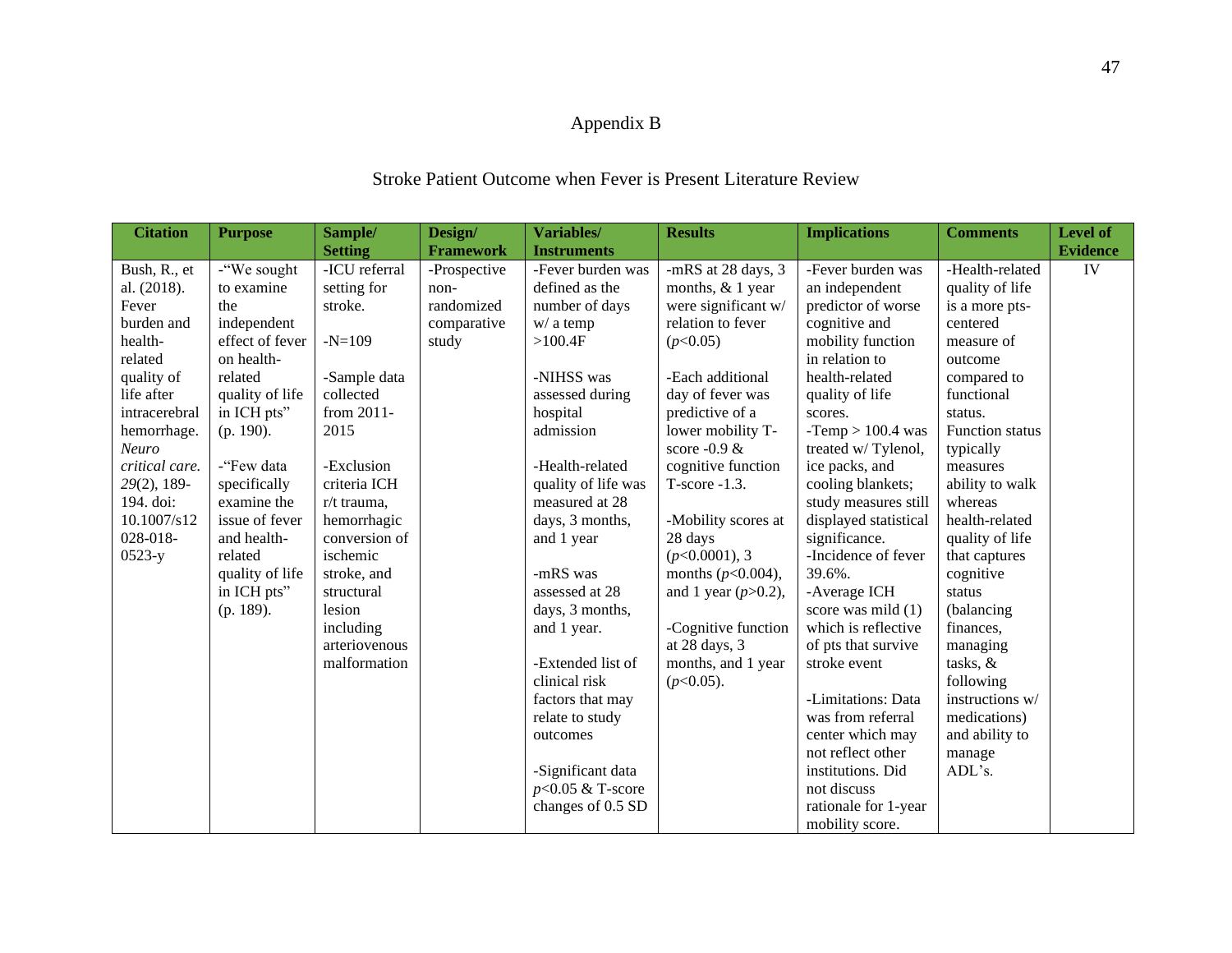| <b>Citation</b> | <b>Purpose</b> | Sample/         | Design/          | Variables/          | <b>Results</b>      | <b>Implications</b> | <b>Comments</b> | <b>Level of</b> |
|-----------------|----------------|-----------------|------------------|---------------------|---------------------|---------------------|-----------------|-----------------|
|                 |                | <b>Setting</b>  | <b>Framework</b> | <b>Instruments</b>  |                     |                     |                 | <b>Evidence</b> |
| Diprose, W,.    | -"The impact   | -Single-center  | -Prospective     | -Primary measure    | -Higher median pre  | -Every 1C increase  | -56% achieved   | ${\rm IV}$      |
| et al. (2020).  | of body        | tertiary        | non-             | functional          | endovascular temp   | in median body      | functional      |                 |
| Impact of       | temperature    | hospital that   | randomized       | independence at 3   | significant         | temp pre-           | independence,   |                 |
| body            | has not been   | provides        | comparative      | months.             | predictor of mRS    | endovascular there  | & 16%           |                 |
| temperature     | well studied   | endovascular    | study            |                     | $>2$ & increased    | was a 34% lower     | mortality rate  |                 |
| before and      | in the era of  | therapy.        |                  | -Secondary          | mortality at 3      | odd of functional   | at 3 months.    |                 |
| after           | recanalization |                 |                  | measures included   | months $(p<0.05)$ . | independence, 42%   |                 |                 |
| endovascula     | $"$ (p. 1219). | -Study period   |                  | an ordinal shift of |                     | higher odds of      | -Median         |                 |
| r               |                | 2011-2019       |                  | mRS scores at 3     | -Higher peak temp   | poorer mRS score    | NIHSS was 17    |                 |
| thrombecto      | $-$ "We        |                 |                  | months,             | post endovascular   | and 65%             | at admission    |                 |
| my for large    | explored the   | $-N=432$        |                  | symptomatic ICH,    | therapy was a       |                     |                 |                 |
| vessel          | relationship   |                 |                  | and mortality at 3  | significant         | -Higher peak post   | -83% anterior   |                 |
| occlusion       | between        | -Inclusion      |                  | months.             | predictor of        | endovascular        | circulation &   |                 |
| stroke.         | clinical       | criteria: large |                  |                     | mortality, higher   | therapy body temp   | 17% posterior   |                 |
| Stroke.         | outcomes and   | vessel          |                  | $-mRS > 2$ is       | mRS score           | associated with     | circulation     |                 |
| $51(4)$ , 1218- | per- and post- | occlusion that  |                  | functional          | $(p<0.05)$ but not  | adverse clinical    | large vessel    |                 |
| 1225.           | endovascular   | required        |                  | dependence.         | functional          | outcomes.           | occlusion.      |                 |
| doi:10.1161/    | body temp,     | endovascular    |                  |                     | independence        |                     |                 |                 |
| <b>STROKEA</b>  | which serve    | therapy.        |                  | -Quartile temp      | (p>0.05)            | -Limitations: No    | -53% received   |                 |
| HA.119.028      | as surrogates  |                 |                  | range first 34.1-   |                     | data displayed for  | alteplase, &    |                 |
| 160             | for the intra- |                 |                  | 35.7C, second       | -No significant     | percentage of       | 88% achieved    |                 |
|                 | ischemic and   |                 |                  | 35.8-36.1C, third   | outcomes w/ peak    | sample size for     | successful re-  |                 |
|                 | post-ischemic  |                 |                  | 36.2-36.5C, &       | pre temps &         | quartile temp       | cannulation.    |                 |
|                 | phases of      |                 |                  | fourth 36.6-38.5C.  | median post         | range. Single temp  |                 |                 |
|                 | large vessel   |                 |                  |                     | endovascular        | assessments were    | $-50\%$ were    |                 |
|                 | occlusion" (p. |                 |                  | -Extended list of   | intervention        | performed with      | treated with    |                 |
|                 | $1220$ ).      |                 |                  | clinical risk       | $(p>0.05)$ .        | pre-treatment       | Tylenol for     |                 |
|                 |                |                 |                  | factors that may    |                     | populations which   | fever & 10%     |                 |
|                 |                |                 |                  | relate to study     |                     | may have resulted   | diagnosis with  |                 |
|                 |                |                 |                  | outcomes            |                     | in missed peak      | infection       |                 |
|                 |                |                 |                  |                     |                     | temp                |                 |                 |
|                 |                |                 |                  |                     |                     | measurements.       |                 |                 |
|                 |                |                 |                  |                     |                     |                     |                 |                 |
|                 |                |                 |                  |                     |                     |                     |                 |                 |
|                 |                |                 |                  |                     |                     |                     |                 |                 |
|                 |                |                 |                  |                     |                     |                     |                 |                 |
|                 |                |                 |                  |                     |                     |                     |                 |                 |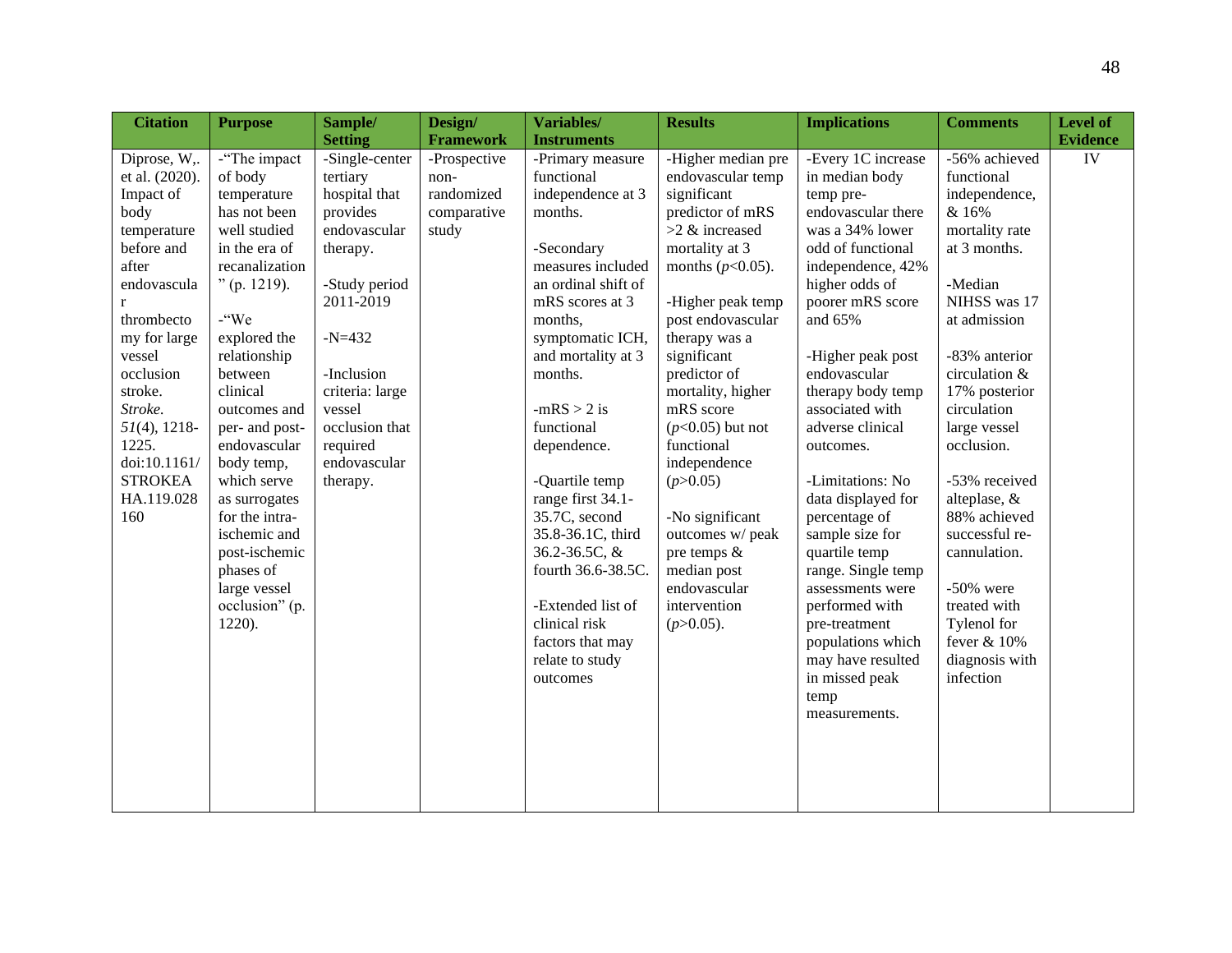| <b>Citation</b>                                                                                                                                                                                                                                                                    | <b>Purpose</b>                                                                                                                                                                | Sample/                                                                                                                                                                                                                                                                                                                                                                                                      | Design/                                                                                                                                                             | Variables/                                                                                                                                                                                                                                                                                                                             | <b>Results</b>                                                                                                                                                                                                                                                                                                                                                                                                                   | <b>Implications</b>                                                                                                                                                                                                                                                                                                                                                                                                                                                                | <b>Comments</b>                                                                                                                                                                                                                                                                                                                                                   | <b>Level of</b> |
|------------------------------------------------------------------------------------------------------------------------------------------------------------------------------------------------------------------------------------------------------------------------------------|-------------------------------------------------------------------------------------------------------------------------------------------------------------------------------|--------------------------------------------------------------------------------------------------------------------------------------------------------------------------------------------------------------------------------------------------------------------------------------------------------------------------------------------------------------------------------------------------------------|---------------------------------------------------------------------------------------------------------------------------------------------------------------------|----------------------------------------------------------------------------------------------------------------------------------------------------------------------------------------------------------------------------------------------------------------------------------------------------------------------------------------|----------------------------------------------------------------------------------------------------------------------------------------------------------------------------------------------------------------------------------------------------------------------------------------------------------------------------------------------------------------------------------------------------------------------------------|------------------------------------------------------------------------------------------------------------------------------------------------------------------------------------------------------------------------------------------------------------------------------------------------------------------------------------------------------------------------------------------------------------------------------------------------------------------------------------|-------------------------------------------------------------------------------------------------------------------------------------------------------------------------------------------------------------------------------------------------------------------------------------------------------------------------------------------------------------------|-----------------|
|                                                                                                                                                                                                                                                                                    |                                                                                                                                                                               | <b>Setting</b>                                                                                                                                                                                                                                                                                                                                                                                               | <b>Framework</b>                                                                                                                                                    | <b>Instruments</b>                                                                                                                                                                                                                                                                                                                     |                                                                                                                                                                                                                                                                                                                                                                                                                                  |                                                                                                                                                                                                                                                                                                                                                                                                                                                                                    |                                                                                                                                                                                                                                                                                                                                                                   | <b>Evidence</b> |
| Fang, J., et.<br>al (2017).<br>Effect of<br>paracetamol<br>(acetaminop<br>hen) on<br>body<br>temperature<br>in acute<br>stroke: a<br>meta-<br>analysis.<br>American<br>Journal of<br>Emergency<br>Medicine.<br>35(10),<br>1530-1535.<br>doi:<br>10.1016/j.aj<br>em.2017.03.<br>039 | -"investigate"<br>the efficacy<br>of<br>acetaminophe<br>n in patients<br>with acute<br>stroke<br>through a<br>systematic<br>review and<br>meta-<br>analysis" (p.<br>$1531$ ). | -Search of<br>"Medline,<br>SCOPUS,<br>Google<br>Scholar,<br>EMBASE,<br>Springer, and<br>Science<br>Direct" (p.<br>1532)<br>-Keyword<br>search<br>included<br>"paracetamol/<br>acetaminophe<br>n, AIS/ICH<br>without<br>limitation of<br>language" (p.<br>1532)<br>-Participants:<br>"patients with<br>AIS or ICH<br>and body<br>$temp > 36C$ "<br>(p. 1531).<br>$-N=5$ studies,<br>$n=1,582$ pts<br>included | -Meta-<br>analysis<br>-"Studies<br>selected for<br>analysis were<br>either<br>randomized<br>controlled<br>trials or<br>controlled<br>clinical trials"<br>(p. 1531). | -Primary<br>outcomes: body<br>temp reduction at<br>24 hrs and 5 days.<br>-Secondary<br>outcomes:<br>functional<br>outcomes in<br>relation to mRS<br>and adverse event.<br>-Measure: mRS <<br>2, fever defined as<br>$>36C$<br>-Variables: anti-<br>pyretic<br>medications as<br>experimental<br>group and placebo<br>was control group | -Functional<br>outcome with<br>acetaminophen use<br>was not associated<br>with improved<br>outcomes; RR of<br>having $mRS < 2$<br>was 1.08 with no<br>statistical<br>significance<br>$(p=0.45)$<br>-statistical<br>significance of<br>temp reduction at<br>24 hrs with<br>acetaminophen<br>$(p=0.007)$<br>-No statistical<br>significance was<br>shown with temp<br>reduction at 5 days<br>with<br>acetaminophen<br>$(p=0.73)$ . | -Acetaminophen<br>administration<br>when fever is<br>present showed no<br>benefit when<br>compared to<br>placebo drug on<br>functional<br>outcome.<br>-Acetaminophen<br>does show to<br>decrease temp in<br>AIS and ICH<br>patient populations<br>at 24 hours but not<br>at five days.<br>Limitations: No<br>limitations section<br>listed; four of the<br>five studies were<br>conducted > 15<br>years ago. 4 of the<br>studies had very<br>small sample sizes<br>with their pts. | -Data may be<br>outdated<br>because<br>several of the<br>articles<br>utilized were<br>from $2003$ or<br>earlier.<br>-High-level of<br>evidence<br>because data<br>was pulled<br>from<br>randomized<br>controlled<br>trials and<br>controlled<br>clinical trials<br>-The research<br>does not<br>directly<br>address the<br>clinical<br>purpose of this<br>inquiry | I               |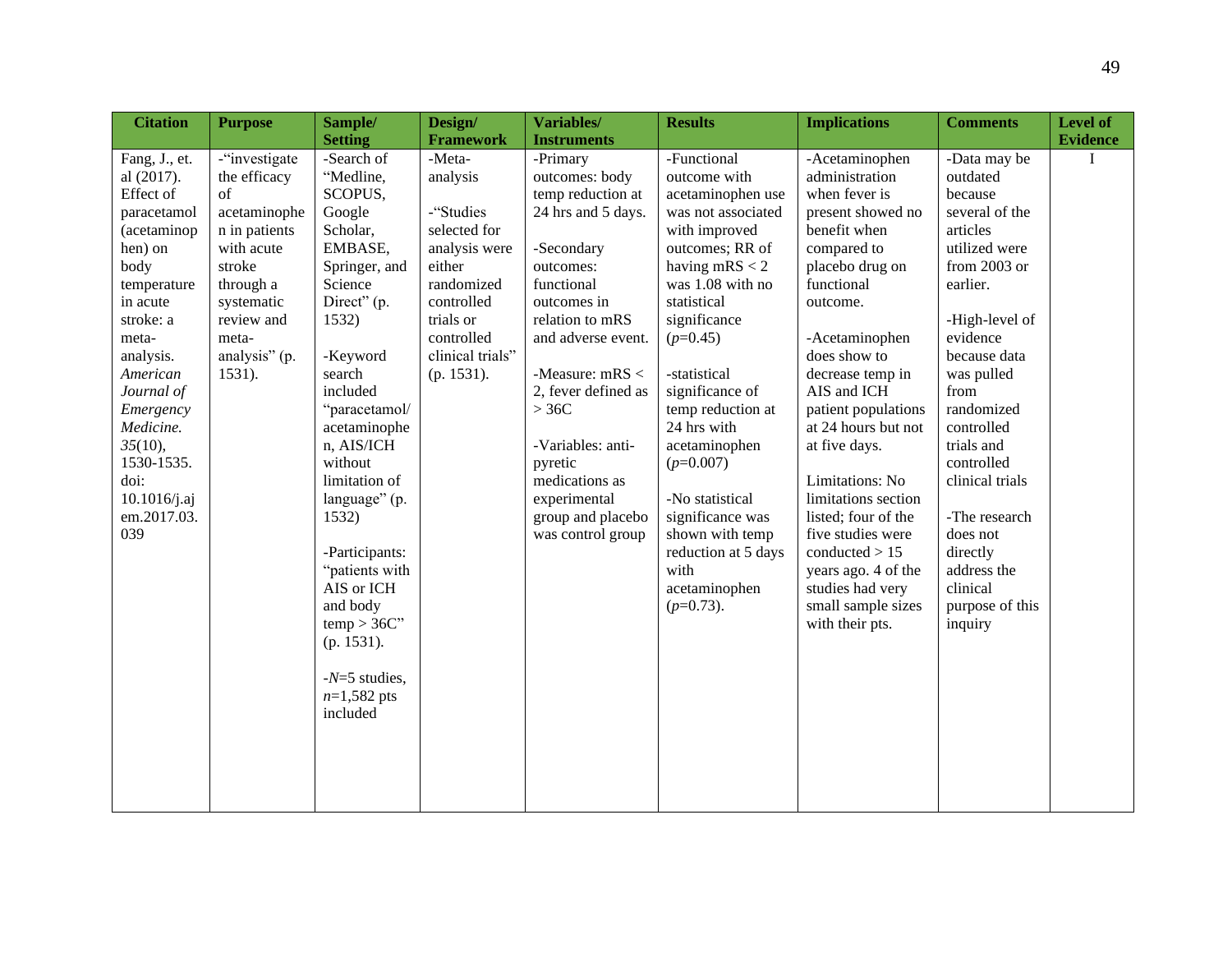| <b>Citation</b> | <b>Purpose</b> | Sample/             | Design/          | Variables/         | <b>Results</b>          | <b>Implications</b>  | <b>Comments</b> | Level of        |
|-----------------|----------------|---------------------|------------------|--------------------|-------------------------|----------------------|-----------------|-----------------|
|                 |                | <b>Setting</b>      | <b>Framework</b> | <b>Instruments</b> |                         |                      |                 | <b>Evidence</b> |
| Geurts, M.,     | -"In this      | -14 different       | -Prospective     | -"primary          | -Adjusted linear        | -Average mean        | -The average    | IV              |
| et al. (2016).  | study, we      | Dutch Acute         | non-             | outcome infarct    | regression analyses     | body temps were      | daily temp on   |                 |
| Temporal        | assessed       | <b>Stroke Study</b> | randomized       | volume at 3 days"  | for each additional     | not associated with  | day one was     |                 |
| profile of      | temporal       | Centers were        | cohort study     | (p. 234).          | 1.0C increase in        | infarct size or poor | 37.3C, day two  |                 |
| body            | profile of the | included            |                  |                    | peak body temp on       | functional outcome   | 37.3C, and day  |                 |
| temperature     | relation       |                     |                  | -Relation between  | day one was             | $(p>0.05)$ .         | three 37.1C.    |                 |
| in acute        | between body   | -Data               |                  | temp and infarct   | associated with         |                      | The mean        |                 |
| ischemic        | temperatures   | collection          |                  | size assessed by   | $0.31$ ml               | -Admission body      | average temps   |                 |
| stroke:         | during the     | period May          |                  | linear regression. | $(95\% CI, 0.04-0.59)$  | temp had no          | are very low    |                 |
| relation to     | first three    | 2009-August         |                  |                    | increased infarct       | correlation to       | and below       |                 |
| infarct size    | days after     | 2013                |                  | -Functional        | size, on day two        | infarct size or      | threshold of    |                 |
| and             | ischemic       |                     |                  | outcome was        | with $1.13$ ml          | functional           | 37.5C which is  |                 |
| outcome.        | stroke and     | -Inclusion          |                  | measured with      | $(95\% CI, 0.83-1.43),$ | outcome.             | commonly        |                 |
| <b>BMC</b>      | infarct size   | criteria: AIS       |                  | mRS at three       | and on day three        | -Peak body temps     | identified as   |                 |
| neurology.      | and            | with                |                  | months; poor       | $0.80$ ml               | and not mean body    | the point of    |                 |
| 16, 233-239.    | functional     | symptom             |                  | outcomes were >    | $(95\%CI, 0.48-1.12)$   | temps showed         | fever. The      |                 |
| doi:            | outcome" (p.   | duration $<$ 9      |                  | 2.                 | larger infarct size     | significance with    | average temp    |                 |
| 10.1186/s12     | 234).          | hrs, NIHSS $>$      |                  |                    | $(p<0.05)$ .            | infarct size and     | recordings      |                 |
| 883-016-        |                | 1 or $<$ 1 if       |                  | -AIS infarct size  |                         | functional           | were all below  |                 |
| 0760-7          |                | thrombolytics       |                  | was measured on    | -Every additional       | outcome.             | 37.5C which     |                 |
|                 |                | given.              |                  | day 3 of           | increase in 1.0C in     |                      | may be          |                 |
|                 |                |                     |                  | admission.         | peak body temp on       | -Limitations: No     | rationale for   |                 |
|                 |                | -Exclusion          |                  |                    | day two and three       | set method for       | non-            |                 |
|                 |                | criteria: ICH       |                  |                    | the risk of poor        | temp assessment      | significance in |                 |
|                 |                | & unknown           |                  |                    | outcome was 52%         | (rectal, tympanic,   | average mean    |                 |
|                 |                | symptom             |                  |                    | $(95\%CI, 17-99\%)$     | or oral); anti-      | temp.           |                 |
|                 |                | onset if $> 9$      |                  |                    | and 47%                 | pyretic treatment    |                 |                 |
|                 |                | hrs.                |                  |                    | (95%CI, 22-77%).        | and infection rate   | -Treatment of   |                 |
|                 |                |                     |                  |                    |                         | was not accounted    | fever up to     |                 |
|                 |                | -AIS sample         |                  |                    |                         | in data; infection   | three days has  |                 |
|                 |                | population          |                  |                    |                         | rates. Confidence    | shown benefit   |                 |
|                 |                | 419 pts.            |                  |                    |                         | wide for increase in |                 |                 |
|                 |                |                     |                  |                    |                         | body temp on day     |                 |                 |
|                 |                |                     |                  |                    |                         | two and three        |                 |                 |
|                 |                |                     |                  |                    |                         | suggesting the need  |                 |                 |
|                 |                |                     |                  |                    |                         | for bigger sample    |                 |                 |
|                 |                |                     |                  |                    |                         | size.                |                 |                 |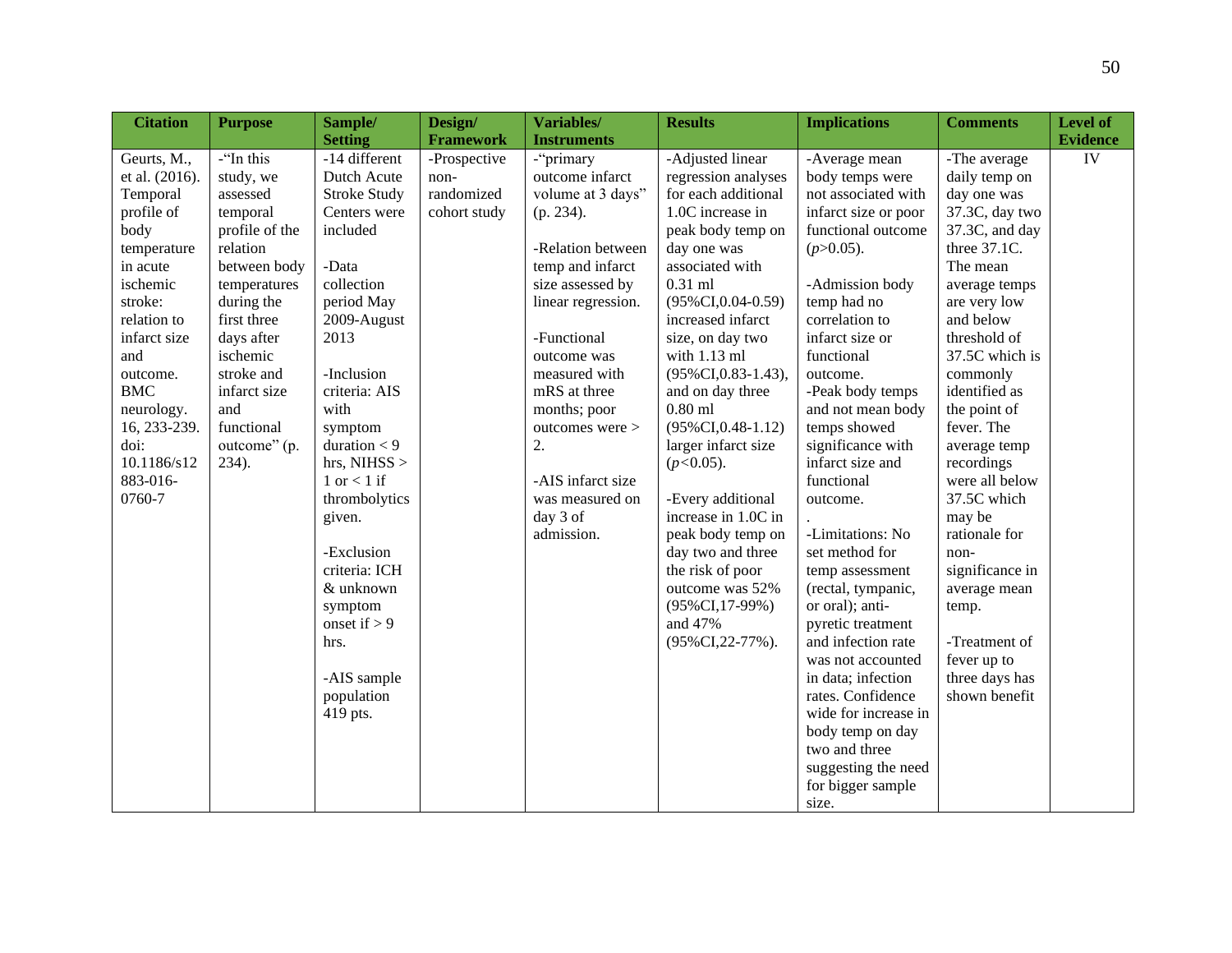| <b>Citation</b>                                                                                                                                                                                                                                           | <b>Purpose</b>                                                                                                                                                                                                                                                                                    | Sample/                                                                                                                    | Design/                                 | Variables/                                                                                                                                                                                             | <b>Results</b>                                                                                                                                                                                                                                                                                                                                                                        | <b>Implications</b>                                                                                                                                                                                                                                                                                                                                                                                                                                            | <b>Comments</b>                                                                                                           | Level of        |
|-----------------------------------------------------------------------------------------------------------------------------------------------------------------------------------------------------------------------------------------------------------|---------------------------------------------------------------------------------------------------------------------------------------------------------------------------------------------------------------------------------------------------------------------------------------------------|----------------------------------------------------------------------------------------------------------------------------|-----------------------------------------|--------------------------------------------------------------------------------------------------------------------------------------------------------------------------------------------------------|---------------------------------------------------------------------------------------------------------------------------------------------------------------------------------------------------------------------------------------------------------------------------------------------------------------------------------------------------------------------------------------|----------------------------------------------------------------------------------------------------------------------------------------------------------------------------------------------------------------------------------------------------------------------------------------------------------------------------------------------------------------------------------------------------------------------------------------------------------------|---------------------------------------------------------------------------------------------------------------------------|-----------------|
|                                                                                                                                                                                                                                                           |                                                                                                                                                                                                                                                                                                   | <b>Setting</b>                                                                                                             | <b>Framework</b>                        | <b>Instruments</b>                                                                                                                                                                                     |                                                                                                                                                                                                                                                                                                                                                                                       |                                                                                                                                                                                                                                                                                                                                                                                                                                                                |                                                                                                                           | <b>Evidence</b> |
| Greer, D., et<br>al. (2008).<br>Impact of<br>fever on<br>outcome in<br>patients with<br>stroke and<br>neurologic<br>injury: a<br>comprehensi<br>ve meta-<br>analysis.<br>Stroke.<br>39(11),<br>3029-3035.<br>doi:<br>10.1161/ST<br>ROKEAHA.<br>108.521583 | -"Assess the<br>significance<br>of the<br>relationship<br>between fever<br>and outcome<br>across the full<br>range of<br>neurological<br>injury,<br>including<br>stroke, and its<br>magnitude in<br>distinct<br>measures of<br>clinical,<br>functional,<br>and economic<br>outcome" (p.<br>3029). | -Search of<br><b>MEDLINE</b><br>databases<br>from 1995-<br>2006.<br>-39 studies<br>utilized<br>-Pts sample<br>size 14,431. | Systematic<br>review &<br>meta-analysis | -7 outcomes<br>measured:<br>mortality,<br>Glasgow<br>Outcome Scale,<br>functional<br>outcome, Barthel<br>index, mRS,<br>Canadian stroke<br>scale, ICU length<br>of stay, & hospital<br>length of stay. | -Mortality (RR 1.5,<br>effect size 0.46),<br><b>Glasgow Outcome</b><br>Scale (RR1.3,<br>effect size 0.26),<br>Barthel index (RR<br>1.9, effect size<br>$0.65$ ), mRS (RR<br>2.2, effect size<br>0.89), Canadian<br>stroke scale<br>(RR1.4, effect size<br>0.35), ICU length<br>of stay (RR2.8,<br>effect size 1.66), $&$<br>hospital length of<br>stay (RR 3.2, effect<br>size 1.53). | -In all 7 outcomes<br>measured<br>significant<br>association was<br>found with pts that<br>develop fever.<br>-The effect size for<br>each outcome<br>ranged from<br>moderate Glasgow<br>outcome scale<br>$(0.26)$ to large ICU<br>length of stay<br>(1.66).<br>-Limitations:<br>Selection bias with<br>only utilizing<br><b>MEDLINE</b><br>databases, 17 of the<br>39 studies were not<br>prospective, &<br>studies used<br>different<br>definitions of fever. | This study<br>included<br>traumatic brain<br>injury pts<br>populations<br>which does not<br>fit this clinical<br>inquiry. | I               |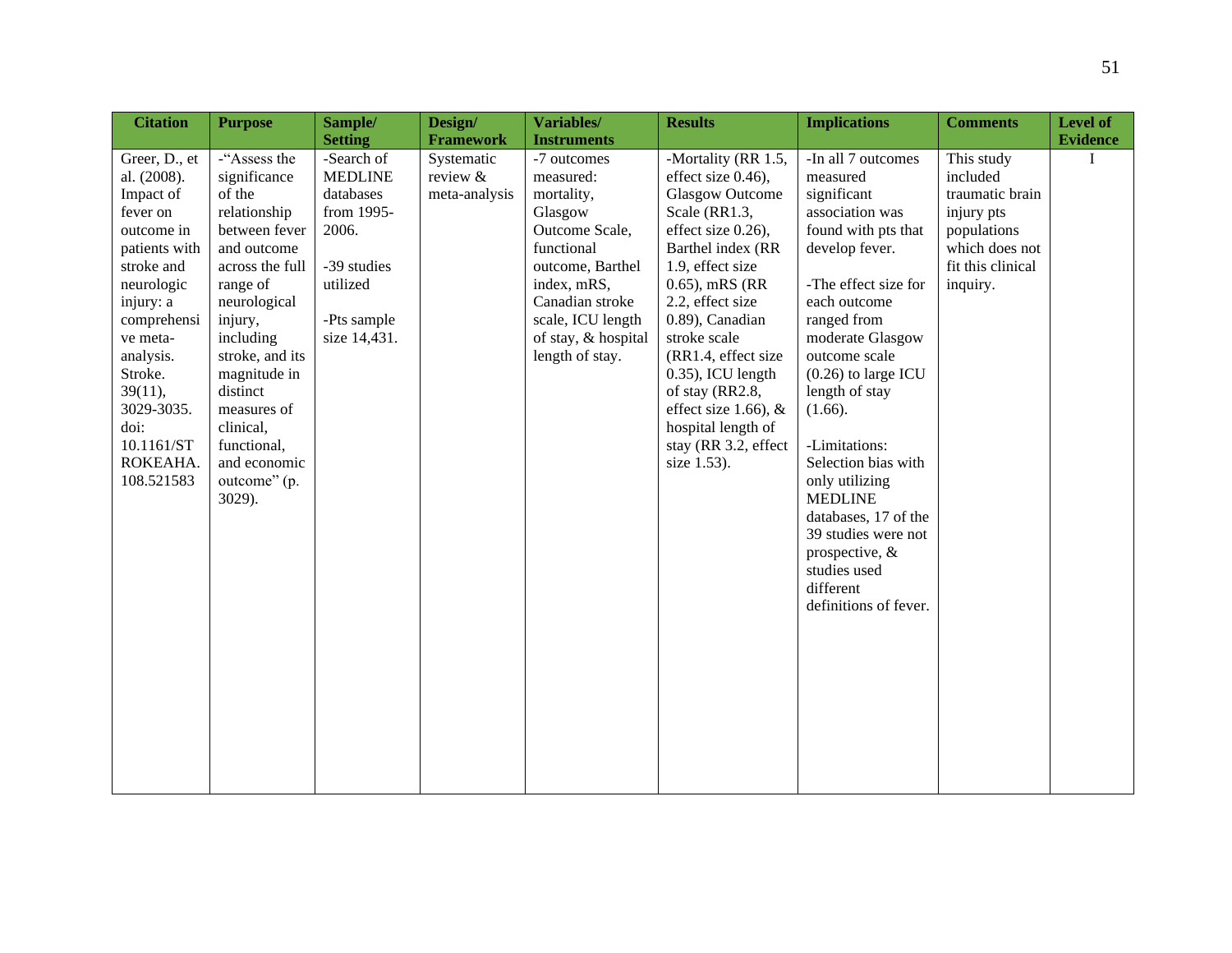| <b>Citation</b>                                                                                                                                                                                                            | <b>Purpose</b>                                                                                                                                                                                                                                                                                                                    | Sample/                                                                                                                                                                                                                                                                   | Design/                                                                                                                                                                                                   | Variables/                                                                                     | <b>Results</b>                                                                                                                                                                                                                                                                                                            | <b>Implications</b>                                                                                                                                                                                                                                                                                                                                                                                                                                                                                                                                                                                                                                                          | <b>Comments</b>                                                                                                                                                                                                                                                                                                                                                                | Level of        |
|----------------------------------------------------------------------------------------------------------------------------------------------------------------------------------------------------------------------------|-----------------------------------------------------------------------------------------------------------------------------------------------------------------------------------------------------------------------------------------------------------------------------------------------------------------------------------|---------------------------------------------------------------------------------------------------------------------------------------------------------------------------------------------------------------------------------------------------------------------------|-----------------------------------------------------------------------------------------------------------------------------------------------------------------------------------------------------------|------------------------------------------------------------------------------------------------|---------------------------------------------------------------------------------------------------------------------------------------------------------------------------------------------------------------------------------------------------------------------------------------------------------------------------|------------------------------------------------------------------------------------------------------------------------------------------------------------------------------------------------------------------------------------------------------------------------------------------------------------------------------------------------------------------------------------------------------------------------------------------------------------------------------------------------------------------------------------------------------------------------------------------------------------------------------------------------------------------------------|--------------------------------------------------------------------------------------------------------------------------------------------------------------------------------------------------------------------------------------------------------------------------------------------------------------------------------------------------------------------------------|-----------------|
|                                                                                                                                                                                                                            |                                                                                                                                                                                                                                                                                                                                   | <b>Setting</b>                                                                                                                                                                                                                                                            | <b>Framework</b>                                                                                                                                                                                          | <b>Instruments</b>                                                                             |                                                                                                                                                                                                                                                                                                                           |                                                                                                                                                                                                                                                                                                                                                                                                                                                                                                                                                                                                                                                                              |                                                                                                                                                                                                                                                                                                                                                                                | <b>Evidence</b> |
| Hajat, C., et<br>al. (2000).<br>Effects of<br>poststroke<br>pyrexia on<br>stroke<br>outcomes: a<br>meta-<br>analysis of<br>studies in<br>patients.<br>Stroke.<br>$31(2)$ , 410-<br>141. doi:<br>10.1161/01.s<br>tr31.2.410 | -"Undertake a<br>meta-analysis<br>on all<br>published<br>studies to<br>investigate<br>the effect of<br>body<br>temperature<br>on stroke<br>outcome" (p.<br>410)<br>-"There are<br>no large-scale<br>prospective<br>studies<br>assessing<br>outcome<br>between<br>normothermic<br>and<br>hyperthermic<br>patients" (p.<br>$410$ ). | -Search of<br>MEDLINE,<br>BIDS and the<br>Cochrane<br>Library;<br>studies<br>included<br>spanned 20-<br>year period.<br>-Prospective<br>studies<br>assessing<br>outcome<br>between<br>normothermia<br>and<br>hyperthermia<br>$-N=9$ studies<br>utilized,<br>$n=3,790$ pts | -Meta-<br>analysis<br>-searching<br>"for all<br>published<br>studies that<br>investigated<br>the effect of<br>body<br>temperature<br>after the onset<br>of stroke on<br>stroke<br>outcome"<br>$(p.410)$ . | -Variables:<br>normothermia vs.<br>hyperthermia<br>-Instruments:<br>morbidity and<br>mortality | -Combined<br>probability value<br>for morbidity<br>(p<0.0001)<br>-Combined<br>probability value<br>for mortality<br>(p<0.00000001)<br>- The results<br>"suggest a<br>detrimental effect<br>of hyperthermia on<br>stroke outcomes,<br>with some<br>evidence of greater<br>effect with early<br>onset pyrexia" (p.<br>413). | -The results of the<br>meta-analysis<br>suggest that fever<br>has a significant<br>effect on stroke<br>outcome. Patient<br>outcomes were also<br>shown to be<br>affected to a<br>greater extent when<br>fever is present<br>within the first 24<br>hours.<br>-Limitations:<br>Differences found<br>between inclusion<br>criteria and the<br>type of stroke were<br>varied between the<br>individual studies.<br>Inconsistency with<br>temp measure and<br>the definition of<br>pyrexia $>37.5$ and<br>>38.5 between the<br>individual studies.<br>The meta-analysis<br>lacked discussion<br>or flow diagram of<br>study selection<br>process. Study was<br>conducted in 2000 | The study was<br>conducted in<br>2000. Utilizing<br>this research in<br>practice should<br>be followed up<br>with more<br>recent data.<br>Selection of<br>this study for<br>utilization with<br>this inquiry is<br>related to the<br>higher level of<br>evidence and<br>how close the<br>purpose of this<br>study<br>resembled the<br>clinical<br>question to this<br>inquiry. | I               |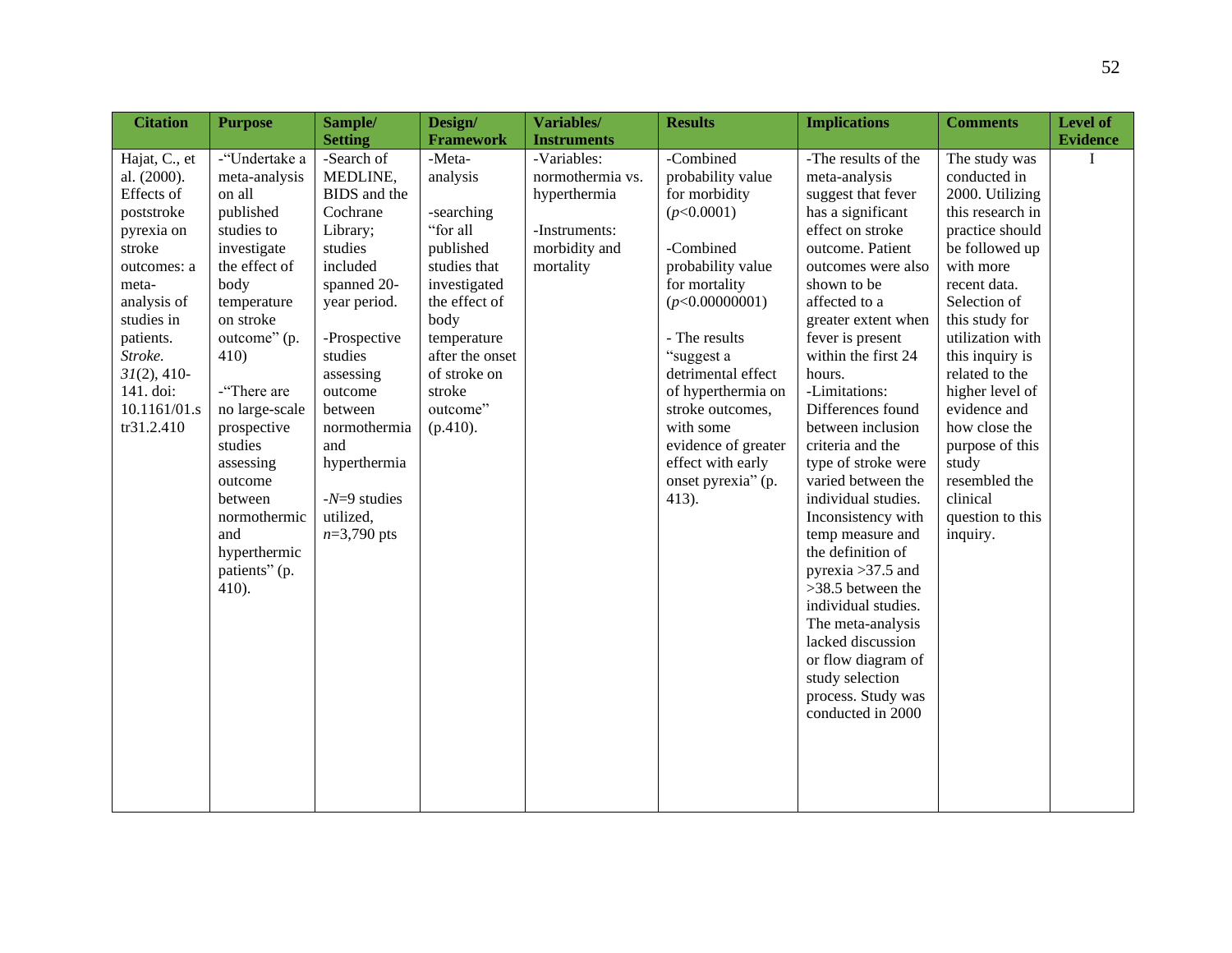| <b>Citation</b> | <b>Purpose</b> | Sample/        | Design/          | Variables/         | <b>Results</b>       | <b>Implications</b>  | <b>Comments</b> | Level of        |
|-----------------|----------------|----------------|------------------|--------------------|----------------------|----------------------|-----------------|-----------------|
|                 |                | <b>Setting</b> | <b>Framework</b> | <b>Instruments</b> |                      |                      |                 | <b>Evidence</b> |
| Honig, A., et   | -"to examine   | -Hadassah      | -Prospective     | -Measures          | -Mortality rates     | $-32\%$ of pts that  | -Hematoma       | IV              |
| al. (2015).     | whether        | Medical        | non-             | included mortality | with central fever   | have ICH suffer      | location and    |                 |
| Central         | central fever  | Organization;  | randomized       | rates and 90-day   | when compared to     | from non-            | sub-arachnoid   |                 |
| fever in        | is associated  | patients       | cohort study     | outcomes in        | no fever were        | infectious central   | hemorrhage      |                 |
| patients with   | with           | within this    |                  | relation to mRS.   | significant (80%,    | fever.               | without intra-  |                 |
| spontaneous     | spontaneous    | stroke         |                  |                    | $29.1\%, p<0.001$ ). |                      | ventricular     |                 |
| intracerebral   | ICH, whether   | registry       |                  | -mRS favorable     |                      | -Chi-square          | hemorrhage      |                 |
| hemorrhage:     | factors        | presenting     |                  | outcome was $<$ 2. | -Mean peak temp      | analysis revealed    | was not         |                 |
| predicting      | predicting the | with           |                  |                    | for survivors 38.5C  | central fever        | associated      |                 |
| factors and     | development    | spontaneous    |                  | -Central fever     | and 39C for          | associated with      | with central    |                 |
| impact on       | of central     | ICH;           |                  | temp > 38.3C       | deceased             | 100% unfavorable     | fever.          |                 |
| outcome.        | fever can be   | admitted       |                  | with no evidence   | $(p=0.035)$ .        | outcomes when        | -Only sub-      |                 |
| <b>BMC</b>      | identified and | from 2009-     |                  | of infection.      |                      | compared to no       | arachnoid       |                 |
| neurology.      | whether        | 2010           |                  |                    | -Peak temp was       | fever 46.9%          | hemorrhage      |                 |
| $15(6)$ , 1-8.  | central fever  |                |                  | -Infectious fever  | higher when fever    | $(p<0.001)$ .        | with intra-     |                 |
| doi:            | influences     | $-N=95$        |                  | temp > 38.3C       | started earlier      |                      | ventricular     |                 |
| 10.1186/s12     | outcome on     |                |                  | with evidence of   | $(p=0.009)$ .        | -Mean projected      | hemorrhage      |                 |
| 883-015-        | pts with ICH"  |                |                  | infection.         |                      | lifespan for central | was associated  |                 |
| 0258-8          | (p. 2)         | -Inclusion     |                  |                    | -Peak temp was       | fever and no fever   | with central    |                 |
|                 |                | criteria:      |                  | -No fever temp <   | significantly higher | (315, 1100 days,     | fever.          |                 |
|                 |                | spontaneous    |                  | 38.3C.             | with central fever   | $p<0.001$ ).         | -No significant |                 |
|                 |                | <b>ICH</b>     |                  |                    | $(p=0.003)$ .        |                      | difference in   |                 |
|                 |                |                |                  | -Temps were        |                      | -Limitations:        | mortality was   |                 |
|                 |                | -"every case   |                  | taken within first | -larger ICH and      | Infectious fever     | found between   |                 |
|                 |                | of ICH that    |                  | week of            | intra-ventricular    | sample size small    | central and     |                 |
|                 |                | resulted from  |                  | admission.         | hemorrhage were      | $(n=9)$ , non-       | infectious      |                 |
|                 |                | an etiology    |                  |                    | associated with      | randomized can       | fever.          |                 |
|                 |                | other than     |                  |                    | central fever        | lead to bias effect. | However,        |                 |
|                 |                | spontaneous    |                  |                    | (p<0.001)            |                      | significance    |                 |
|                 |                | ICH was        |                  |                    |                      |                      | was found in    |                 |
|                 |                | excluded" (p.  |                  |                    |                      |                      | 90-day          |                 |
|                 |                | 2)             |                  |                    |                      |                      | outcome with    |                 |
|                 |                |                |                  |                    |                      |                      | central fever   |                 |
|                 |                |                |                  |                    |                      |                      | and infectious  |                 |
|                 |                |                |                  |                    |                      |                      | fever with      |                 |
|                 |                |                |                  |                    |                      |                      | mRS             |                 |
|                 |                |                |                  |                    |                      |                      | $(p<0.001)$ .   |                 |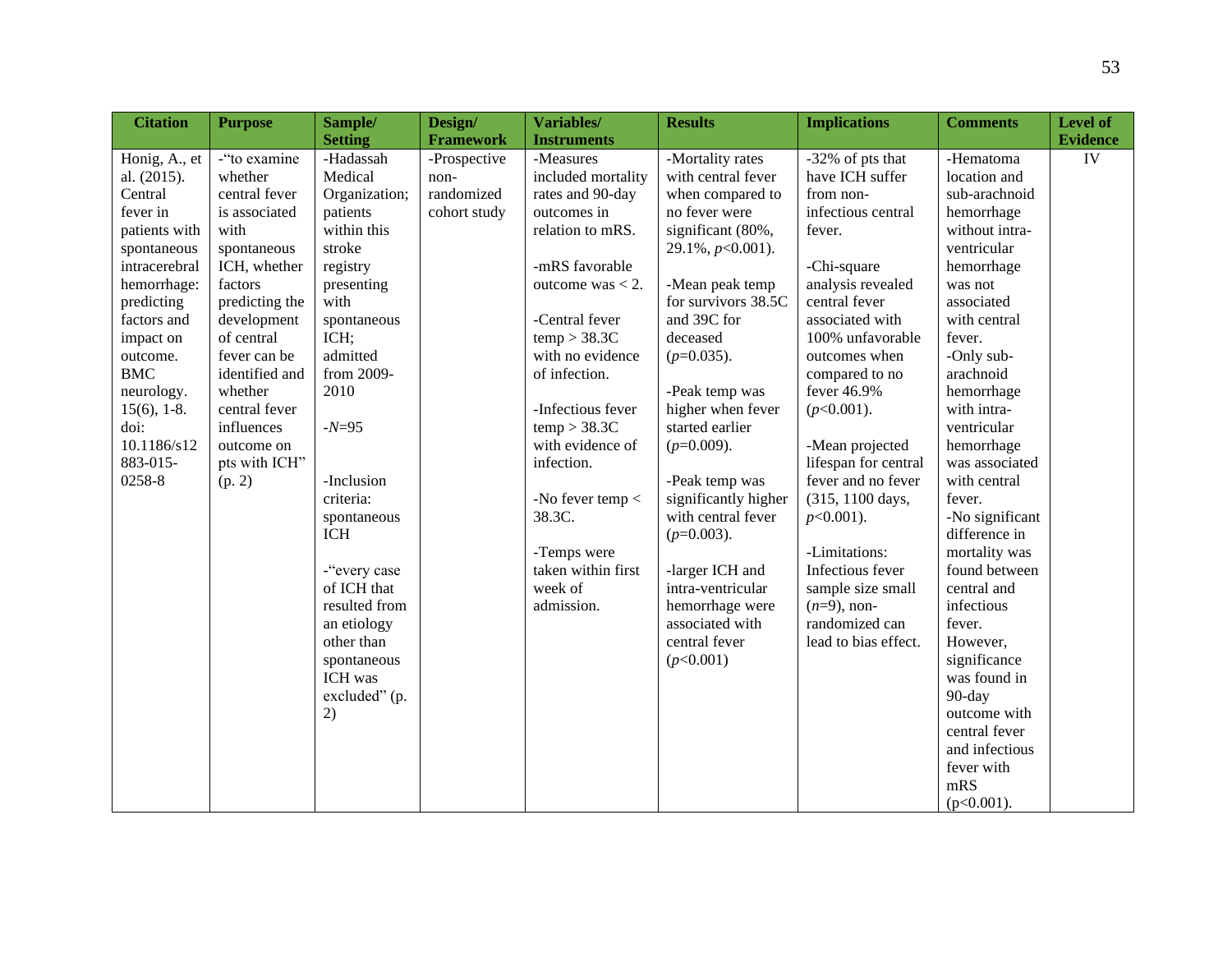| <b>Citation</b> | <b>Purpose</b> | Sample/        | Design/          | Variables/         | <b>Results</b>       | <b>Implications</b>     | <b>Comments</b> | <b>Level of</b> |
|-----------------|----------------|----------------|------------------|--------------------|----------------------|-------------------------|-----------------|-----------------|
|                 |                | <b>Setting</b> | <b>Framework</b> | <b>Instruments</b> |                      |                         |                 | <b>Evidence</b> |
| Kammersga       | -"Evaluate     | -Stroke unit   | Retrospective    | -Admission body    | Clinical             | -Stroke severity        | -The study was  | IV              |
| ard, L., et al. | whether body   | at Bispebjerg  | comparative      | temp and how that  | characteristics of   | was found to be         | conducted in    |                 |
| (2002).         | temperature    | Hospital       | study            | correlated with    | significance found   | significant with the    | 2001but was     |                 |
| Admission       | on admission   | Denmark; 25-   |                  | mortality rates at | in pts hyperthermia  | hyperthermia            | utilized        |                 |
| body            | is an          | month study    |                  | 3-months and 5     | at admission were    | group.                  | because it      |                 |
| temperature     | independent    | period.        |                  | years.             | initial stroke       |                         | closely         |                 |
| predicts        | predictor of   |                |                  |                    | severity, diabetes,  | -Every 1C drop in       | resembled       |                 |
| long-term       | long-term      | -Pts admitted  |                  | -Hyperthermia      | 3 month $& 5$ year   | temp corresponded       | clinical        |                 |
| mortality       | prognosis      | within 6 hrs   |                  | $temp > 37C$ and   | survival rates       | to a 30% difference     | question and    |                 |
| after acute     | after stroke"  | onset of       |                  | hypothermia temp   | $(p<0.05)$ .         | in relative risk of     | displayed to    |                 |
| stroke.         | (p. 1759).     | stroke.        |                  | $<$ 37C.           | -Hyperthermia vs.    | long-term mortality     | long-term       |                 |
| Stroke.         |                |                |                  |                    | hypothermia at       |                         | results         |                 |
| 33(7), 1759-    | -"Determine    | $-N=390$ pts   |                  | -Scandinavian      | admission had        | -Hyperthermia           | mortality       |                 |
| 1762. doi:      | relation       |                |                  | stroke scale       | increased stroke     | shows correlation       | results at 5    |                 |
| 10.1161/01.s    | between        | -Inclusion:    |                  | utilized to assess | severity (30.2 vs    | with long-term          | years.          |                 |
| tr.00000199     | admission      | ICH & AIS      |                  | stroke severity    | 36.5) $p=0.001$ .    | mortality rates at 1    |                 |                 |
| 10.90280f1      | body temp      |                |                  | recorded at        | -Mortality rate at   | and 5 years.            | -Hyperthermia   |                 |
|                 | and long-term  | -Exclusion     |                  | admission, weekly  | five years with      |                         | present in 54%  |                 |
|                 | mortality in   | criteria:      |                  | during hospital    | hyperthermia         | -Hyperthermia           | of patients.    |                 |
|                 | all patients   | transient      |                  | stay, and at       | compared to          | shows no                |                 |                 |
|                 | admitted with  | ischemic       |                  | discharge          | hypothermia 73 per   | correlation to          | -Did not        |                 |
|                 | stroke" (p.    | attack or sub- |                  |                    | 100 vs 59 per 100    | mortality at 3-         | elaborate on    |                 |
|                 | 1760.          | arachnoid      |                  | -Extended list of  | $(p=0.001)$ .        | months.                 | why mortality   |                 |
|                 |                | hemorrhage.    |                  | clinical risk      | -3-month mortality   |                         | rates were      |                 |
|                 |                |                |                  | factors that may   | rate non-significant | -Limitations: No        | different from  |                 |
|                 |                |                |                  | relate to study    | in hyperthermia      | limitations section     | 3-month to 1    |                 |
|                 |                |                |                  | outcomes.          | group $(p=0.5)$      | listed in this article. | and 5 years.    |                 |
|                 |                |                |                  |                    | -every drop of 1C    |                         |                 |                 |
|                 |                |                |                  |                    | was an independent   |                         |                 |                 |
|                 |                |                |                  |                    | predictor of long-   |                         |                 |                 |
|                 |                |                |                  |                    | term mortality (HR   |                         |                 |                 |
|                 |                |                |                  |                    | 1.3, 95%CI 1.04-     |                         |                 |                 |
|                 |                |                |                  |                    | $1.63$ ).            |                         |                 |                 |
|                 |                |                |                  |                    | -Hyperthermia        |                         |                 |                 |
|                 |                |                |                  |                    | compared to          |                         |                 |                 |
|                 |                |                |                  |                    | hypothermia 1-year   |                         |                 |                 |
|                 |                |                |                  |                    | mortality rate (RR   |                         |                 |                 |
|                 |                |                |                  |                    | $3.4$ ).             |                         |                 |                 |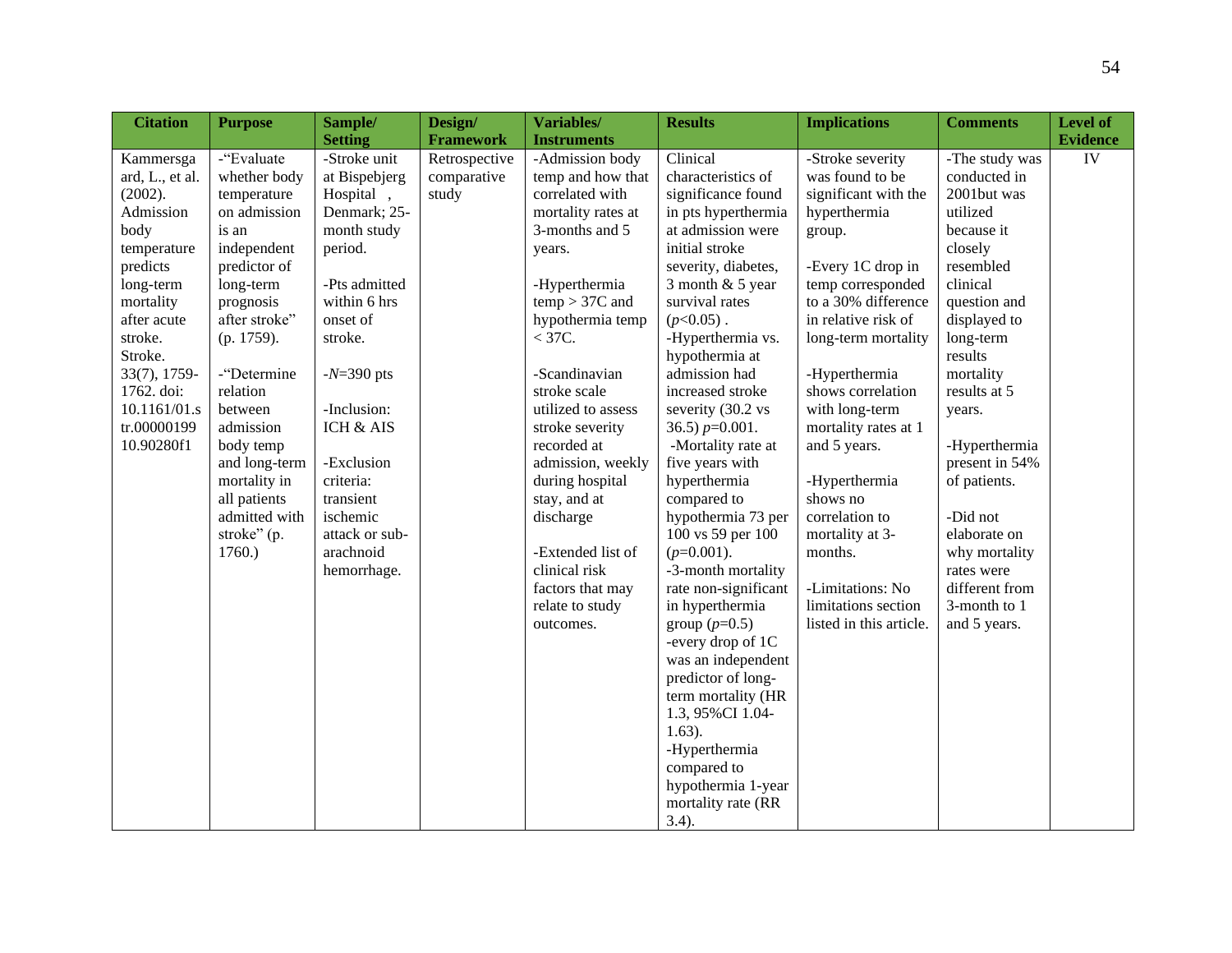|                                                                                                                                                                                                                                                         | <b>Purpose</b>                                                                                                                                                                                                                                                                               | Sample/                                                                                                                                                                                                                                                                                         | Design/                      | Variables/                                                                                                                                                                                                                                                                                                                                                                                                                                        | <b>Results</b>                                                                                                                                                                                                                                                                                                                                                                                                                                   | <b>Implications</b>                                                                                                                                                                                                                                                                                                                                                                                                                                                                                                                                                                                     | <b>Comments</b>                                                                                                                                                                                                                                                                                                                                                                                                                                                                    | <b>Level of</b>       |
|---------------------------------------------------------------------------------------------------------------------------------------------------------------------------------------------------------------------------------------------------------|----------------------------------------------------------------------------------------------------------------------------------------------------------------------------------------------------------------------------------------------------------------------------------------------|-------------------------------------------------------------------------------------------------------------------------------------------------------------------------------------------------------------------------------------------------------------------------------------------------|------------------------------|---------------------------------------------------------------------------------------------------------------------------------------------------------------------------------------------------------------------------------------------------------------------------------------------------------------------------------------------------------------------------------------------------------------------------------------------------|--------------------------------------------------------------------------------------------------------------------------------------------------------------------------------------------------------------------------------------------------------------------------------------------------------------------------------------------------------------------------------------------------------------------------------------------------|---------------------------------------------------------------------------------------------------------------------------------------------------------------------------------------------------------------------------------------------------------------------------------------------------------------------------------------------------------------------------------------------------------------------------------------------------------------------------------------------------------------------------------------------------------------------------------------------------------|------------------------------------------------------------------------------------------------------------------------------------------------------------------------------------------------------------------------------------------------------------------------------------------------------------------------------------------------------------------------------------------------------------------------------------------------------------------------------------|-----------------------|
|                                                                                                                                                                                                                                                         |                                                                                                                                                                                                                                                                                              | <b>Setting</b>                                                                                                                                                                                                                                                                                  | <b>Framework</b>             | <b>Instruments</b>                                                                                                                                                                                                                                                                                                                                                                                                                                |                                                                                                                                                                                                                                                                                                                                                                                                                                                  |                                                                                                                                                                                                                                                                                                                                                                                                                                                                                                                                                                                                         |                                                                                                                                                                                                                                                                                                                                                                                                                                                                                    |                       |
| Kramer, C.,<br>et al. (2017).<br>Refining the<br>association<br>of fever with<br>functional<br>outcome in<br>aneurysmal<br>subarachnoi<br>d<br>hemorrhage.<br>Neurocritica<br>l Care.<br>$26(1)$ , 41-<br>47. doi:<br>10.1107/s12<br>028-016-<br>0281-7 | -"We pursued<br>this study to<br>evaluate the<br>effect of<br>febrile and<br>subfebrile<br>temp<br>elevation due<br>to infectious<br>and<br>noninfectious<br>causes on<br>clinical<br>outcome in a<br>large cohort<br>of patients w/<br>aneurysmal<br>subarachnoid<br>hemorrhage"<br>(p. 42) | -Multi-center<br>study St.<br>Mary's,<br>hospital &<br>Rochester<br>Mayo<br>Medical<br>Center;<br>neurologic<br>intensive care<br>unit; between<br>2001-2013<br>$-N=584$<br>-Inclusion:<br>Only<br>aneurysmal<br>subarachnoid<br>hemorrhage<br>patients<br>diagnosed<br>cerebral<br>angiography | Retrospective<br>comparative | -Outcome<br>measures:<br>Functional<br>outcome assessed<br>at $6 & 12$ months;<br>mRS < 3<br>considered<br>functionally<br>dependent; mRS<br>>2 considered<br>poor functional<br>outcome<br>-Fever defined as<br>$>$ 38.3C on at<br>least one<br>measurement for<br>two consecutive<br>days.<br>-Febrile load<br>defined as number<br>of hours with<br>temp > 38.3C<br>-Subfebrile temp<br>37-38.2C<br>-Clinical risk<br>factors also<br>assessed | -Presence of fever<br>48% w/poor<br>outcome 62% OR<br>2.3(95%CI1.6-3.3)<br>& $p<0.001$<br>-Fever onset $< 24$<br>hrs $12\%$ w/poor<br>outcome 19% OR<br>2.4(95%CI1.4-3) &<br>$p=0.001$<br>-Fever onset $<$ 72<br>hrs 19% OR<br>2.0(95%CI1.4-3.2)<br>& $p=0.0002$<br>-Febrile load > 34<br>hours considered<br>significant $p<0.001$<br>-Infectious fever<br>and subfebrile<br>patient populations<br>considered non-<br>significant $p > 0.05$ . | -The presence of<br>fever < 24hrs, $<$<br>72 hrs within two<br>consecutive days<br>considered<br>significant for poor<br>outcome.<br>$-Temp < 38.3$<br>considered not<br>related to poor<br>outcomes.<br>-Infectious fever<br>although present in<br>almost half of the<br>febrile patient<br>population it was<br>not considered<br>significant when<br>applied to poor<br>outcome.<br>Limitations: All<br>fevers were treated<br>with strict<br>normothermia<br>protocols and<br>antibiotics given to<br>infectious cohort<br>which may have<br>masked fever<br>presence and not<br>provided accurate | -One temp $>$<br>38.3C<br>occurred in<br>91% of patient<br>cohort<br>-Infectious<br>fever occurred<br>in 44% of the<br>febrile<br>patients.<br>-Days of fever<br>considered<br>strongest<br>model of poor<br>outcome.<br>-Clinical risk<br>factors<br>associated<br>with poor<br>outcome age $>$<br>55, active<br>smoking, BMI<br>$>$ 30, modified<br>fisher scale<br>$>3.5$ , ICH,<br>IVH, blood<br>transfusion<br>(hemoglobin <<br>$(8.0), \&$<br>cerebral edema<br>$(p<0.05)$ . | <b>Evidence</b><br>IV |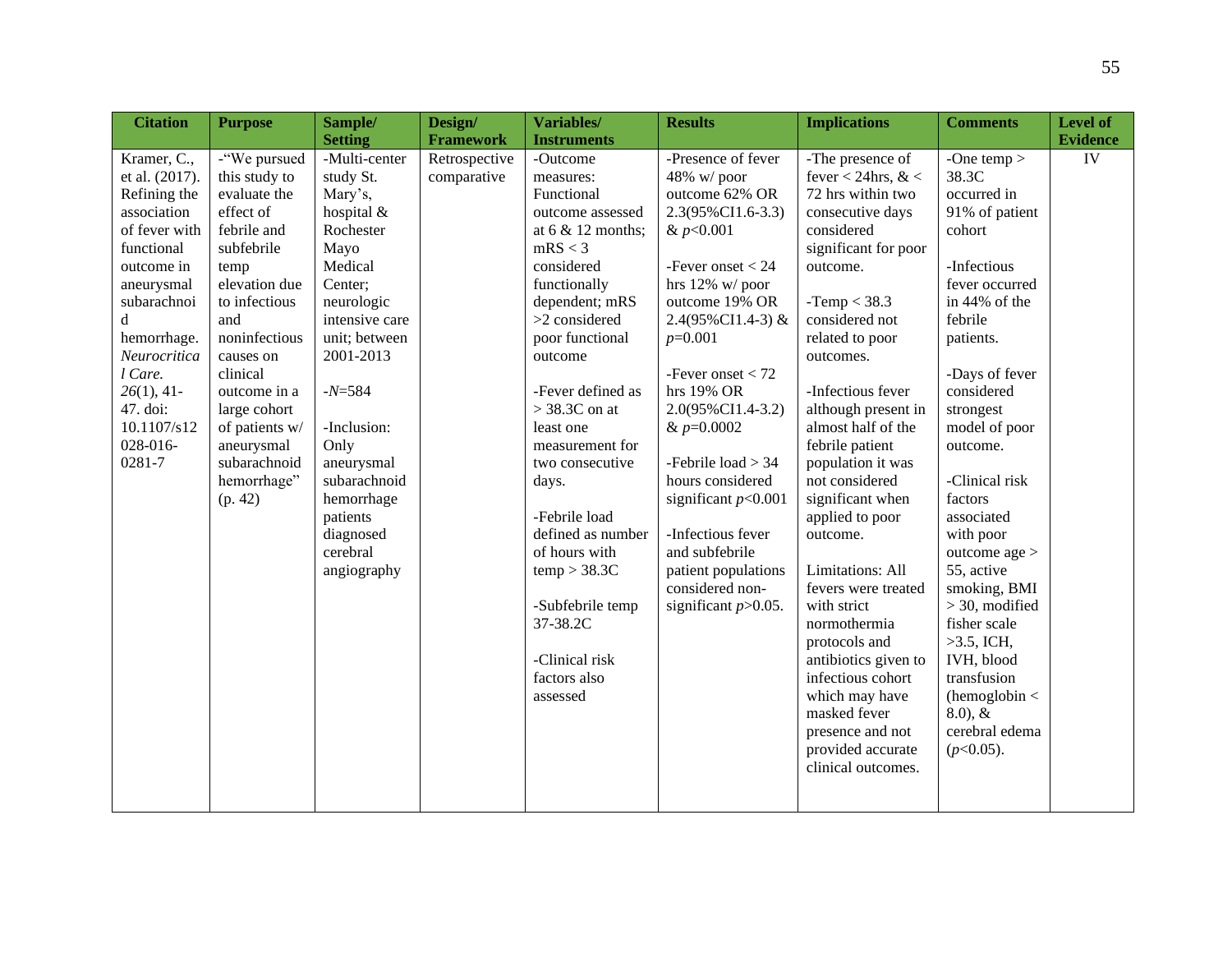| <b>Citation</b> | <b>Purpose</b> | Sample/        | Design/          | Variables/         | <b>Results</b>      | <b>Implications</b>  | <b>Comments</b>  | Level of        |
|-----------------|----------------|----------------|------------------|--------------------|---------------------|----------------------|------------------|-----------------|
|                 |                | <b>Setting</b> | <b>Framework</b> | <b>Instruments</b> |                     |                      |                  | <b>Evidence</b> |
| Kuczynski,      | -"We aim to    | -Search of     | -Systematic      | -Primary outcome   | -Functional         | -All complications   | -Cooling         | T               |
| A. (2020).      | search and     | <b>MEDLINE</b> | review &         | was good           | outcome did not     | except for cardiac   | variables        |                 |
| Therapeutic     | analyze the    | databases      | meta-analysis    | functional         | differ (RR1.17,     | were comparable      | highly variable  |                 |
| hypothermia     | existing       |                |                  | outcome (mRS<2)    | 95%CI0.93-1.46)     | between groups.      | between          |                 |
| in acute        | literature on  | -Studies       |                  | at follow up.      | at follow up.       | -Only two studies    | studies ice      |                 |
| ischemic        | the clinical   | selected from  |                  |                    |                     | assessed infarction  | packs, surface   |                 |
| stroke-a        | efficacy and   | 2000-2019      |                  | -Secondary         | -Cooling $>48$ hrs  | volume; one          | cooling, and     |                 |
| systematic      | complications  | including      |                  | outcomes total     | showed greater      | reported less        | endovascular     |                 |
| review and      | of inducing    | controlled     |                  | complications      | overall             | growth in            | cooling w/       |                 |
| meta-           | hypothermia    | prospective    |                  | including ICH,     | improvement         | hypothermia group    | median pts       |                 |
| analysis.       | in the acute   | and            |                  | cerebral edema,    | $(p<0.05)$ .        | and the other study  | temp 33C.        |                 |
| Current         | phase of       | retrospective  |                  | pneumonia,         |                     | reported smaller     |                  |                 |
| Neurology       | ischemic       | studies        |                  | cardiac            | -5 studies reported | final infarction     | -Pts cooled      |                 |
| and             | stroke" (p.    |                |                  | complications,     | mRS shift towards   | volume in            | within 6 hrs of  |                 |
| Neuroscienc     | 13).           | -Sample size   |                  | DVT, and           | improvement w/      | hypothermia group.   | symptom          |                 |
| e Reports.      |                | 12             |                  | mortality.         | therapeutic         | -Improved function   | onset,           |                 |
| $20(5)$ , 1-10. |                | prospective    |                  |                    | hypothermia         | outcome was noted    | antishiver       |                 |
| doi:            |                | studies (8     |                  | -Therapeutic       | $(p=0.05)$ .        | in all 4 prospective | agents utilized  |                 |
| 10.1007/s11     |                | RCT, $&4$      |                  | hypothermia        |                     | studies but not in   | in 10 studies.   |                 |
| 910-020-        |                | prospective    |                  | targeted temp was  | -Targeted           | the 8 randomized     |                  |                 |
| 01029-3         |                | observational  |                  | 33C except for     | hypothermia         | control studies.     | -Only one        |                 |
|                 |                | cohorts).      |                  | two studies (32C-  | therapies vs        | -Shifts toward       | study cooled     |                 |
|                 |                |                |                  | 35C).              | systemic cooling    | improved             | their patients   |                 |
|                 |                | -Total of 779  |                  |                    | showed improved     | functional outcome   | for 48 hrs.      |                 |
|                 |                | patients       |                  |                    | functional outcome  | was noted in the     |                  |                 |
|                 |                |                |                  |                    | $(p=0.01)$ .        | hypothermia group.   | -This study did  |                 |
|                 |                |                |                  |                    |                     | -Mortality was       | not fit the      |                 |
|                 |                |                |                  |                    | -Overall,           | similar between the  | clinical         |                 |
|                 |                |                |                  |                    | complications       | two groups.          | question to this |                 |
|                 |                |                |                  |                    | significant in      |                      | inquiry but      |                 |
|                 |                |                |                  |                    | hypothermia group   | -Limitations: one    | assessed         |                 |
|                 |                |                |                  |                    | $(p<0.01)$ .        | database utilized    | intervention     |                 |
|                 |                |                |                  |                    |                     | this may have lead   | options to       |                 |
|                 |                |                |                  |                    |                     | to missed            | improve pts      |                 |
|                 |                |                |                  |                    |                     | opportunity in       | outcomes.        |                 |
|                 |                |                |                  |                    |                     | identifying more     |                  |                 |
|                 |                |                |                  |                    |                     | data for review.     |                  |                 |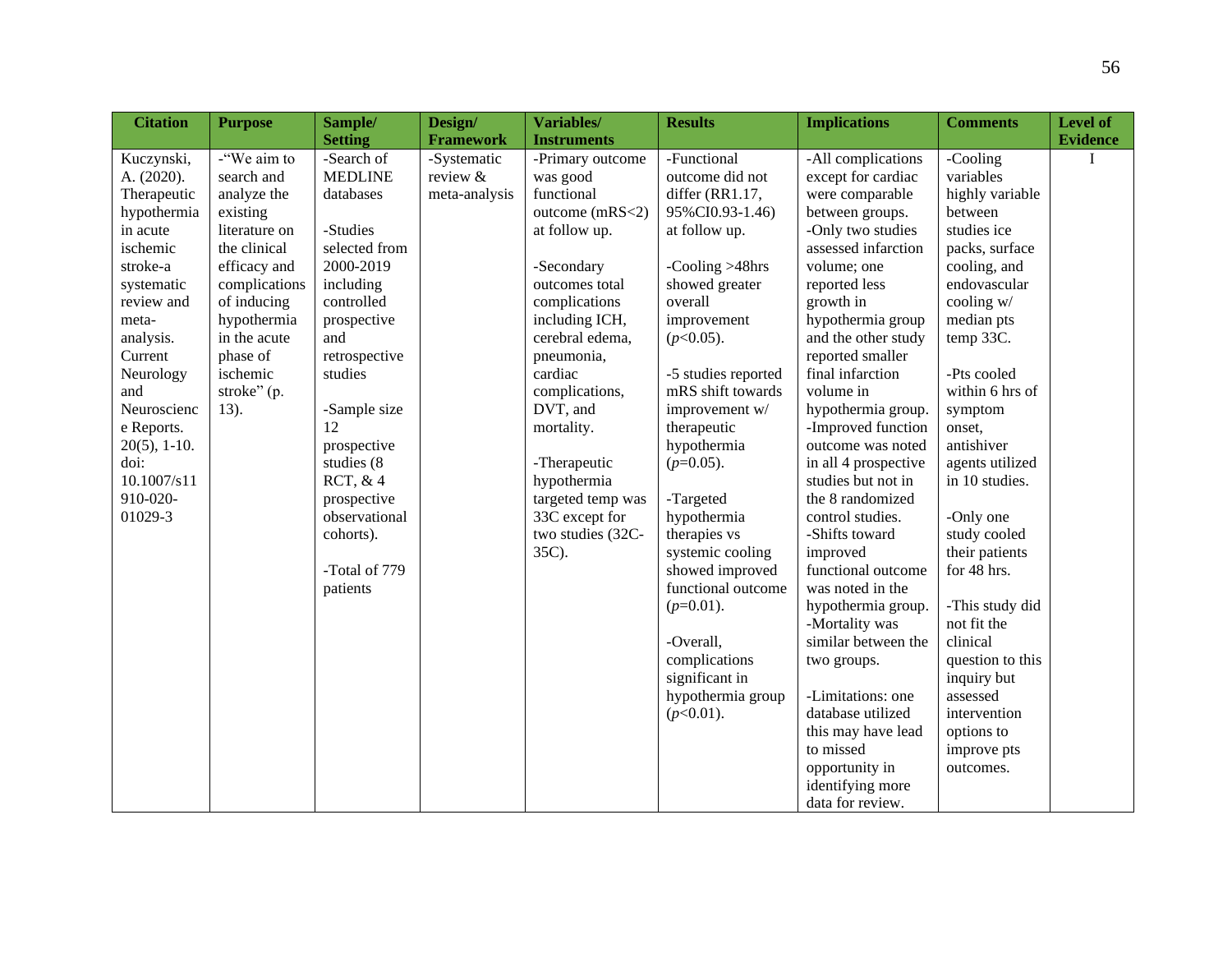| <b>Citation</b> | <b>Purpose</b> | Sample/         | Design/          | Variables/          | <b>Results</b>          | <b>Implications</b>   | <b>Comments</b> | <b>Level of</b> |
|-----------------|----------------|-----------------|------------------|---------------------|-------------------------|-----------------------|-----------------|-----------------|
|                 |                | <b>Setting</b>  | <b>Framework</b> | <b>Instruments</b>  |                         |                       |                 | <b>Evidence</b> |
| Lakhan, S       | -"We aim to    | -Search         | -Systematic      | -Clinical           | -Clinical outcome       | -Evidence was not     | -This study     | I               |
| et al. (2012).  | collect solid  | performed       | Review &         | outcomes: data      | regarding stroke        | significant           | does not fit    |                 |
| Application     | evidence to    | MEDLINE,        | Meta-analysis    | extraction on       | severity when           | regarding             | with clinical   |                 |
| of mild         | define         | PubMed, &       |                  | number of           | comparing control       | therapeutic           | question        |                 |
| therapeutic     | whether        | Cochrane        |                  | participants,       | and hypothermia         | hypothermia in        | proposed in     |                 |
| hypothermia     | induced        | databases;      |                  | population          | group total Std.        | post stroke           | this review.    |                 |
| on stroke: A    | hypothermia    | study           |                  | characteristics,    | mean difference -       | patients.             |                 |                 |
| systematic      | is a useful    | selection       |                  | intervention/group  | $0.17(95\%$ {-          |                       | -The results of |                 |
| review and      | and safe       | anything        |                  | selection, clinical | $0.42,0.08$ }{ $p=0.19$ | -There was a high     | this study      |                 |
| meta-           | procedure      | before May      |                  | outcomes, and       | $\}$ ).                 | level of              | helps address   |                 |
| analyses.       | providing      | 2011.           |                  | mortality rate.     |                         | heterogeneity         | treatment       |                 |
| <b>Stroke</b>   | long-term      |                 |                  |                     | -Clinical outcome       | between studies       | plans of stroke |                 |
| Research        | benefits in    | -17 articles    |                  | -NIHSS & mRS        | regarding mortality     | which may not         | patients that   |                 |
| and             | acute stroke   | utilized (4     |                  | assessed stroke     | total risk ratio        | reflect the general   | develop fever.  |                 |
| Treatment.      | patients" (p.  | observational,  |                  | scales and          | 1.6(95%CI{0.93,2.       | stroke patient        |                 |                 |
| 1-12. doi:      | $2)$ .         | & 13 clinical   |                  | functional          | $78$ }{ $p=0.09$ }).    | populations.          | -There needs    |                 |
| 10.1155/201     |                | trials          |                  | outcomes.           |                         |                       | to be more      |                 |
| 2/295906        | -"Summarize    |                 |                  |                     | -Stroke severity        | Limitations: There    | research on     |                 |
|                 | all the        | -Exclusion      |                  |                     | heterogeneity:          | was no limitations    | targeted        |                 |
|                 | relevant       | criteria: No    |                  |                     | Chi2=21.89,df=6,(       | section listed. The   | temperatures    |                 |
|                 | scientific     | data reported   |                  |                     | $p=0.001$               | study suggests mild   | in stroke       |                 |
|                 | literature     | on patient      |                  |                     |                         | therapeutic           | patients tha    |                 |
|                 | coming from    | outcomes,       |                  |                     | -Mortality              | hypothermia in its    | maintain        |                 |
|                 | available      | case reports,   |                  |                     | heterogeneity           | title but the studies | normothermia    |                 |
|                 | clinical       | review          |                  |                     | Chi2=2.88,df=5,(p       | utilized mainly       | or 36.5-37C.    |                 |
|                 | studies on the | papers, and     |                  |                     | $=0.72$ )               | used targeted         | Utilizing       |                 |
|                 | relation       | previous        |                  |                     |                         | temperatures of       | intervention to |                 |
|                 | between low    | meta-analyses   |                  |                     |                         | 33C which is not      | maintain        |                 |
|                 | body           |                 |                  |                     |                         | mild hypothermia.     | normothermia    |                 |
|                 | temperature    | -Inclusion      |                  |                     |                         |                       | and compare     |                 |
|                 | and post-      | criteria: post- |                  |                     |                         |                       | that to         |                 |
|                 | stroke         | stroke pts that |                  |                     |                         |                       | hyperthermia    |                 |
|                 | symptomatol    | received        |                  |                     |                         |                       | pts may yield   |                 |
|                 | ogy" (p. 2).   | hypothermia     |                  |                     |                         |                       | benefit.        |                 |
|                 |                | treatment by    |                  |                     |                         |                       |                 |                 |
|                 |                | external or     |                  |                     |                         |                       |                 |                 |
|                 |                | internal        |                  |                     |                         |                       |                 |                 |
|                 |                | cooling.        |                  |                     |                         |                       |                 |                 |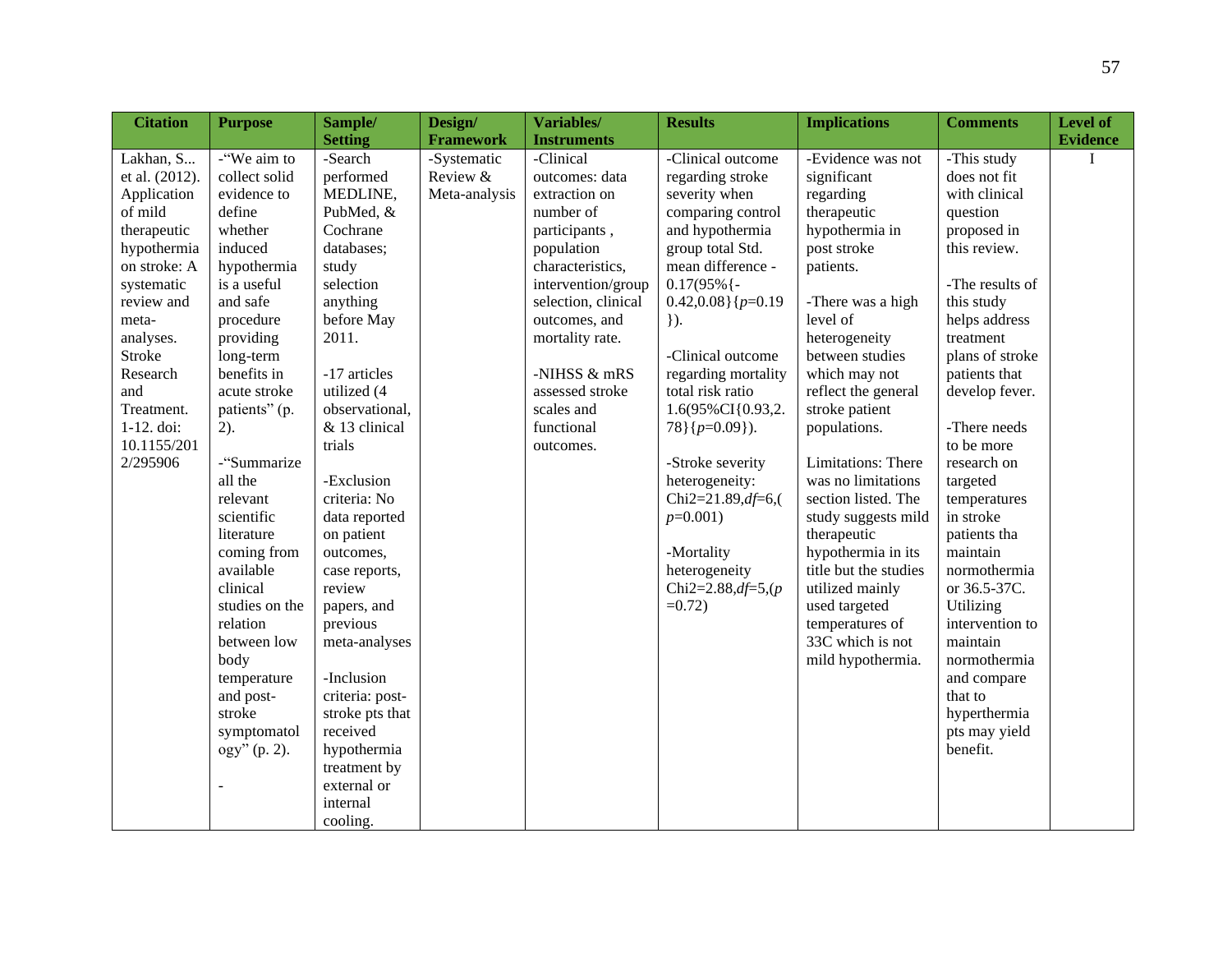| <b>Citation</b> | <b>Purpose</b> | Sample/        | Design/          | Variables/         | <b>Results</b>      | <b>Implications</b>  | <b>Comments</b> | Level of        |
|-----------------|----------------|----------------|------------------|--------------------|---------------------|----------------------|-----------------|-----------------|
|                 |                | <b>Setting</b> | <b>Framework</b> | <b>Instruments</b> |                     |                      |                 | <b>Evidence</b> |
| Leira, R., et   | -"Determine    | -Patient       | -Prospective     | -Hyperthermia $>$  | -Hyperthermia was   | -Hyperthermia was    | -All pts $w/$   | IV              |
| al. (2006).     | the potential  | populated      | non-             | 37.5C,             | related to          | associated with      | hyperthermia    |                 |
| Hyperthermi     | relationship   | included was   | randomized       | normothermia <     | hyperglycemia,      | poor neurological    | were treated    |                 |
| a is a          | between        | first time AIS | comparative      | 37.5C.             | elevated            | outcome at 3         | with            |                 |
| surrogate       | proinflammat   | with new       | study.           |                    | fibrinogen, &       | months when pro-     | paracetamol or  |                 |
| marker of       | ory markers    | onset          |                  | -Canadian Stroke   | higher stroke       | inflammatory         | metamizole;     |                 |
| inflammatio     | and            | symptoms $<$   |                  | Scale $<$ 7 was    | severity at         | markers were         | only 9 pts      |                 |
| n-mediated      | hyperthermia,  | 24 hrs.        |                  | poor outcome and   | admission           | elevated.            | $(4.2\%)$       |                 |
| cause of        | as well as     |                |                  | $>7$ good          | $(p<0.0001)$ .      |                      | presented w/    |                 |
| brain           | their          | -The sample    |                  | outcome.           | -Hyperthermia was   | -Hyperthermia at     | hyperthermia    |                 |
| damage in       | relationship   | size was 229   |                  |                    | also related to     | 48 hrs was           | at 48 hrs. This |                 |
| acute           | with           | pts.           |                  | -Head CT           | higher infarct      | associated with      | may explain     |                 |
| ischemic        | increased      |                |                  | performed at       | volume, early       | elevated             | why             |                 |
| stroke.         | brain          | -Setting was a |                  | admission and 4-7  | neurologic          | proinflammatory      | hyperthermia    |                 |
| Journal of      | damage" (p.    | prospective    |                  | days.              | deterioration, &    | markers (IL-6,       | was found to    |                 |
| Internal        | 344).          | stroke data    |                  |                    | higher stroke       | TNF, ICAM-1 and      | not be an       |                 |
| Medicine.       |                | bank.          |                  | -Blood samples     | severity at 3       | VCAM)                | independently   |                 |
| $260(4)$ , 343- | -Examine the   |                |                  | drawn at           | months with         |                      | associated      |                 |
| 349. doi:       | relationships  | -Exclusion     |                  | admission and 48   | adjusted            | -Hyperthermia at     | poor            |                 |
| 10.1111/j.13    | during AIS     | criteria were  |                  | hrs $(IL-6, TNF,$  | confounders         | admission was        | neurological    |                 |
| $65 -$          | with           | infection or   |                  | ICAM-1, VCAM-      | $(p<0.0001)$ .      | associated with      | outcomes at     |                 |
| 2796.2006.0     | proinflammat   | inflammatory   |                  | $1$ ).             | -Cytokines IL-6,    | higher infarct       | three months    |                 |
| 1694.x          | ory cytokines  | diseases.      |                  |                    | TNF and ICAM-1      | volume at 48         | and w/larger    |                 |
|                 | and fever on   |                |                  | -Outcome           | blood levels were   | hours.               | infarct         |                 |
|                 | neurological   |                |                  | variables were     | elevated in         |                      | volumes.        |                 |
|                 | outcomes.      |                |                  | infarct volume at  | hyperthermia group  | $-38\%$ of pts       |                 |                 |
|                 |                |                |                  | 4-7 days and       | $(p<0.001)$ .       | presented with       |                 |                 |
|                 |                |                |                  | Canadian Stroke    | -Hyperthermia not   | hyperthermia at      |                 |                 |
|                 |                |                |                  | Scale assessment   | independently       | admission.           |                 |                 |
|                 |                |                |                  | at 3 months.       | associated with     |                      |                 |                 |
|                 |                |                |                  |                    | poor outcomes or    | -Limitations: No     |                 |                 |
|                 |                |                |                  |                    | larger infarct      | limitations section  |                 |                 |
|                 |                |                |                  |                    | volume $(p>0.05)$ . | listed. Treatment of |                 |                 |
|                 |                |                |                  |                    |                     | the hyperthermia     |                 |                 |
|                 |                |                |                  |                    |                     | group with anti-     |                 |                 |
|                 |                |                |                  |                    |                     | pyretic's may have   |                 |                 |
|                 |                |                |                  |                    |                     | had effect on        |                 |                 |
|                 |                |                |                  |                    |                     | patient outcomes.    |                 |                 |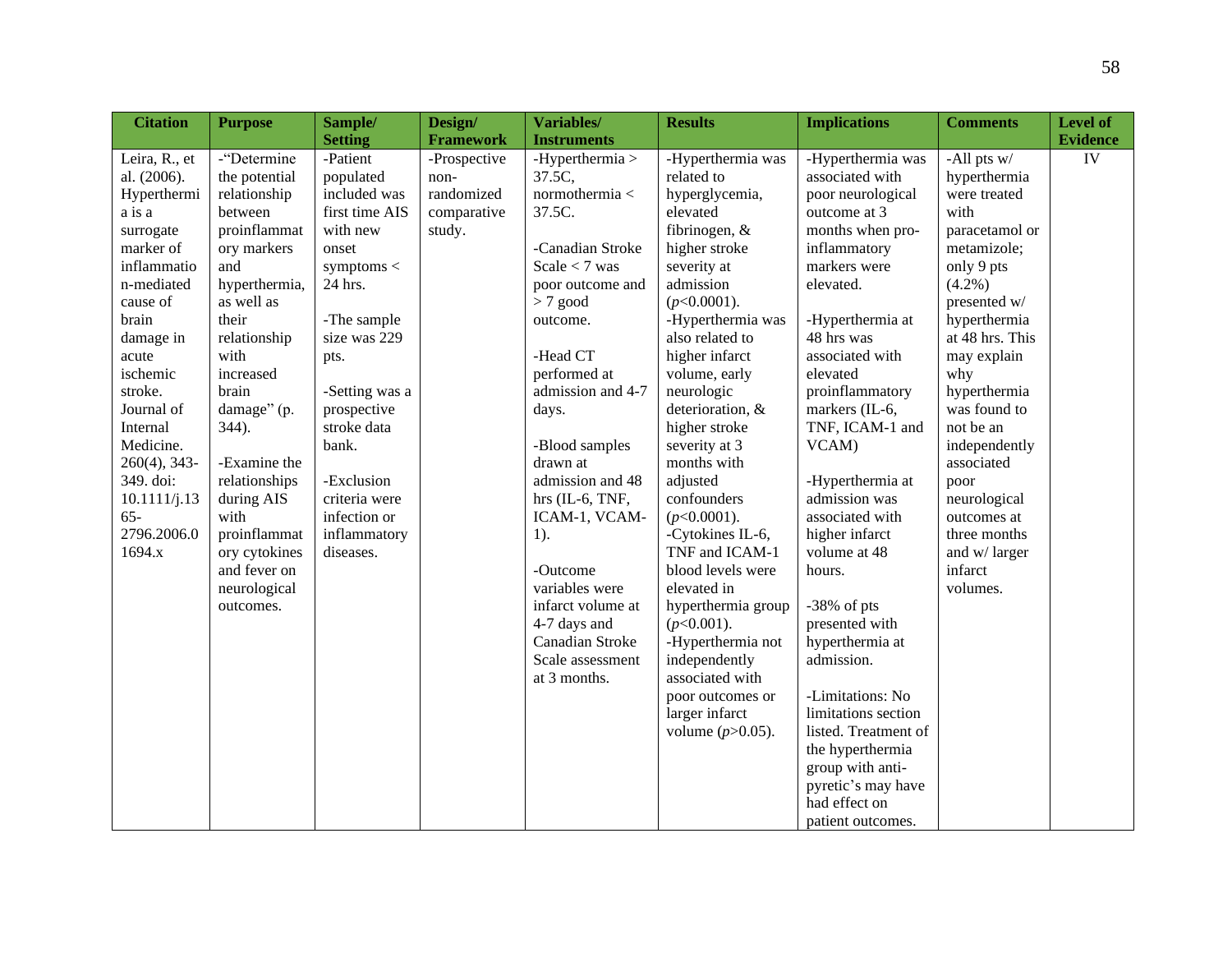| <b>Citation</b>                                                                          | <b>Purpose</b>                                                                                         | Sample/                                                                                      | Design/                                                                                       | Variables/                                                                                        | <b>Results</b>                                                                                                                                                                        | <b>Implications</b>                                                                                                             | <b>Comments</b>                                                                                    | Level of        |
|------------------------------------------------------------------------------------------|--------------------------------------------------------------------------------------------------------|----------------------------------------------------------------------------------------------|-----------------------------------------------------------------------------------------------|---------------------------------------------------------------------------------------------------|---------------------------------------------------------------------------------------------------------------------------------------------------------------------------------------|---------------------------------------------------------------------------------------------------------------------------------|----------------------------------------------------------------------------------------------------|-----------------|
|                                                                                          |                                                                                                        | <b>Setting</b>                                                                               | <b>Framework</b>                                                                              | <b>Instruments</b>                                                                                |                                                                                                                                                                                       |                                                                                                                                 |                                                                                                    | <b>Evidence</b> |
| Middleton,<br>S., et al.<br>(2018). Vital<br>sign<br>monitoring<br>following<br>stroke   | -To examine<br>links between<br>90-day<br>dependence<br>or death verse<br>independence<br>with regards | -19 acute<br>stroke units;<br>10<br>intervention<br>hospitals and<br>9 control<br>hospitals  | -Single<br>blinded<br>randomized<br>controlled<br>trial<br>$-10$                              | -Primary outcome<br>measure was mRS<br>at 90 days post<br>stroke.<br>$-mRS < 1$ was<br>considered | -Pts who<br>experienced one<br>febrile event within<br>the first 72 hrs of<br>admission were<br>found to have<br>significantly lower                                                  | -Pts who develop a<br>fever within the<br>first 72 hrs of<br>admission have a<br>higher risk of<br>dependence and<br>mortality. | -This study<br>utilized a large<br>sample size<br>which was<br>randomized<br>which<br>provided a   | $\mathbf{I}$    |
| associated<br>with 90-day<br>independenc<br>e: a<br>secondary<br>analysis of<br>the QASC | to monitoring<br>and treatment<br>interventions.                                                       | -participants<br>included pts<br>with dx of<br>AIS or ICH<br>and admitted<br>to stroke units | interventional<br>hospitals<br>received<br>treatment<br>protocols for<br>fever, sugar,<br>and | independent.<br>$-mRS > 2$ was<br>considered<br>dependent<br>-Fever was                           | odds of<br>independence<br>$(p<0.0001)$ .<br>-Higher mean temp<br>was found to be<br>associated with                                                                                  | -Pts who have a<br>higher mean temp<br>that is $> 37.5C$<br>have a higher risk<br>of dependence and<br>mortality.               | high level of<br>evidence for<br>this inquiry.<br>-The treatment<br>of fever with<br>anti-pyretics |                 |
| cluster<br>randomized.<br>International<br>Journal of<br>Nursing                         |                                                                                                        | within 48 hrs<br>of stroke<br>onset.<br>-970 patients                                        | swallowing.<br>-9 control<br>hospitals<br>received                                            | $considered$ ><br>37.5C.                                                                          | lower odds of<br>independence<br>$(p<0.0001)$ .<br>-Fevers within the                                                                                                                 | -Pts who were<br>treated with<br>Acetaminophen<br>were not shown to                                                             | needs further<br>evaluation for<br>efficacy due to<br>poor<br>intervention                         |                 |
| Studies. 89,<br>72-79. doi:<br>10.1016/j.ijn<br>urstu.2018.0<br>9.014                    |                                                                                                        | were included<br>with study.                                                                 | existing<br>national<br>stroke<br>management<br>guidelines.                                   |                                                                                                   | first 72 hrs that<br>were treated with<br>Acetaminophen<br>were not associated<br>improved<br>independence<br>$(p>0.05)$ .                                                            | have improved<br>outcomes.                                                                                                      | compliance.                                                                                        |                 |
|                                                                                          |                                                                                                        |                                                                                              |                                                                                               |                                                                                                   | -Limitations: No<br>limitations sections<br>listed within<br>article. Treatment<br>with Anti-pyretic<br>treatment was only<br>performed on 23%<br>of pts that had a<br>febrile event. |                                                                                                                                 |                                                                                                    |                 |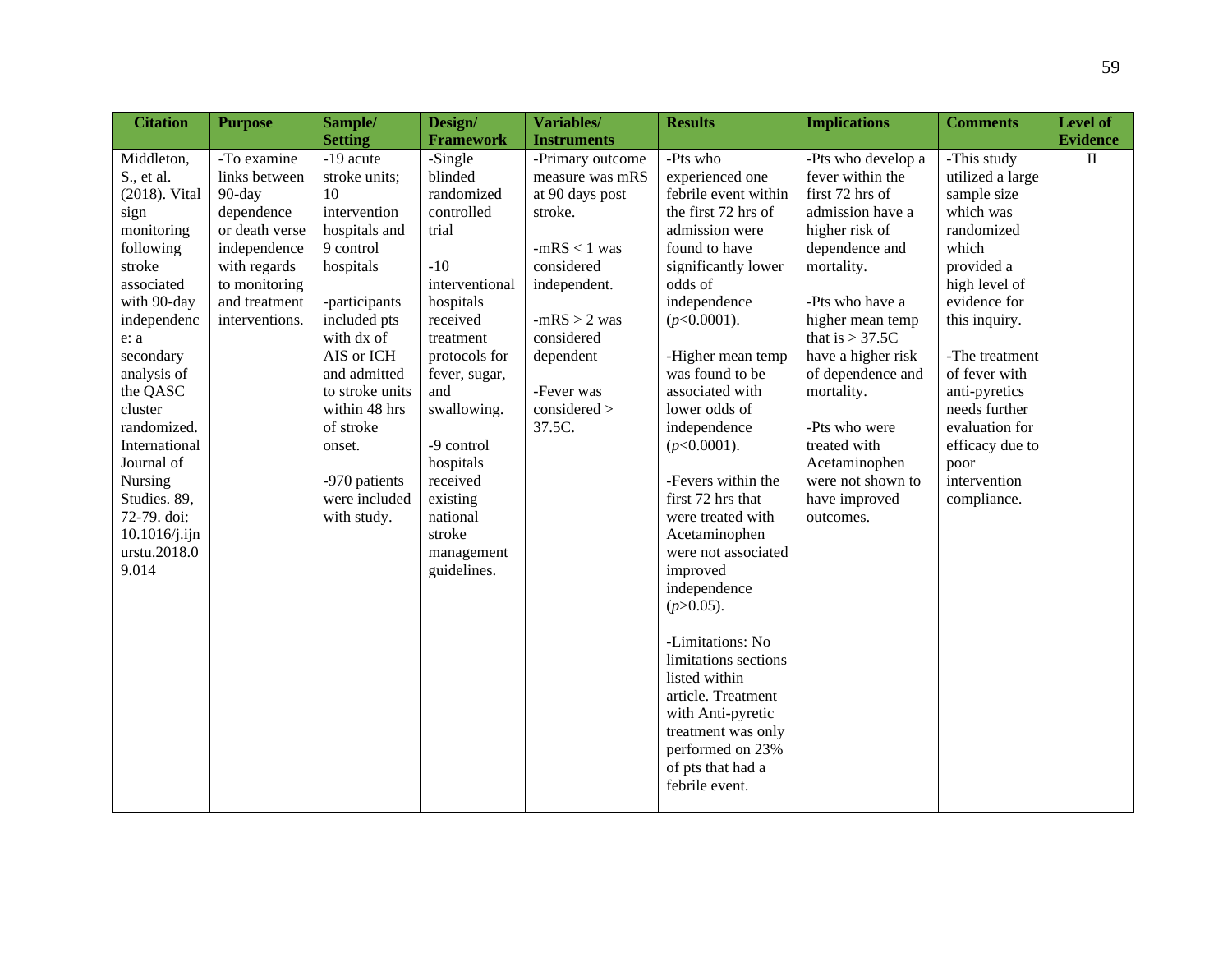| <b>Citation</b> | <b>Purpose</b> | Sample/         | Design/          | Variables/          | <b>Results</b>       | <b>Implications</b>  | <b>Comments</b>  | Level of        |
|-----------------|----------------|-----------------|------------------|---------------------|----------------------|----------------------|------------------|-----------------|
|                 |                | <b>Setting</b>  | <b>Framework</b> | <b>Instruments</b>  |                      |                      |                  | <b>Evidence</b> |
| Phipps, M.,     | -"Describe     | -3 Veteran      | Retrospective    | -Primary            | -Any fever episode   | -Fever occurs        | -Early versus    | IV              |
| et al. (2011).  | the patter of  | Affairs and 2   | comparative      | outcome: in-        | OR 2.7(95%CI,        | commonly in post-    | late febrile     |                 |
| Epidemiolog     | poststroke     | non-Veteran     | study            | hospital mortality  | 1.6-4.4), $&$ number | stroke and is        | events showed    |                 |
| y and           | fever among    | Affair          |                  | or discharged to    | of fever episodes    | associated with      | non-             |                 |
| outcomes of     | patients       | hospitals.      |                  | hospice             | non-significant.     | poor pts outcomes.   | significance     |                 |
| fever burden    | hospitalized   |                 |                  |                     |                      | -High-fever burden   | with outcome     |                 |
| among           | w/ AIS and     | -Data           |                  | $-Temp > 37.8$      | -Pts w/ fever        | has a six-fold       | $(p=0.30)$       |                 |
| patients with   | examine the    | collected over  |                  | (100.0F)            | 103/483 or 21.3 %    | increase in poor pts | -Early low-      |                 |
| acute           | association    | a 5-year        |                  |                     | of them died or      | outcomes; this       | grade fevers     |                 |
| ischemic        | between        | period          |                  | -Fever burden       | were discharged to   | includes high-fever  | for short        |                 |
| stroke.         | number of      |                 |                  | defined example 2   | hospice compared     | short period or      | periods (low     |                 |
| Stroke.         | fever events   | $-N=1361$ pts,  |                  | days of fever w/ a  | w/37/878 or 4.2%     | low-grade fever for  | burden) not      |                 |
| 42(12),         | and fever      | $& n=483$       |                  | temp max 102F       | of pts w/o fever     | extended period.     | associated       |                 |
| 3357-3362.      | burden w/      | (febrile        |                  | minus 100F          | $(p<0.0001)$ .       | -35% had temp        | with combined    |                 |
| doi:            | stroke         | event)          |                  | multiplied by       |                      | 100-101F, 9.3%       | outcome OR       |                 |
| 10.1161/ST      | outcomes" (p.  |                 |                  | fever days ((102F-  | -Low-fever burden    | 101.1-102F, &        | 1.2(95%CI,0.7    |                 |
| ROKEAHA.        | 3357)          | -Inclusion      |                  | $100F$ ) $x2days=4$ | OR 1.2               | $5.4\% > 102F.$      | $-2.2)$          |                 |
| 111.621425      |                | criteria: AIS   |                  | degree-days).       | (95%,CI0.6-2.3,      | -19.9% low, 5.9%     | -Independently   |                 |
|                 |                | $w/n$ 2 days of |                  |                     | Medium OR            | medium, & 9.6%       | associated       |                 |
|                 |                | symptom         |                  | -Fever burden       | 3.9(95% CI,1.9-      | high fever burden.   | with outcome     |                 |
|                 |                | onset, NIHSS    |                  | (degree-days) 0.1-  | 8.2), & high OR      | -12% had fever w/n   | at admission,    |                 |
|                 |                | $> 2$ .         |                  | 2.0 low, 2.1-4.0    | 6.7(95%CI, 3.6-      | 24 hrs, & 58%        | stroke severity, |                 |
|                 |                |                 |                  | medium, $>4.0$      | $12.7$ ).            | fever w/n 72 hrs.    | worsening        |                 |
|                 |                |                 |                  | high.               |                      |                      | symptom          |                 |
|                 |                |                 |                  |                     | -Combined            | Limitations: Temp    | course,          |                 |
|                 |                |                 |                  |                     | outcome w/ fever     | were randomly        | admission        |                 |
|                 |                |                 |                  |                     | burden 4.2% no       | recorded each day    | code status,     |                 |
|                 |                |                 |                  |                     | fever, 9.2% low,     | which may have       | length of stay,  |                 |
|                 |                |                 |                  |                     | 24.7% medium, &      | missed peak temp     | and hypoxia.     |                 |
|                 |                |                 |                  |                     | 44.3% high           | measurements,        | -Mean temp       |                 |
|                 |                |                 |                  |                     | $(p<0.0001$ trend).  | Infection was not    | 101.1F, &        |                 |
|                 |                |                 |                  |                     |                      | efficiently tracked, | mean number      |                 |
|                 |                |                 |                  |                     |                      | post-hoc analysis    | of days with     |                 |
|                 |                |                 |                  |                     |                      | of previous study    | fever 2.9.       |                 |
|                 |                |                 |                  |                     |                      | which did not        | -Average fever   |                 |
|                 |                |                 |                  |                     |                      | address clinical     | burden was 3.9   |                 |
|                 |                |                 |                  |                     |                      | question of this     | degree-days.     |                 |
|                 |                |                 |                  |                     |                      | study.               |                  |                 |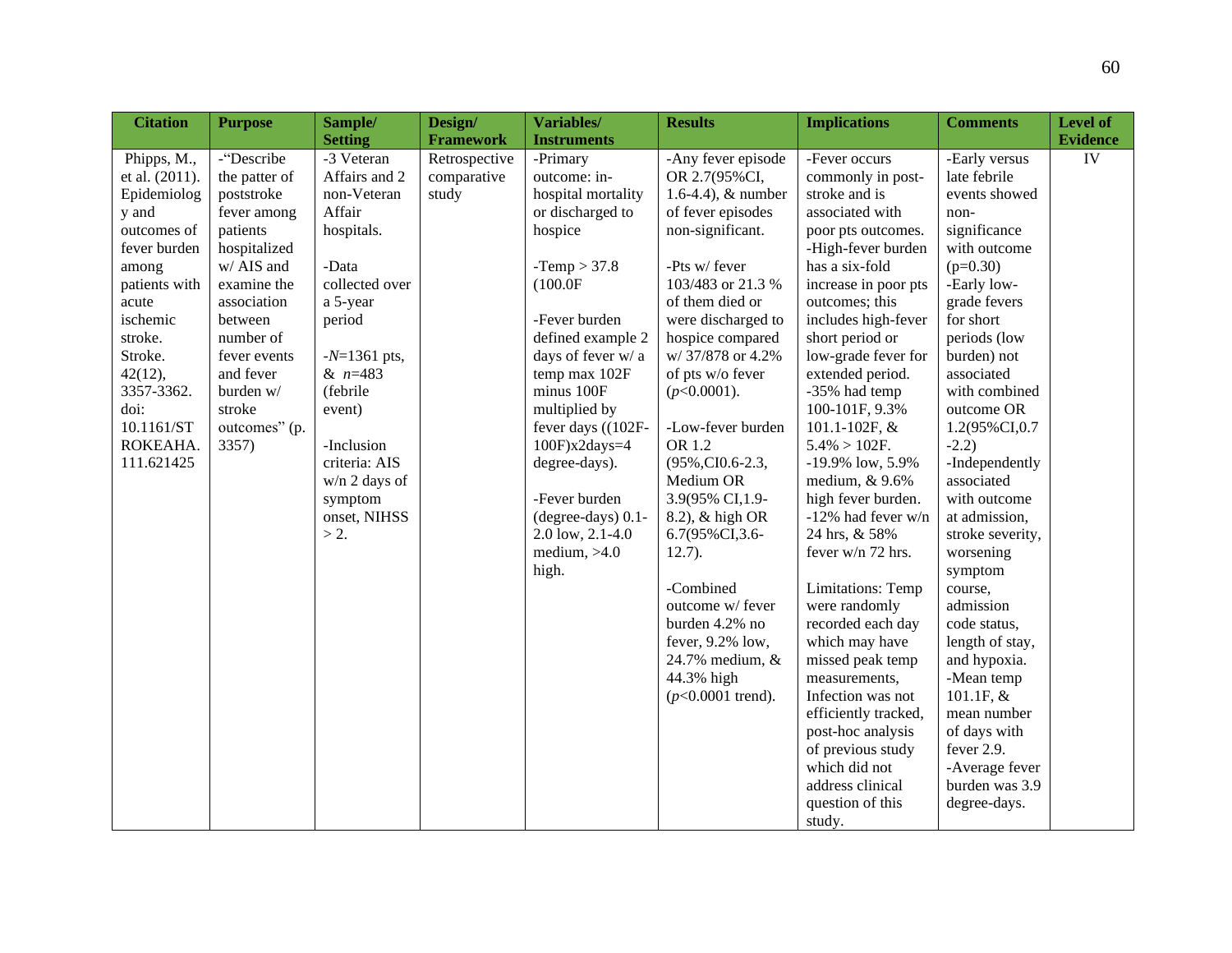| <b>Citation</b>                                                                                                                                                                                                                                                                                             | <b>Purpose</b>                                                                                                                                                                                                                                                                                                                 | Sample/                                                                                                                                                                                                                                                                                                                                                                                                                 | Design/            | Variables/                                                                                                                      | <b>Results</b>                                                                                                                                                                                                                                                                                                                                                                                                                                                                      | <b>Implications</b>                                                                                                                                                                                                                                                                                                                                                    | <b>Comments</b>                                                                                                                                                                                                                                   | <b>Level of</b> |
|-------------------------------------------------------------------------------------------------------------------------------------------------------------------------------------------------------------------------------------------------------------------------------------------------------------|--------------------------------------------------------------------------------------------------------------------------------------------------------------------------------------------------------------------------------------------------------------------------------------------------------------------------------|-------------------------------------------------------------------------------------------------------------------------------------------------------------------------------------------------------------------------------------------------------------------------------------------------------------------------------------------------------------------------------------------------------------------------|--------------------|---------------------------------------------------------------------------------------------------------------------------------|-------------------------------------------------------------------------------------------------------------------------------------------------------------------------------------------------------------------------------------------------------------------------------------------------------------------------------------------------------------------------------------------------------------------------------------------------------------------------------------|------------------------------------------------------------------------------------------------------------------------------------------------------------------------------------------------------------------------------------------------------------------------------------------------------------------------------------------------------------------------|---------------------------------------------------------------------------------------------------------------------------------------------------------------------------------------------------------------------------------------------------|-----------------|
|                                                                                                                                                                                                                                                                                                             |                                                                                                                                                                                                                                                                                                                                | <b>Setting</b>                                                                                                                                                                                                                                                                                                                                                                                                          | <b>Framework</b>   | <b>Instruments</b>                                                                                                              |                                                                                                                                                                                                                                                                                                                                                                                                                                                                                     |                                                                                                                                                                                                                                                                                                                                                                        |                                                                                                                                                                                                                                                   | <b>Evidence</b> |
| Prasad, K,.<br>et al. (2010)<br>Fever is<br>associated<br>with<br>doubling of<br>odds of<br>short-term<br>mortality in<br>ischemic<br>stroke: An<br>updated<br>meta-<br>analysis.<br>Acta<br>Neurologica<br>Scandinavic<br>a. 122(6),<br>404-408.<br>doi:<br>10.1111/j.16<br>$00-$<br>0404.2010.0<br>1326.x | $-$ "To<br>determine the<br>size of<br>independent<br>effect of fever<br>on the<br>outcome of<br>mortality<br>within one<br>month after<br>$\overline{AIS}$ " (p.<br>404).<br>-"Aim was to<br>determine the<br>association<br>between fever<br>and outcome,<br>independent<br>of age and<br>stroke<br>severity"<br>$(p.405)$ . | -Search<br>conducted<br>with Medline<br>and Cochrane<br>library, date<br>range 1990-<br>2008.<br>-Keyword<br>search:<br>stroke,<br>pyrexia,<br>fever,<br>mortality<br>-6 studies<br>included<br>totaling 2986<br>pts.<br>-Inclusion<br>criteria: AIS<br>w/in-hospital<br>mortality or<br>at 30 days.<br>-Exclusion:<br>No data<br>provided w/<br>odds ratios<br>from logistic<br>regression or<br>no mortality<br>data. | -Meta-<br>analysis | -outcome<br>measured was<br>short-term<br>morality rates<br>when fever is<br>present in AIS.<br>-Fever w/n the<br>first 24 hrs. | -Short-term<br>mortality OR 2.20<br>(95% CI 1.59-3.03,<br>$P<0.00001$ )<br>-Heterogeneity<br>with fever and co-<br>morbidities was<br>non-significant<br>$(p=0.28)$<br>Limitations: No<br>limitations section<br>listed with this<br>meta-analysis.<br>Short-term<br>mortality is not<br>defined.<br>Mortality measures<br>with each study<br>varied from in-<br>hospital, and 30-<br>days. Fever was<br>defined differently<br>in each study<br>utilized from<br>>37.4C to >37.9C. | -Fever occurring<br>w/n the first 24 hrs<br>of onset of AIS is<br>associated with<br>short-term<br>mortality.<br>-Fever is<br>independent<br>association of age,<br>stroke severity or<br>co-morbidity<br>including diabetes,<br>hypertension,<br>hyperlipidemia.<br>-Fever with AIS pts<br>in the first 24 hrs<br>will double the<br>odds of short-term<br>mortality. | - This meta-<br>analysis<br>closely<br>resembles the<br>clinical<br>question<br>proposed by<br>this inquiry.<br>-This study is<br>a very high<br>level of<br>evidence and<br>should carry<br>persuasion<br>with<br>discussion of<br>this inquiry. | I               |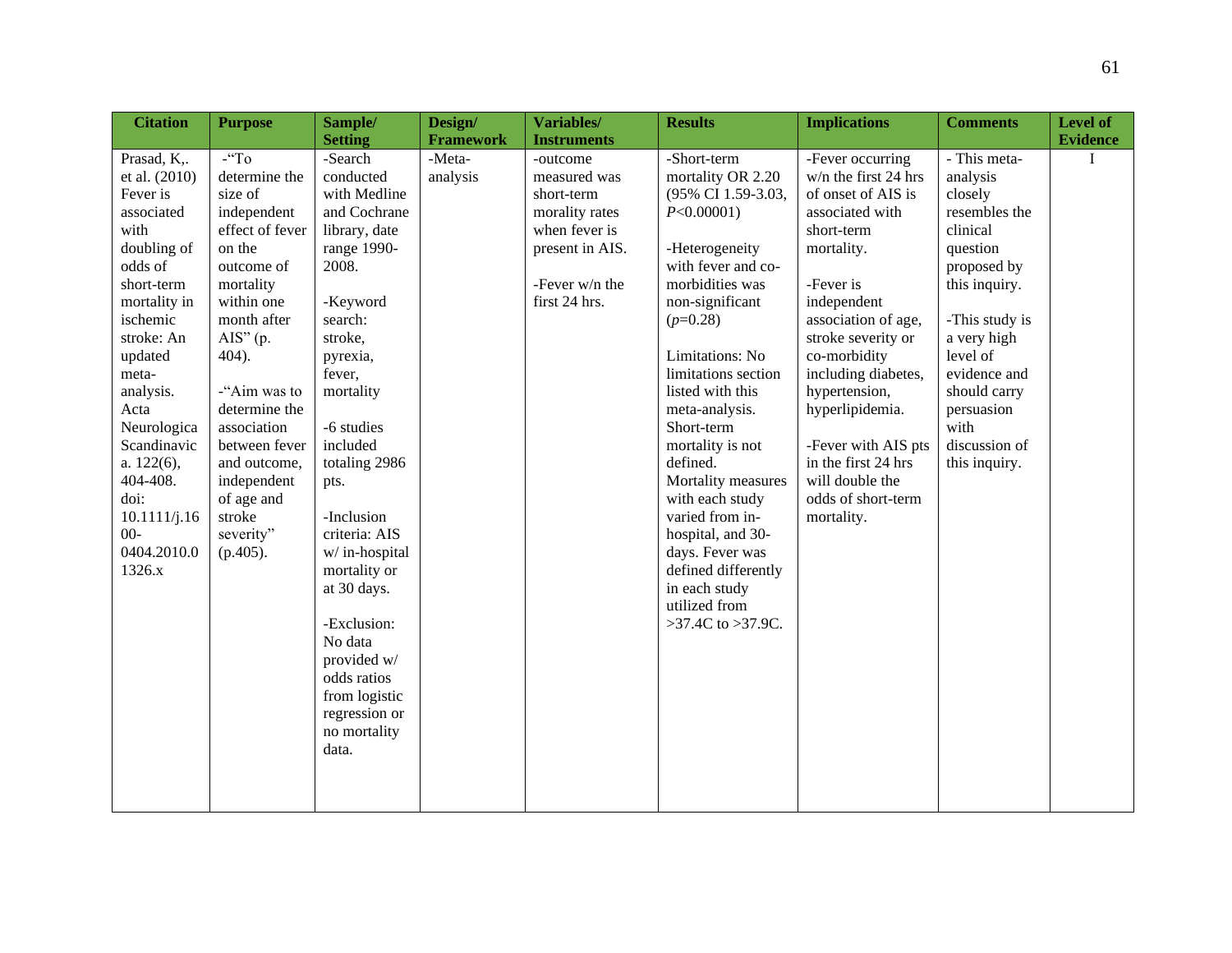| <b>Citation</b> | <b>Purpose</b>  | Sample/        | Design/          | Variables/         | <b>Results</b>      | <b>Implications</b>  | <b>Comments</b>   | <b>Level of</b> |
|-----------------|-----------------|----------------|------------------|--------------------|---------------------|----------------------|-------------------|-----------------|
|                 |                 | <b>Setting</b> | <b>Framework</b> | <b>Instruments</b> |                     |                      |                   | <b>Evidence</b> |
| Rincon, F,.     | -Assess temp    | -Virtual       | Retrospective    | -Admission and     | -Hematoma growth    | -Fever was a         | -Poor             | IV              |
| et. al.         | at different    | International  | comparative      | follow up head     | was significant w/  | common               | functional        |                 |
| (2012).         | stages in       | Stroke         | study.           | CT scan at 72 hrs  | fever at 24 and 72  | occurrence in ICH    | outcome at 90     |                 |
| Relationship    | relation to     | Archive        |                  | w/ICH volume       | hrs $(P<0.05)$ but  | and was              | days was r/t      |                 |
| between         | hematoma        |                |                  | assessment.        | not w/ fever at     | independently        | age, diabetes,    |                 |
| temperature,    | growth and      | $-N=303$       |                  |                    | admission, 48 and   | associated with      | NIHSS, GCS,       |                 |
| hematoma        | functional      |                |                  | -90 day mRS, $&$   | 168 hrs.            | ICH volume           | ICH score $> 1$ , |                 |
| growth, and     | outcome.        | -Inclusion     |                  | $mRS > 3$ was      |                     | expansion at 72 hrs  | infection, INR,   |                 |
| functional      |                 | criteria: CT   |                  | considered poor    | -Poor functional    | and poor functional  | baseline          |                 |
| outcome.        | -Fever is a     | proven ICH     |                  | functional         | outcome at 90 days  | outcome at 90        | hematoma          |                 |
| Neurocritica    | common          | $w/n$ 6 hrs of |                  | outcome.           | was significant w/  | days.                | volume $> 15$     |                 |
| 1 care          | occurrence in   | symptom        |                  |                    | fever at 24, 48, &  | -Hematoma growth     | mL at             |                 |
| society.        | ICH, if         | onset, follow- |                  | -Fever $> 37.5$ w/ | 168 hrs $(p<0.05)$  | shows that it has    | admission,        |                 |
| $18(1)$ , 45-   | presence of     | up CT scan at  |                  | daily temp         | but not w/ fever at | relation to timing   | IVH, $&$          |                 |
| 53. doi:        | fever is        | 72 hrs,        |                  | recordings         | admission & 72      | of fever.            | hematoma          |                 |
| 10.1007/s12     | associated with | baseline ICH   |                  |                    | hrs.                | -Hematoma growth     | $growth > 33\%$ . |                 |
| 028-012-        | ICH growth,     | scores, and    |                  | -Admission ICH     |                     | r/t to atrial        |                   |                 |
| 9779-9          | fever is        | functional     |                  | scores             |                     | fibrillation, HTN,   | -Mean ICH         |                 |
|                 | association w/  | outcome        |                  |                    |                     | anticoagulation,     | score at          |                 |
|                 | functional 90-  | scores at 90   |                  |                    |                     | INR.                 | admission was     |                 |
|                 | day outcome     | days.          |                  |                    |                     | -Independent         | 1 which may       |                 |
|                 | and identify if |                |                  |                    |                     | predictors of fever, | have explained    |                 |
|                 | fever is an     |                |                  |                    |                     | HTN, hematoma        | the non-          |                 |
|                 | independent     |                |                  |                    |                     | volume $> 15$ mL,    | significance of   |                 |
|                 | predictor of    |                |                  |                    |                     | presence of IVH at   | baseline temp     |                 |
|                 | poor outcomes.  |                |                  |                    |                     | 72 hrs, infection, & |                   |                 |
|                 |                 |                |                  |                    |                     | hematoma growth      | -2% baseline,     |                 |
|                 |                 |                |                  |                    |                     | $> 33\%$             | 48% 24 hrs,       |                 |
|                 |                 |                |                  |                    |                     | -Limitations:        | 66% 48 hrs,       |                 |
|                 |                 |                |                  |                    |                     | Single daily temp    | 51% 72 hrs, &     |                 |
|                 |                 |                |                  |                    |                     | recordings may       | 2% 168 hrs        |                 |
|                 |                 |                |                  |                    |                     | have missed peak     | developed         |                 |
|                 |                 |                |                  |                    |                     | temp Study was       | fever.            |                 |
|                 |                 |                |                  |                    |                     | observational, post- |                   |                 |
|                 |                 |                |                  |                    |                     | hoc analysis of      |                   |                 |
|                 |                 |                |                  |                    |                     | source trial for     |                   |                 |
|                 |                 |                |                  |                    |                     | ICH.                 |                   |                 |
|                 |                 |                |                  |                    |                     |                      |                   |                 |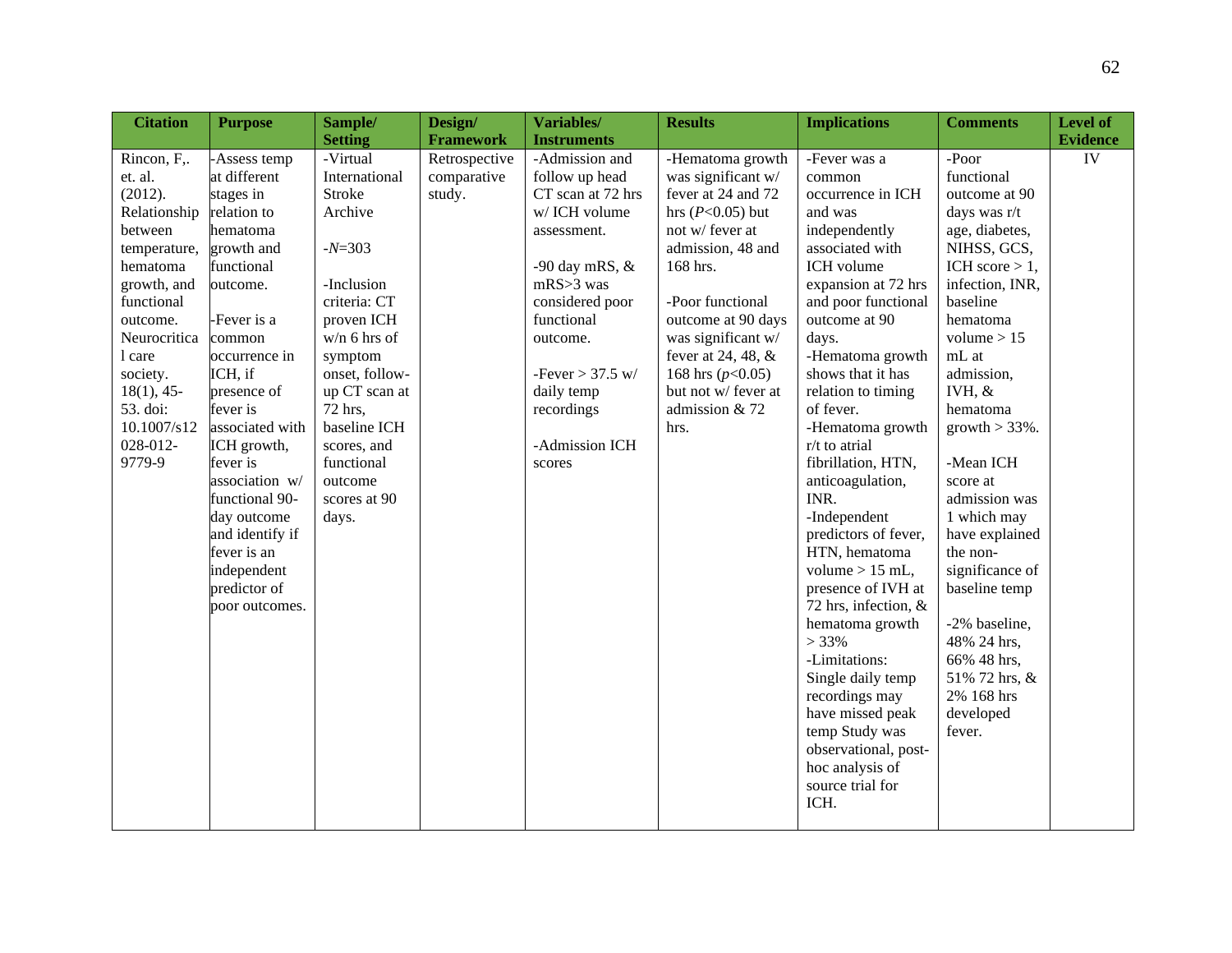| <b>Citation</b> | <b>Purpose</b>  | Sample/        | Design/          | Variables/          | <b>Results</b>        | <b>Implications</b>  | <b>Comments</b> | Level of        |
|-----------------|-----------------|----------------|------------------|---------------------|-----------------------|----------------------|-----------------|-----------------|
|                 |                 | <b>Setting</b> | <b>Framework</b> | <b>Instruments</b>  |                       |                      |                 | <b>Evidence</b> |
| Rocco, A.,      | $-$ "to         | -University    | -Prospective     | - NIHSS score       | -Hyperthermia was     | -The research        | -This article   | IV              |
| (2007).         | determine       | hospital sub-  | non-             | was measure in-     | associated with a     | article found that   | focused on      |                 |
| Monitoring      | which           | acute stroke   | randomized       | regards to stroke   | change to a more      | pts who develop a    | post-acute care |                 |
| after the       | complications   | unit.          | study            | severity; NIHSS <   | severe class of       | $fever > 37.8C$ are  | of pts that     |                 |
| acute stage     | are the most    |                |                  | 5 (mild), 5-13      | stroke $(p=0.0018)$ . | associated with      | suffered AIS    |                 |
| of stroke.      | frequent in     | -Data          |                  | (moderate), and $>$ |                       | worsened pts         | or ICH. It      |                 |
| Stroke.         | subacute        | collection     |                  | 13 or death         | -Hyperthermia         | outcomes.            | identified a    |                 |
| 38(4), 1225-    | stage of        | over a 30-     |                  | (severe).           | OR14.12 (95% CI,      | -This article also   | need for        |                 |
| 1228. doi:      | stroke, how     | month period.  |                  |                     | $6.01 - 33.2$ ) was   | identified that temp | continued       |                 |
| 10.1161/01.s    | many are        |                |                  | -Changes in         | independently         | $>$ 37.8C is         | stroke care     |                 |
| tr.00002596     | detectable by   | -Pts included  |                  | admission and       | associated with a     | associated with      | monitoring      |                 |
| 59.91505.40     | monitoring,     | with study     |                  | discharge NIHSS     | higher risk of        | deterioration of     | after the acute |                 |
|                 | and whether     | have had both  |                  | was considered      | mortality.            | clinical exam in-    | stroke event.   |                 |
|                 | these           | AIS and ICH;   |                  | clinically          |                       | regards to NIHSS.    | -Hyperthermia   |                 |
|                 | complications   | $N = 261.$     |                  | significant.        | -urinary infections,  | -Hyperthermia was    | was the most    |                 |
|                 | influence pts   |                |                  |                     | hypertension,         | the most frequent    | frequent        |                 |
|                 | outcomes"       |                |                  | -fever was defined  | hyperglycemia, and    | complication with    | medical         |                 |
|                 | (pg. 1226).     |                |                  | $as > 37.8C$ .      | hypoxia where also    | AIS and ICH          | complications   |                 |
|                 |                 |                |                  |                     | medical               | -19% of total        | that developed  |                 |
|                 | -"to date it is |                |                  | -Monitored          | complications that    | sample population    | in this stroke  |                 |
|                 | still not clear |                |                  | influences of       | were associated       | developed            | pts population. |                 |
|                 | how long        |                |                  | stroke severity in  | with a change to a    | hyperthermia and     | $-69\%$ of      |                 |
|                 | after a stroke  |                |                  | relation to         | more sever class of   | was most frequent    | patients        |                 |
|                 | pts remain      |                |                  | neurological and    | stroke $(p<0.05)$ .   | complication         | showed no       |                 |
|                 | unstable and    |                |                  | medical             |                       | found.               | change in       |                 |
|                 | should be       |                |                  | complications       |                       | -Prolonged           | deficit, 20%    |                 |
|                 | treated and     |                |                  |                     |                       | monitoring in a      | improved in     |                 |
|                 | monitored in    |                |                  | -Monitored for      |                       | sub-acute stroke     | NIHSS, and      |                 |
|                 | a stroke unit   |                |                  | changes in NIHSS    |                       | unit may result in   | 11%             |                 |
|                 | to achieve      |                |                  | at hospital         |                       | improvements in      | deteriorated    |                 |
|                 | better          |                |                  | admission and       |                       | the benefits         | NIHSS score.    |                 |
|                 | outcome"        |                |                  | discharge in        |                       | achieved by acute    | -urinary        |                 |
|                 | (pg. 1226).     |                |                  | relation to         |                       | stroke units.        | infections,     |                 |
|                 |                 |                |                  | neurological and    |                       | -Limitations: No     | hypertension,   |                 |
|                 |                 |                |                  | medical             |                       | limitations section  | hypoxia where   |                 |
|                 |                 |                |                  | complications.      |                       | listed within the    | also associated |                 |
|                 |                 |                |                  |                     |                       | narrative.           | with poor pts   |                 |
|                 |                 |                |                  |                     |                       |                      | outcomes.       |                 |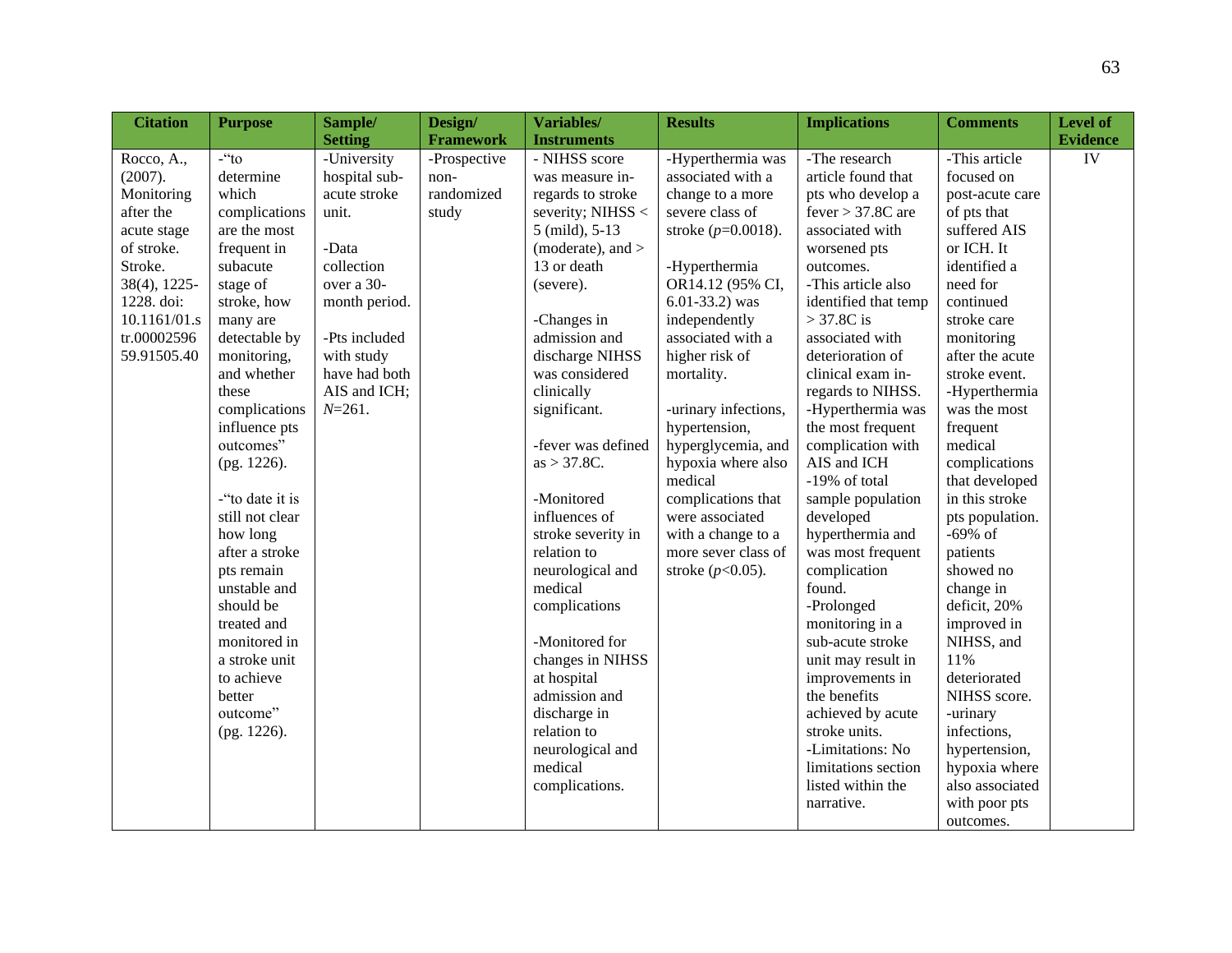| <b>Citation</b>                                                                                                                                                                                       | <b>Purpose</b>                                                                                                                 | Sample/                                                                                                                                                                                                                                                                        | Design/                                      | Variables/                                                                                                                                                                                                                                   | <b>Results</b>                                                                                                                                                                                                                                                                                                                                                                                                                                           | <b>Implications</b>                                                                                                                                                                                                                                                                                                                                                                                                                                                                                                                                                                                                                | <b>Comments</b>                                                                                                                                                                                                                                                                                                                                                              | Level of        |
|-------------------------------------------------------------------------------------------------------------------------------------------------------------------------------------------------------|--------------------------------------------------------------------------------------------------------------------------------|--------------------------------------------------------------------------------------------------------------------------------------------------------------------------------------------------------------------------------------------------------------------------------|----------------------------------------------|----------------------------------------------------------------------------------------------------------------------------------------------------------------------------------------------------------------------------------------------|----------------------------------------------------------------------------------------------------------------------------------------------------------------------------------------------------------------------------------------------------------------------------------------------------------------------------------------------------------------------------------------------------------------------------------------------------------|------------------------------------------------------------------------------------------------------------------------------------------------------------------------------------------------------------------------------------------------------------------------------------------------------------------------------------------------------------------------------------------------------------------------------------------------------------------------------------------------------------------------------------------------------------------------------------------------------------------------------------|------------------------------------------------------------------------------------------------------------------------------------------------------------------------------------------------------------------------------------------------------------------------------------------------------------------------------------------------------------------------------|-----------------|
|                                                                                                                                                                                                       |                                                                                                                                | <b>Setting</b>                                                                                                                                                                                                                                                                 | <b>Framework</b>                             | <b>Instruments</b>                                                                                                                                                                                                                           |                                                                                                                                                                                                                                                                                                                                                                                                                                                          |                                                                                                                                                                                                                                                                                                                                                                                                                                                                                                                                                                                                                                    |                                                                                                                                                                                                                                                                                                                                                                              | <b>Evidence</b> |
| Saini M., et<br>al. (2009)<br>Effect of<br>hyperthermi<br>a on<br>prognosis<br>after acute<br>ischemic<br>stroke.<br>Stroke.<br>$40(9)$ , 3051-<br>3059. doi:<br>10.1161/ST<br>ROKEAHA.<br>109.556134 | -"Determine<br>the effect of<br>temperature,<br>in relation to<br>time, on<br>outcome after<br>$\overline{AIS}$ " (p.<br>3052, | -Data<br>collected<br>from Virtual<br>International<br><b>Stroke Trials</b><br>Archive (no<br>time frames<br>of data<br>collection<br>discussed).<br>$-N=5305$<br>-Inclusion<br>criteria: pts<br>aged 18-103,<br>AIS, fever<br>recordings at<br>8, 24, 48, 72<br>hrs & 7 days. | -Prospective<br>non-<br>randomized<br>study. | -Clinical<br>outcome: 3-month<br>functional<br>outcome w/ mRS.<br>(poor outcome<br>$mRS > 2$ ), & post-<br>stroke mortality<br>up to 90 days.<br>-Hyperthermia<br>defined $> 37.2C$ .<br>$-NIHSS > 16$<br>severe, $< 16$<br>mild to moderate | -Hyperthermia at 8,<br>24, 48, 72 hrs, & 7<br>days were<br>significant for poor<br>long-term<br>outcomes $(p<0.05)$<br>but not at baseline.<br>-HR for<br>hyperthermia w/<br>95% CI at baseline<br>$1.2(1-1.4)$ , 8 hrs<br>$1.7(1.2-2.2), 24$<br>hrs $1.5(1.2-1.9)$ , 48<br>hrs $2.0(1.5-2.6)$ , 72<br>hrs $2.2(17-2.9)$ , &<br>7 day 2.7(2.0-3.8).<br>-Hyperthermia at 8,<br>24, 48, 72 hrs & 7<br>days significant for<br>poor outcome<br>$(p<0.05)$ . | -Likelihood of a<br>poor outcome<br>appeared to be<br>greater the later the<br>hyperthermia<br>developed.<br>-Clinical characters<br>that are significant<br>to poor outcomes<br>$age > 70$ , NIHSS ><br>16, and tPA<br>administration.<br>-Clinical<br>characteristics that<br>are associated with<br>hyperthermia<br>female, current<br>smoker, ex-smoker,<br>atrial fibrillation,<br>$NIHSS > 16$ , left<br>hemispheric stroke,<br>antibiotic<br>utilization, WBC ><br>11.<br>Limitations: No<br>consistent form of<br>temp measurement,<br>anti-pyretic or<br>temp management<br>intervention not<br>accounted for in<br>data, | -Greater<br>infarction or<br>lesion volume<br>not associated<br>with<br>hyperthermia.<br>-Baseline<br>hyperthermia<br>not associated<br>with poor<br>outcomes.<br>$-NIHSS > 16$ ,<br>lesion volume<br>$>110$ mm &<br>heart failure<br>were<br>associated w/<br>hyperthermia<br>at 7 days<br>$(p<0.05)$ .<br>-stroke<br>severity<br>strongest<br>predictor of<br>hyperthermia | ${\rm IV}$      |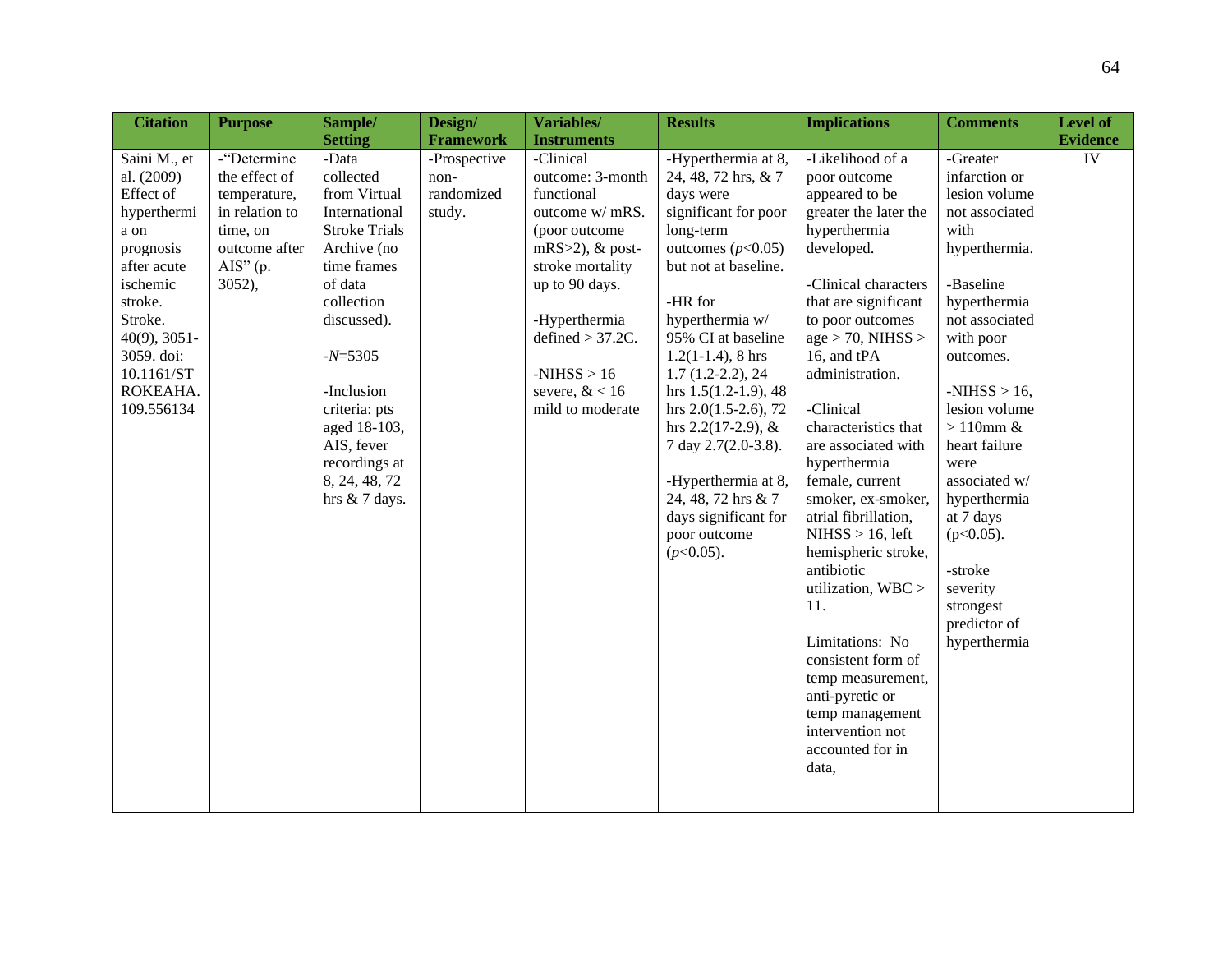| <b>Citation</b>                                                                                                                                                                                                                                                                                                   | <b>Purpose</b>                                                                                                                                                                                                                                                                                                                                                                                                                     | Sample/                                                                                                                                                                                                                                                                                                                                                                                                                                                                                                                | Design/                                                                                                                                                                                                                                                        | Variables/                                                                                                                                                                                                                                                                                                                                                                                                      | <b>Results</b>                                                                                                                                                                                                                                                                                                                                                                                                | <b>Implications</b>                                                                                                                                                                                                                                                                                                                                                                                                                                                                                                                                                            | <b>Comments</b>                                                                                                                                                                                                                                                                                                                                                                                                                                                                                                              | <b>Level of</b>       |
|-------------------------------------------------------------------------------------------------------------------------------------------------------------------------------------------------------------------------------------------------------------------------------------------------------------------|------------------------------------------------------------------------------------------------------------------------------------------------------------------------------------------------------------------------------------------------------------------------------------------------------------------------------------------------------------------------------------------------------------------------------------|------------------------------------------------------------------------------------------------------------------------------------------------------------------------------------------------------------------------------------------------------------------------------------------------------------------------------------------------------------------------------------------------------------------------------------------------------------------------------------------------------------------------|----------------------------------------------------------------------------------------------------------------------------------------------------------------------------------------------------------------------------------------------------------------|-----------------------------------------------------------------------------------------------------------------------------------------------------------------------------------------------------------------------------------------------------------------------------------------------------------------------------------------------------------------------------------------------------------------|---------------------------------------------------------------------------------------------------------------------------------------------------------------------------------------------------------------------------------------------------------------------------------------------------------------------------------------------------------------------------------------------------------------|--------------------------------------------------------------------------------------------------------------------------------------------------------------------------------------------------------------------------------------------------------------------------------------------------------------------------------------------------------------------------------------------------------------------------------------------------------------------------------------------------------------------------------------------------------------------------------|------------------------------------------------------------------------------------------------------------------------------------------------------------------------------------------------------------------------------------------------------------------------------------------------------------------------------------------------------------------------------------------------------------------------------------------------------------------------------------------------------------------------------|-----------------------|
|                                                                                                                                                                                                                                                                                                                   |                                                                                                                                                                                                                                                                                                                                                                                                                                    |                                                                                                                                                                                                                                                                                                                                                                                                                                                                                                                        |                                                                                                                                                                                                                                                                |                                                                                                                                                                                                                                                                                                                                                                                                                 |                                                                                                                                                                                                                                                                                                                                                                                                               |                                                                                                                                                                                                                                                                                                                                                                                                                                                                                                                                                                                |                                                                                                                                                                                                                                                                                                                                                                                                                                                                                                                              |                       |
| Saxena, M.,<br>et al. (2015).<br>Early<br>temperature<br>and<br>mortality in<br>critically ill<br>patients with<br>acute<br>neurological<br>diseases:<br>trauma and<br>stroke differ<br>from<br>infection.<br><b>Intensive</b><br>Care<br>Medicine,<br>41, 823-832.<br>doi:<br>10.10007/s0<br>0134-015-<br>3676-6 | -The purpose<br>of this study<br>was to<br>identify<br>mortality<br>rates in<br>relation to<br>fever with<br>both stroke,<br>TBI, and<br><b>CNS</b><br>infection and<br>compare<br>results.<br>-"elevated<br>peak temp<br>during the<br>first 24 hours<br>after ICU<br>admission<br>would be<br>associated<br>with<br>increased<br>mortality" in<br>"TBI or<br>stroke, but<br>not in pts dx<br>with CNS<br>infection" (p.<br>824). | <b>Setting</b><br>-all ICU pts<br>admitted to<br>384 hospitals<br>in Australia,<br>New Zealand,<br>and the<br>United<br>Kingdom;<br>during time<br>period 2005-<br>2013.<br>-Inclusion<br>criteria<br>stroke, TBI,<br>and CNS<br>infection<br>-Exclusion<br>criteria<br>included<br>readmissions,<br>cardiac arrest,<br>missing vital<br>signs data<br>$-53,942$ pts in<br>in Australia<br>$\&$ New<br>Zealand;<br>56,696 in the<br>United<br>Kingdom.<br>-TBI and<br>Stroke<br>$N=83,717;$<br><b>CNS</b><br>infection | <b>Framework</b><br>Retrospective<br>comparative<br>study<br>-The data was<br>extracted<br>from two<br>separate<br>databases<br><b>ANZICS-</b><br><b>APD</b><br>(Australia<br>and New<br>Zealand) and<br><b>ICNARC-</b><br><b>CMPD</b><br>(United<br>Kingdom). | <b>Instruments</b><br>-Primary outcome<br>was in-hospital<br>mortality<br>-peak temp as a<br>categorical<br>variable, divided<br>into 0.5C<br>increments<br>-Fever was<br>defined as $>$<br>37.5C<br>-OR of peak temp<br>were calculated<br>for each increased<br>increment in<br>temp.<br>-TBI and stroke<br>were combined<br>because of<br>consistency in<br>findings of<br>mortality in<br>relation to fever | -United Kingdom<br>in-hospital<br>mortality peak<br>temp 38.5-38.9C<br>was OR 1.11(0.95-<br>1.3), 39-39.4C OR<br>$1.59(1.35-1.89),$<br>39.5-39.9C OR<br>$2.46(1.9-3.19), \&$<br>>40C OR 6.67(4.7-<br>$9.4$ ).<br>-New Zealand and<br>Australia peak<br>temp 38.5C-38.9C<br>OR 1.11(0.97-<br>1.25), 39-39.4C<br>OR 1.62(1.34-<br>1.96), 39.5-39.9C<br>OR1.94(1.4-2.67),<br>$&>40C$ OR<br>$2.97(1.95 - 4.52)$ . | -TBI and stroke pts<br>are at a higher OR<br>of -in-hospital<br>mortality when<br>temp is $>$ 39C.<br>-Stroke and TBI<br>were associated<br>with increased<br>mortality rate when<br>below 37C and<br>above 39C when<br>compared to<br>normothermia.<br>-Limitations:<br>utilized a single<br>peak temp not<br>identifying patients<br>that remained<br>consistently<br>37.5C;<br>interventions for<br>temp management<br>was not accounted<br>for within research<br>tables or<br>conclusion; age<br>related differences<br>were also not<br>accounted for<br>within research | -Sample<br>population is<br>only reflective<br>of first 24<br>hours of<br>admission.<br>-Study sample<br>large which<br>displays better<br>assessment of<br>the general<br>public.<br>-Study did not<br>draw<br>discrepancies<br>between<br>patient<br>populations<br>that received<br>targeted temp<br>$\alpha$<br>hyperthermia<br>treatment.<br>-Patient<br>morbidities<br>were not a unit<br>of measure<br>with this<br>study.<br>-Mortality was<br>measured at<br>discharge and<br>not<br>distinguished<br>at six months | <b>Evidence</b><br>IV |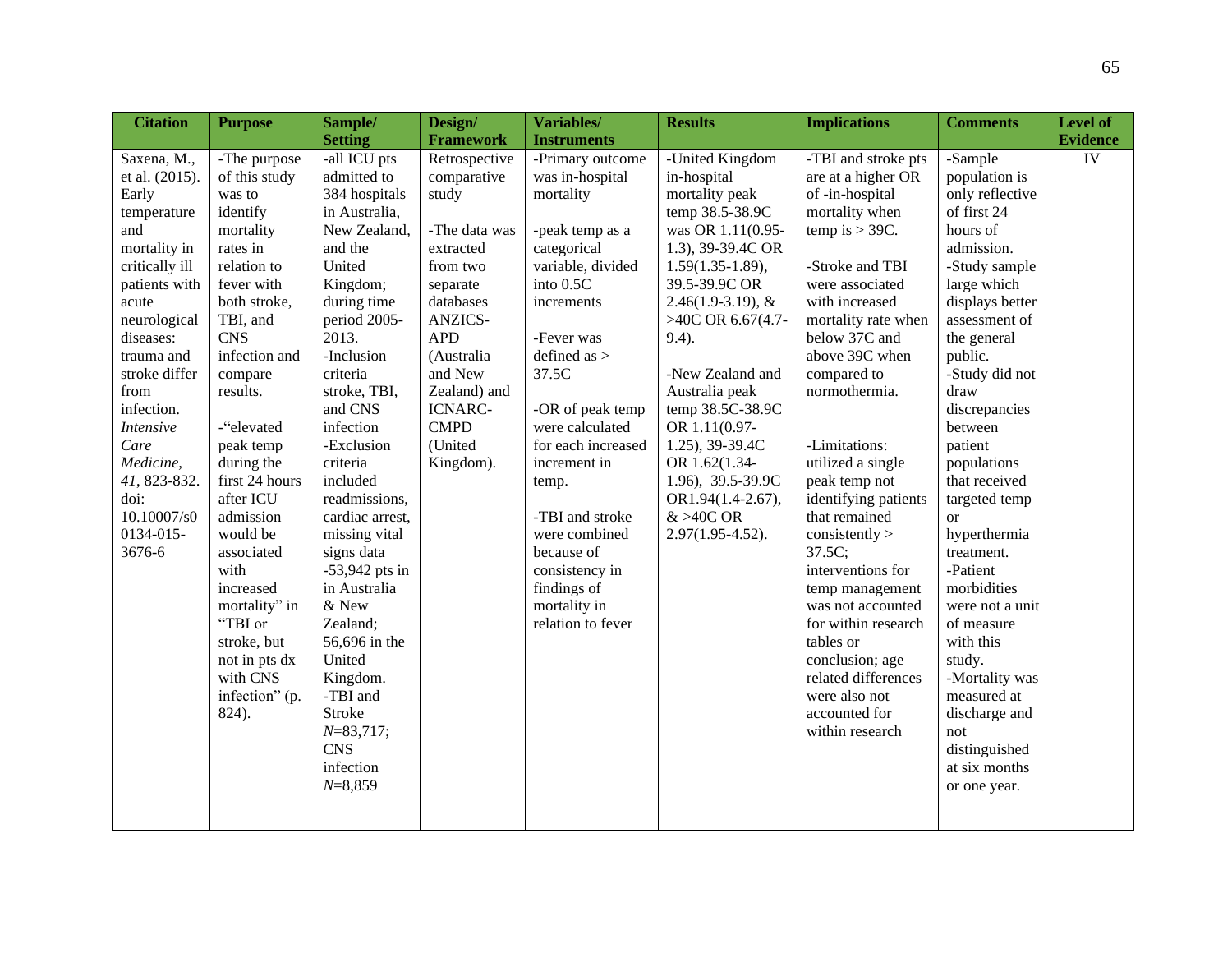| <b>Citation</b> | <b>Purpose</b> | Sample/        | Design/          | Variables/              | <b>Results</b>      | <b>Implications</b>  | <b>Comments</b> | <b>Level of</b> |
|-----------------|----------------|----------------|------------------|-------------------------|---------------------|----------------------|-----------------|-----------------|
|                 |                | <b>Setting</b> | <b>Framework</b> | <b>Instruments</b>      |                     |                      |                 | Evidence        |
| Seo, W., et     | -"We           | -Tertiary      | Retrospective    | -Normothermia           | -Severe             | -Hyperthermia and    | -Infection      | IV              |
| al. (2008).     | evaluated the  | teaching       | comparative      | $(37.6C)$ , mild        | hyperthermia vs     | GCS were             | present in 70%  |                 |
| The impact      | impact of      | hospital       | study            | hyperthermia            | normothermia OR     | independently        | of pts with     |                 |
| of              | hyperthermia   | admitted       |                  | ( > 37.6 < 38C),        | 10.28(95%:CI:2-     | related to increased | hyperthermia    |                 |
| hyperthermi     | after an       | from 2004-     |                  | and severe              | 53) for in-hospital | LOS and in-          | pneumonia       |                 |
| a and           | ischemic       | 2006.          |                  | hyperthermia            | mortality &         | hospital mortality   | was most        |                 |
| infection on    | stroke on      |                |                  | ( >38C).                | 7.75(95%:CI2.9-     | rates.               | common          |                 |
| acute           | early patient  | $-N=150$       |                  |                         | 21) for increased   |                      | cause.          |                 |
| ischemic        | outcomes" (p.  |                |                  | -Outcomes               | LOS.                | $-Temp > 38C$        |                 |                 |
| stroke          | 183).          | -Admitted      |                  | measured in-            |                     | related to increased | -56 pts were    |                 |
| patients in     |                | within 24 hrs  |                  | hospital mortality      | -GCS,               | mortality and        | hyperthermic    |                 |
| the intensive   | -"Determine    | of AIS         |                  | and $LOS > 4$ days      | leukocytosis,       | increased LOS.       | (37%), Mean     |                 |
| care unit.      | the role of    | symptom        |                  | in the ICU.             | infaction volume    |                      | length of time  |                 |
| Neurocritica    | infection on   | onset          |                  |                         | body temp, and      | -Temp > 37.6 - $38C$ | for             |                 |
| 1 Care          | the outcome    |                |                  | -Extended list of       | endotracheal tube   | related to increased | hyperthermia    |                 |
| Society.        | of acute       | -Hemorrhagic   |                  | clinical risk           | significantly       | LOS but not in-      | 23-25 hrs.      |                 |
| $9(2)$ , 183-   | ischemic       | stroke pts     |                  | factors that may        | associated w/in-    | hospital mortality.  |                 |                 |
| 188. doi:       | stroke         | were           |                  | relate to study         | hospital mortality  |                      | -Mortality      |                 |
| 10.1007/s12     | patients       | excluded       |                  | outcomes.               | (p<0.05)            | -First recorded      | associated w/   |                 |
| 028-008-        | admitted to    | from this      |                  |                         |                     | $temp > 37.6C$ and   | <b>ICU</b>      |                 |
| 9056-0          | the ICU by     | study          |                  | -Time to first          | -HLD, GCS,          | length of time       | admission,      |                 |
|                 | comparing      |                |                  | hyperthermia &          | elevated ESR,       | hyperthermic not     | GCS, NIHSS,     |                 |
|                 | patients with  |                |                  | duration of             | infaction volume,   | related to increased | leukocytosis,   |                 |
|                 | infectious     |                |                  | hyperthermia non-       | hyperthermia, &     | LOS or in-hospital   | infarction      |                 |
|                 | hyperthermia   |                |                  | significant ( $p=0.3$ , | endotracheal tube   | mortality.           | volume, &       |                 |
|                 | to those with  |                |                  | $p=0.4$ ).              | significantly       |                      | endotracheal    |                 |
|                 | non-           |                |                  |                         | associated w/       | -Limitations:        | tube.           |                 |
|                 | infectious     |                |                  | -Infection was an       | increased LOS       | Leukocytosis not     | -Increased      |                 |
|                 | hyperthermia   |                |                  | independent             | $(p<0.05)$ .        | related to infection | LOS             |                 |
|                 | $"$ (p. 183).  |                |                  | predictor of            |                     | with no discussion   | associated      |                 |
|                 |                |                |                  | increased LOS           | -Mild hyperthermia  | for rationale. Study | with ICU        |                 |
|                 |                |                |                  | $(p<0.001)$ .           | compared to         | design may           | admission,      |                 |
|                 |                |                |                  |                         | normothermia for    | misinterpret non-    | hyperlipidemia  |                 |
|                 |                |                |                  |                         | increased LOS       | infection presence.  | , GCS, NIHSS,   |                 |
|                 |                |                |                  |                         | $(p=0.028)$         | Hyperthermia         | infarction      |                 |
|                 |                |                |                  |                         |                     | treatment not        | volume, &       |                 |
|                 |                |                |                  |                         |                     | standardized.        | endotracheal    |                 |
|                 |                |                |                  |                         |                     |                      | tube.           |                 |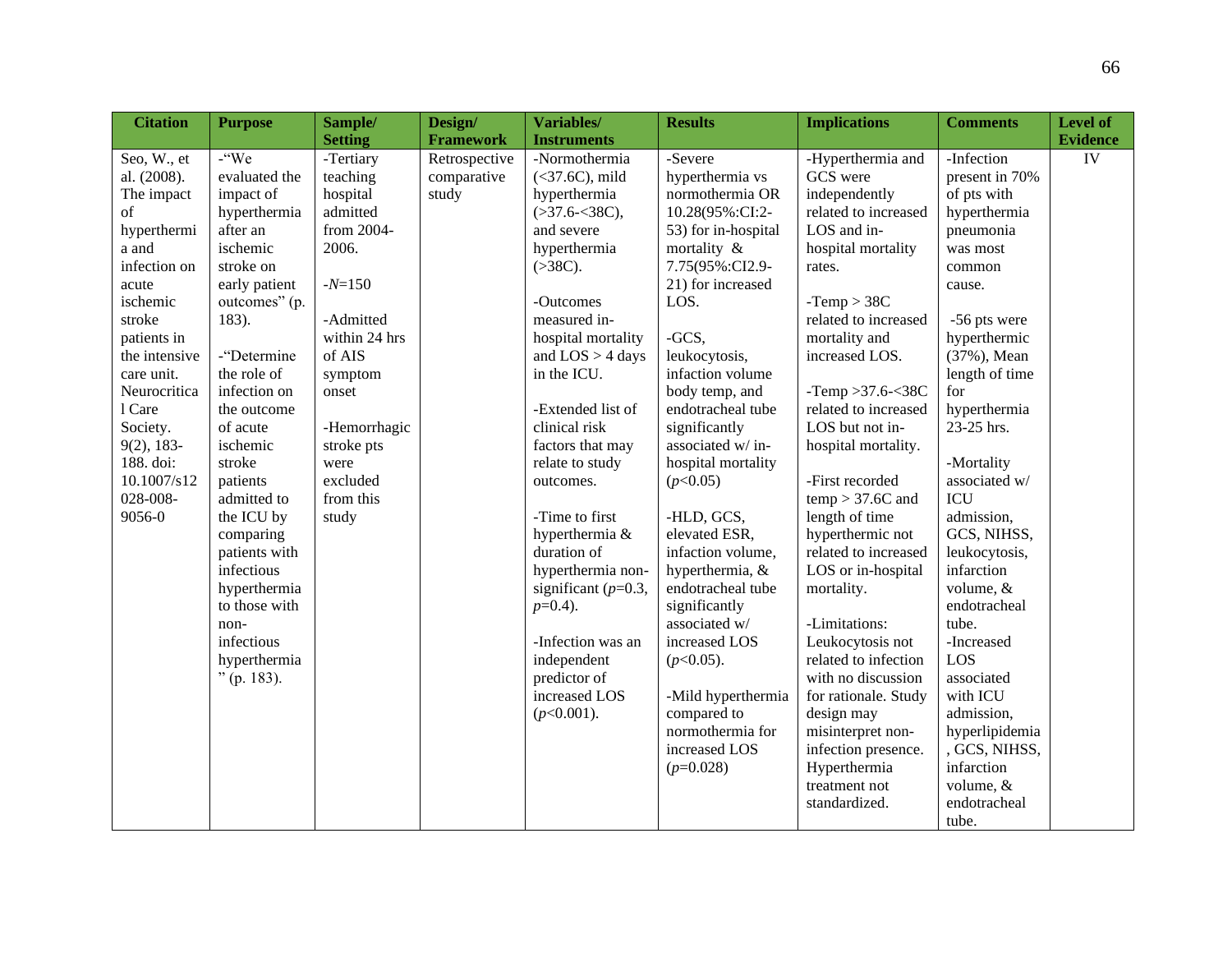| <b>Citation</b> | <b>Purpose</b> | Sample/        | Design/          | Variables/         | <b>Results</b>     | <b>Implications</b> | <b>Comments</b> | Level of        |
|-----------------|----------------|----------------|------------------|--------------------|--------------------|---------------------|-----------------|-----------------|
|                 |                | <b>Setting</b> | <b>Framework</b> | <b>Instruments</b> |                    |                     |                 | <b>Evidence</b> |
| Wartenberg,     | -"We sought    | -Columbia      | Retrospective    | -Survival and      | -Fever most        | -Subarachnoid       | -Fever was      | IV              |
| K., et al.      | to determine   | University     | comparison       | functional         | frequent           | mortality rates     | displayed with  |                 |
| (2006).         | the frequency  | Medical        |                  | outcome at 3       | complication 54%;  | 21%, and 19%        | high            |                 |
| Impact of       | of medical     | Center;        |                  | months             | considered         | $mRS > 3$ at 3      | prevalence      |                 |
| medical         | complications  | neurology      |                  |                    | significant        | months.             | with the study  |                 |
| complicatio     | after          | intensive care |                  | -Poor outcome      | $(p=0.02)$ w/ OR   |                     | cohort.         |                 |
| ns on           | subarachnoid   | unit, data     |                  | considered mRS $>$ | 2.0(95%CI,1.1-     | -Fever considered   |                 |                 |
| outcome         | hemorrhage     | collection     |                  | 3 or death         | $3.4$ ).           | significant         | -Patients who   |                 |
| after           | and to         | over 6-year    |                  |                    |                    | predictor to poor   | developed       |                 |
| subarachnoi     | identify       | period.        |                  | -Clinical risk     | -78% developed     | outcomes.           | fever where     |                 |
| d               | complications  |                |                  | factors also       | medical            |                     | treated with    |                 |
| hemorrhage.     | that           | $-N=576$       |                  | measured           | complication       | -Limitations:       | anti-pyretic's  |                 |
| Critical        | significantly  |                |                  |                    | considered         | single-center       | $&$ cooling     |                 |
| Care            | contribute to  | -Inclusion     |                  | -Fever defined as  | significant        | design, study was   | blankets.       |                 |
| Medicine.       | poor           | criteria:      |                  | $>$ 38.3C.         | $(p<0.0001)$ .     | retrospective which |                 |                 |
| $34(3), 617-$   | outcome" (p.   | Aneurysmal     |                  |                    |                    | can help contribute | -Sub-           |                 |
| 623. doi:       | 618).          | <sub>or</sub>  |                  | -Admission scores  | -Medical           | to bias within the  | arachnoid       |                 |
| 10.1097/01.     |                | spontaneous    |                  | w/Hunt and Hess    | complications      | results.            | hemorrhage      |                 |
| ccm0000201      |                | non-           |                  | Scores, GCS, &     | considered         |                     | has high        |                 |
| 903.46435.3     |                | aneurysmal     |                  | <b>NIHSS</b>       | significant as a   |                     | prevalence of   |                 |
| 5               |                | subarachnoid   |                  |                    | predictor of poor  |                     | mortality and   |                 |
|                 |                | hemorrhage     |                  |                    | outcome; age $>54$ |                     | poor            |                 |
|                 |                |                |                  |                    | years, aneurysm    |                     | functional      |                 |
|                 |                | -Exclusion     |                  |                    | $size > 10$ mm,    |                     | outcome.        |                 |
|                 |                | criteria: < 18 |                  |                    | aneurysm re-bleed, |                     |                 |                 |
|                 |                | years old,     |                  |                    | infarction r/t     |                     | -Fever          |                 |
|                 |                | traumatic      |                  |                    | vasospasm, fever,  |                     | prevalence      |                 |
|                 |                | subarachnoid   |                  |                    | anemia (hgb < 9),  |                     | also very high  |                 |
|                 |                | hemorrhage,    |                  |                    | & hyperglycemia    |                     | with this study |                 |
|                 |                | and arterio-   |                  |                    | $(p<0.05)$ .       |                     | cohort          |                 |
|                 |                | venous         |                  |                    |                    |                     |                 |                 |
|                 |                | malformation   |                  |                    |                    |                     |                 |                 |
|                 |                |                |                  |                    |                    |                     |                 |                 |
|                 |                |                |                  |                    |                    |                     |                 |                 |

*Note.* Temp or temperature, ICU or intensive care unit, TBI or traumatic brain injury, CNS or central nervous system, dx or diagnosis, pts or patients, OR or odds ratio, HR or hazardous ratio, CI or confidence interval, AIS or acute ischemic stroke, ICH or intracerebral hemorrhage, IVH or intraventricular hemorrhage, HTN or hypertension, C or Celsius, mRS or modified Rankin Scale, NIHSS or National Institute of Health Stroke Scale Score, N or study sample size, n or cohort sample size, GCS or glascow coma scale, LOS or length of stay, ADL or activities of daily living, DVT or deep vein thrombosis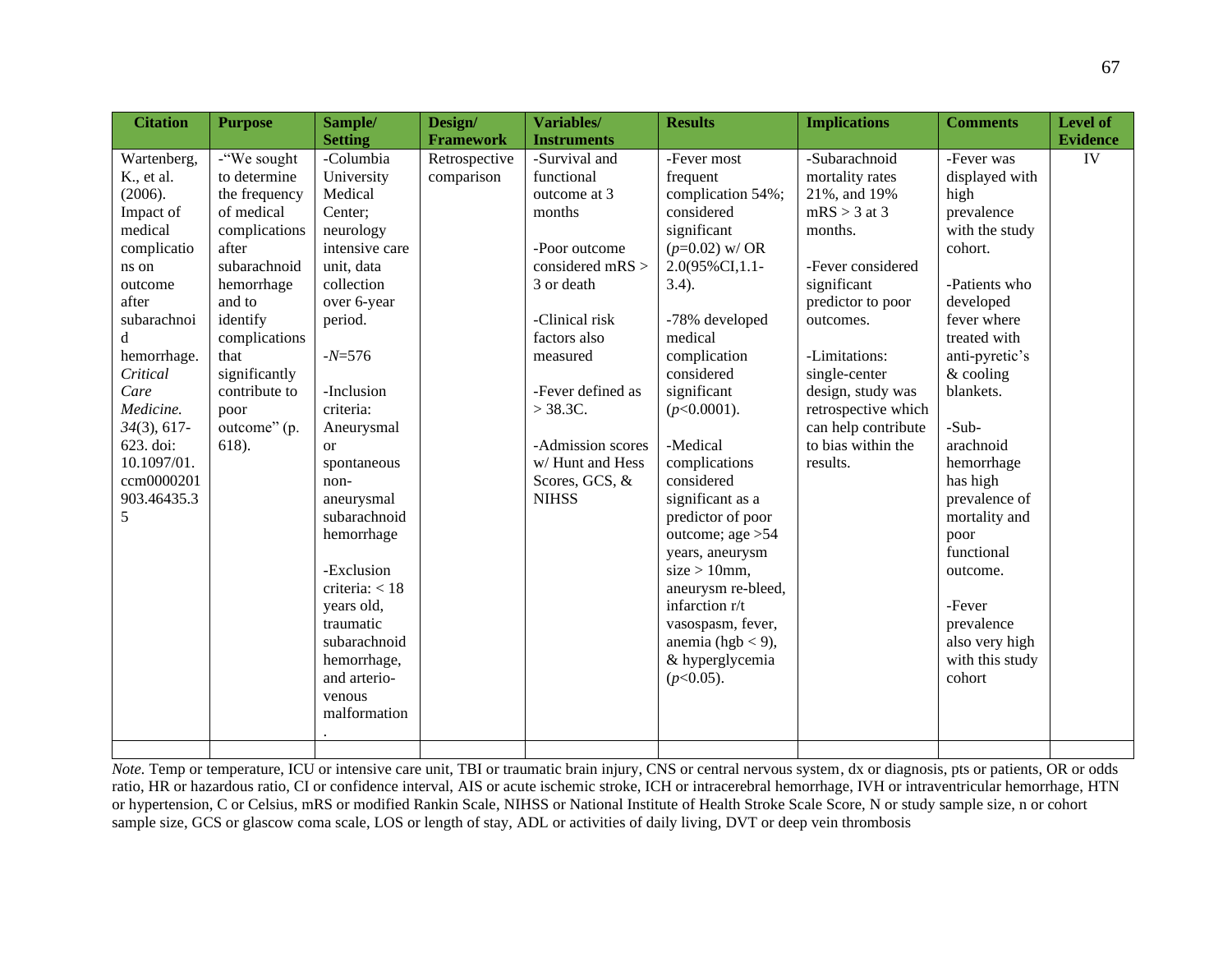### **\*\*\*Type/Levels of Evidence**

Level: Evidence from a systematic review or meta-analysis of all relevant RCTs or evidence-based clinical practice guidelines based on systematic reviews of RCTS or three or more RCTS of good quality that have similar results.

Level II: Evidence obtained from a least one well-designed RCT (large multi-center RCT)

Level III: Evidence obtained from well-designed controlled trials without randomization (quasi-experimental).

Level IV: Evidence from well-designed case-control or cohort studies.

Level V: Evidence from systematic reviews of descriptive and qualitative studies (meta-synthesis).

(Ackley, Swan, Ladwig, & Tucker, 2021)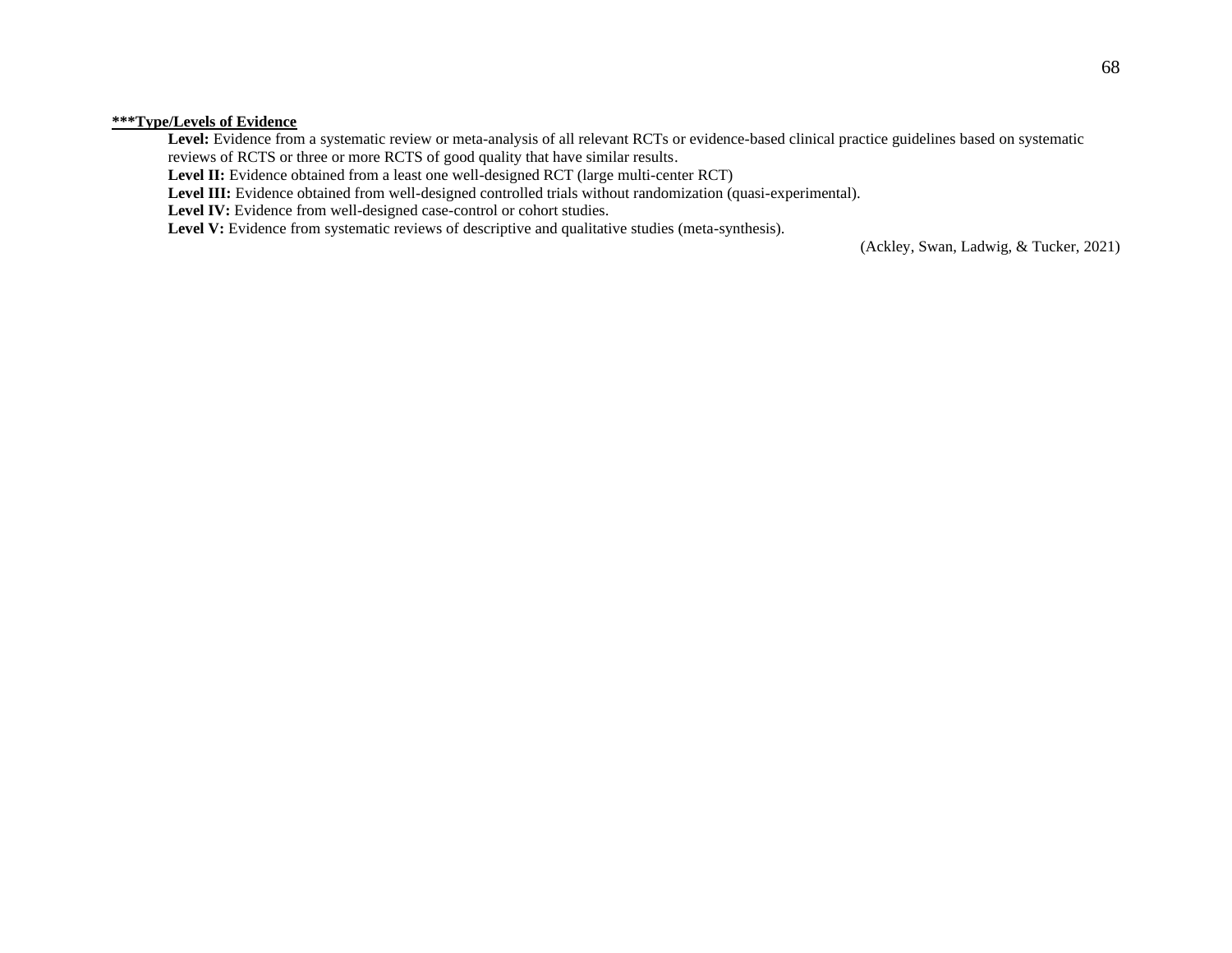### **Appendix C**



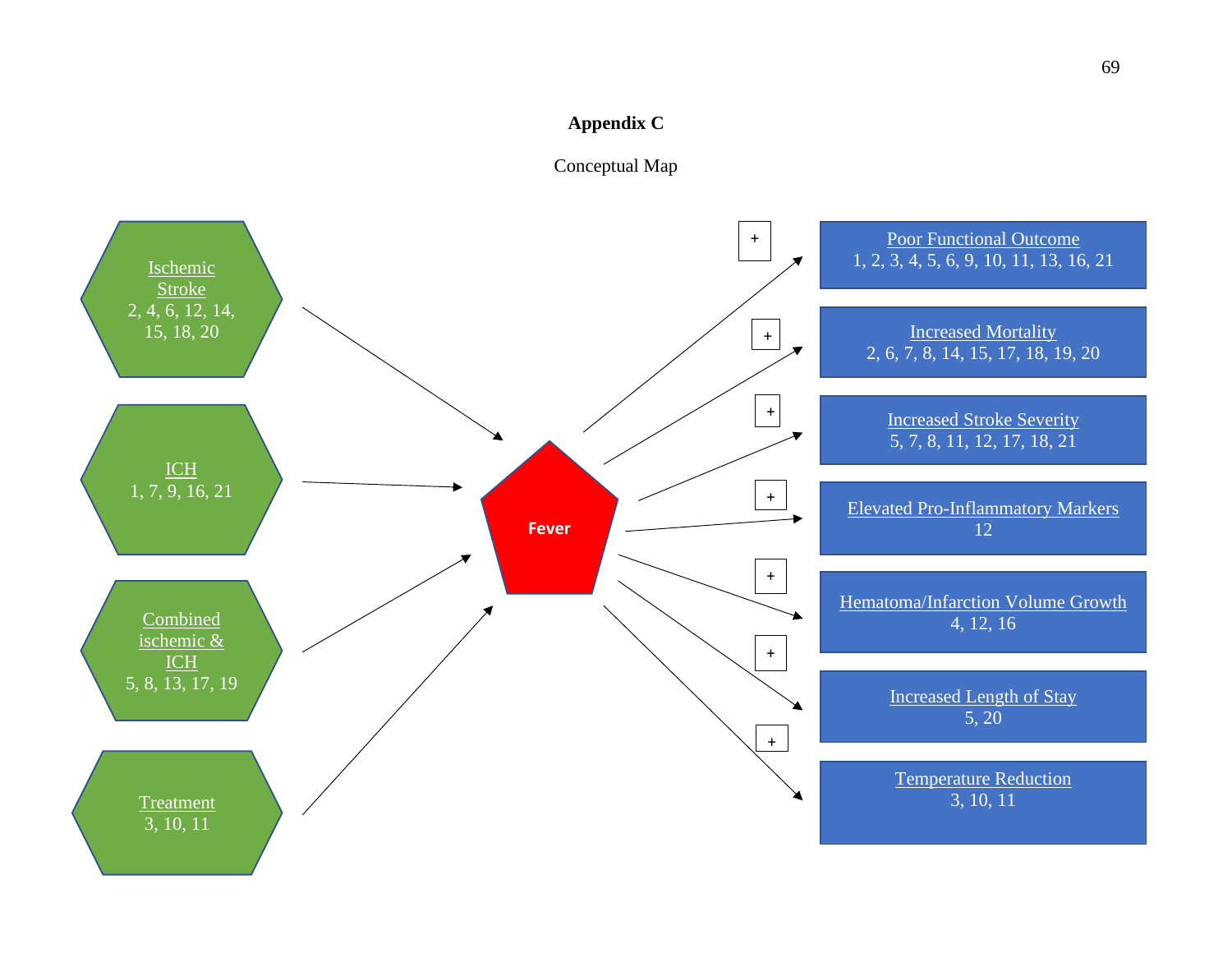|                                       | <b>Conceptual Map Key</b>    |
|---------------------------------------|------------------------------|
| $+$ : indicates positive relationship | Bush et al. (2018)<br>1.     |
| -: indicates negative relationship    | 2. Diprose et al. (2020)     |
|                                       | 3. Fang et al. (2017)        |
|                                       | Geurts et al. (2016)         |
| : Antecedants                         | Greer et al. (2008)<br>5.    |
|                                       | Hajat et al. (2000)<br>6.    |
|                                       | 7. Honig et al. (2015)       |
| Concept                               | 8. Kammersgard et al. (2002) |
|                                       | 9. Kramer et al. (2017)      |
|                                       | 10. Kucznski et al. (2020)   |
| : Consequences/Outcomes               | 11. Lakhan et al. (2012)     |
|                                       | 12. Leira et al. (2006)      |
|                                       | 13. Middleton et al. (2018)  |
| <b>Indicates Relationship</b>         | 14. Phipps et al. (2011)     |
|                                       | 15. Prasada et al. (2010)    |
|                                       | 16. Rincon et al. (212)      |
|                                       | 17. Rocco et al. (2002)      |
|                                       | 18. Saini et al. (2009)      |
|                                       | 19. Saxena et al. (2015)     |
|                                       | 20. Seo et al. (2008)        |
|                                       | 21. Wartenberg et al. (2006) |
|                                       |                              |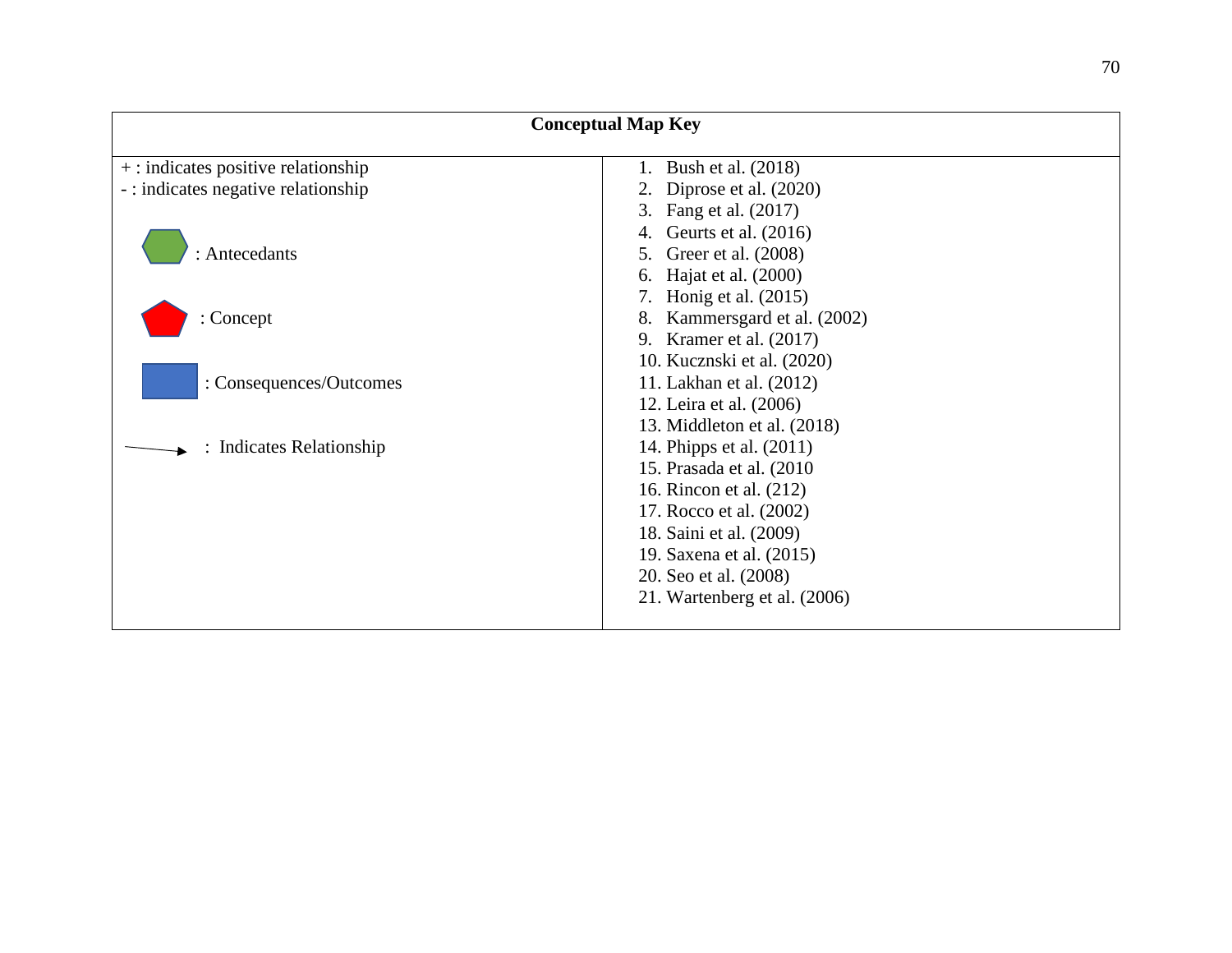## Appendix D

## 2019 AHA Guidelines for Acute Ischemic Stroke AGREE II Appraisal

| <b>Domain 1: Scope and Purpose</b><br><b>Domain Score: 19</b>                                                                                                                                                                                                                                                                                                                                                                   | <b>Strongly</b><br><b>Disagree</b> |              |   |          |   |             | <b>Strongly</b><br><b>Agree</b> |
|---------------------------------------------------------------------------------------------------------------------------------------------------------------------------------------------------------------------------------------------------------------------------------------------------------------------------------------------------------------------------------------------------------------------------------|------------------------------------|--------------|---|----------|---|-------------|---------------------------------|
|                                                                                                                                                                                                                                                                                                                                                                                                                                 |                                    | $\mathbf{2}$ | 3 | $\Delta$ | 5 | 6           |                                 |
| 1. The overall objective(s) of the guideline is (are)<br>specifically described                                                                                                                                                                                                                                                                                                                                                 |                                    |              |   |          |   |             | $\overline{\mathbf{X}}$         |
| <b>Comment:</b><br>-The objective of this guideline is cited in the<br>narrative; "the purpose of these guidelines is to<br>provide an up-to-date comprehensive set of<br>recommendations for clinicians caring for adult<br>patients with acute arterial ischemic stroke" (p. 345).<br>-This guideline will focus on arterial ischemic stroke<br>in adults and secondary prevention measures in the<br>first two weeks injury. |                                    |              |   |          |   |             |                                 |
| 2. The health questions(s) covered by the guideline is<br>(are) specifically described.                                                                                                                                                                                                                                                                                                                                         |                                    |              |   |          |   | $\mathbf X$ |                                 |
| <b>Comment:</b><br>-The clinical question to the inquiry is discussed<br>within this guideline. The guideline cited "peak<br>temperature in the first 24 hours <37C and >39C was<br>associated with an increased risk of in-hospital death<br>compared with normothermia" (p. 361).<br>-However, this guideline has remained unchanged<br>since 2013 because of a lack of recent large multi-<br>centered research studies.     |                                    |              |   |          |   |             |                                 |
| 3. The population (patients, public, etc.) to whom the<br>guideline is meant to apply is specifically described.<br><b>Comments:</b>                                                                                                                                                                                                                                                                                            |                                    |              |   |          |   | $\mathbf X$ |                                 |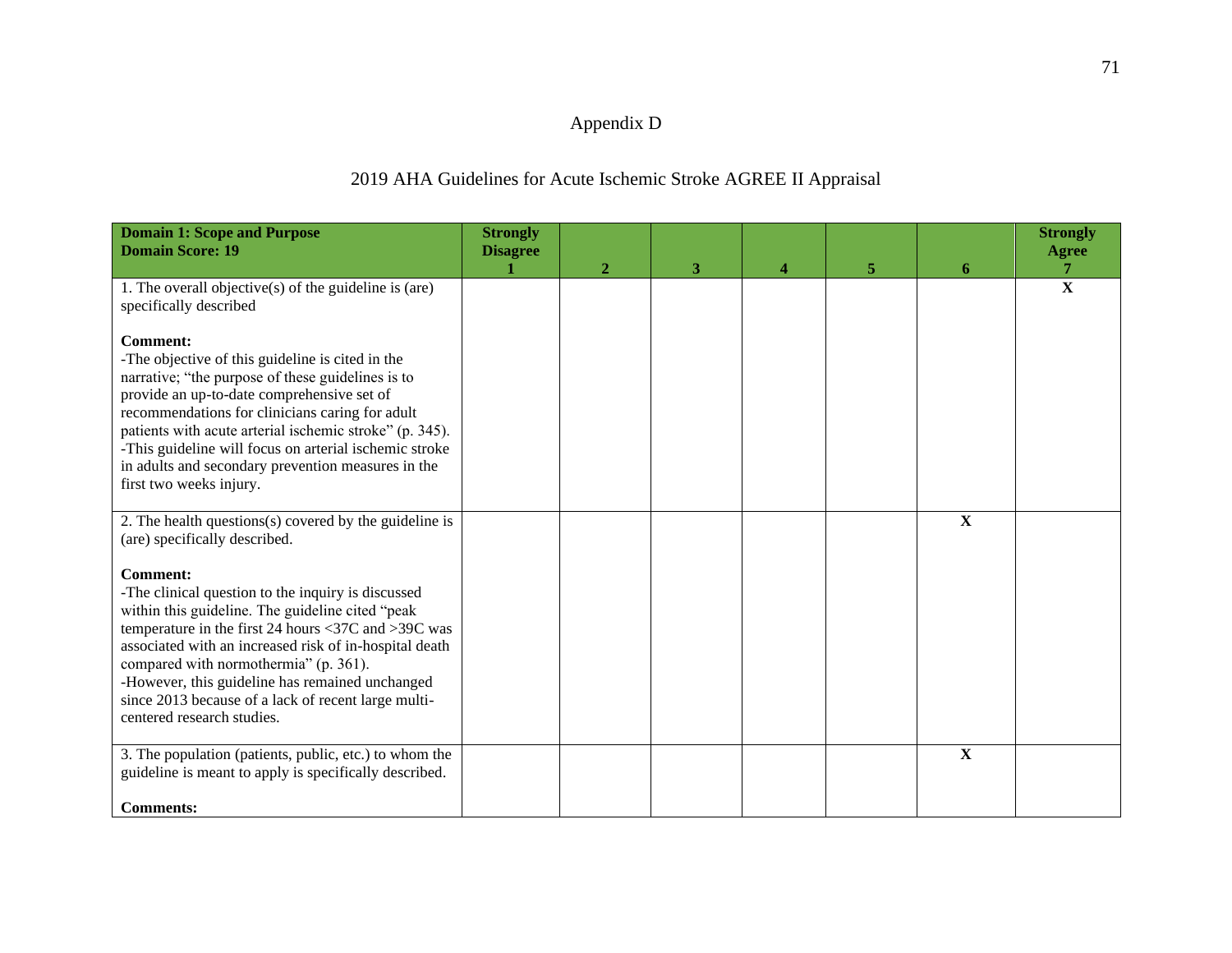| -The population is described within the narrative; the<br>guideline cites "these guidelines address prehospital<br>care, urgent and emergency evaluation and treatment<br>with intravenous and intra-arterial therapies and in-<br>hospital management, including secondary<br>prevention measures that are often begun during<br>initial hospitalization" (p. 345).                                                                                                                                                                                  |                                    |                         |   |             |   |   |                          |
|-------------------------------------------------------------------------------------------------------------------------------------------------------------------------------------------------------------------------------------------------------------------------------------------------------------------------------------------------------------------------------------------------------------------------------------------------------------------------------------------------------------------------------------------------------|------------------------------------|-------------------------|---|-------------|---|---|--------------------------|
| <b>Domain 2: Stakeholder Involvement</b><br><b>Domain Score: 13</b>                                                                                                                                                                                                                                                                                                                                                                                                                                                                                   | <b>Strongly</b><br><b>Disagree</b> | $\overline{2}$          | 3 |             | 5 | 6 | <b>Strongly</b><br>agree |
| 4. The guideline development group includes<br>individuals from all the relevant professional groups.                                                                                                                                                                                                                                                                                                                                                                                                                                                 |                                    |                         |   | $\mathbf X$ |   |   |                          |
| <b>Comments:</b><br>-The guideline discussed the writing group appointed<br>to the AHA stroke council is representing various<br>areas of medical expertise but when assessing the<br>authoring group. Doctors where the majority with<br>only a single Nurse represented in the authoring<br>group from other professions.<br>-The guideline lacked a diverse group of medical<br>professionals that have experience managing care for<br>this patient population.<br>-This allows for diminished insight into the<br>development of this guideline. |                                    |                         |   |             |   |   |                          |
| 5. The views and preferences of the target population<br>(patients, public, etc.) have been sought.                                                                                                                                                                                                                                                                                                                                                                                                                                                   |                                    | $\overline{\mathbf{X}}$ |   |             |   |   |                          |
| <b>Comments:</b><br>-Nothing was noted within the guideline discussing<br>subjective data on patient views or preferences<br>-Unknown if views were sought                                                                                                                                                                                                                                                                                                                                                                                            |                                    |                         |   |             |   |   |                          |
| 6. The target users of the guideline are clearly<br>defined.<br><b>Comments:</b>                                                                                                                                                                                                                                                                                                                                                                                                                                                                      |                                    |                         |   |             |   |   | X                        |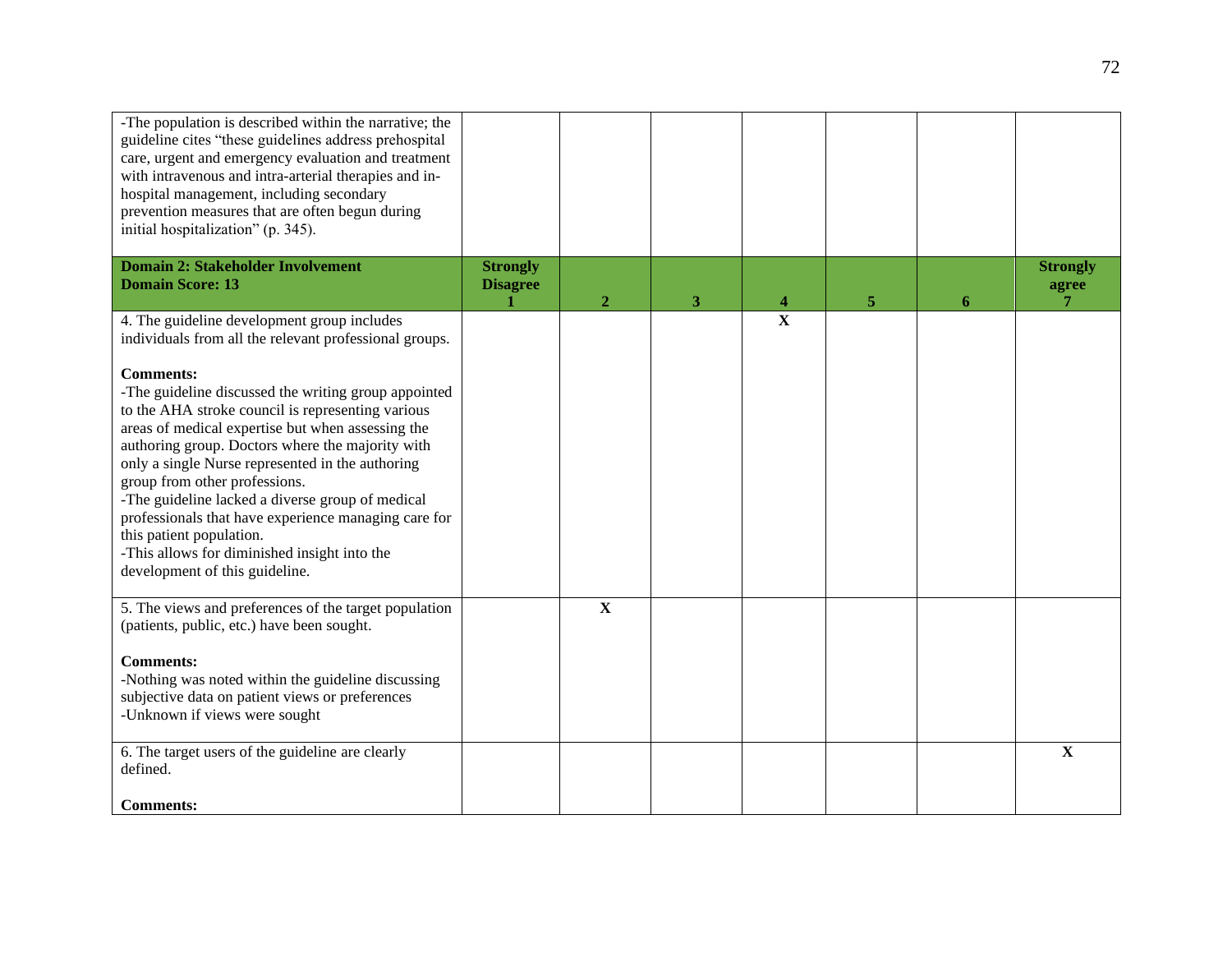| -The target users of the guideline where highlighted<br>within the purpose of the article.<br>-The guideline cited a "comprehensive set of<br>recommendations for clinicians caring for adult<br>patients with acute arterial ischemic stroke on a<br>single document" (p. 47).<br>-The guideline also cited "restricted our<br>recommendations to adults and to secondary<br>prevention measures that are appropriately instituted<br>within the first two weeks" (p. 47).                                                                                                                                                                        |                                    |                |   |   |   |                         |                                 |
|----------------------------------------------------------------------------------------------------------------------------------------------------------------------------------------------------------------------------------------------------------------------------------------------------------------------------------------------------------------------------------------------------------------------------------------------------------------------------------------------------------------------------------------------------------------------------------------------------------------------------------------------------|------------------------------------|----------------|---|---|---|-------------------------|---------------------------------|
| <b>Domain 3: Rigor of Development</b><br><b>Domain Score: 47</b>                                                                                                                                                                                                                                                                                                                                                                                                                                                                                                                                                                                   | <b>Strongly</b><br><b>Disagree</b> | $\overline{2}$ | 3 | 4 | 5 | 6                       | <b>Strongly</b><br><b>Agree</b> |
| 7. Systematic methods were used to search for<br>evidence.                                                                                                                                                                                                                                                                                                                                                                                                                                                                                                                                                                                         |                                    |                |   |   |   | $\overline{\mathbf{X}}$ |                                 |
| <b>Comments:</b><br>-There was an independent review board that was<br>committed to performing a systematic review of the<br>guidelines established within this article.<br>-Named electronic databases, time periods, and<br>search terms were not discussed within this article.<br>-There are links to supplemental materials<br>throughout the document that bring you to two<br>documents. The documents contain evidence<br>summary tables broken down by level of evidence of<br>the study and literature search tables for each topic<br>reviewed. In total there were 544 references<br>including 17 guidelines from other organizations. |                                    |                |   |   |   |                         |                                 |
| 8. The criteria for selective the evidence is clearly<br>described.<br><b>Comments:</b><br>-Adult patients who have had an arterial ischemic<br>stroke were identified as the targeted patient<br>population.<br>-Study designs were listed within each individual<br>designated guideline.                                                                                                                                                                                                                                                                                                                                                        |                                    |                |   |   |   | $\mathbf X$             |                                 |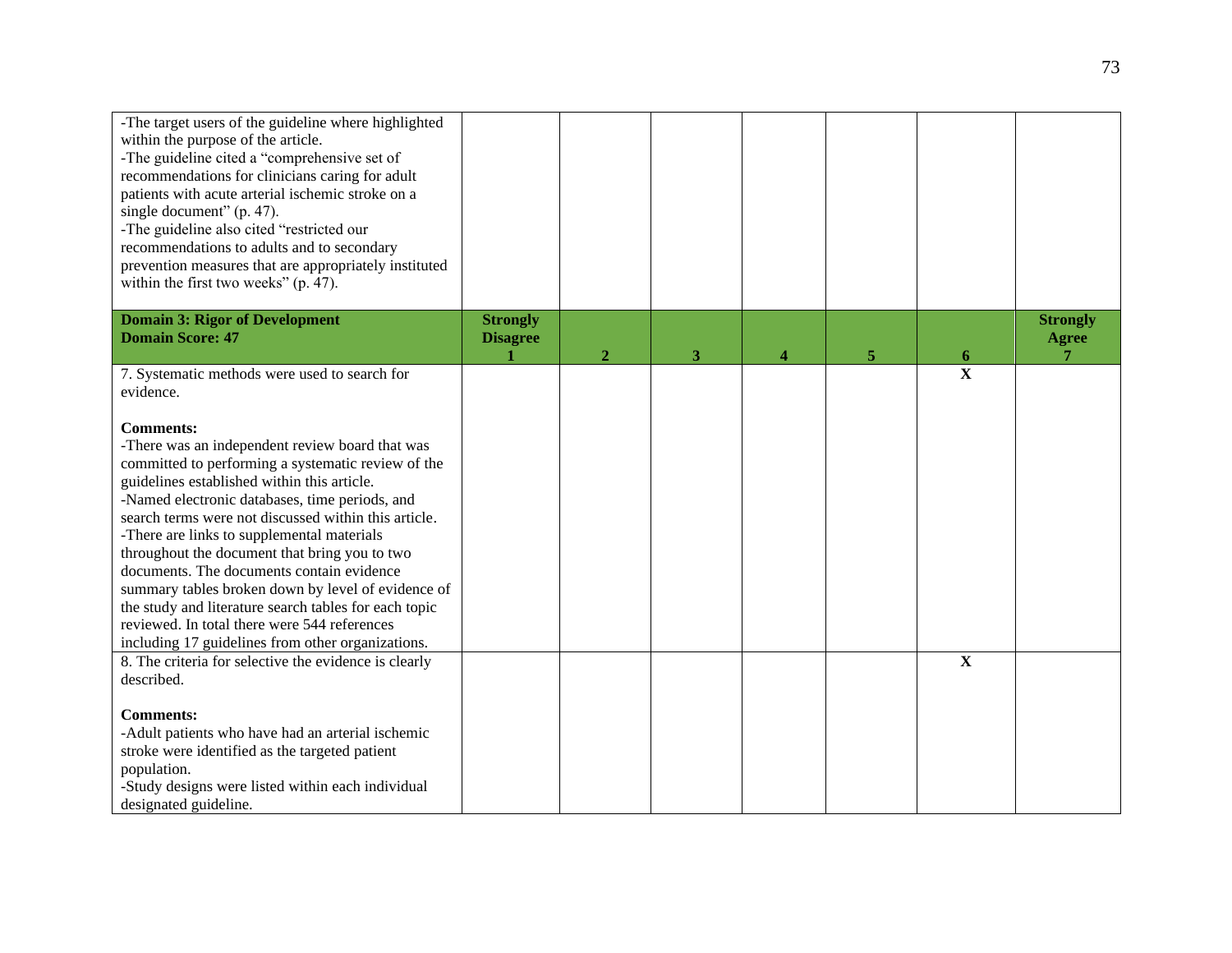| -Outcomes are also listed within each individual                                              |  |  |                         |  |
|-----------------------------------------------------------------------------------------------|--|--|-------------------------|--|
|                                                                                               |  |  |                         |  |
| designated guideline which also are applied to the                                            |  |  |                         |  |
| class recommendation.                                                                         |  |  |                         |  |
|                                                                                               |  |  |                         |  |
| 9. The strengths and limitations of the body of                                               |  |  | $\mathbf X$             |  |
| evidence are clearly described.                                                               |  |  |                         |  |
|                                                                                               |  |  |                         |  |
| <b>Comments:</b>                                                                              |  |  |                         |  |
| -Does not exclusively list a limitations or strengths                                         |  |  |                         |  |
| section.                                                                                      |  |  |                         |  |
| -When relevant to each individual guideline                                                   |  |  |                         |  |
| appropriateness, outcomes, relevance, and benefit to                                          |  |  |                         |  |
| the patient population are appropriately highlighted.                                         |  |  |                         |  |
|                                                                                               |  |  |                         |  |
|                                                                                               |  |  | $\overline{\mathbf{X}}$ |  |
| 10. The methods for formulating the                                                           |  |  |                         |  |
| recommendations are clearly described.                                                        |  |  |                         |  |
|                                                                                               |  |  |                         |  |
| <b>Comments:</b>                                                                              |  |  |                         |  |
| -The article cited "Draft recommendations and                                                 |  |  |                         |  |
| supporting evidence were discussed by the writing                                             |  |  |                         |  |
| group, and the revised recommendations for each                                               |  |  |                         |  |
| topic were reviewed by a designated writing group"                                            |  |  |                         |  |
| (p. 346).                                                                                     |  |  |                         |  |
| -The guideline also described each recommendation                                             |  |  |                         |  |
| that was changed from the previous recommendation                                             |  |  |                         |  |
| and also why it was changed with sources cited                                                |  |  |                         |  |
| -Group members then had to unanimously approve                                                |  |  |                         |  |
|                                                                                               |  |  |                         |  |
| all recommendations with voting.                                                              |  |  |                         |  |
|                                                                                               |  |  |                         |  |
| 11. The health benefits, side effects, and risks have                                         |  |  | $\mathbf X$             |  |
| been considered in formulating the                                                            |  |  |                         |  |
| recommendations.                                                                              |  |  |                         |  |
|                                                                                               |  |  |                         |  |
| <b>Comments:</b>                                                                              |  |  |                         |  |
| -The article within each individual guideline lists the                                       |  |  |                         |  |
| data and outcomes that are relevant to each                                                   |  |  |                         |  |
| intervention.                                                                                 |  |  |                         |  |
|                                                                                               |  |  |                         |  |
|                                                                                               |  |  |                         |  |
| - Yes, this is described by the class of<br>recommendation and a description of the reasoning |  |  |                         |  |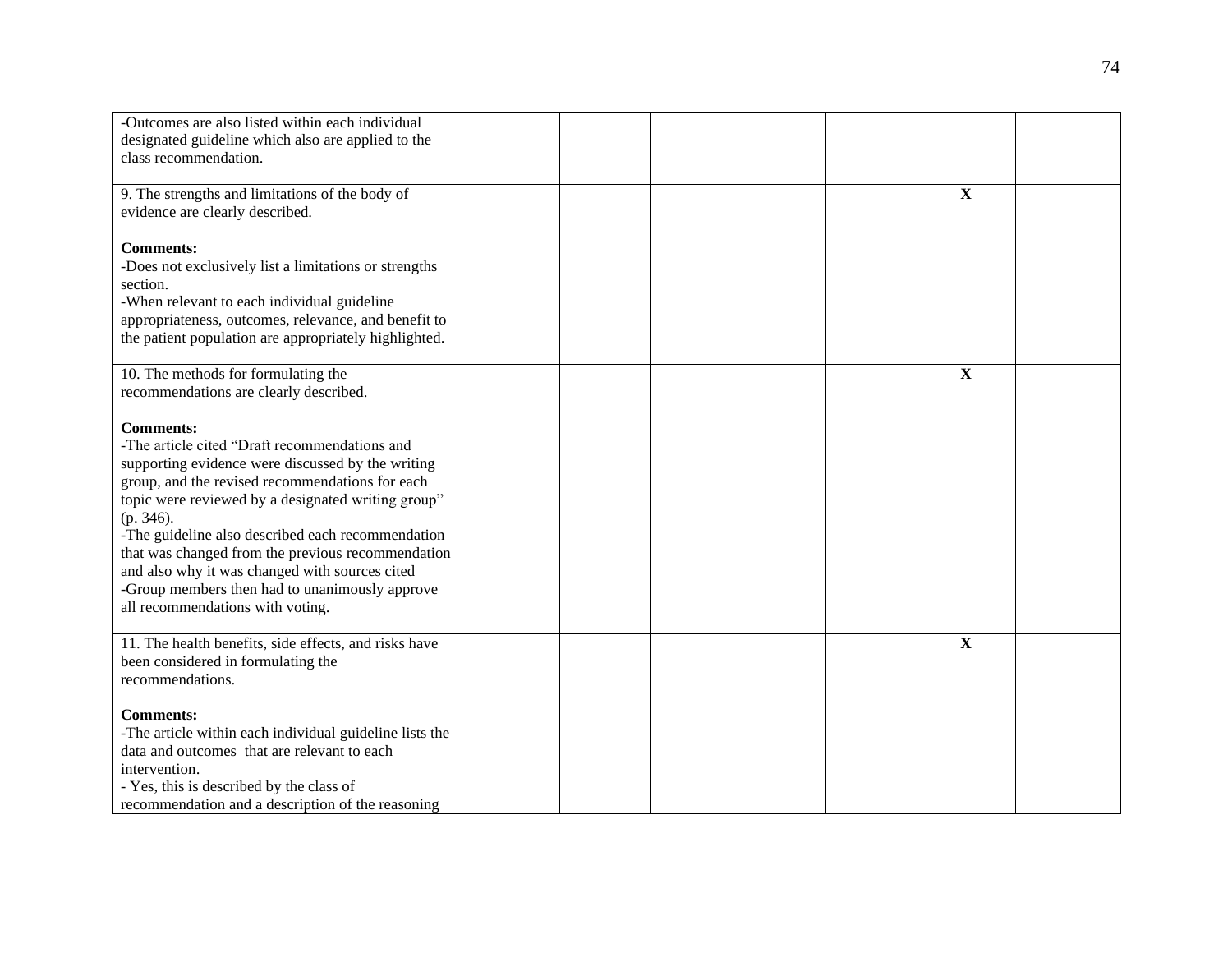| for the class if it has changed from the previous<br>version of the guideline.<br>-However, the article does not list the benefits and<br>side effects explicitly when applying the identified<br>interventions within the guideline                                                                                                                                                                                                                                                                             |  |             |  |              |
|------------------------------------------------------------------------------------------------------------------------------------------------------------------------------------------------------------------------------------------------------------------------------------------------------------------------------------------------------------------------------------------------------------------------------------------------------------------------------------------------------------------|--|-------------|--|--------------|
| 12. There is an explicit link between the<br>recommendations and the supporting evidence.                                                                                                                                                                                                                                                                                                                                                                                                                        |  |             |  | $\mathbf X$  |
| <b>Comments:</b><br>-The body of evidence supporting each intervention<br>within the guideline is listed and relevant to each<br>individual guideline.<br>-There was also a class of recommendation listed<br>within each intervention highlighting the level of<br>evidence to support each individual guideline.                                                                                                                                                                                               |  |             |  |              |
| 13. The guideline has been externally reviewed by<br>experts prior to its publication.                                                                                                                                                                                                                                                                                                                                                                                                                           |  |             |  | $\mathbf{X}$ |
| <b>Comments:</b><br>-The guideline was expertly peer reviewed by<br>fourteen individuals.<br>-There was also an oversight committee and stroke<br>council leadership committee that was involved in<br>reviewing the research and its application to each<br>individual guideline.<br>-The guideline was also endorsed and reviewed by<br>the Society for Academic Emergency Medicine,<br>Neurocritical Care Society, American Association of<br>Neurological Surgeons and Congress of<br>Neurological Surgeons. |  |             |  |              |
| 14. A procedure for updating the guideline is<br>provided.                                                                                                                                                                                                                                                                                                                                                                                                                                                       |  | $\mathbf X$ |  |              |
| <b>Comments:</b><br>-This was not explicitly discussed.                                                                                                                                                                                                                                                                                                                                                                                                                                                          |  |             |  |              |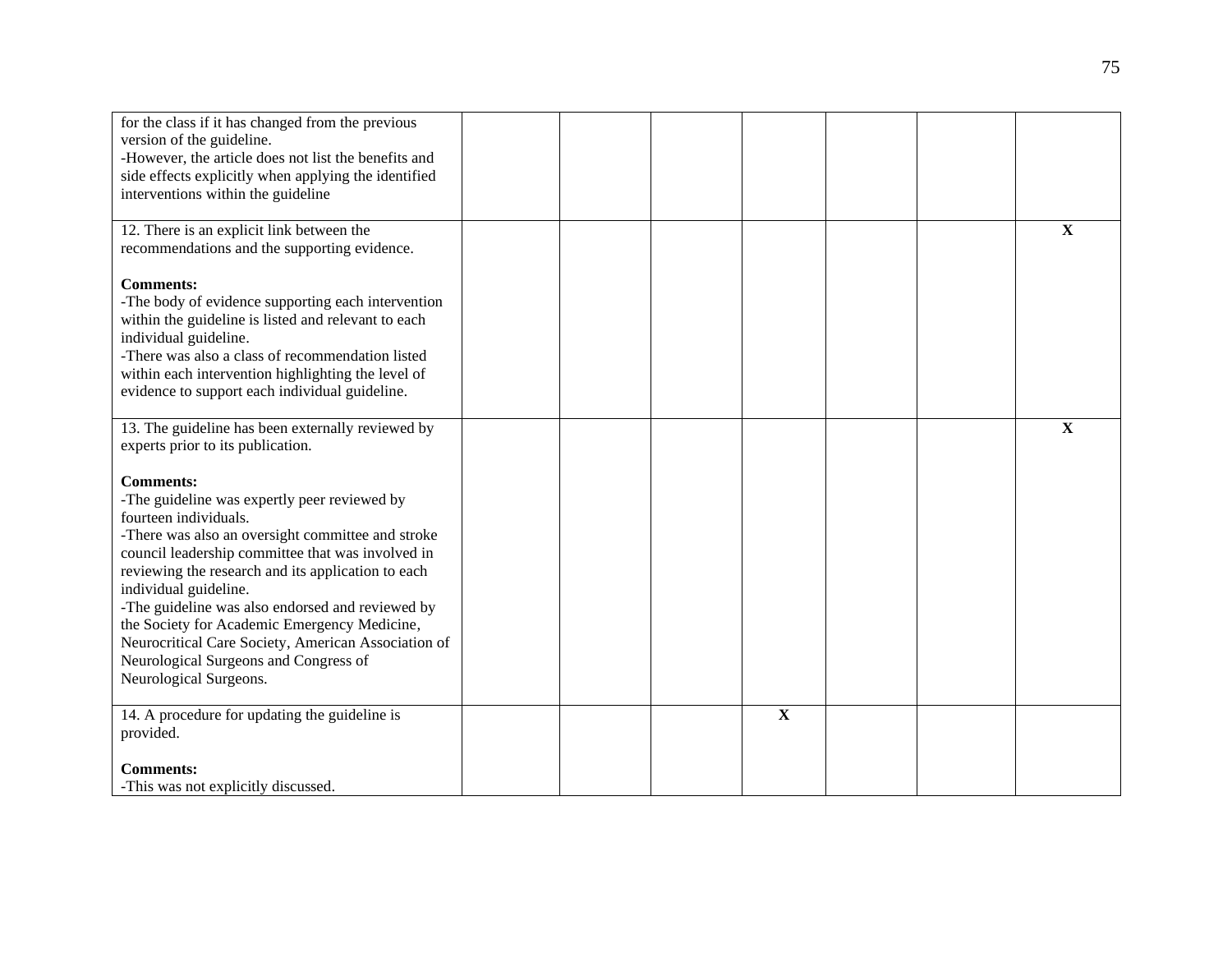| -The 2019 guidelines are an updated version of the<br>2018 stroke guidelines already established by the<br>AHA and ASA.<br>- The article cited "RCTs addressing arterial<br>ischemic stroke published between November 2018<br>and April 2019 were reviewed by the writing group"<br>(p. 345).                                                                                                                                                                                                                                       |                                    |                |   |   |   |   |                                 |
|--------------------------------------------------------------------------------------------------------------------------------------------------------------------------------------------------------------------------------------------------------------------------------------------------------------------------------------------------------------------------------------------------------------------------------------------------------------------------------------------------------------------------------------|------------------------------------|----------------|---|---|---|---|---------------------------------|
| <b>Domain 4: Clarity of Presentation</b><br><b>Domain Score: 20</b>                                                                                                                                                                                                                                                                                                                                                                                                                                                                  | <b>Strongly</b><br><b>Disagree</b> | $\overline{2}$ | 3 | 4 | 5 | 6 | <b>Strongly</b><br><b>Agree</b> |
| 15. The recommendations are specific and<br>unambiguous.                                                                                                                                                                                                                                                                                                                                                                                                                                                                             |                                    |                |   |   |   |   | $\overline{\mathbf{X}}$         |
| <b>Comments:</b><br>-The recommendations are clearly discussed within<br>the article<br>-The guideline discussed its target patient population<br>and how to apply various stages of care to arterial<br>ischemic stroke patients<br>-The guideline recommendation that is specific to<br>this inquiry is cited "sources of hyperthermia<br>(temperature $>$ 38C) should be identified and treated,<br>and antipyretic medications should be administered<br>to lower temperature in hyperthermic patients with<br>stroke" (p. 361). |                                    |                |   |   |   |   |                                 |
| 16. The different options for management of the<br>condition or health issue are clearly presented                                                                                                                                                                                                                                                                                                                                                                                                                                   |                                    |                |   |   |   |   | $\mathbf X$                     |
| <b>Comments:</b><br>-The guideline lists a detailed plan of care that<br>should be followed with arterial ischemic stroke<br>patients.<br>-The guideline highlights that are specific to this<br>inquiry are to treat hyperthermia with anti-pyretic<br>medications and that induced hypothermia has not<br>shown to benefit patient outcome.                                                                                                                                                                                        |                                    |                |   |   |   |   |                                 |
| 17. Key recommendations are easily identifiable.                                                                                                                                                                                                                                                                                                                                                                                                                                                                                     |                                    |                |   |   |   | X |                                 |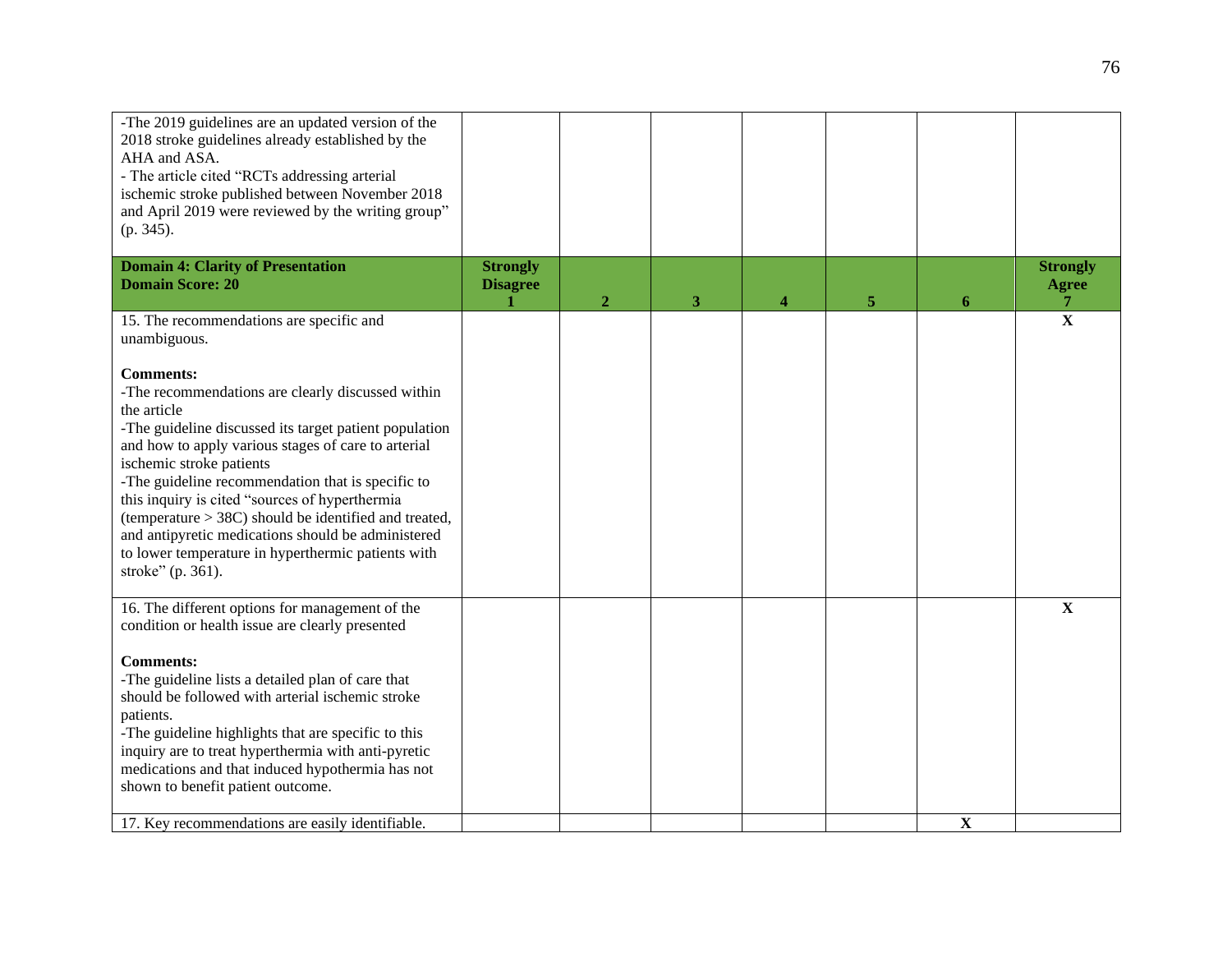| <b>Comments:</b><br>-The guideline lists in Table 2 key guidelines,<br>policies, and statements that are relevant to the<br>management of arterial ischemic stroke<br>-The guideline also has a section dedicated to listing<br>specific guidelines depending on patient location,<br>timing of stroke, treatment measures, and inpatient<br>guidance for improved patient outcomes.<br>-There was no explicit location with summary of<br>recommendations that were new or changed and no<br>summary or conclusion paragraphs. |                                    |                         |                         |                  |   |   |                                 |
|---------------------------------------------------------------------------------------------------------------------------------------------------------------------------------------------------------------------------------------------------------------------------------------------------------------------------------------------------------------------------------------------------------------------------------------------------------------------------------------------------------------------------------|------------------------------------|-------------------------|-------------------------|------------------|---|---|---------------------------------|
| <b>Domain 5: Applicability</b><br><b>Domain Score: 11</b>                                                                                                                                                                                                                                                                                                                                                                                                                                                                       | <b>Strongly</b><br><b>Disagree</b> | $\overline{2}$          | 3                       | $\boldsymbol{A}$ | 5 | 6 | <b>Strongly</b><br><b>Agree</b> |
| 18. The guideline describes facilitators and barriers<br>to its application.<br><b>Comments:</b><br>-There was no formal location in which facilitators<br>and barriers to the guideline were listed.<br>-The guideline lists several different platforms of<br>arterial ischemic stroke care in which require<br>advanced care; barriers to this level of care are not<br>listed within the guideline.                                                                                                                         |                                    | $\overline{\mathbf{X}}$ |                         |                  |   |   |                                 |
| 19. The guideline provides and/or tools on how the<br>recommendations can be put into practice.<br><b>Comments:</b><br>-The guidelines clearly establish different algorithms<br>with the interventions provided. Intravenous<br>alteplase administration is good example of this;<br>listing criteria needed for administration including<br>timing, imaging, and form of stroke.<br>-The guideline has a master table listing criteria for<br>treatment in many different formats of arterial<br>ischemic stroke.             |                                    |                         | $\overline{\mathbf{X}}$ |                  |   |   |                                 |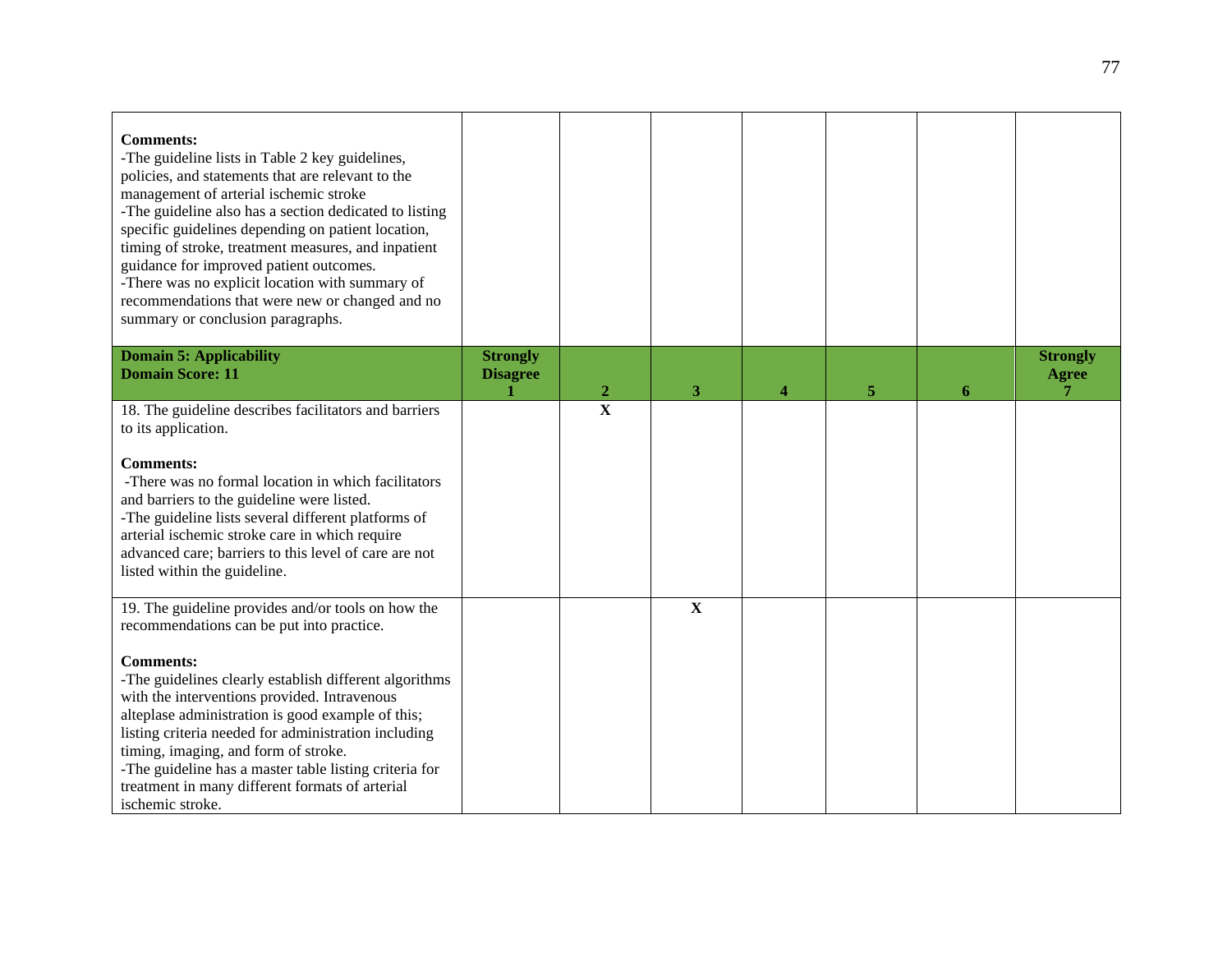| -There was also no formal section dedicated listing<br>tools regarding putting recommendations into<br>practice.                                                                                                                                                                                                                                                                                                                                                         |                                    |                |   |   |             |   |                                 |
|--------------------------------------------------------------------------------------------------------------------------------------------------------------------------------------------------------------------------------------------------------------------------------------------------------------------------------------------------------------------------------------------------------------------------------------------------------------------------|------------------------------------|----------------|---|---|-------------|---|---------------------------------|
| 20. The potential resource implications of applying<br>the recommendations have been considered.                                                                                                                                                                                                                                                                                                                                                                         | $\overline{\mathbf{X}}$            |                |   |   |             |   |                                 |
| <b>Comments:</b><br>-There is no formal location were resource<br>implications with outcomes is listed.                                                                                                                                                                                                                                                                                                                                                                  |                                    |                |   |   |             |   |                                 |
| 21. The guideline presents monitoring and/or<br>auditing criteria.                                                                                                                                                                                                                                                                                                                                                                                                       |                                    |                |   |   | $\mathbf X$ |   |                                 |
| <b>Comments:</b><br>- Although, there is no formal location key<br>recommendations are highlighted throughout the<br>guideline.<br>-This includes process measures and clinical<br>outcome criteria.<br>-The guideline discusses the monitoring of<br>temperature should be routinely performed and<br>patients with a temperature > 38C should be treated.<br>-Criteria for guideline implementation or adherence<br>to the recommendation is not explicitly mentioned. |                                    |                |   |   |             |   |                                 |
| <b>Domain 6: Editorial Independence</b><br><b>Domain Score: 13</b>                                                                                                                                                                                                                                                                                                                                                                                                       | <b>Strongly</b><br><b>Disagree</b> | $\overline{2}$ | 3 | 4 | 5           | 6 | <b>Strongly</b><br><b>Agree</b> |
| 22. The views of the funding body have no<br>influences the content of the guideline.                                                                                                                                                                                                                                                                                                                                                                                    |                                    |                |   |   | $\mathbf X$ |   |                                 |
| <b>Comments:</b><br>-The article cited "strict adherence to the AHA<br>conflict-of-interest policy was maintained throughout<br>the writing and consensus process" (p. 345).<br>-There is no detailed information regarding funding<br>for the guideline, but it can be assumed this guideline<br>was funded by the AHA.                                                                                                                                                 |                                    |                |   |   |             |   |                                 |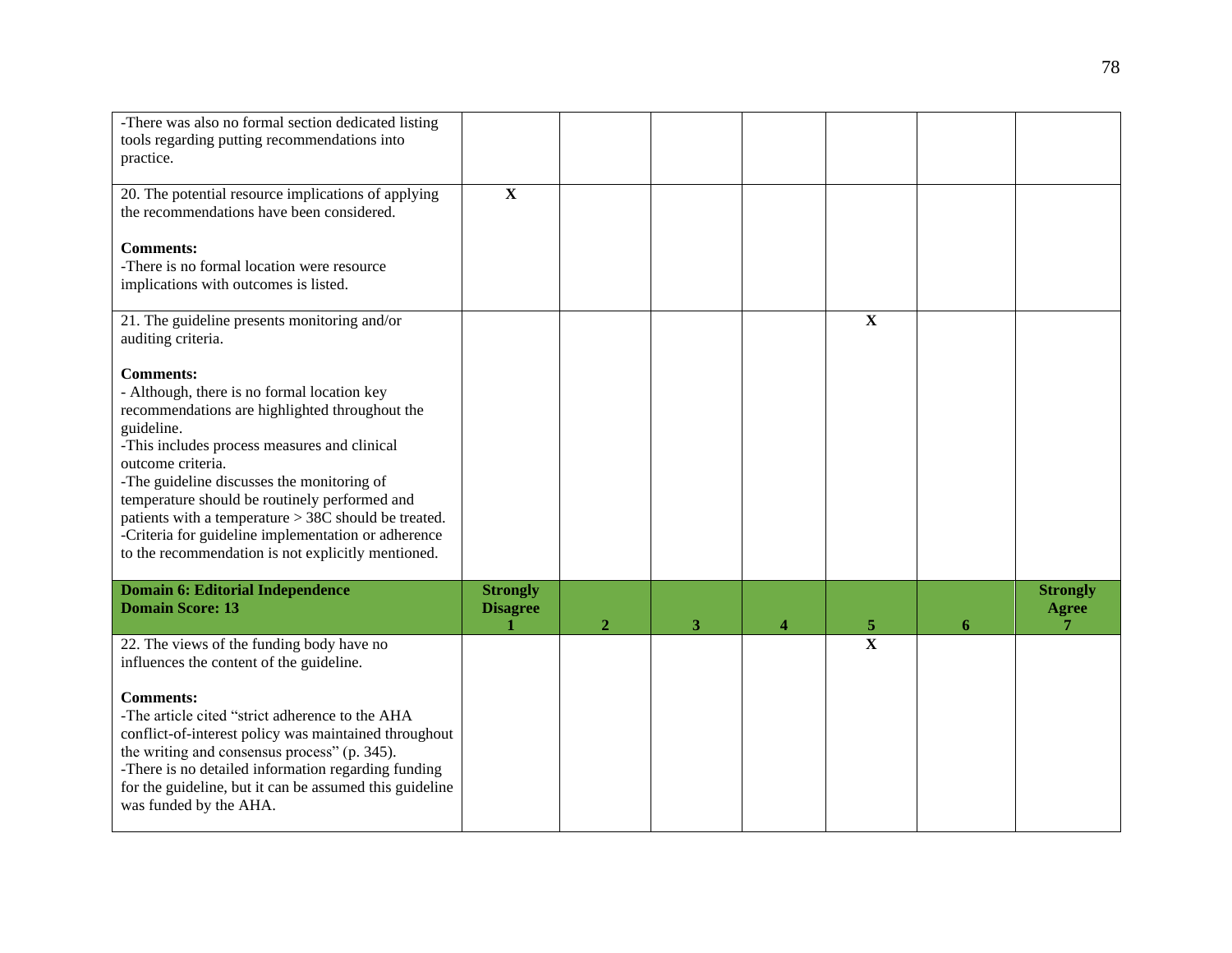| 23. Competing interests of guideline development       |                 |                  |   |   |                |   | $\mathbf X$             |
|--------------------------------------------------------|-----------------|------------------|---|---|----------------|---|-------------------------|
| group members have been recorded.                      |                 |                  |   |   |                |   |                         |
|                                                        |                 |                  |   |   |                |   |                         |
| <b>Comments:</b>                                       |                 |                  |   |   |                |   |                         |
| -There was a review of group members listed with a     |                 |                  |   |   |                |   |                         |
|                                                        |                 |                  |   |   |                |   |                         |
| disclosure questionnaire presented in a table format   |                 |                  |   |   |                |   |                         |
| for each group member.                                 |                 |                  |   |   |                |   |                         |
| -The guideline cited "members were not allowed to      |                 |                  |   |   |                |   |                         |
| participate in discussions or to vote on topics        |                 |                  |   |   |                |   |                         |
| relevant to their relations with industry" (p. 345).   |                 |                  |   |   |                |   |                         |
|                                                        |                 |                  |   |   |                |   |                         |
| <b>Overall Guideline Assessment</b>                    | <b>Strongly</b> |                  |   |   |                |   | <b>Strongly</b>         |
| <b>Domain Score: 14</b>                                | <b>Disagree</b> |                  |   |   |                |   | <b>Agree</b>            |
|                                                        |                 | $\boldsymbol{2}$ | 3 | 4 | $\mathfrak{S}$ | 6 | 7                       |
| 1. Rate the overall quality of the guideline.          |                 |                  |   |   |                |   | $\overline{\mathbf{X}}$ |
|                                                        |                 |                  |   |   |                |   |                         |
| <b>Comments:</b>                                       |                 |                  |   |   |                |   |                         |
|                                                        |                 |                  |   |   |                |   |                         |
| -Throughout the guidelines listed for arterial         |                 |                  |   |   |                |   |                         |
| ischemic stroke it was easily transferrable into       |                 |                  |   |   |                |   |                         |
| practice and established a clear plan for              |                 |                  |   |   |                |   |                         |
| implementation into bedside care.                      |                 |                  |   |   |                |   |                         |
| -The guidelines were supported a high level of         |                 |                  |   |   |                |   |                         |
| evidence which included systematic reviews and         |                 |                  |   |   |                |   |                         |
| randomized controlled trials.                          |                 |                  |   |   |                |   |                         |
| -The guidelines also utilized a ranking system for the |                 |                  |   |   |                |   |                         |
| recommendations which correlated with the level of     |                 |                  |   |   |                |   |                         |
| evidence that supported each intervention.             |                 |                  |   |   |                |   |                         |
| -The guidelines also listed the data and research      |                 |                  |   |   |                |   |                         |
| guided each individual intervention.                   |                 |                  |   |   |                |   |                         |
| -The article was peer reviewed and had an oversight    |                 |                  |   |   |                |   |                         |
| committee that monitored the writing group.            |                 |                  |   |   |                |   |                         |
|                                                        |                 |                  |   |   |                |   |                         |
| -Summary and conclusion paragraphs were not            |                 |                  |   |   |                |   |                         |
| provided and neither were methods of how to apply      |                 |                  |   |   |                |   |                         |
| the recommendations.                                   |                 |                  |   |   |                |   |                         |
|                                                        |                 |                  |   |   |                |   |                         |
| 2. I would recommend this guideline for use.           |                 |                  |   |   |                |   | $\mathbf X$             |
|                                                        |                 |                  |   |   |                |   |                         |
| <b>Comments:</b>                                       |                 |                  |   |   |                |   |                         |
| Yes! Overall, the guideline is a great tool for        |                 |                  |   |   |                |   |                         |
| managing arterial ischemic stroke. The guidelines      |                 |                  |   |   |                |   |                         |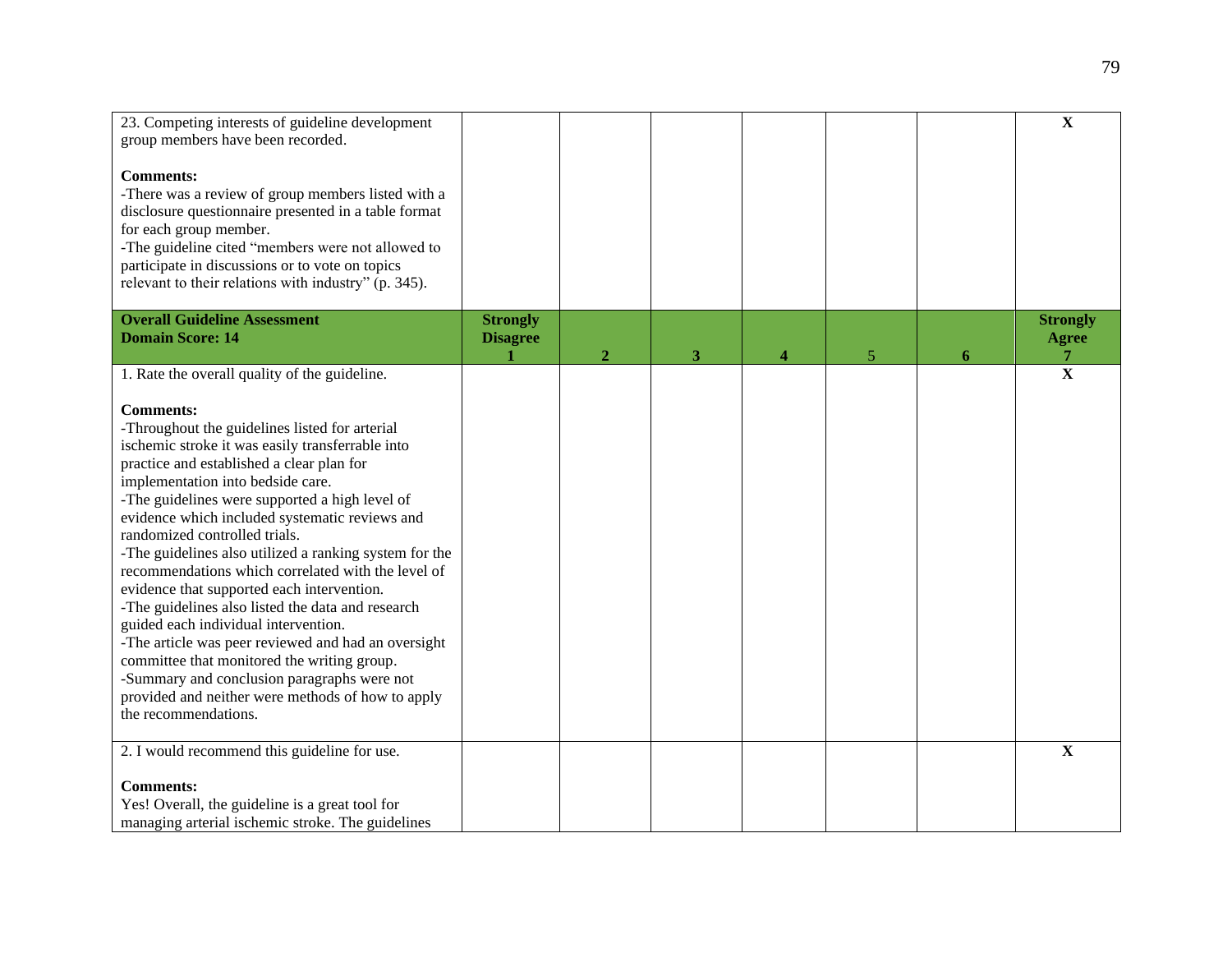| have been consistently updated with the most recent    |  |  |  |  |
|--------------------------------------------------------|--|--|--|--|
| and highest level of evidence available. The           |  |  |  |  |
| guidelines displayed the research in which guided      |  |  |  |  |
| each intervention. Allowing the viewer to assess how   |  |  |  |  |
| the guideline was developed. The article also created  |  |  |  |  |
| a ranking system which allowed the viewer to better    |  |  |  |  |
| understand the quality of evidence that supported      |  |  |  |  |
| each individual intervention. The guidelines are clear |  |  |  |  |
| and easily transferrable into practice. However, the   |  |  |  |  |
| guideline does not apply recommendations for how       |  |  |  |  |
| to the guideline can be put into practice. It should   |  |  |  |  |
| also be mentioned that each individual                 |  |  |  |  |
| recommendation is clearly identifiable and             |  |  |  |  |
| implementation into bedside practice would not be      |  |  |  |  |
| difficult to navigate. The overall score for the       |  |  |  |  |
| guideline is high and should be instituted into        |  |  |  |  |
| bedside practice for arterial ischemic stroke patient  |  |  |  |  |
| populations.                                           |  |  |  |  |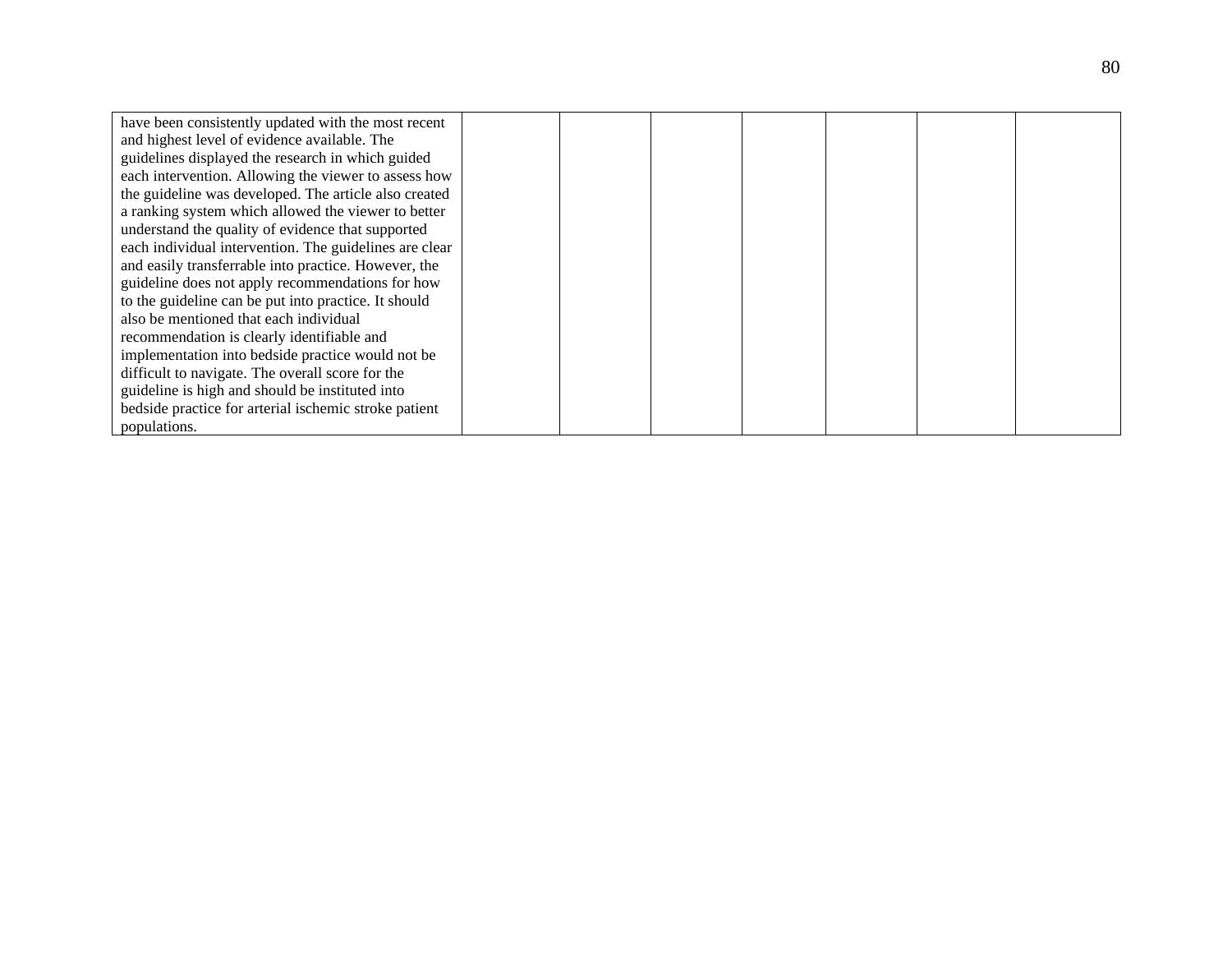# Appendix E

European Stroke Organization guidelines for the management of temperature in patients with acute ischemic stroke Agree II Appraisal

| <b>Domain 1: Scope and Purpose</b><br><b>Domain Score: 21</b>                                                                                                                                                                                                                                                                                                                                                                                                                                                                                                                                                                                                                         | <b>Strongly</b><br><b>Disagree</b> | $\mathbf{2}$ | 3 | 4 | 5 | 6 | <b>Strongly</b><br><b>Agree</b><br>$\overline{7}$ |
|---------------------------------------------------------------------------------------------------------------------------------------------------------------------------------------------------------------------------------------------------------------------------------------------------------------------------------------------------------------------------------------------------------------------------------------------------------------------------------------------------------------------------------------------------------------------------------------------------------------------------------------------------------------------------------------|------------------------------------|--------------|---|---|---|---|---------------------------------------------------|
| 1. The overall objective(s) of the guideline is (are)<br>specifically described.                                                                                                                                                                                                                                                                                                                                                                                                                                                                                                                                                                                                      |                                    |              |   |   |   |   | $\overline{\mathbf{X}}$                           |
| <b>Comment:</b><br>-The guideline cited "The aim of this Guideline<br>document is to assist physicians treating patients with<br>acute ischemic stroke in their clinical decisions with<br>regard to the management of temperature" (p. 941)<br>-Title very clearly states objective within title<br>"guideline for the management of temperature in<br>patients with acute ischemic stroke" (p. 941).                                                                                                                                                                                                                                                                                |                                    |              |   |   |   |   |                                                   |
| 2. The health question( $s$ ) covered by the guideline is<br>(are) specifically described.                                                                                                                                                                                                                                                                                                                                                                                                                                                                                                                                                                                            |                                    |              |   |   |   |   | $\mathbf X$                                       |
| <b>Comment:</b><br>-The guideline clearly discusses three specific<br>questions.<br>-"In hyperthermic patient with acute ischemic stroke,<br>does treatment of hyperthermia compared with no<br>treatment of hyperthermia improve functional outcome<br>and/or survival" (p. 943).<br>-"In normothermic patients with acute ischemic stroke,<br>does prevention of hyperthermia with antipyretics<br>compared with no prevention of hyperthermia improve<br>functional outcome and/or survival" (p. 943).<br>-"In patients with acute ischemic stroke, does induction<br>of hypothermia compared with no induction of<br>hypothermia improve functional and/or survival" (p.<br>946). |                                    |              |   |   |   |   |                                                   |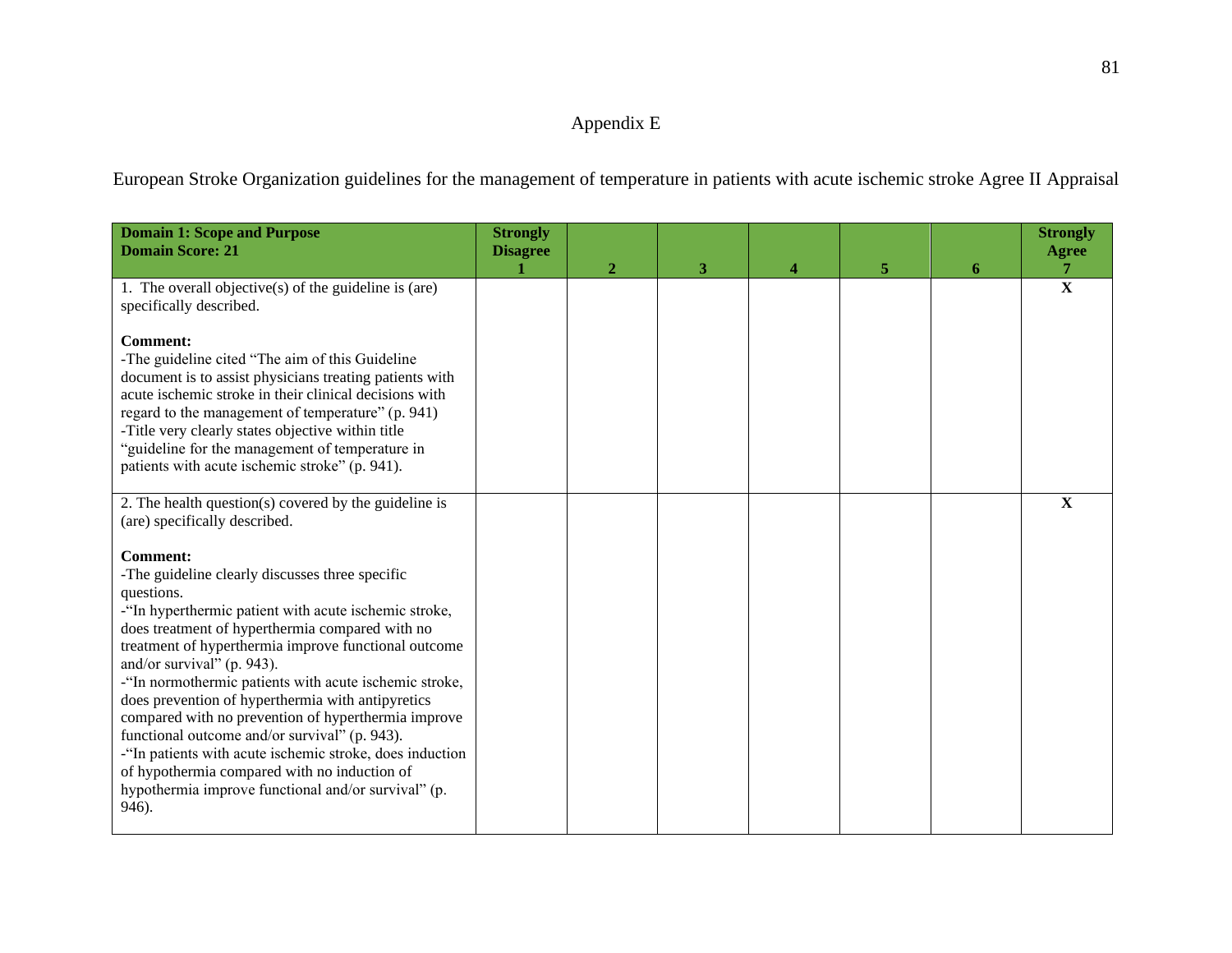| 3. The populations (patients, public etc.) to whom the<br>guideline is meant to apply is specifically described.<br><b>Comments:</b><br>-The population of interest is described as acute<br>ischemic stroke patients.                                                                                                                                                                                           |                                    |              |   |             |             |   | $\mathbf X$                                       |
|------------------------------------------------------------------------------------------------------------------------------------------------------------------------------------------------------------------------------------------------------------------------------------------------------------------------------------------------------------------------------------------------------------------|------------------------------------|--------------|---|-------------|-------------|---|---------------------------------------------------|
| <b>Domain 2: Stakeholder Involvement</b><br><b>Domain Score: 16</b>                                                                                                                                                                                                                                                                                                                                              | <b>Strongly</b><br><b>Disagree</b> | $\mathbf{2}$ | 3 | 4           | 5           | 6 | <b>Strongly</b><br><b>Agree</b><br>$\overline{7}$ |
| 4. The guideline development group includes<br>individuals from all relevant professional groups.<br><b>Comments:</b><br>-The working group was listed within the article as<br>well as their disciplines (internists, neurologists, &<br>information specialists).                                                                                                                                              |                                    |              |   |             |             |   | $\overline{\mathbf{x}}$                           |
| -The working groups institutions were also listed<br>within the guideline as well as their locations.<br>-The working groups role was general consensus or<br>agreement with guideline specifics.                                                                                                                                                                                                                |                                    |              |   |             |             |   |                                                   |
| 5. The views and preferences of the target population<br>(patients, public, etc.) have been sought.                                                                                                                                                                                                                                                                                                              |                                    |              |   |             | $\mathbf X$ |   |                                                   |
| <b>Comments:</b><br>-The views of the targeted patient populations were not<br>defined within the article.<br>-Perspectives were sought and priority topics were<br>discussed during plenary session during the Karolinska<br>Stroke Update Conference.<br>-Guideline review was also performed by two separate<br>external reviewers.<br>-The guideline was approved by a committee and<br>executive committee. |                                    |              |   |             |             |   |                                                   |
| 6. The target users of the guideline are clearly defined.<br><b>Comments:</b>                                                                                                                                                                                                                                                                                                                                    |                                    |              |   | $\mathbf X$ |             |   |                                                   |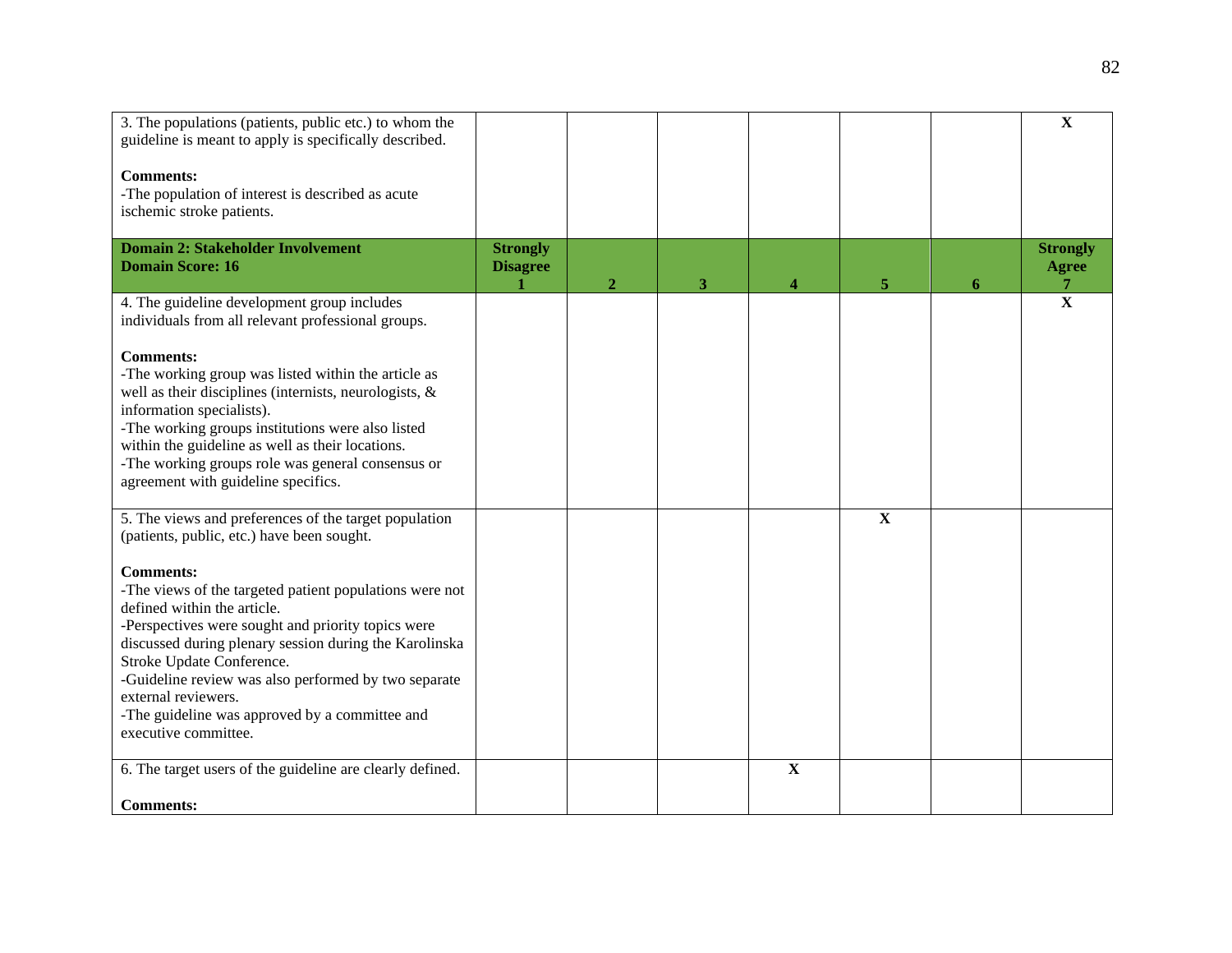| -Target users appear to be assumed and not clearly<br>defined within guideline.<br>-Recommendations are clearly defined within the<br>guideline to inform clinical decision making.                                                                                                                                                                                                                                                                          |                                    |                |   |   |    |   |                                      |
|--------------------------------------------------------------------------------------------------------------------------------------------------------------------------------------------------------------------------------------------------------------------------------------------------------------------------------------------------------------------------------------------------------------------------------------------------------------|------------------------------------|----------------|---|---|----|---|--------------------------------------|
| <b>Domain 3: Rigor of Development</b><br><b>Domain Score: 53</b>                                                                                                                                                                                                                                                                                                                                                                                             | <b>Strongly</b><br><b>Disagree</b> | $\overline{2}$ | 3 | 4 | 5. | 6 | <b>Strongly</b><br><b>Agree</b><br>7 |
| 7. Systematic methods were used to search for<br>evidence.                                                                                                                                                                                                                                                                                                                                                                                                   |                                    |                |   |   |    |   | $\overline{\mathbf{X}}$              |
| <b>Comments:</b><br>-The guideline listed all electronic databases utilized;<br>Cochrane library, MEDLINE, EMBASE, & CINAHL<br>-Time periods in which research was searched was also<br>listed.<br>-Search terms utilized included "free text terms used to<br>describe each PICO topic"; they are also found in<br>supplement material provided (p. 942).                                                                                                   |                                    |                |   |   |    |   |                                      |
| 8. The criteria for selecting the evidence are clearly<br>described.                                                                                                                                                                                                                                                                                                                                                                                         |                                    |                |   |   |    |   | $\mathbf X$                          |
| <b>Comments:</b><br>-Level of evidence selection utilized for guideline<br>support was randomized controlled trials, &<br>systematic reviews/meta-analysis.<br>-Target patient population was acute ischemic stroke.<br>-Eligible study selection included "for each PICO<br>question, two authors independently screened the titles<br>and abstracts" for article selection.<br>-Criteria for selecting the evidence is located in<br>supplement materials. |                                    |                |   |   |    |   |                                      |
| 9. The strengths and limitations of the body of<br>evidence are clearly described.                                                                                                                                                                                                                                                                                                                                                                           |                                    |                |   |   |    |   | $\mathbf X$                          |
| <b>Comments:</b><br>-Strengths and limitations are listed within guideline<br>discussion                                                                                                                                                                                                                                                                                                                                                                     |                                    |                |   |   |    |   |                                      |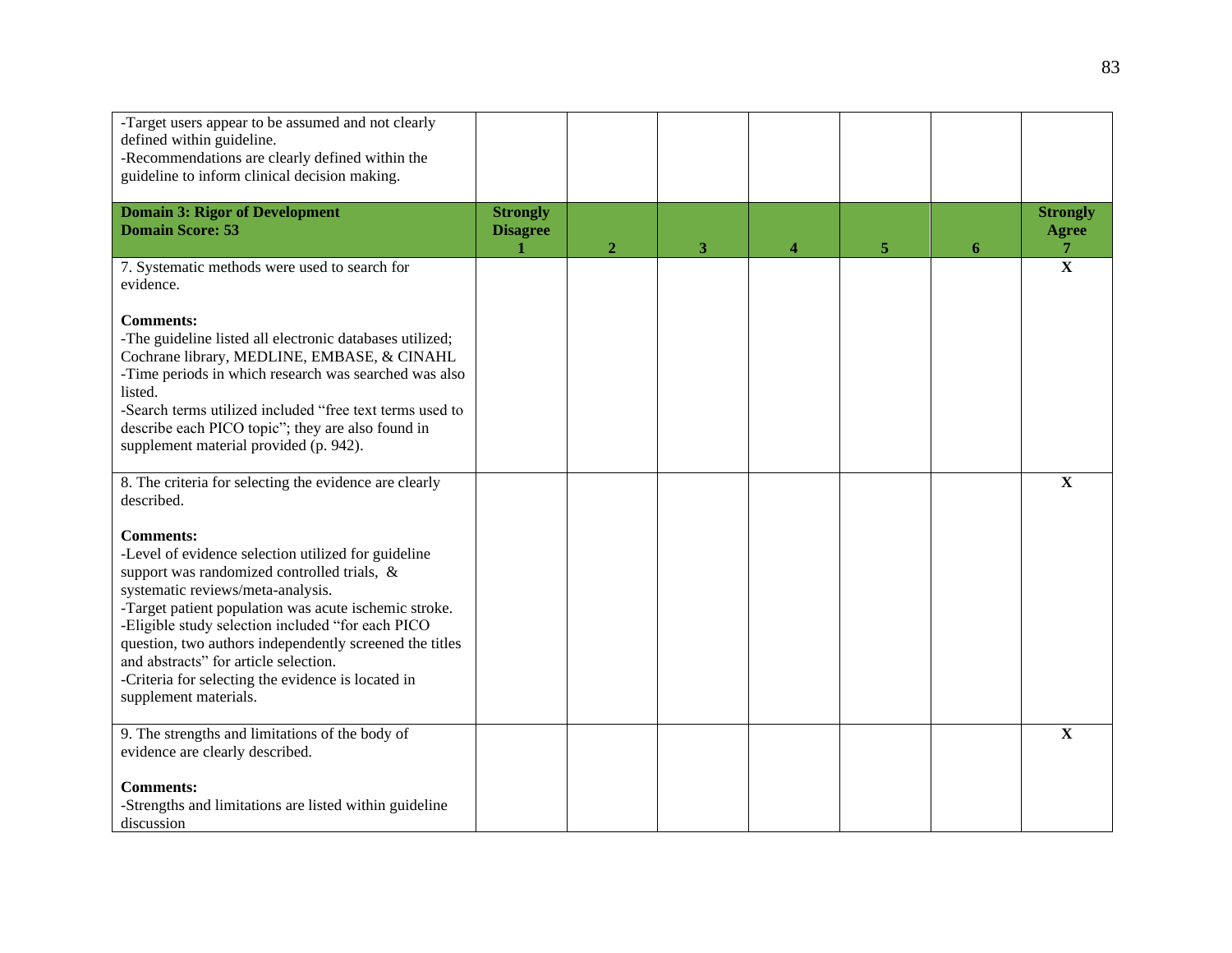| -Strengths include level of evidence to support<br>guideline recommendation (systematic reviews and<br>randomized controlled trials), implementation of<br>GRADE system to assess quality of research, &<br>explicit evaluation of functional outcomes<br>-Limitations include the limited research available that<br>is of high quality or high level of evidence; "the<br>currently available data about temperature management<br>in acute ischemic stroke are limited and the strengths<br>of the recommendations are there for weak" & "the<br>strength of the ESO recommendation is weak, which<br>implies little evidence is needed to change the<br>recommendation" (p. 946). |  |              |  |             |
|---------------------------------------------------------------------------------------------------------------------------------------------------------------------------------------------------------------------------------------------------------------------------------------------------------------------------------------------------------------------------------------------------------------------------------------------------------------------------------------------------------------------------------------------------------------------------------------------------------------------------------------------------------------------------------------|--|--------------|--|-------------|
| 10. The methods for formulating the recommendations<br>are clearly described.<br><b>Comments:</b><br>-Delphi scores were utilized to grade the quality of<br>evidence according to the "GRADE methodology" (p.<br>942).<br>-Strength of the recommendation was concluded by the<br>working group consensus.<br>-Voting process 'for' or 'against' the recommendations<br>-Recommendation strength was graded as 'strong' or<br>'weak.'                                                                                                                                                                                                                                                |  |              |  | $\mathbf X$ |
| 11. The health benefits, side effects, and risk have<br>been considered in formulating the recommendations.<br><b>Comments:</b><br>-Functional outcome is the health benefit and/or<br>survival which is the outcome of measure for each<br>recommendation.<br>-Side effects and reporting of risk verse benefit are not<br>listed within guideline.                                                                                                                                                                                                                                                                                                                                  |  | $\mathbf{X}$ |  |             |
| 12. There is an explicit link between the<br>recommendations and the supporting evidence.                                                                                                                                                                                                                                                                                                                                                                                                                                                                                                                                                                                             |  |              |  | X           |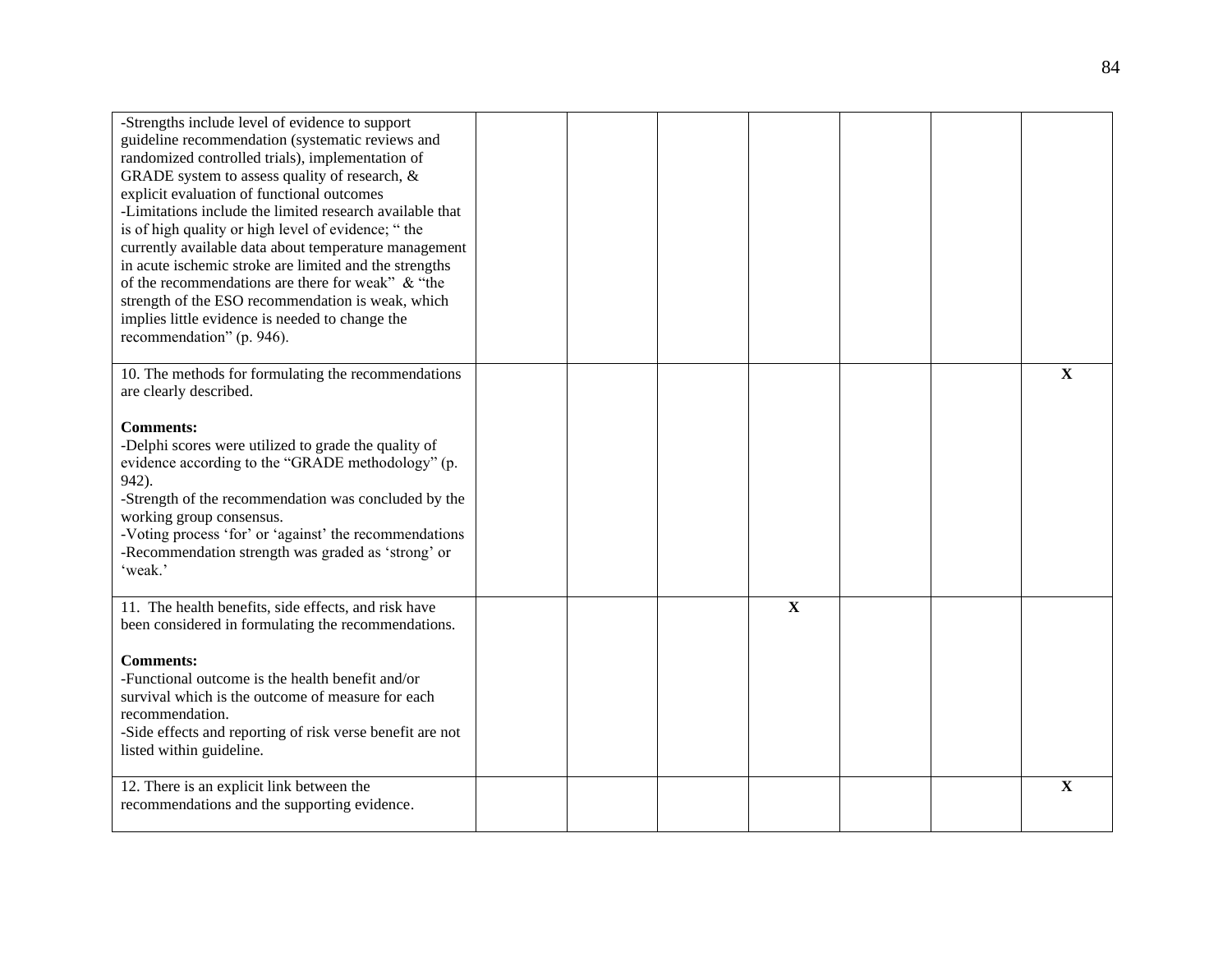| <b>Comments:</b><br>-The guideline clearly describes the link between<br>evidence utilized in support of their recommendation.<br>-There is both a quality of evidence and strength in<br>recommendation listed for each individual<br>recommendation.<br>-Tables are utilized to break down the research utilized<br>in support of the evidence.<br>-Narrative is provided to discuss why evidence was<br>utilized in support of recommendation.<br>-The supporting evidence can also be found in<br>supplement materials.                                             |  |  |  |             |
|-------------------------------------------------------------------------------------------------------------------------------------------------------------------------------------------------------------------------------------------------------------------------------------------------------------------------------------------------------------------------------------------------------------------------------------------------------------------------------------------------------------------------------------------------------------------------|--|--|--|-------------|
| 13. The guideline has been externally reviewed by<br>experts prior to its publication.                                                                                                                                                                                                                                                                                                                                                                                                                                                                                  |  |  |  | $\mathbf X$ |
| <b>Comments:</b><br>-The guidelines were externally reviewed by two<br>different reviewers.<br>-Approval for guideline publications was performed by<br>a guideline committee and executive committee.<br>-Details of external review criteria are listed within<br>appendices in which are not listed within guideline.<br>-External reviewer information can be found in the<br>supplement materials.                                                                                                                                                                 |  |  |  |             |
| 14. A procedure for updating the guideline is provided.<br><b>Comments:</b><br>-Procedures for updating guidelines are listed within<br>article.<br>-Implementation of the GRADE system for quality and<br>level of evidence utilized.<br>-Guidelines would not be published in single document<br>but in several documents that focused on specific<br>interests of acute ischemic stroke.<br>-The guideline also calls for more high levels of<br>evidence regarding temperature outcomes with acute<br>ischemic stroke specifically randomized controlled<br>trials. |  |  |  | $\mathbf X$ |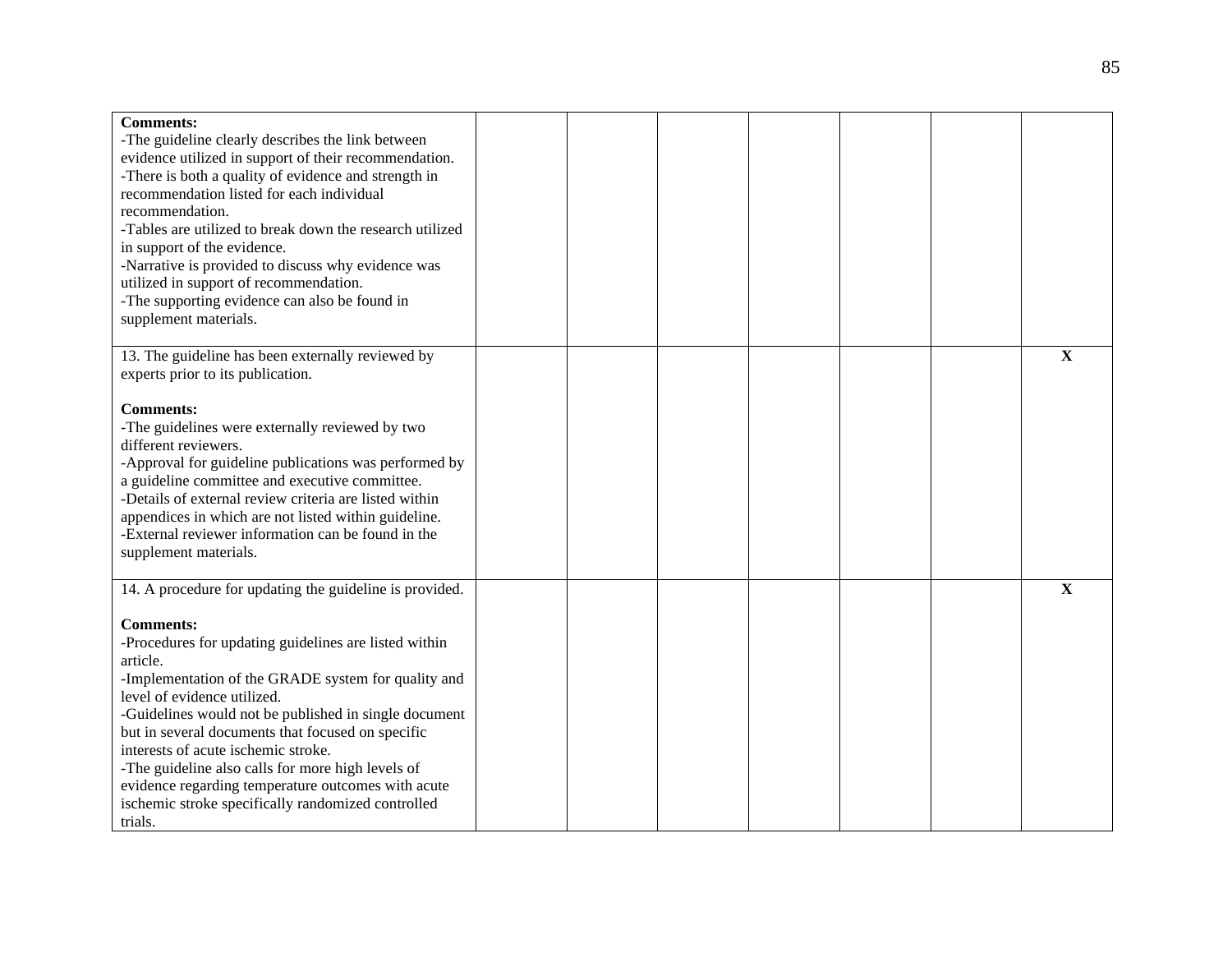| <b>Domain 4: Clarity of Presentation</b><br><b>Domain Score: 28</b>                                                                                                                                                                          | <b>Strongly</b><br><b>Disagree</b> | $\overline{2}$ | 3                       | 4 | 5 | 6 | <b>Strongly</b><br><b>Agree</b><br>7 |
|----------------------------------------------------------------------------------------------------------------------------------------------------------------------------------------------------------------------------------------------|------------------------------------|----------------|-------------------------|---|---|---|--------------------------------------|
| 15. The recommendations are specific and<br>unambiguous.                                                                                                                                                                                     |                                    |                |                         |   |   |   | $\overline{\mathbf{X}}$              |
| <b>Comments:</b><br>-The recommendations are specific to each clinical<br>question.<br>-The recommendations were targeted to acute ischemic<br>stroke patients with an outcome measure of functional<br>outcome and/or survival.             |                                    |                |                         |   |   |   |                                      |
| 16. The different options for management of the<br>condition or health issue are clearly presented.                                                                                                                                          |                                    |                |                         |   |   |   | X                                    |
| <b>Comments:</b><br>-Yes, treatment of hyperthermia, prevention of<br>hyperthermia, and induction of hypothermia are clearly<br>presented with regard to the management of fever in<br>acute ischemic stroke patient populations.            |                                    |                |                         |   |   |   |                                      |
| 17. Key recommendations are easily identifiable.<br><b>Comments:</b><br>-Recommendations are clearly defined in regard to the<br>clinical question.<br>-The recommendations are presented in clearly marked<br>boxes for each PICO question. |                                    |                |                         |   |   |   | $\mathbf X$                          |
| <b>Domain 5: Applicability</b><br><b>Domain Score: 12</b>                                                                                                                                                                                    | <b>Strongly</b><br><b>Disagree</b> | $\overline{2}$ | 3                       | 4 | 5 | 6 | <b>Strongly</b><br><b>Agree</b>      |
| 18. The guideline describes facilitators and barriers to<br>its application.<br><b>Comments:</b><br>- Facilitators and barriers were not discussed within<br>guideline.                                                                      |                                    |                | $\overline{\mathbf{X}}$ |   |   |   |                                      |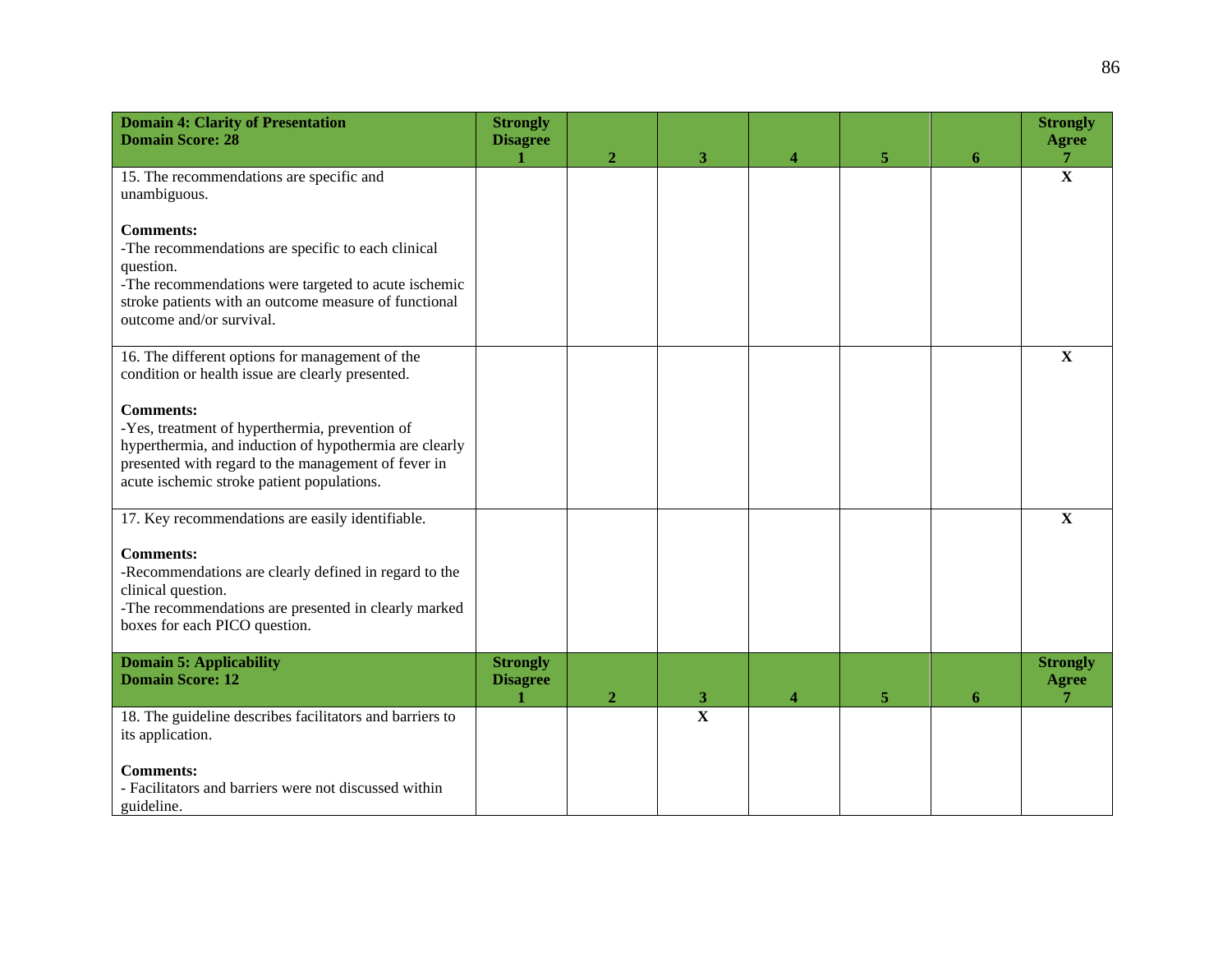| -Potential facilitators and barriers can also be implied<br>as the guideline suggest more of a knowledge-based<br>plan of care.                                                                                                                                                |                                    |                  |              |   |   |                                                    |                                 |
|--------------------------------------------------------------------------------------------------------------------------------------------------------------------------------------------------------------------------------------------------------------------------------|------------------------------------|------------------|--------------|---|---|----------------------------------------------------|---------------------------------|
| 19. The guideline provides and/or tools on how the<br>recommendations can be put into practice.                                                                                                                                                                                |                                    |                  | $\mathbf{X}$ |   |   |                                                    |                                 |
| <b>Comments:</b><br>-Recommendations for implications into practice were<br>not discussed within guideline.<br>-The guideline recommendations are clear and tools on<br>how to be put into practice are not applicable                                                         |                                    |                  |              |   |   |                                                    |                                 |
| 20. The potential resource implications of applying the<br>recommendations have been considered.                                                                                                                                                                               |                                    |                  | $\mathbf X$  |   |   |                                                    |                                 |
| <b>Comments:</b><br>-Resource implications were not discussed within the<br>guideline.<br>-The resources required imply knowledge-based<br>concepts which are well defined within the<br>recommendations.                                                                      |                                    |                  |              |   |   |                                                    |                                 |
| 21. The guideline presents monitoring and/or auditing<br>criteria.                                                                                                                                                                                                             |                                    |                  | $\mathbf X$  |   |   |                                                    |                                 |
| <b>Comments:</b><br>-Monitoring and/or auditing criteria were not discussed<br>within the recommendation.<br>-Monitoring and auditing are not as applicable and can<br>be measured by functional outcome and/or survival of<br>patients who suffer from acute ischemic stroke. |                                    |                  |              |   |   |                                                    |                                 |
| <b>Domain 6: Editorial Independence</b><br><b>Domain Score: 13</b>                                                                                                                                                                                                             | <b>Strongly</b><br><b>Disagree</b> |                  |              |   |   |                                                    | <b>Strongly</b><br><b>Agree</b> |
| 22. The views of the funding body have not influenced<br>the content of the guideline.                                                                                                                                                                                         |                                    | $\boldsymbol{2}$ | 3            | 4 | 5 | $\overline{\mathbf{6}}$<br>$\overline{\mathbf{X}}$ | 7                               |
| <b>Comments:</b>                                                                                                                                                                                                                                                               |                                    |                  |              |   |   |                                                    |                                 |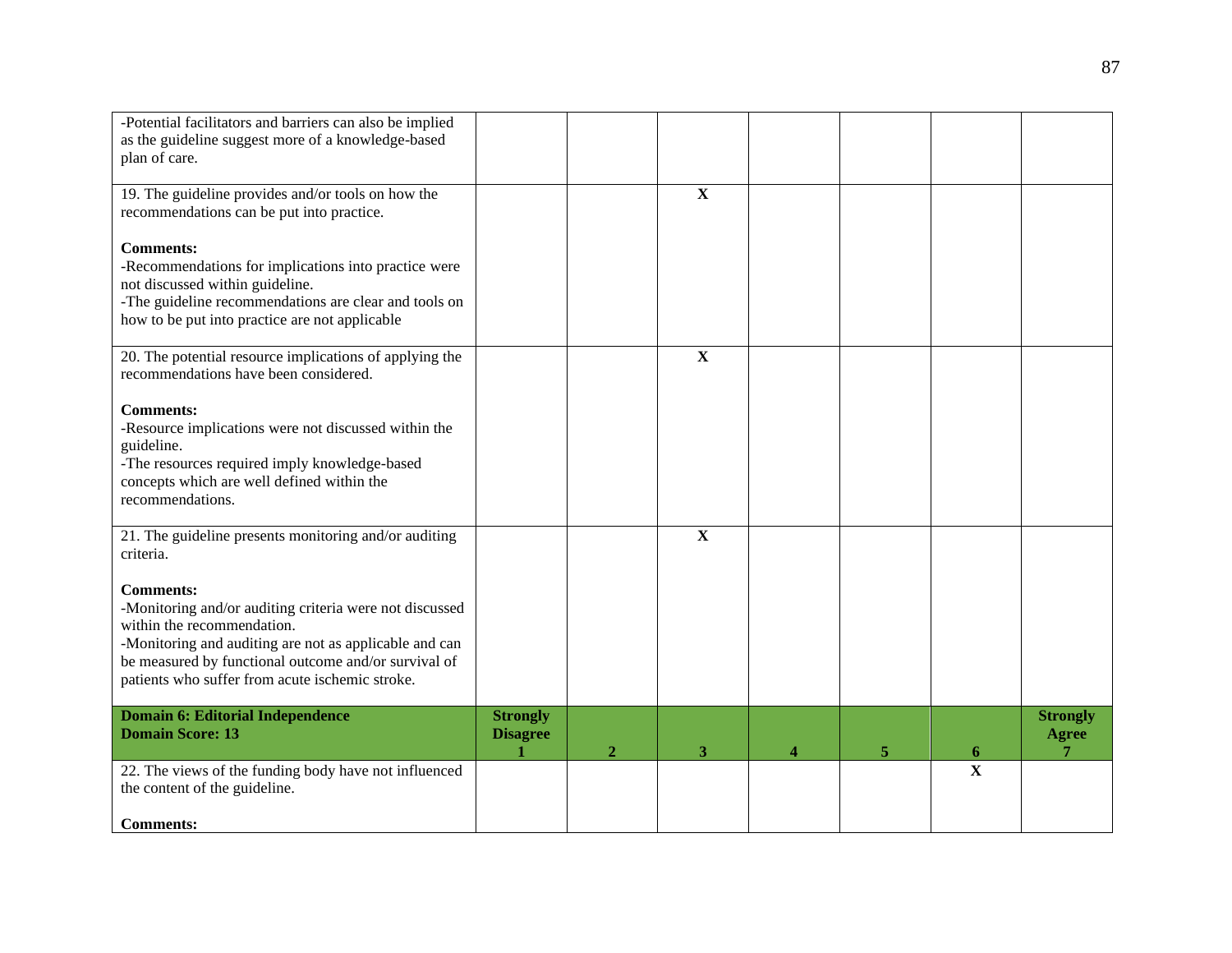| -The funding body was not listed in the guideline; it is<br>presumed the funding body is the European Stroke<br>Organization.<br>-Potential conflicts of interests are listed in the<br>supplemental material.                                                                                                                                                                                                                                                                                                                                                                                                                                                                                                                                                   |                                    |              |   |   |   |                                 |
|------------------------------------------------------------------------------------------------------------------------------------------------------------------------------------------------------------------------------------------------------------------------------------------------------------------------------------------------------------------------------------------------------------------------------------------------------------------------------------------------------------------------------------------------------------------------------------------------------------------------------------------------------------------------------------------------------------------------------------------------------------------|------------------------------------|--------------|---|---|---|---------------------------------|
| 23. Competing interests of guideline development<br>group members have been recorded.                                                                                                                                                                                                                                                                                                                                                                                                                                                                                                                                                                                                                                                                            |                                    |              |   |   |   | X                               |
| <b>Comments:</b><br>-There was a review of group members and competing<br>members listed within the supplement materials.                                                                                                                                                                                                                                                                                                                                                                                                                                                                                                                                                                                                                                        |                                    |              |   |   |   |                                 |
| <b>Overall Guideline Assessment</b>                                                                                                                                                                                                                                                                                                                                                                                                                                                                                                                                                                                                                                                                                                                              | <b>Strongly</b><br><b>Disagree</b> | $\mathbf{2}$ | 3 | 5 | 6 | <b>Strongly</b><br><b>Agree</b> |
| 1. Rate the overall quality of the guideline.<br><b>Comments:</b><br>The guideline very clearly addresses the clinical<br>questions proposed with its recommendations. The<br>guidelines establish a clear link with evidence used<br>in support of the guideline recommendations. The<br>overall methodology is sound and made very clear<br>to the reader regarding the established clinical<br>questions designed for this guideline. The quality of<br>the guideline is high with detailed discussion of both<br>the current body of knowledge regarding the<br>guideline clinical questions and with the<br>recommendations suggested. The authors research<br>is very transparent which allowed the reader to<br>assess the quality of the recommendation. |                                    |              |   |   |   | $\mathbf X$                     |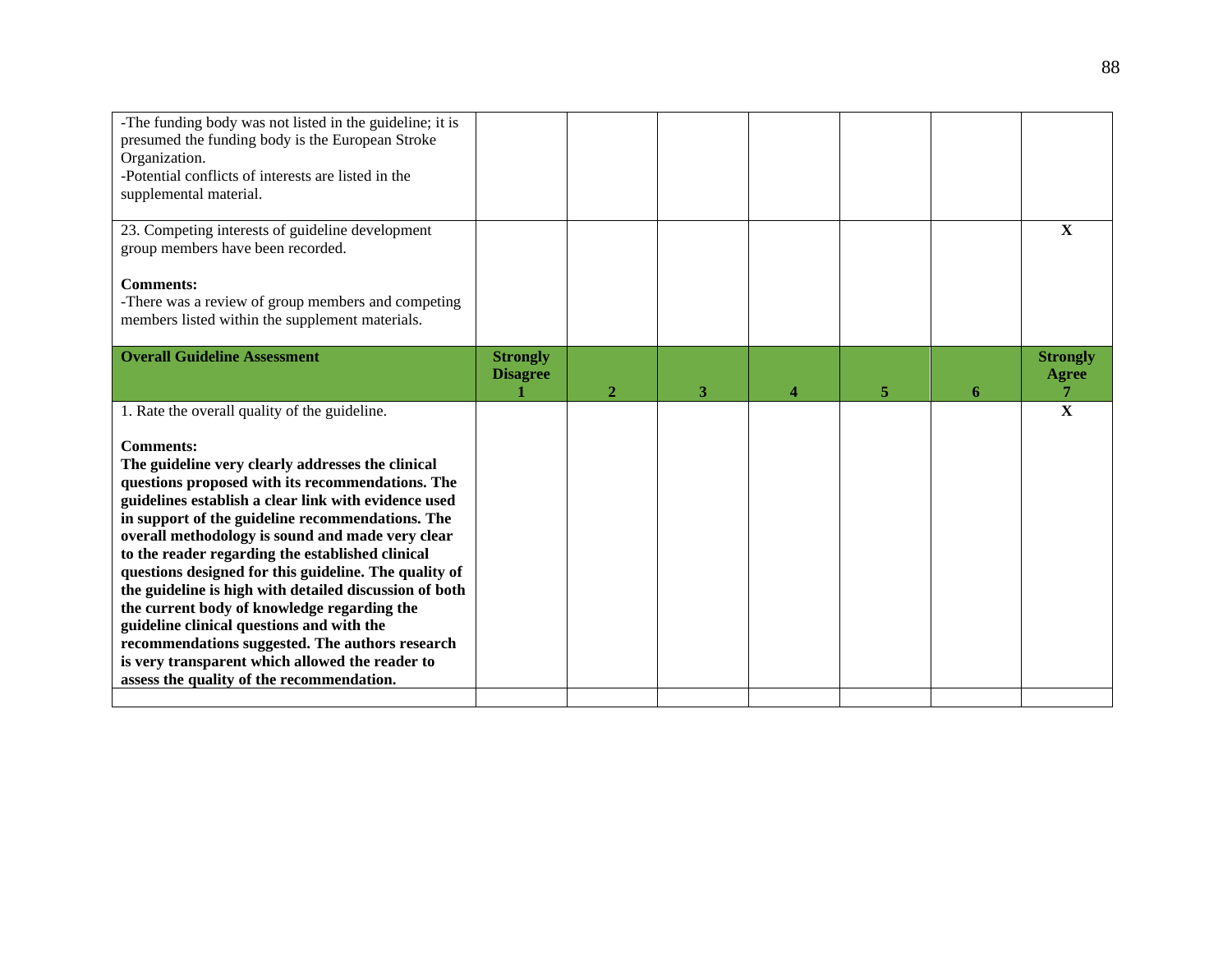#### **Appendix F**

#### **Joint Commission National Quality Measures Modified Rankin Score (mRS)**

**Definition:** The mRS is a six-point disability scale with possible scores ranging from 0 to 6.

#### **Values:**

- **0.** The patient has no residual symptoms.
- **1.** The patient has no significant disability; able to carry out all pre-stroke activities.
- **2.** The patient has slight disability; unable to carry out all pre-stroke activities but able to look after self without daily help.
- **3.** The patient has moderate disability, requiring some external help but able to walk without assistance of another individual.
- **4.** The patient has moderately severe disability; unable to walk or attend to bodily functions without assistance of another individual.
- **5.** The patient has severe disability; bedridden, incontinent, requires continuous care.
- **6.** The patient has expired.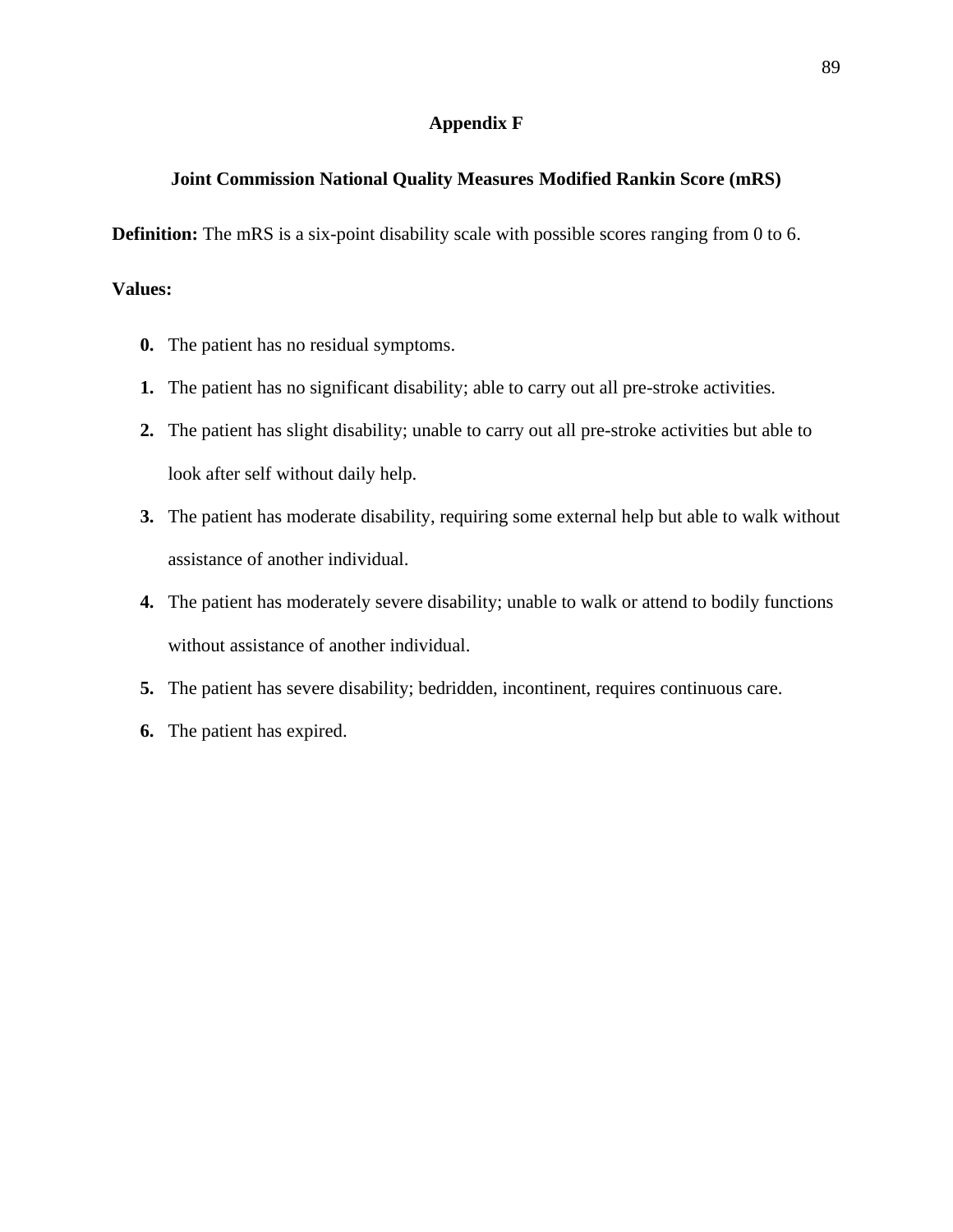### **Appendix G**

#### **The Glasgow Outcome Scale**

**Definition:** This Glasgow Outcome Scale is a five-point outcome measures scale for post neurological injury.

- **1.** Death: Severe injury or death without recovery of consciousness.
- **2.** Persistent vegetative state: Severe damage with prolonged state of unresponsiveness and a lack of higher mental functions.
- **3.** Severe Disability: Severe injury with permanent need for help with daily living.
- **4.** Moderate Disability: No need for assistance in everyday life, employment is possible but may require special equipment.
- **5.** Low Disability: Light damage with minor neurological and psychological deficits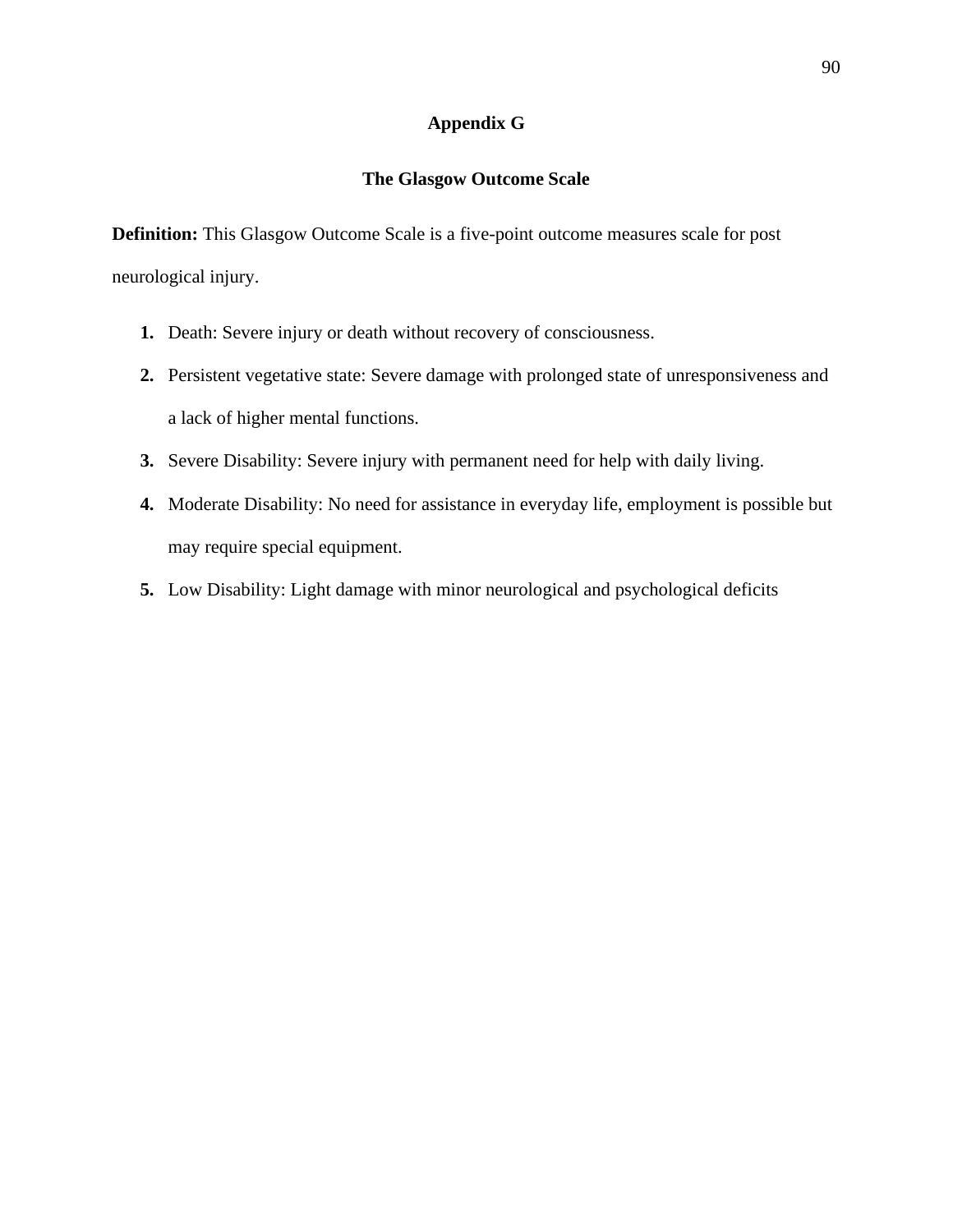## **Appendix H**

### **Barthel Index**

**Definition:** The main aim is to establish degree of independence from any help, physical or verbal, however minor and for whatever reason.

| <b>Feeding:</b>   | $0 =$ unable<br>$5 =$ needs help cutting, spreading butter, etc., or requires modified diet<br>$10$ = independent                                                                                                                                |
|-------------------|--------------------------------------------------------------------------------------------------------------------------------------------------------------------------------------------------------------------------------------------------|
| <b>Bathing:</b>   | $0 = dependent$<br>$5 =$ independent (or in shower)                                                                                                                                                                                              |
| Grooming:         | $0 =$ needs to help with personal care<br>$5 =$ independent face/hair/teeth/shaving (implements provided)                                                                                                                                        |
| <b>Dressing:</b>  | $0 = dependent$<br>$5 =$ needs help but can do about half unaided<br>$10 =$ continent                                                                                                                                                            |
| <b>Bowels</b>     | $0 =$ incontinent (or needs to be given enemas)<br>$5 = \alpha$ cocasional accident<br>$10 =$ continent                                                                                                                                          |
| <b>Bladder</b>    | $0 =$ incontinent, or catheterized and unable to manage alone<br>$5 = \alpha$ cocasional accident<br>$10 =$ continent                                                                                                                            |
| <b>Toilet Use</b> | $0 = dependent$<br>$5 =$ needs some help, but can do something alone<br>$10 =$ independent (on and off, dressing, wiping)                                                                                                                        |
| <b>Transfers</b>  | $0 =$ unable, no sitting balance<br>$5 =$ major help (one or two people, physical), can sit<br>$10 =$ minor help (verbal or physical)<br>$15 =$ independent                                                                                      |
| <b>Mobility</b>   | $0 =$ immobile or $< 50$ yards<br>$5$ = wheelchair dependent, including corners, $> 50$ yards<br>$10 =$ walks with help of one person (verbal or physical) > 50 yards<br>$15$ = independent (but may use any aid; for example, stick) > 50 yards |
| <b>Stairs</b>     | $0 =$ unable<br>$5 =$ needs help (verbal, physical, carrying aid)<br>$10 =$ independent                                                                                                                                                          |